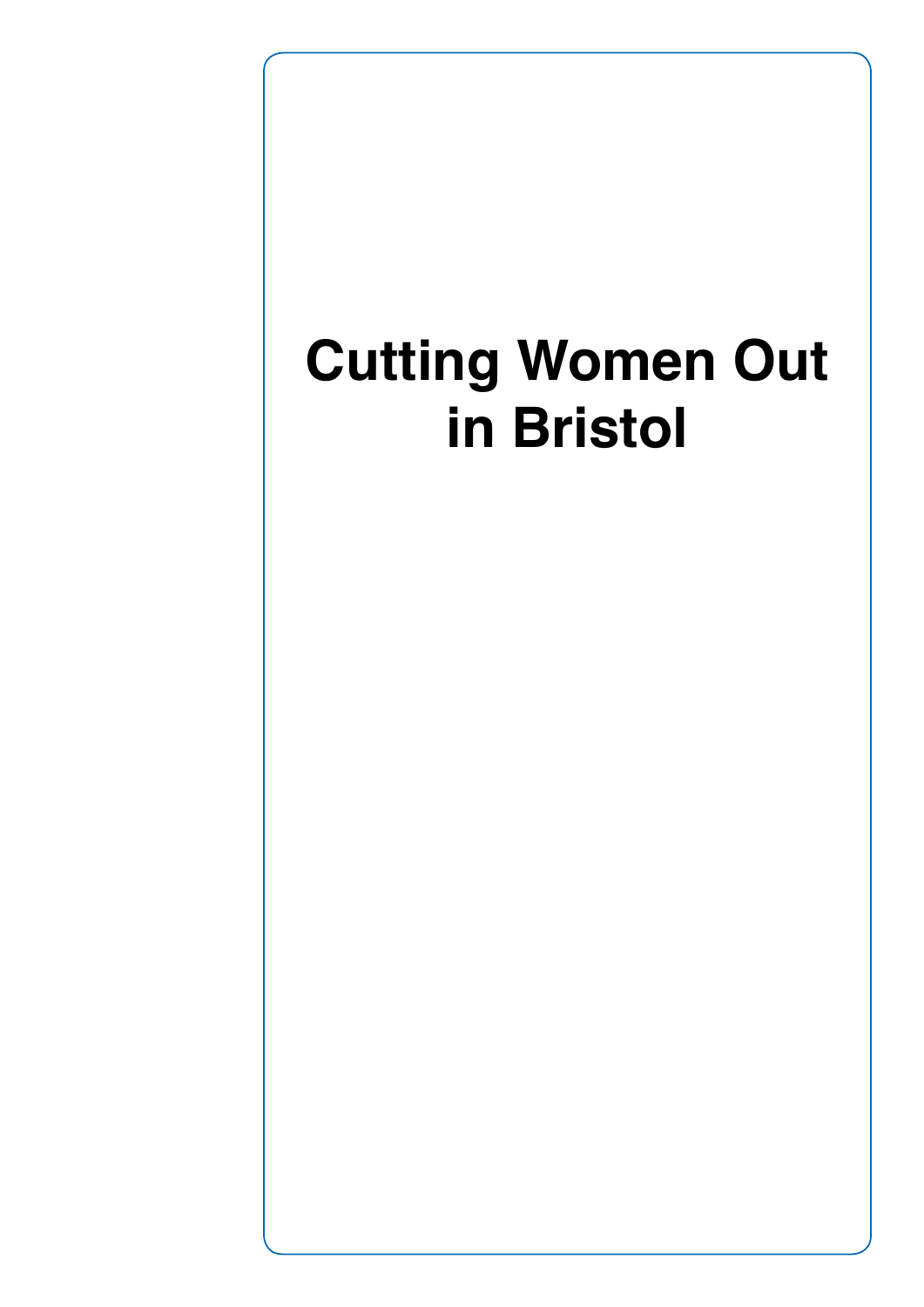# *Cutting Women Out in Bristol*

This report was written by Anna Mapson for Bristol Fawcett. We are very grateful for Fawcett Oxford for their contribution to Chapters 4 and 5. [www.bristolfawcett.org.uk](http://www.bristolfawcett.org.uk)

# **A Report on the Impact of the Public Sector Spending Cuts on**

# **Women in Bristol**

Fawcett Society Bristol Local Group (Bristol Fawcett) November 2014

This report is available online at



We would like to thank all the individuals and organisations who contributed to this report, which draws extensively on the work done for the report 'Unravelling Equality?" by Mary-Ann Stephenson and Dr James Harrison of Coventry Women's Voices and the Centre for Human Rights in Practice, School of Law, University of Warwick.

### <http://www.bristolfawcett.org.uk/Documents/Economy/BristolCuttingWomenOut.pdf>

Cutting Women Out is an independently researched report from Bristol Fawcett. Bristol Fawcett would like to thank UNISON South West for funding the costs of printing the report.

Many organisations and individuals were consulted for this report. Some wish to remain anonymous. Organisations consulted include:

Bristol & Avon Chinese Women's Group, NextLink, One25, Bristol Woman, Shelter, Voscur, Avon & Somerset Police, SARSAS.

### **Advisory Panel**

- *For Bristol Fawcett:*
- Dr Barbara Quin
- Dr Helen Mott
- Dr Jackie Barron
- Jackie Furneaux
- Jane Duffus
- Susie East
- Stephanie Poyntz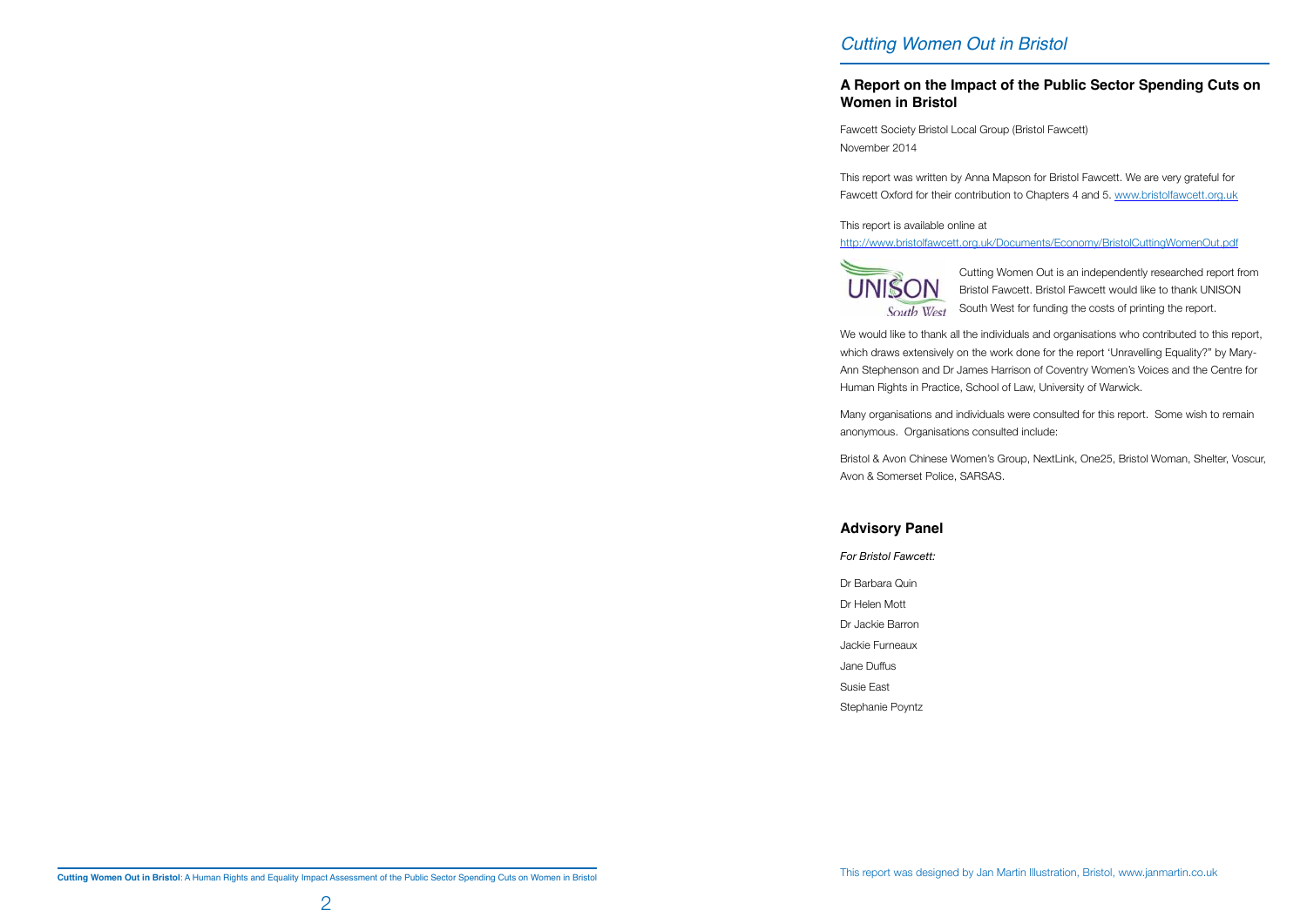# <span id="page-2-0"></span>*Executive Summary*

# **1. Introduction**

This is a summary of the key findings of the human rights and equality impact assessment (HREIA) carried out by Bristol Fawcett. In 2011 we developed an assessment of the public spending cuts currently underway and their impacts on women in Bristol.<sup>1</sup> We have updated the findings for 2014.

- Many of the spending cuts underway in Bristol have a disproportionate impact on women.
- Other cuts affect both women and men equally but have a potentially damaging impact on certain groups of women (for example changes to benefits for disabled people which affects both disabled women and disabled men).
- Taken together this will lead to greater inequality between women and men in Bristol.
- For some women the combination of cuts may have a negative impact on their human rights.

This assessment examines nine broad areas where spending cuts are likely to have an impact on women. These areas are based on the priorities identified by individual women and women's voluntary organisations with whom we consulted during the drafting of the report.

Bristol Fawcett concludes that:

Based on this conclusion Bristol Fawcett recommends that:

• **Public authorities** have legal obligations to promote equality and not to breach

**Background:** Women in Bristol are more likely than the national average to be in paid work.<sup>2</sup> The pay gap between women and men in Bristol is slightly smaller than the national average pay gap, and has decreased, yet women are still paid less than men.3 Women form the majority of public sector workers in Bristol; for instance, 62% of City Council staff are women.<sup>4</sup> The public sector has, so far, experienced the most severe job cuts. The West of England Strategic Economic Plan 2015-2030 does not address any gender inequality, or women's access to employment.<sup>5</sup>

human rights. In order to do this effectively they need to consider the potential impact of all budget cuts on equality and human rights and carefully monitor the actual impact.

- **Public authorities** should take account of the combined impact of different cuts on particularly vulnerable groups in their assessments and monitoring.
- **Public authorities** should ensure that they co-ordinate their policies and practices where multiple agencies have an impact on a particular issue.
- **Public authorities** should also pay due regard to the role played by women's organisations and voluntary organisations providing services to women in tackling discrimination and in promoting women's human rights.
- **Other actors** can play important roles in monitoring impacts, campaigning, and bringing cases to courts.

The Fawcett Society is the UK's leading charity for women's equality and rights – at home, at work and in public life. The organisation traces its roots back to 1866, to Millicent Fawcett's peaceful struggle for women's right to vote. Fawcett's vision is:

**The Cuts:** Since April 2011 there have been a number of changes to Local Housing Allowance (LHA) including:

- LHA cuts to cover the bottom 30% of rents rather than bottom 50%.
- LHA is linked to Consumer Prices Index rather than local rents meaning its value is likely to go down over time.
- Single people under 35 years old can only claim housing benefit to pay for a room to rent in a shared property

"We believe that as a society we will be stronger, healthier and happier when all people – women and men – enjoy full equality and respect."

**The Impact:** Cuts to LHA have had a disproportionate impact on women since women are the main recipients.<sup>9</sup> This may lead to increased pressure on women's finances. Together with changes to other benefits and tax credits this will increase the income gap between women and men and may push some women into poverty, raising human rights concerns.

Over time the value of LHA is likely to fall relative to actual rents reducing the number of properties that people claiming LHA can afford. Housing in Bristol will become 'very unaffordable' to those on LHA by 2021.<sup>10</sup>

But although over a century of campaigning has made a huge difference to many women's lives, we are still a very long way from true equality. Bristol Fawcett has been active in the city for over a decade, campaigning and lobbying for improved services for women and girls, and bringing an informed gender equality perspective to local decision making bodies.

# **2. Employment**

### **The Cuts:**

- Budget cuts are leading to public sector job losses in Bristol including at Bristol City Council, and Avon and Somerset Police.
- There is a two year pay freeze across the public sector.
- Cost of childcare rose by 19% in 2013; Bristol was the top city outside London where unemployed parents would like to work but can't afford to.<sup>6</sup>
- Children's Centres are removing wrap around childcare availability across the city.

**The Impact:** Women are suffering disproportionately from job cuts and public sector pay freezes since they form the majority of public sector workers. Together with increased child care costs, this may lead to lower rates of employment for women and an increase in the pay gap. This will exacerbate overall inequality between men and women in Bristol. Women benefit the least from opportunities arising from the government's investment in the areas selected by the West of England LEP.<sup>7</sup>

Cutting Women Out in Bristol: A Human Rights and Equality Impact Assessment of the Public Sector Spending Cuts on Women in Bristol Cutting Women Out in Bristol: A Human Rights and Equality Impact Assessment of the Public S

# **3. Housing**

**Background:** Single women (including single parents) are the main recipients of housing benefit. In Bristol around 20,270 single women and 7,222 women in couples receive housing benefit, compared to 13,407 men.<sup>8</sup> There is also a shortage of accommodation for single homeless women in Bristol.

# **4. Incomes and Poverty**

**Background:** Women in Bristol (as in the rest of the country) are poorer than men<sup>11</sup> and receive on average a higher proportion of their income from benefits.<sup>12</sup> 38,080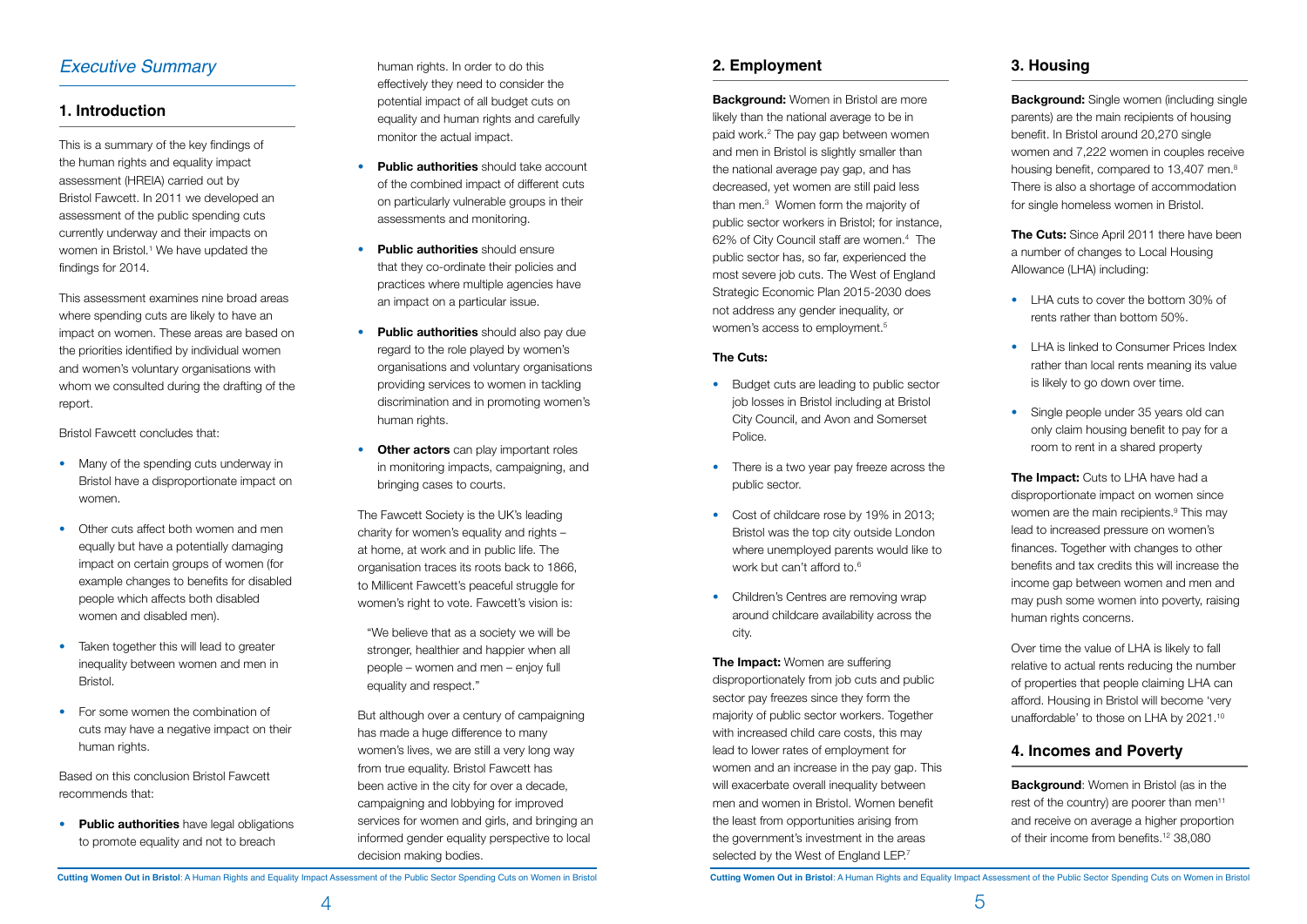<span id="page-3-0"></span>households in Bristol receive tax credits<sup>13</sup> and 44,460 receive out of work benefits.<sup>14</sup>

**The Cuts and Changes**: The changes to the tax and benefit system that have impacted on women include:

**The Impact:** Although the increase in Child Tax Credit and the personal tax allowance will benefit many women, taken together the tax and welfare changes raise a net £3.047 billion (21 per cent) from men and £11.628 billion (79 per cent) from women.15 This will further increase inequality between women and men in Bristol. For some women this could lead

- Cuts to benefits for pregnant women and families with new babies, freezing of child benefit, cuts to childcare tax credit and cuts to those eligible for tax credits.
- Lone parents are now required to seek work once their youngest child is five, a reduction from seven (2010) and twelve (2008).
- Disabled people are being moved from Incapacity Benefit to Employment Support Allowance and will have to be re-assessed.
- Disability Living Allowance replaced by Personal Independence Plan with tighter eligibility conditions.
- Someone caring for a person who loses Disability Living Allowance will also lose carer's allowance.
- Sanctions for people the Job Centre believes are not seeking work will become more severe.
- There has been an increase in the rate of Child Tax Credit.
- There has been an increase in the personal tax allowance.

**Background:** The impact on women of the cuts remains disproportionate because their lifetime earnings continue to be lower than men's. Analysis shows an annual gap in salary from £5,000 to £16,00016 making it harder for women to meet the increased costs of studying. Women also tend to be the primary carers for children so are likely to be disproportionately affected by cuts to school budgets.

**The Impact:** Cuts to further and higher education may:

• Act as a barrier to women obtaining educational qualifications because of increased fees for higher education and reduced support for further education courses. This particularly affects those

to a significant loss of income, pushing those women into poverty.

> • Have negative impacts on women in later life – women who are unable to obtain educational qualifications as a result of increased fees and reduced support may see their earning potential and job prospects reduced as a result.

Lone parents, disabled women, carers and BME women are likely to be particularly badly hit by the changes.

# **5. Education and Training**

**Background:** Services in Bristol have been protected from larger budget cuts. Bristol has strong advocates for addressing violence against women and girls in the city's Mayor and Police and Crime Commissioner. However, demand for services has risen and organisations are struggling to meet increased needs. Violence and/or abuse against women is a widespread, but often hidden, abuse of women's human rights:

- 43,340 women in Bristol are likely to have been raped or sexually abused at some point in their lifetime.18
- 68,800 women in Bristol are likely to experience domestic violence in their lifetime.<sup>19</sup>

**The Cuts:** Women experiencing violence and abuse in Bristol are affected by limited cuts to funding of services, on top of changes to welfare benefits and legal aid funding. These cuts include:

### **The Cuts:**

- In Bristol, a review of Children's Centres and Early Years support is planned, with proposed savings of £1.52m between 2014 and 2017.17
- Funding for ESOL classes has been reduced over the last few years whilst at the same time it is a requirement to pass an English test to claim Job Seekers Allowance. Those who fail to start, participate in, or complete their training face a benefit sanction despite no childcare provision to attend classes, and few within school hours, so mothers, especially single parents, struggle to attend.
- **The National Health Service** is facing further budget cuts, which may reduce their capacity to respond quickly and effectively to victims of violence.
- **• Cuts to legal aid** have reduced the ability of women suffering violence to get the legal help and support they need.
- **• Cuts and other changes to welfare benefits** risk increasing women's financial dependency on men, making it harder for women to leave violent relationships.
- **• Cuts to housing benefit** may make it harder for women to move area to get away from their attacker.

**The Impact:** As a result of the cuts there is a high likelihood of significantly worse outcomes for women in terms of the violence they suffer and its impact upon them. The most obvious impacts include:

- Less successful investigation and prosecution of offenders.
- More ongoing mental, physical and sexual health problems for women.
- Fewer options available from statutory and voluntary support services.
- More women trapped in violent relationships.

women who have children, are from poorer backgrounds, don't speak English and/or are mature students.

# **6. Violence Against Women**

- **• Services for women** experiencing violence in Bristol are under threat. Some agencies have already lost significant funding and funding for other services is currently under review.
- **• The police and Crown Prosecution Service** are both facing budget cuts which may further reduce the support

available to victims and survivors of violence.

# **7. Health, Social Care and Other Support Services**

### **Background:**

• Women in Bristol are more likely than men to need adult social care and also more likely to be carers. 11% of women in Bristol provide unpaid care.<sup>20</sup>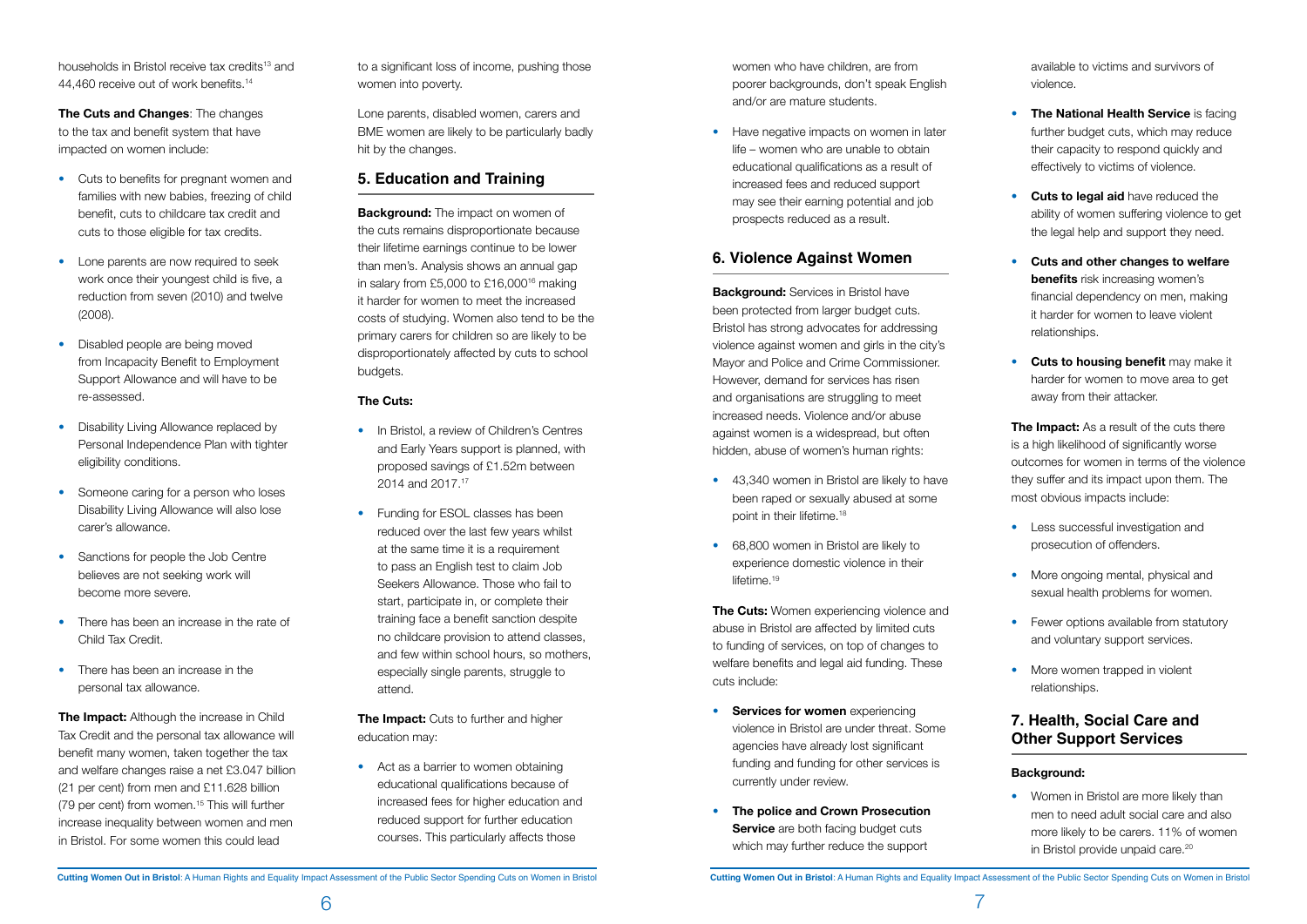supplement the commercial network.<sup>26</sup>

- Introduction of Personal Health Budgets to personalise care plans.
- Health and Wellbeing Boards created to decide where to spend £1.2bn on health and care.
- A positive change has been the teenage pregnancy rate in Bristol has dropped significantly in recent years.

<span id="page-4-0"></span>• Depression is more common in women and women are twice as likely to experience anxiety as men.<sup>21</sup>

### **The Cuts and Changes:**

**Background:** Women rely disproportionately on state-funded legal advice services for civil law cases; for instance, 62.2% of applications for civil legal aid are made by women, with higher percentages in areas like education and family law.<sup>22</sup> This is because their legal rights are more often violated and/ or they have less ability to pay for assistance.

**The Impact:** Women in Bristol have been disproportionately affected by any cuts in social care and support services leading to greater inequality between men and women. • There have also been significant changes to eligibility criteria (who will be able to receive legal aid), access to legal aid (how you get legal advice) and how much legal advisors are paid for doing the work.

The full impact of the health cuts and move to GP led commissioning is not yet clear. There are however concerns about services which are more used by women (e.g. mental health) and about funding for services addressing violence against women.

**The Impact:** These cuts have a significant impact on advice services and those seeking advice in Bristol which disproportionately affects women. The changes could lead to negative human rights impacts including:

# **8. Legal Advice Services**

- Violations of the right to fair trial where there is no legal advice in particularly complex cases.<sup>23</sup>
- Removal of advice on complex welfare benefits issues, housing issues and immigration issues may also amount to human rights violations under Article 3 of the Human Rights Act.<sup>24</sup>
- Women in violent relationships are particularly vulnerable to removal of legal aid – despite the partial exemption of cases involving domestic violence - and current proposals may lead to breaches of their human rights.

### **The Cuts:**

**• Legal aid** has been cut for welfare benefits, education and medical negligence advice and severely reduced for debt, employment, family law, housing, and immigration advice.

- Other sources of funding such as grants from charitable and non-charitable trusts and donations from individuals are becoming harder to obtain. There has been a drop in charitable donations from individuals.25
- Many voluntary organisations are facing increased demand from the communities they serve as a result of the recession and the impact of other public spending cuts.

**The Impact:** At a time when other cuts are having a negative impact on equality and in some cases women's human rights the role of the women's voluntary sector is more important than ever.

**Background:** Public transport within Bristol is expensive relative to other areas and the patchy bus routes can leave women isolated and unable to get to work, to further education centres or to reach support organisations. Because transport connects women to the workplace and to their support network, transport has an impact on their life chances and social mobility.

• A £350,000 saving against local bus subsidies is planned for 2015/16 reducing supported bus services funding by 33% through contracts for 'commercial add-ons', predominantly evening and Sunday journeys that

- Bus fares have been reduced in a positive move to get more people using the buses
- Cuts to several bus services have already been announced which will result in fewer evening services, no subsidised bank holiday services and removal of the commuter ferry.<sup>27</sup>

# **9. Women's Voluntary Organisations**

**The Impact:** Women use buses more than men; therefore changes in these areas have a disproportionate effect on women.28 Women living in isolated areas and disabled women will be particularly affected. Women have less access to private cars, and often need access to work, childcare, schools and health as women are often in a caring role, juggling work and family commitments. Women are more likely to work part-time.29 Cuts in public transport outside peak hours may be particularly difficult for women working shift patterns who may not be able to get to or from work.

**Background:** Women's organisations and voluntary organisations providing services to women in Bristol play vital roles in tackling discrimination and in promoting women's human rights.

### **The Cuts:**

- A number of funding streams from central Government for voluntary organisations have ended or are due to end.
- Although the Council has sought to protect grants to voluntary organisations,

some grants have been cut and the future of others is under review and currently uncertain. Funding to the voluntary and community sector services (VCS) is set to reduce by further £60,000 for financial year 2015/16.

# **10. Transport**

### **The Cuts:**

*3 Ibid*

*4 (4508 out of 7,280 - 61.92%) . BCC Workforce Diversity Statistics, HR Management information report 31 March 2014, p31 [online] Available at: http://www.bristol.gov.* uk/sites/default/files/documents/council\_and\_democracy/ data\_protection\_and\_foi/freedom\_of\_information/ *Workforce%20Diversity%20Report%2031%20March%20 2014.pdf (Accessed 12 September 2014)*

*5 West of England LEP – Strategic Economic Plan 2015-2030 http://www.westofenglandlep.co.uk/assets/* files/About%20Us/Strategic%20Plan/LEP225%20SEP%20 *All%20Final.pdf*

*6 Annual Childcare Report 2013 [online] Available at:* http://www.findababysitter.com/assets/resources/fab\_ annual\_report.pdf *[Accessed 13 March 2014]*

*7 Telecommunications, robotics, marine energy, construction and transport. West of England LEP, 2013,*  'West of England Strategic Economic Plan 2015-2030), *[online] Available at: http://www.westofenglandlep.co.uk/ about-us/strategicplan (Accessed 5 October 2014)*

<sup>(%</sup> are for those aged  $16-64$  ) ONS - 'Official Labour Market Statistics Bristol (Apr 2013-Mar 2014 )' *[online] Available at: http://www.nomisweb.co.uk/reports/lmp/ la/1946157348/report.aspx#tabempunemp (Accessed 29th July 2014)* 

*<sup>1</sup> Bristol Fawcett, 2011, [online] Available at http://www.bristolfawcett.org.uk/Documents/Economy/ BristolCuttingWomenOut.pdf*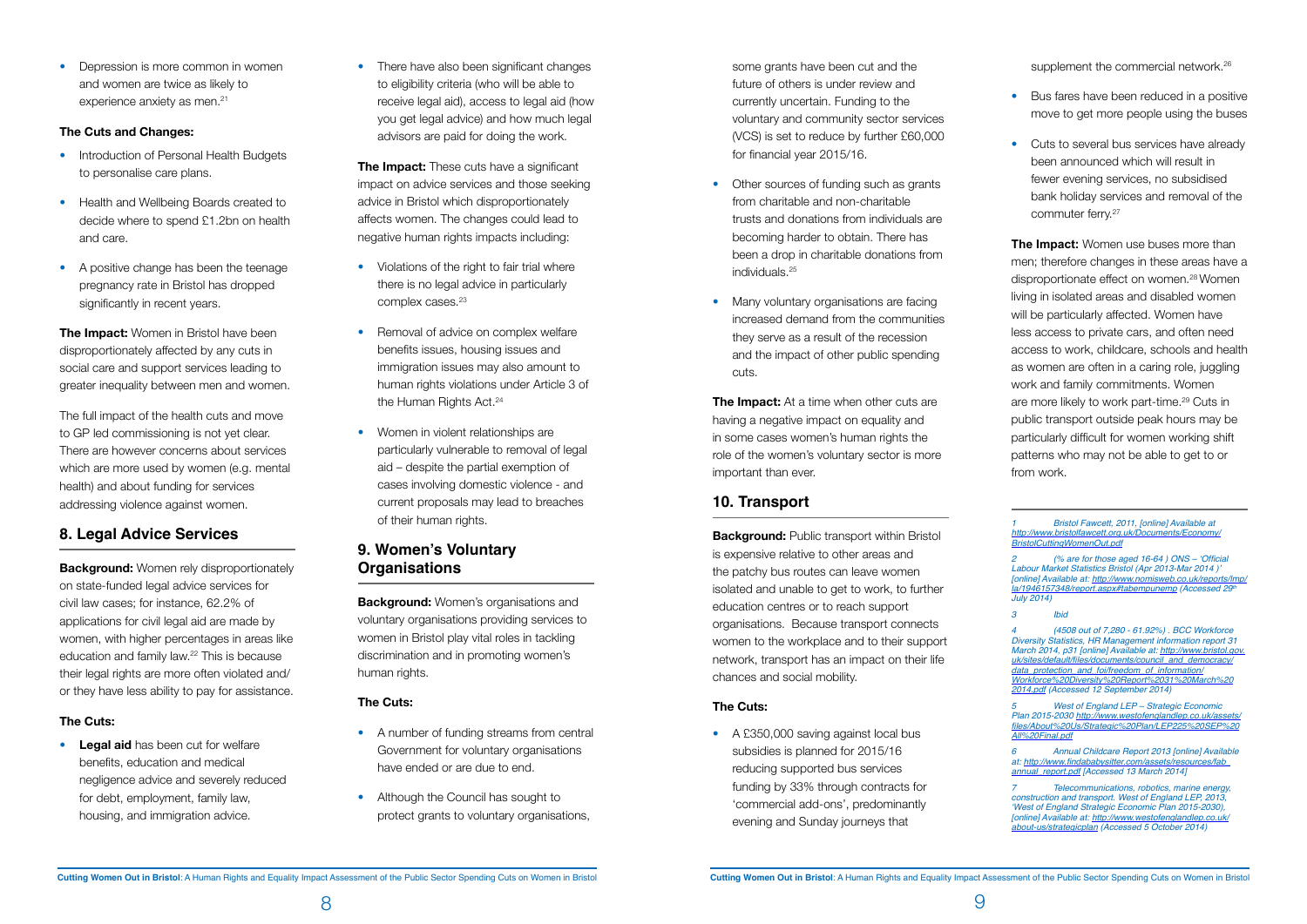8 50.5% of housing benefit claimants are sinale *women. 21.7% of claimants are couples and 27.2% are*  men. Department for Work and Pensions 'Gender (single *claimants only), Family Type and National - Regional -*  LA - OAs by Month and Private or Social Rented' [online] *Available at https://sw.stat-xplore.dwp.gov.uk/webapi/jsf/ dataCatalogueExplorer.xhtml (Accessed 12 September 2014)*

Department for Work and Pensions 'Gender *(single claimants only), Family Type and National - Regional*  - LA - OAs by Month and Private or Social Rented' [online] *Available at https://sw.stat-xplore.dwp.gov.uk/webapi/jsf/ dataCatalogueExplorer.xhtml (Accessed 12 September 2014)* 

11 Women and Children's Poverty: Making the Links, WBG, 2005 *http://www.wbg.org.uk/documents/* WBGWomensandchildrenspoverty.pdf *[Accessed 7 April, 2011]* 

12 The Independent, (2014), Exclusive: George Osborne's tax and benefits changes hit women almost four *times harder than men. Available at: http://www.independent. co.uk/news/uk/politics/exclusive-george-osbornes-tax-and*benefits-changes-hit-women-almost-four-times-harder-than*men-9177533.html, (Accessed 7th May 2014);* 

13 Office for National Statistics, 2008. Tax *credit claimants Bristol [online] available at http:// www.neighbourhood.statistics.gov.uk/dissemination/ LeadTableView.do?a=7&b=276834&c=bristol&d=13&e=4&g =398716&i=1001x1003x1004&m=0&r=1&s=1317322299516 &enc=1&dsFamilyId=2117 [Accessed 29 September 2011]*

*10 Shelter research March 2011 The Impact of Welfare Reform Bill measures on affordability for low income private renting families [online] Available at http://england.* shelter.org.uk/ data/assets/pdf\_file/0007/334726/Impact of Welfare Reform Bill measures on affordability for low\_income\_private\_renting\_families.pdf *[Accessed 23 August 2011]*

14 Office for National Statistics, 2009. Labour market profile Bristol [online] available at (*http://www. nomisweb.co.uk/reports/Imp/la/2038431894/report. aspx?town=bristol#tabwab) [Accessed 8th April 2011]*

The Independent, (2014), Exclusive: George Osborne's tax and benefits changes hit women almost four *times harder than men. Available at: http://www.independent. co.uk/news/uk/politics/exclusive-george-osbornes-tax-and*benefits-changes-hit-women-almost-four-times-harder-than*men-9177533.html, (Accessed 7th May 2014);*

22 **Rights of Women, 'Briefing on the Ministry of** Justice proposed changes to legal aid' 2010 accessible *via* http://www.row.org.uk/pdfs/Policy/Rights\_of\_Women\_ briefing\_on\_Ministry\_of\_Justice\_proposed\_changes\_to\_ legal\_aid.pdf *at p1. Ministry of Justice, Legal Aid Reform:*  Scope Changes' November 2010 accessible via *http:// www.justice.gov.uk/consultations/docs/eia-scope.pdf at p46 [Accessed 7 April, 2011]* 

16 TUC (2013), Women still earn £5,000 a year less *than men. Available at: http://www.tuc.org.uk/equality-issues/ gender-equality/equal-pay/women-still-earn-%C2%A35000 year-less-men [Accessed 5th June 2014]*

*17 Bristol City Council (2014), 2014/15 Budget and 2014/15 to 2016/17 Medium Term Financial Strategy,*  Appendix 3 – Focusing on the Mayor's priorities, Available *at:* https://bristol.gov.uk/committee/2014/ta/ta000/0218\_6.pdf *[Accessed 1st August 2014]*

*18 British Crime Survey shows a lifetime rate of*  sexual abuse or rape of 19.7%: Home Office., 2010. Crime in England and Wales 2009/10 findings from the *British crime survey and police recorded crime (Third Edition) at p.72 [online] Based on Female population of 220000. Available at:* 

Fawcett Society, 2014 'The Changing Labour Market 2' [online] Available at *http://www.fawcettsociety. org.uk/wp-content/uploads/2013/02/The-Changing-Labour-Market-2.pdf (Accessed 1 September 2014)*

http://www.homeoffice.gov.uk/publications/science-research*statistics/research-statistics/crime-research/hosb1210/ hosb1210?view=Binary*

*19 31% of women have experienced domestic*  violence since the age of 16. Women's aid, 2014, 'Statistics on Domestic Violence' [online] Available at: *http://www.* womensaid.org.uk/domestic\_violence\_topic.asp?section= *0001000100220036sionTitle=statistics (Accessed 23 Aug 2014)* 

20 Bristol Women's Commission 2013, Women in *Bristol : Results from the 2011 Census[online] Available at:*  http://www.bristol.gov.uk/sites/default/files/documents/ council and democracy/lord mayor of bristol/mayoral *information/BWC%2014%2011%2013%20-%20Minutes%20* plus%202%20x%20appendices\_0\_0.pdf *[Accessed 5 May 2014]*

*21 1 in 4 women experience depression compared*  to 1 in 10 men. Mental Health Foundation, 2014 'Mental health Statistics – Men and Women' [online] Available at *http://www.mentalhealth.org.uk/help-information/mentalhealth-statistics/men-women/ (Accessed 2 September 2014)* 

*23 Airey v Ireland 32 Eur Ct HR Ser A (1979): [1979] 2 E.H.R.R. 305.* 

*24 See case of R (ex parte Adam) v Secretary*  of State for the Home Department [2005] UKHL 66 Lord *Bingham (para 7) "… the threshold [for a breach of Article 3] may be crossed if a late applicant with no means and no alternative sources of support, unable to support himself, is, by deliberate action of the state, denied shelter, food or the most basic necessities of life …" Baroness Hale commented*  that to have to endure the indefinite prospect of rooflessness *and cashlessness in a country where it was not possible to live off the land, was inhuman and degrading (para. 78).*

*25 In addition the proportion of people donating to charitable causes in a typical month has decreased over*  the last year, from 58% to 55%. .NCVO, 2012. 'UK Giving 2012' [online] Available at *http://www.ncvo.org.uk/policy-andresearch/giving-and-philantropy/what-research-tells-us?highl* ight=WyJjaGFyaXRhYmxlIiwiZ2l2aW5nIiwiY2hhcml0YWJsZ SBnaXZpbmciXQ*== [Accessed 1 July 2014]* 

26 Bristol city council, 2013, 'Bristol City Council *Equality Impact Assessment Form R-PL- 028 - Reduce*  Local Bus Service (Subsidy)' [online] Available at *http://www.* bristol.gov.uk/sites/default/files/documents/council\_and\_ *democracy/R-PL-028%20-%20BusServices700k.pw%20* v3\_0.pdf *(Accessed 4 October 2014)* 

*27 BBC News 2 June 2011 [online] Available at: http://www.bbc.co.uk/news/uk-england-bristol-13625846 [Accessed 5 September 2011]*

*28 14% compared with 10% used buses 2 or 3 times a week. Engender Making Equality a Reality…Transport [online] Available at* http://www.engender.org.uk/UserFiles/ File/Gender%20Audit/Transport(1) *[Accessed 5 September 2011]*

### *TABLE OF CONTENTS*

*Executive Summary* 1. Introduction *[2. Employment](#page-2-0) 5 [3. Housing](#page-2-0) 5* **4. Incomes and Poverty** *[5. Education and Training](#page-3-0) 6 [6. Violence Against Women](#page-3-0) 7 [7. Health, Social Care and Other Support Services](#page-3-0) 7 [8. Legal Advice Services](#page-4-0) 8 [9. Women's Voluntary Organisations](#page-4-0) 8 [10. Transport](#page-4-0) 9 [Foreword by National Fawcett Society 15](#page-7-0)* 1. Introduction *[1.1 The Assessment](#page-8-0)* [1.2 The Rationale for the Assessment](#page-8-0) [1.3 The Structure and Scope of this Report](#page-8-0) 2. Employment *[2.1 Overview](#page-9-0) 18* **[2.2 What Has Changed?](#page-9-0)** 2.3 Who is Affected by these Changes? *[2.3.1 Lower Rates of Employment for Women](#page-9-0) 19* 2.3.2 Increasing the Pay Gap Between Men and *[2.3.3 Impact on Women Working Part-time](#page-10-0) 20* **[2.3.4 Occupational segregation](#page-10-0)** [2.3.5 Cuts to Childcare](#page-10-0) **[2.4 Impact on Particular Groups](#page-11-0)** 2.5 A Scenario to Demonstrate Potential Cumulati *[3. Housing 26](#page-13-0) [3.1 Overview](#page-13-0) 26* 3.2 What Has Changed? *[3.2.1 Homelessness Services in Bristol](#page-13-0) 27 [3.2.2 Bedroom Tax](#page-14-0) 28* 3.3 Who is Affected by these Changes? **3.4 Impact on Particular Groups** *[3.5 A Scenario to Demonstrate Potential Cumulative Impacts](#page-15-0) 31* **4. Incomes and Poverty** *[4.1 Overview](#page-16-0) 33 [4.2 Benefits and Tax Changes](#page-16-0) 33* **[4.3 Benefits to Families](#page-17-0) 4.4 Lone Parents** *[4.5 Disabled People and their Carers](#page-18-0) 36* **4.5.1 Disabled People** 

Cutting Women Out in Bristol: A Human Rights and Equality Impact Assessment of the Public Sector Spending Cuts on Women in Bristol Cutting Women Out in Bristol: A Human Rights and Equality Impact Assessment of the Public S

| cutive Summary                                           | 4                        |
|----------------------------------------------------------|--------------------------|
| <i>ntroduction</i>                                       | $\overline{\mathcal{A}}$ |
| mployment                                                | 5                        |
| łousing                                                  | 5                        |
| ncomes and Poverty                                       | 5                        |
| ducation and Training                                    | 6                        |
| <i>liolence Against Women</i>                            | 7                        |
| lealth, Social Care and<br><b>Other Support Services</b> | 7                        |
| egal Advice Services                                     | 8                        |
| <b>Vomen's Voluntary Organisations</b>                   | 8                        |
| <b>Transport</b>                                         | 9                        |
| eword by National Fawcett Society                        | 15                       |
| <i><b>ntroduction</b></i>                                | 16                       |
| 1 The Assessment                                         | 16                       |
| 2 The Rationale for the Assessment                       | 16                       |
| 3 The Structure and Scope of this Report                 | 17                       |
| mployment                                                | 18                       |
| 1 Overview                                               | 18                       |
| 2 What Has Changed?                                      | 18                       |
| 3 Who is Affected by these Changes?                      | 19                       |
| 2.3.1 Lower Rates of Employment for Women                | 19                       |
| 2.3.2 Increasing the Pay Gap Between Men and Women       | 20                       |
| 2.3.3 Impact on Women Working Part-time                  | 20                       |
| 2.3.4 Occupational segregation                           | 20                       |
| 2.3.5 Cuts to Childcare                                  | 21                       |
| 4 Impact on Particular Groups                            | 22                       |
| 5 A Scenario to Demonstrate Potential Cumulative Impacts | 23                       |
| lousing                                                  | 26                       |
| 1 Overview                                               | 26                       |
| 2 What Has Changed?                                      | 26                       |
| 3.2.1 Homelessness Services in Bristol                   | 27                       |
| 3.2.2 Bedroom Tax                                        | 28                       |
| 3 Who is Affected by these Changes?                      | 28                       |
| 4 Impact on Particular Groups                            | 29                       |
| 5 A Scenario to Demonstrate Potential Cumulative Impacts | 31                       |
| ncomes and Poverty                                       | 33                       |
| 1 Overview                                               | 33                       |
| 2 Benefits and Tax Changes                               | 33                       |
| <b>3 Benefits to Families</b>                            | 34                       |
| 4 Lone Parents                                           | 35                       |
| 5 Disabled People and their Carers                       | 36                       |
| 4.5.1 Disabled People                                    | 36                       |
| 4.5.2 Carers                                             | 36                       |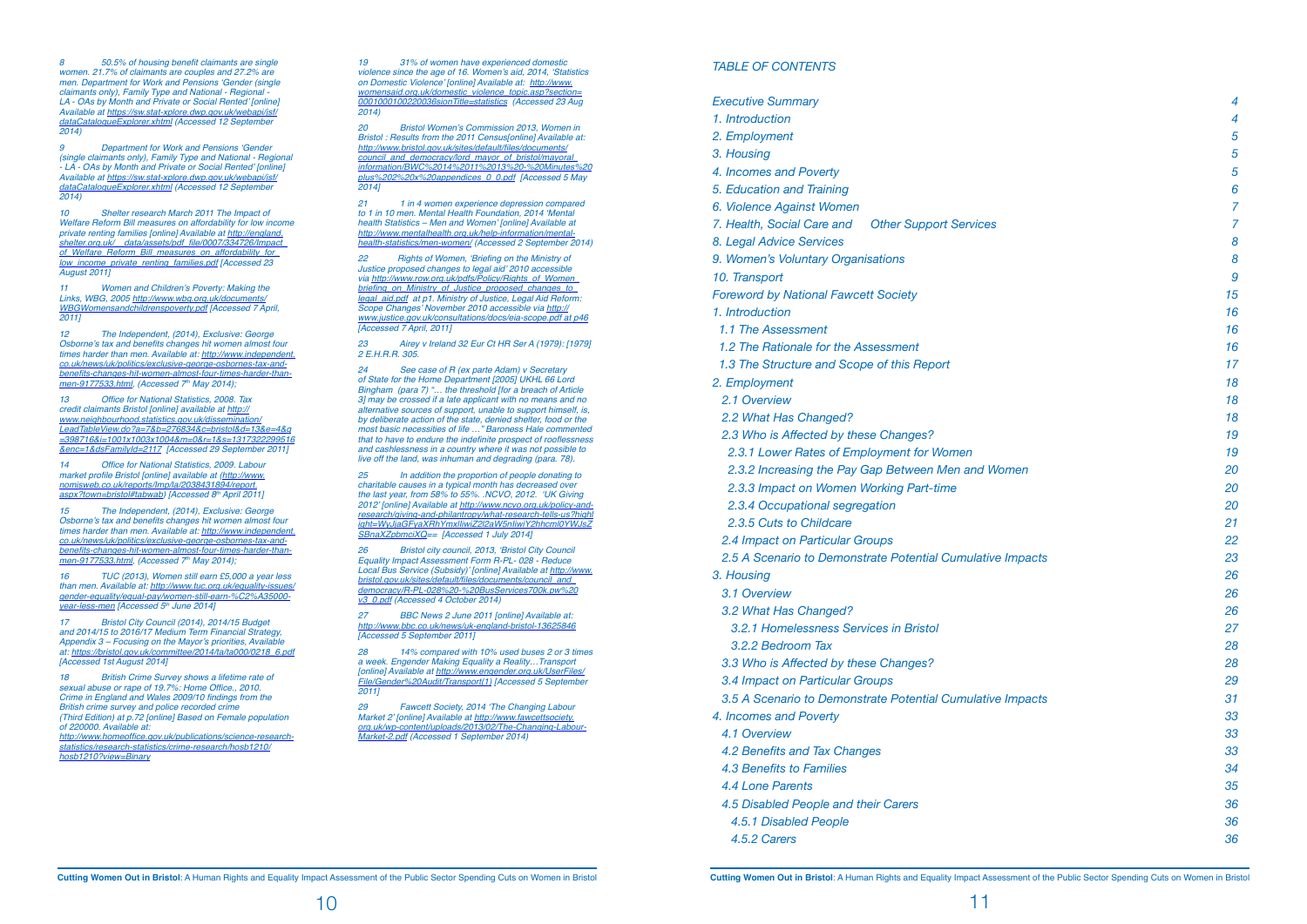| 4.6 Older People                                           | 37 |
|------------------------------------------------------------|----|
| 4.7 Other Changes that May Affect Incomes                  | 37 |
| 4.7.1 Conditionality and Sanctions                         | 37 |
| <b>4.8 Universal Credit</b>                                | 38 |
| 4.9 A Scenario to Demonstrate Potential Cumulative Impacts | 38 |
| 5. Education and Training                                  | 42 |
| 5.1 Overview                                               | 42 |
| 5.1.1 Early Years and Family Support                       | 42 |
| 5.1.2 Schools                                              | 42 |
| 5.2 Further Education and Training                         | 43 |
| 5.2.1 Access to Higher Education (HE)                      | 43 |
| 5.2.2 Higher Education                                     | 43 |
| 5.3 English as a Second Language (ESOL)                    | 44 |
| 5.4 A Scenario to Demonstrate Potential Cumulative Impacts | 45 |
| 6. Violence Against Women                                  | 47 |
| 6.1 Overview                                               | 47 |
| 6.2 What Has Changed?                                      | 47 |
| 6.3 Services for Women Experiencing Violence               | 48 |
| 6.3.1 Domestic Violence services                           | 48 |
| <b>6.3.2 Sexual Violence Services</b>                      | 48 |
| 6.3.3 Impact of increased demand for services              | 50 |
| <b>6.4 Cuts to Policing</b>                                | 51 |
| 6.5 Cuts to the Crown Prosecution Service                  | 51 |
| <b>6.6 Health Service Cuts</b>                             | 52 |
| 6.7 Cuts in Legal Aid                                      | 53 |
| 6.8 Impact of Welfare Reform                               | 53 |
| <b>6.9 Benefits Conditionality</b>                         | 53 |
| 6.10 Housing                                               | 54 |
| 6.11 What is the Cumulative Impact of These Cuts?          | 54 |
| <b>6.12 Monitoring Required</b>                            | 55 |
| 7. Health, Social Care and Other Support Services          | 59 |
| <b>7.1 Adult Social Care</b>                               | 59 |
| 7.1.1 Overview                                             | 59 |
| 7.1.2 What Has Changed?                                    | 59 |
| 7.1.3 Who is Affected by these Changes?                    | 60 |
| 7.1.4 Monitoring required                                  | 63 |
| 7.2 Health                                                 | 63 |
| 7.2.1 Overview                                             | 63 |
| 7.2.2 What Has Changed?                                    | 63 |
| 7.2.3 Who is Affected by these Changes?                    | 63 |
| <b>7.2.4 Monitoring Required</b>                           | 64 |
| 7.3 Services for Children and Young People                 | 64 |
| 7.3.1 Overview                                             | 64 |
| <b>7.3.2 Monitoring Required</b>                           | 65 |

| 8. Legal Advice Services                                       |    |
|----------------------------------------------------------------|----|
|                                                                | 68 |
| 8.1 Overview                                                   | 68 |
| 8.2 What Has Changed?                                          | 68 |
| 8.3 The Impact in Bristol                                      | 69 |
| 8.3.1 Less Capacity to Provide Legal Advice                    | 69 |
| 8.3.2 The Extra Burden of Cuts and Other Changes to the System | 70 |
| 8.4 Who is Affected by these Changes?                          | 71 |
| 8.5 Monitoring Required                                        | 72 |
| 8.6 A Scenario to Demonstrate Potential Cumulative Impacts     | 73 |
| 9. Women's Voluntary and Community Organisations               | 75 |
| 9.1 Overview                                                   | 75 |
| 9.2 What Has Changed?                                          | 75 |
| 9.3 The Impact on Women's Organisations in Bristol             | 76 |
| 9.4 The Impact on Women in Bristol                             | 78 |
| 9.4.1 The Importance of Women-Only Space                       | 79 |
| 9.4.2 Tackling Violence Against Women                          | 79 |
| 9.4.3 Increasing Women's Skills and Confidence                 | 79 |
| 9.4.4 Services to BME Women                                    | 80 |
| 9.5 Monitoring Required                                        | 81 |
| 10. Transport                                                  | 83 |
| 10.1 Overview                                                  | 83 |
| 10.2 What has Changed?                                         | 83 |
| 10.2.1 Public Transport                                        | 84 |
| 10.2.2 Community Transport                                     | 84 |
| 10.2.3 Fuel Prices                                             | 84 |
| 10.2.4 Cycling                                                 | 85 |
| 10.3 Who is Affected by these Changes?                         | 85 |
| 10.3.1 Women living in Isolated Areas                          | 85 |
| 10.3.2 Disabled Women                                          | 86 |
| 10.3.3. Women Accessing Services                               | 86 |
| <b>10.4 Monitoring Required</b>                                | 87 |
| 10.5 A Scenario to Demonstrate Potential Cumulative Impacts    | 87 |
| 11. Conclusions and Action Required                            | 90 |
| 11.1 Overview                                                  | 90 |
| 11.2 Main Equality Impacts                                     | 90 |
| 11.3 Main Human Rights Impacts                                 | 91 |
| 11.4 Action Required                                           | 91 |
| 11.4.1 Actions of Public Authorities                           | 92 |
| 11.4.2 Actions by Other Actors                                 | 93 |
| <b>11.5 Concluding Comments</b>                                | 94 |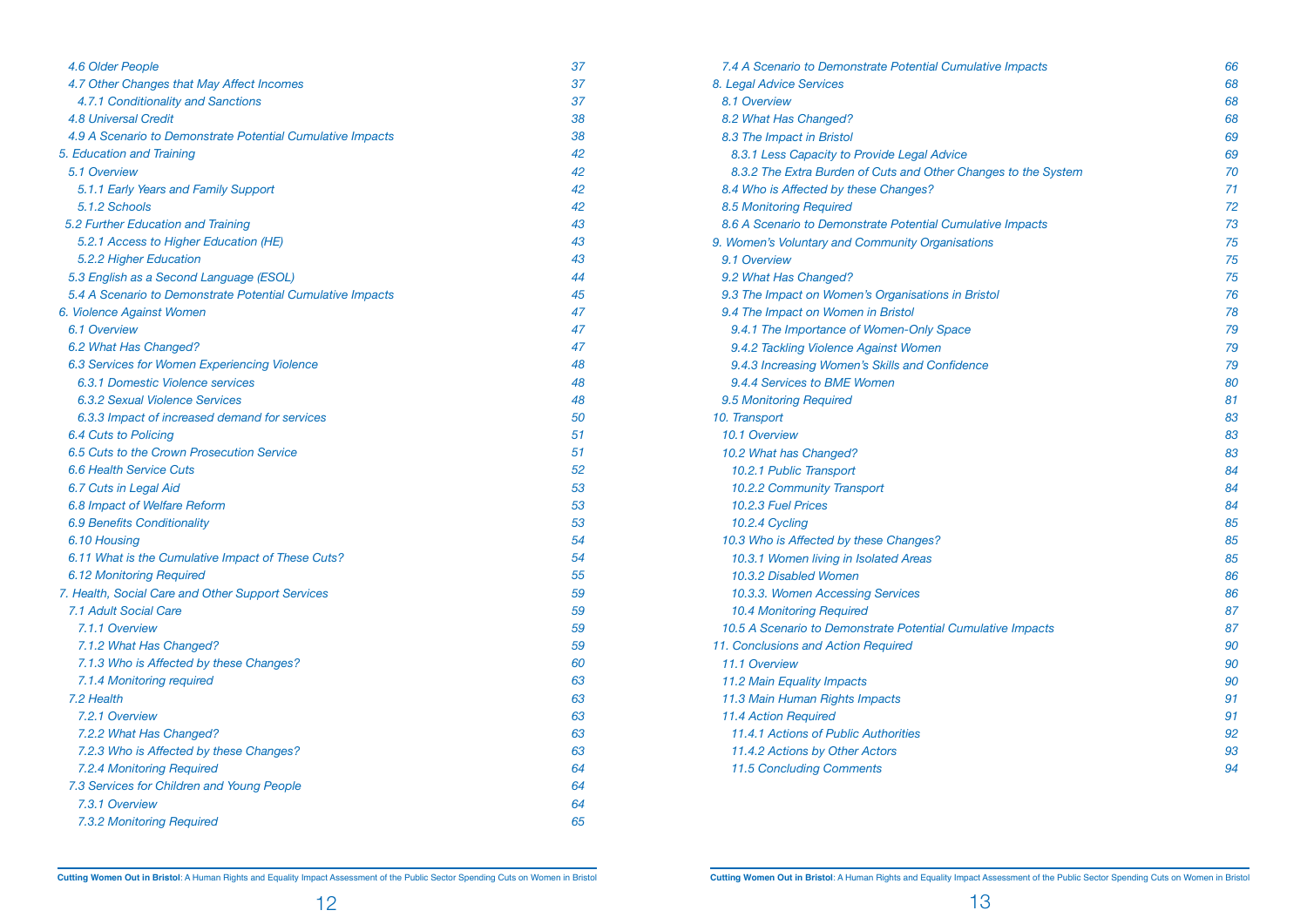<span id="page-7-0"></span>Since the financial crisis in 2008 and the subsequent recession, Fawcett has warned of the disproportionate impact that austerity measures that focus heavily on cutting public spending, as opposed to tax rises, would have on women. At the time of the recession we were by no means starting from a point of gender equality, but it is fair to say that austerity has had a dramatic impact on progress towards women's equality.

An effect known as the 'triple jeopardy' is seeing women being hit hardest by the Coalition Government's programme of deficit reduction measures: though cuts to public sector jobs, wages and pensions where women dominate; through deep cuts to welfare benefits which women rely on more due to their greater caring responsibilities and lower earnings; and through drastic reductions in the provision of many vital support services, such as child and elder care, which have left many women filing the gaps.

With the recent widening of the gender pay gap and in-work poverty now outstripping out-of-work poverty for the first time, it is clear: austerity is turning back the clock on the vital gains made by women in recent decades and has placed women in an increasingly precarious position in the economy.

For two years now, the government has been hailing our economic recovery yet, as our recent research has shown, many women are not feeling the benefits. Instead we are seeing women bear the brunt of what many are calling a 'low wage recovery'. Since the recession almost a million (826,000) extra women have moved into types of work that are typically low paid and insecure and, according to our 2014 survey, 56% of low paid women feel worse off than ten years ago – this is due to both stagnating wages and dramatic cuts to welfare spending.

While few areas of government spending have been truly protected from cuts, none have seen their budgets cut as deeply as local governments. By 2015/16, local government budgets will have been cut by £11.3bn yet they are responsible for vital services on which so many women rely. Women from all walks of life are more likely to use public services and use them more intensively to meet their needs.

Cuts to local government have hit women on both sides. Three-quarters of local government workers are female and as such they are struggling with low pay, increasingly heavy workloads and the threat of further redundancies.

Cuts to services mean that there is less help available for women, forcing many to go without the support they need. Sure Start Centres, public transport networks, women's refuges and community centres have closed across the country leaving women isolated from their communities and responsible for filling the holes in service provision.

Whilst the Fawcett national team continue to record and lobby on women's economic and political inequality, many of our regional groups across the country have been working hard in their local communities to do the same. However, no local group has provided such a comprehensive analysis of their economic situation locally as Bristol Fawcett. We commend this excellent group and their relentless campaign for gender equality in and around the Bristol area.

Dr Eva Neitzert

Deputy CEO Fawcett Society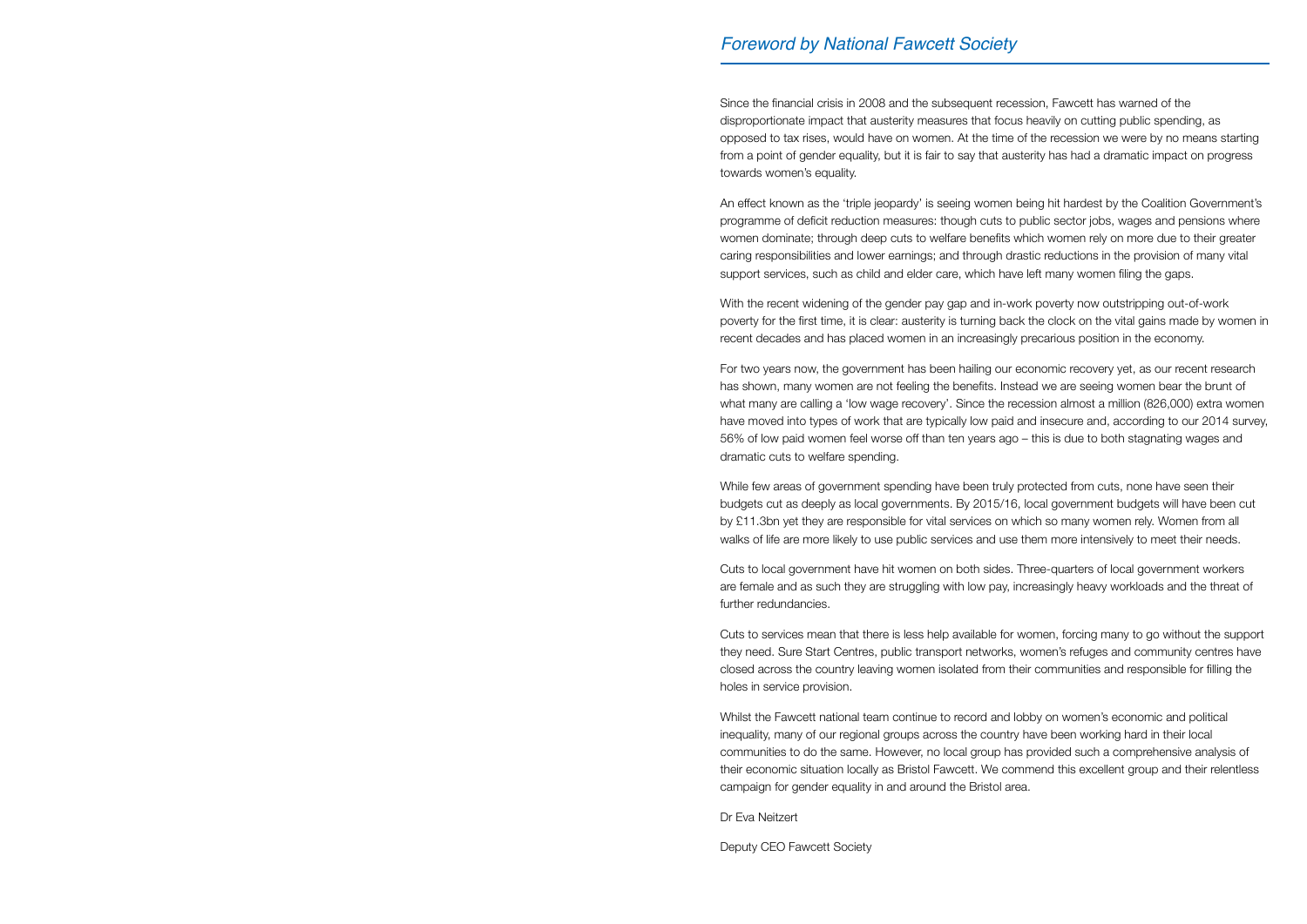# <span id="page-8-0"></span>*1. Introduction*

# **1.1 The Assessment**

This report analyses the public spending cuts which are currently underway and how they impact on women in Bristol.

Many of the cuts identified in this report have already occurred. Others are planned in the future or are potential cuts that may take place (for example funding streams that are under review). The report represents a snapshot of the overall position in September 2014. There will inevitably be changes.

**Bristol** is a diverse city with areas of wealth but also significant poverty and deprivation.<sup>30</sup> It has high levels of inequality.<sup>31</sup> It also contains large numbers of the people potentially hardest hit by the cuts – for example public sector workers, lone parents, carers and the unemployed.

# **1.2 The Rationale for the Assessment**

This report focuses on the human rights and equality impacts of the spending cuts on women in Bristol. There is a strong rationale for such an assessment.

**Women in Bristol** (as in the rest of the country) are disproportionately affected by the cuts in public spending. Women in Bristol:

- are more likely to lose their jobs.<sup>32</sup>
- $\bullet$  are also hit hardest by cuts in services.  $33$
- are hardest hit by cuts in welfare benefits and other changes to the tax and benefit system.<sup>34</sup>

Many of the issues raised in this report are not exclusively faced by women – many

men are also suffering a drop in income or experience a negative impact on their rights as a result of the cuts. Some groups of men, for example, disabled men, refugees and asylum seekers, single parents and the poorest men, are particularly vulnerable.

However, the cuts not only disproportionately impact on women; they take place in a context of existing inequality between women and men. Women are on average poorer than men. They earn less both as a result of the pay gap and because they are more likely to work part-time because of unpaid caring responsibilities.35 They are more likely than men to rely on benefits and tax credits.36 The spending cuts are likely to widen the equality gap between women and men $37$  and may have a serious impact on women's human rights.

*30 Bristol ranked as the 79th most deprived local authority area in 2010. The number of people living in the 32 most deprived areas of Bristol is approximately 60,655, constituting 14% of all Bristol residents. Bristol Partnership, 2010. Bristol: State of the city 2010. [Online] at p. 4. Available at: http://www.bristol.gov.uk/ccm/cms-service/* stream/asset/?asset\_id=36498092

31 Some of the most prosperous areas in the UK sit *side by side with some of the most deprived. Ibid. p.4.* 

This report therefore focuses on cuts in public spending that disproportionately affect women and/or potentially affect their human rights. For example, the chapter on Incomes and Poverty highlights some changes to the tax and benefit system that have a disproportionate impact on women. It highlights other changes which affect equal numbers of women and men, or in some cases more men than women, but where there is likely to be an impact on the human rights of particular women (such as disabled women).

Women are half of the population and are over-represented in a number of the most vulnerable groups. So focusing on women allows the assessment to focus on a range of other groups who, as this report will show, are disproportionately affected by the cuts, including disabled women, carers, lone parents, Black and Minority Ethnic (BME) women, older women and refugees and asylum seekers.

# **1.3 The Structure and Scope of this Report**

The report is split into nine chapters which each focus on a particular issue of concern to women. These issues were identified by women and women's organisations as being of particular concern in relation to the impact of the cuts.

The report focuses primarily on the negative impacts of the cuts on women. At the same time, it also highlights a number of situations where public authorities have taken measures to mitigate negative impacts on women such as Bristol City Council's decision to prioritise domestic violence services and children's services.

Each chapter of the study contains the following elements

- 1. Description of the public sector spending cuts for the issue under discussion (e.g. violence against women, employment etc.).
- 2. Analysis of who is affected in Bristol.
- 3. What monitoring should take place in order to assess the ongoing impacts of the cuts.
- 4. Hypothetical scenarios at the end of each chapter which demonstrate how cuts detailed throughout the report might cumulatively affect particular women.

A final chapter of the report presents conclusions on the overall human rights and equality impacts and the potential accountability mechanisms for dealing with those issues.

*32 65% of public sector workers are women –*  Trade Union Congress. 2010. The gender impact of the *cuts. [online] Available at: http://www.tuc.org.uk/extras/ genderimpactofthecuts.pdf*

*33 Women will be harder hit by cuts to public services. In particular, lone parents and single pensioners will be hit hardest. 92% of lone parents are women, as are*  the majority of single pensioners. UK Women's Budget Group., 2010. The impact on women of the coalition *spending review 2010. November 2010. [online] Available at:* http://www.wbg.org.uk/RRB\_Reports\_4\_1653541019.pdf*. [Accessed 5 July 2011].* 

*34 Nearly a third (30% of women) but only 15% of men rely on state support for at least 75% of their income.*  Fawcett Society., 2005. Who benefits? A gender analysis of the UK benefits and tax credits system at p.5. [online] *Available at http://www.fawcettsociety.org.uk/documents/* Benefits%20final%20copy.pdf *[Accessed 5 July 2011]. It*  has been calculated that the costs of the benefit and tax changes in the 2010 budget will cost women across the UK £5.76 billion pounds. The cost to men will be lower - £2.295 billion Cooper, Y. 2010. Women bear the brunt of budget *cuts. 5 July. [online] Available at: http://www.yvettecooper. com/women-bear-brunt-of-budget-cuts [Accessed 21 April 2011]*

*35 Women working full-time in Bristol earn on*  average £11.13 per hour compared to £12.93 per hour for men see Office for National Statistics., Labour market profile Bristol 2009-10. [online] Available at: *http://www. nomisweb.co.uk/reports/Imp/la/2038431894/report. aspx?town=bristol#tabearn*

*36 A third (30% of women) but only 15% of men rely on state support for at least 75% of their income. See*  Fawcett Society., 2005. Who benefits? A gender an analysis of the UK benefits and tax credits system at p.5. [online] *Available at http://www.fawcettsociety.org.uk/documents/* Benefits%20final%20copy.pdf

37 Fawcett and Women's Budget Group, the Impact *on women of the Budget 2011, available on line at http:// www.fawcettsociety.org.uk/documents/The%20Impact%20 on%20Women%20of%20Budget%202011.pdf*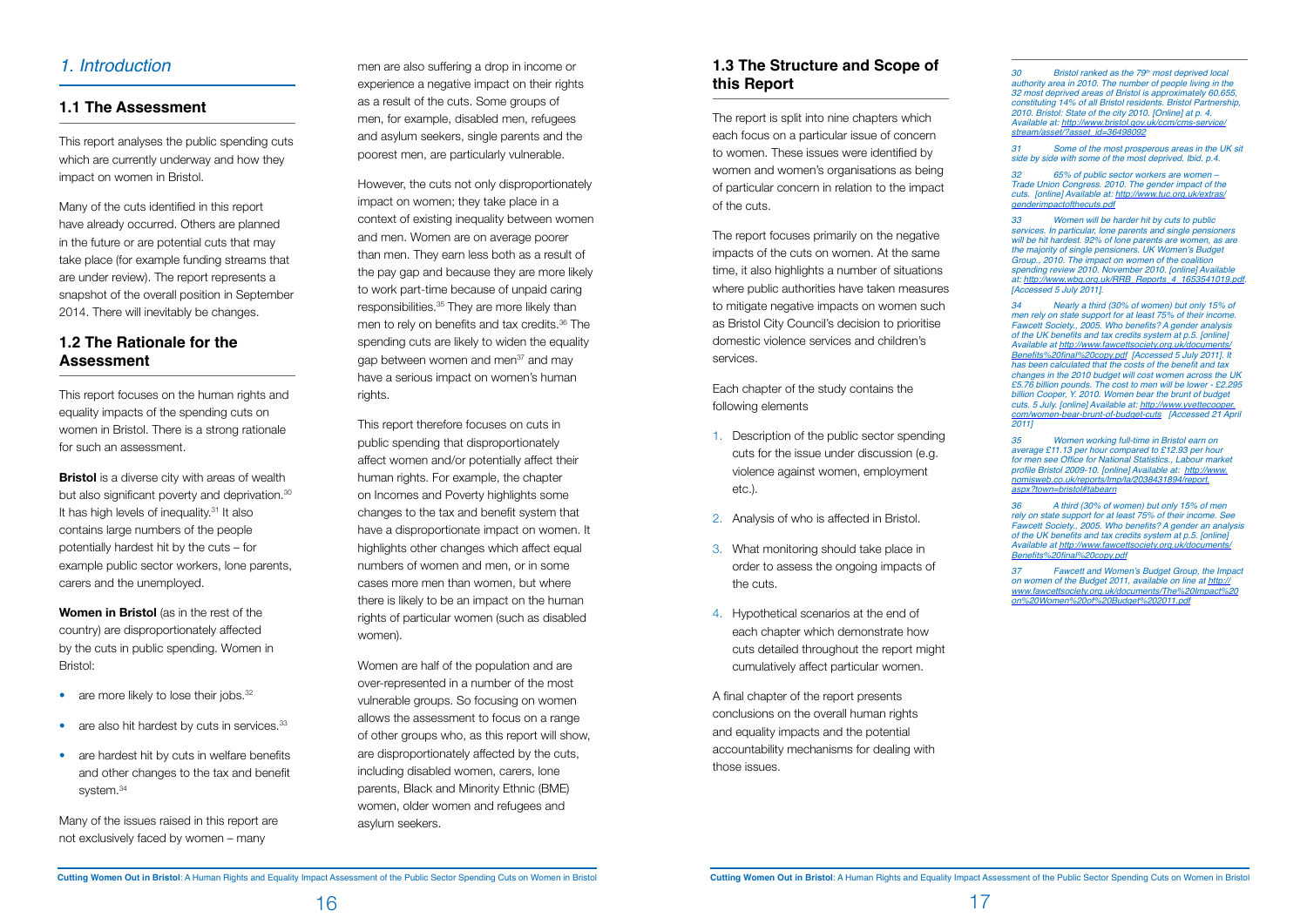In 2013 pay rises in the public sector were limited to 1% up to and including 2015/16. This limit comes after a 2 year pay freeze. Public sector workers will not get an aboveinflation pay rise for another four years.<sup>44</sup>

The West of England Local Enterprise Partnership (LEP) makes no analysis of gender in its economic plans, nor does it highlight how proposals might improve things for women in Bristol. The report references the large increase in births projected for Bristol, but makes no comment about how childcare provision or services for women will be improved.<sup>47</sup>

Bristol Women's Voice report over 40% of women in Bristol East and Bristol South are earning less than the living wage per week (£280).45

Women in Bristol are also hit by cuts to childcare funding:

- Childcare tax credit was cut to cover 70% of childcare costs from the previous 80% (see chapter on Incomes and Poverty).
- Cuts to funding for services for children have already led to some providers cutting services.46
- Cuts to school budgets have led to a reduction in after-school and holiday club provision.
- lower rates of employment for women as the public sector sheds jobs;
- public sector pay freezes increasing the pay gap between men and women;
- an impact on women working part-time where they move from the public to the private sector to find employment;
- increased cost and decreased provision of childcare services which affect women more than men.

The TUC has estimated that 325,000 of the 500,000 people who will lose their jobs as the result of public sector pay cuts will be women.<sup>50</sup>

# **2.3 Who is Affected by these Changes?**

Women are the main losers as a result of public sector job losses and pay freezes because of:

# **2.3.1 Lower Rates of Employment for Women**

Women have been hardest hit by public sector job cuts. 40% of women's jobs are in the public sector compared to 11% of men's jobs. Nationally, 65% of public sector jobs are done by women. This trend holds true in Bristol where 62% of Bristol City Council staff are women.48 Job losses in Bristol have disproportionately affected women – in 2013 69% of those made redundant by the council were women out of a workforce made up of 61% women).49

Budget Responsibility predicted 1.1m jobs would need to be removed between 2010- 11 and 2018–19, of which only around 25% have been lost so far.<sup>40</sup>

- Bristol City Council plans to cut 800 more posts in the next three years through voluntary and some forced redundancies.41
- Police Avon & Somerset Constabulary are due to cut 134 further police officer posts, of which 61 will be police constables.42

Compared to national figures, unemployment for men in Bristol is worse. Men have lower employment in Bristol than nationally. Overall unemployment in Bristol stands at 7.2% which is the national average; this represents 11,100 men and 6,400 women in Bristol

### **Part-time and full-time working for men and women**

**The majority of men (56%) are full-time employees, whereas only 36% of women work fulltime. By contrast, nearly a quarter of women work part-time, whereas only 1 in 12 (7%) men do. The persistent gap in rates of full- and part-time working, largely an artefact of the greater role that women continue to play in bringing up children and caring for other dependents, is a significant contributor to the gender pay gap, which widened again last year. The contrast in selfemployment levels is also stark, with men more than twice as likely to be self-employed than women.** 

**Women are also far more likely to work in the public sector, with 65 per cent of public sector workers female. In the private sector, which makes up 77 per cent of all employment, men account for 59 per cent of employees.38**

**Women in the public sector now work more unpaid overtime hours than men (a 3.9% increase since 2003, compared to 0.5% increase in men's unpaid overtime hours).39**

# <span id="page-9-0"></span>*2. Employment*

### **2.1 Overview**

Budget cuts are leading to further public sector job losses and pay freezes in Bristol. Women are likely to suffer disproportionately since they form the majority of public sector workers. More women than men are likely to become unemployed, and more women than men are experiencing pay freezes. This will worsen existing inequalities in the workplace for women in Bristol.

Bristol employers carrying out redundancy programmes must monitor actual job losses and the impact of pay freezes by gender. This will allow assessment of the extent to which existing inequalities in terms of pay and jobs are affected. Our evidence suggests that existing inequalities are being exacerbated by job losses and pay freezes. This must be addressed to improve equality in Bristol.

### **2.2 What Has Changed?**

As a result of budget cuts, public sector employers are cutting posts in order to keep within their tightened budgets. The Office for In Bristol, public sector employers who have publicised job cuts include:

Bristol Women's Voice expressed concern at the Council's proposal to cut its Equality and Diversity team by £90,000 and to "mainstream" equalities throughout the council as an alternative. The quality of Equality Impact Assessments is varied across

council departments and BWV argued: "there is no evidence to support that the Council locally is able to sustain its ability to meet its legal duty to promote equality with the reductions proposed."43

**"The pay freeze is worrying. The cost of my food shopping and energy bills have gone up massively and my childcare and travel costs have gone up too whilst my wages remain frozen."**

*Environment Agency employee, Environment Agency Head Office, Bristol*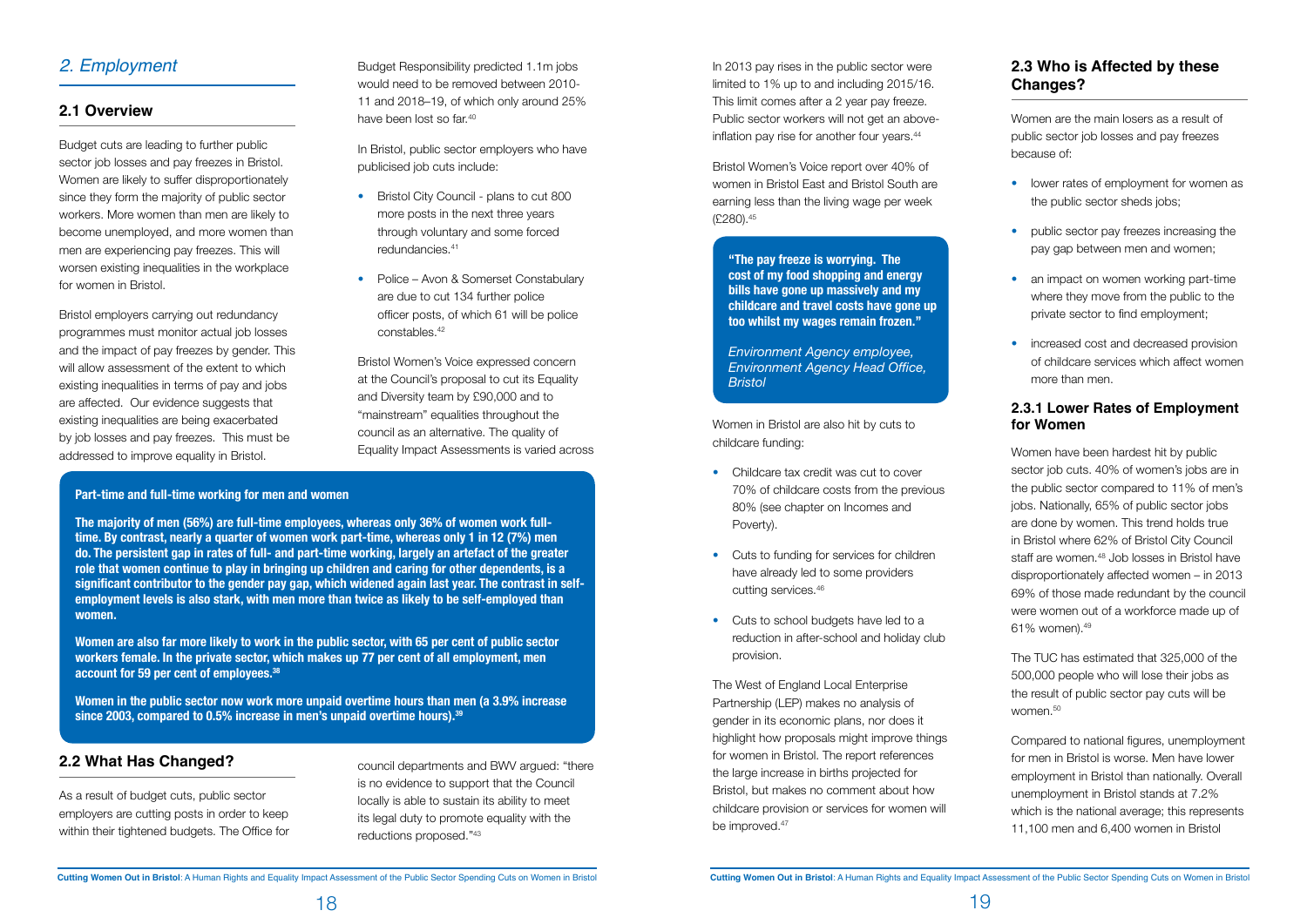<span id="page-10-0"></span>being unemployed.51 However, in our city 8.1% of men are unemployed compared to 7.6% nationally. Locally, women do better than elsewhere: 5.5% of women are unemployed compared to a national average of 6.7%.52

The proportion of women in paid work in Bristol is at the national average (66.8%) but the proportion of men in Bristol in paid work is below the national average (73.7% compared to 76.8% nationally).

Thus, Bristol women might feel they are doing relatively well. This would be to misunderstand the data. Women are still employed less than men and, as can be seen below, their work is also considered to be of less value.

### **2.3.2 Increasing the Pay Gap Between Men and Women**

Women working part-time in the private sector have been particularly badly hit as job losses as part-time jobs in the private sector tend to be less well paid. In 2009 the national average pay for women working part-time in the private sector was £6.78 an hour compared to £9.34 in the public sector.<sup>56</sup> This has now increased to £9.40 compared to £13.46 in the public sector, but lags behind male part-time working which averages at £9.57 in the private sector and £18.45 in the public sector. $57$ 

Although the pay gap between men and women is better than the national average in Bristol, the gap is still substantial and likely to increase. Specifically, women working fulltime in Bristol earn on average £12.18 per hour compared to £13.14 per hour for men.<sup>53</sup> The full-time pay gap in Bristol has decreased since 2011 to 8 percentage points which is now better than the national average of 11 points.54

ONS data shows men tend to work in professional occupations associated with higher levels of pay (for example programmers and software developers) and women tend to work in lower paid jobs such as nursing. Programmers and software development professionals earned £20.02 per hour (excluding overtime) while nurses earned on average £16.61 according to the 2012 Annual Survey of Hours and Earnings.<sup>59</sup> Increases to the National Minimum Wage have lagged behind inflation. Women make up two-thirds of those on low pay so this fall in wages in real terms has a gender impact. $60$ 

Pay gaps are likely to increase as a result of pay freezes because more women work in the public sector and therefore more women than men will be hit by the public sector pay freeze. This could lead to a widening of the pay gap between women and men in Bristol. Despite this figure, employers in Bristol and Bristol's local strategic partnerships have consistently failed to take strong action on the gender pay gap and few employers undertake or release gender pay gap analyses.

# **2.3.3 Impact on Women Working Part-time**

Nationally the pay gap including part-time work has widened from 19.6% to 19.7% in 2013 for the first time in 5 years. $55$  This means the average woman will earn 19.7% less than the average man per hour across the UK.

> Bristol Women's Commission (BWC) is concerned that the areas chosen for investment do not represent or create opportunities for women in Bristol. The number of women in leadership roles in manufacturing, science, engineering and technology (SET) firms remains very small. Nationally, only 5.3% of working women are employed in the SET sectors, compared with 31.3% of working men. They make up only 12.3% of the SET workforce, but 45% of the workforce overall.<sup>65</sup>

The Bristol Women's Commission raised concerns that the LEP has not identified "how women and others not well represented in these sectors will be supported to achieve GVA (gross added value) jobs". BWC also highlights the lack of planning around tackling the proliferation of zero hours, low paid, low skills employment in servicing these selected services and in other services such as health and social care and retail. Areas where women do work, e.g. Health and social care, are not highlighted for investment.<sup>66</sup>

Women are more likely than men to work part-time, particularly if they have dependent children. 37% of women with dependent children work part-time, compared with only 6% of men.58

The position is worse for families on lower incomes, who have already been hit by a 10% reduction in childcare tax credits and were given tax credit rises pegged well below inflation at 1%. A 2013 survey shows nursery, childminder and after-school club costs all rising at more than 6%, more than double the inflation rate  $(2.7\%)$ .<sup>67</sup> This has an impact on all working parents, but will cause particular problems for lone parents who do not have another parent with whom to share childcare. 92% of lone parents are women.<sup>68</sup>

# **2.3.4 Occupational segregation**

Nationally 78% of those working in Health and Social Care<sup>61</sup> are women (this is borne out in Bristol where 77% of those working at the North Bristol NHS Trust are women, predominantly in the nursing and administrative fields).<sup>62</sup> The Fawcett Society note that industries which employ more men have benefitted from regeneration investment:

"Given this persistent occupational segregation, the growth during the recovery of particularly low wage feminised sectors is concerning as it is likely to widen gender inequalities. It is also worth noting that the maledominated sectors are also those that have benefitted from continued investment during the recession, with physical infrastructure projects in particular receiving a boost."63

The Local Enterprise Partnership (LEP) in the West of England has been allocated £86.2m for new projects in 2014/15. This will be spent on industries including telecommunications, robotics, marine energy, construction and transport. The West of England Strategic Economic Plan 2015- 2030<sup>64</sup> does not address gender inequality, the needs of women, or women's access to employment.

# **2.3.5 Cuts to Childcare**

Paid childcare places in Childrens' Centres in Bristol have been reduced due to budget cuts which can make it more complicated to extend the free hours to cover work commitments.69 The Equality Impact Assessment notes that "The greatest impact could be on the sustainability of some Children's Centres which are positioned in pockets of deprivation but are delivering to mixed communities and this could affect the range of service delivery for these families." But it is not clear how this disadvantage will be dealt with. The report also recognises that a reduction in the universal offer could lead to a public perception of stigmatisation with a lower voluntary take up of services by families that need them the most and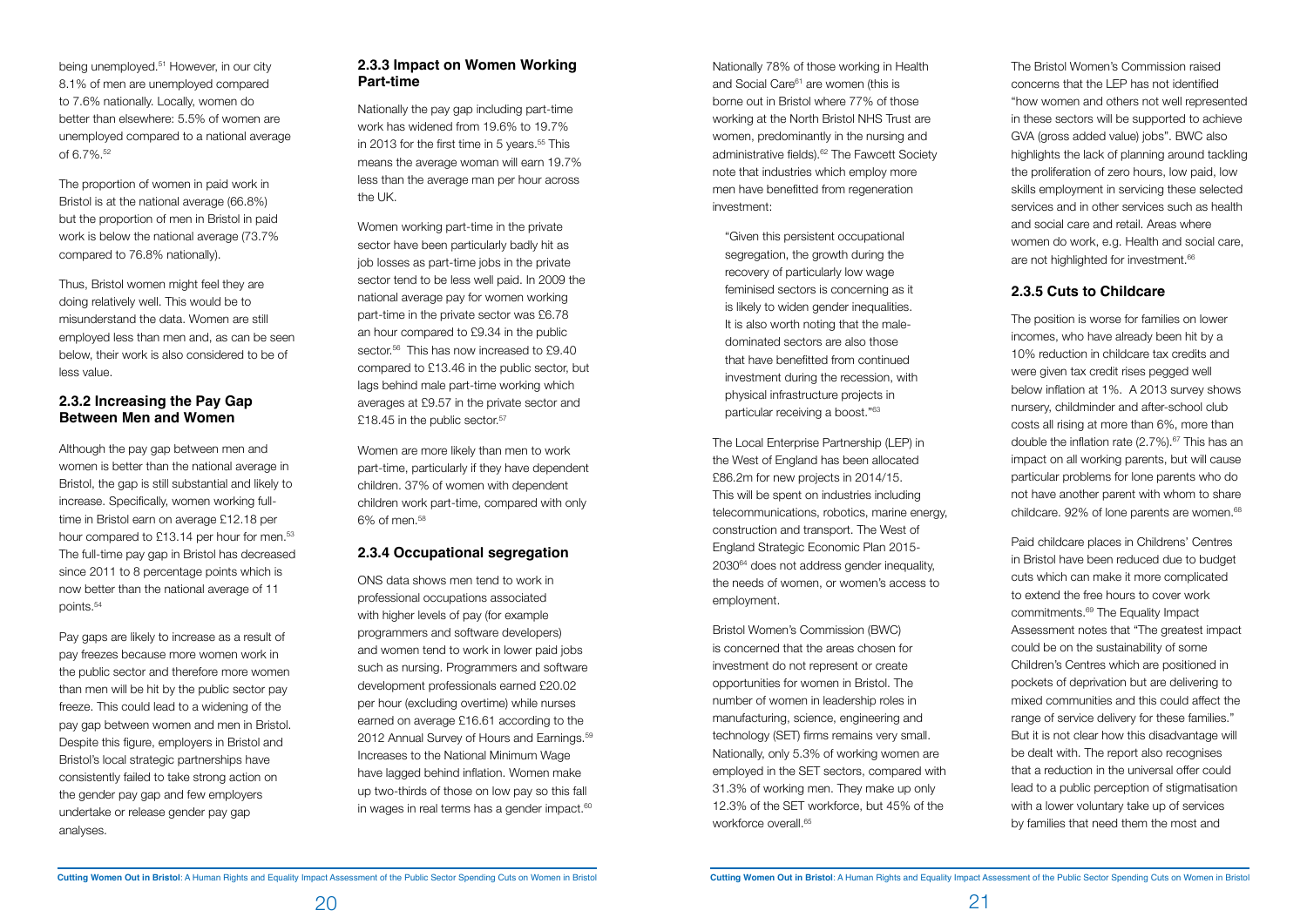

<span id="page-11-0"></span>missed opportunities for prevention and early  $intervention<sup>70</sup>$ 

An increase in childcare costs and a reduction in the amount of childcare available may have an impact on the number of women in Bristol in paid work. Nationally the cost of childcare rose by 19% in 2013, and Bristol was the top city outside London where unemployed parents would like to work but can't afford to.<sup>71</sup> Although in theory childcare is an issue for all working parents, women are more likely to be 'second earners' in couples and the cost and availability of childcare is a far more significant disincentive to them to enter or stay in the labour market than it is for men.<sup>72</sup>

The cost of childcare is so high that nearly half of all families living in poverty have cut back on food to afford childcare and 58% said they were or would be no better off working once childcare is paid for.<sup>73</sup>

# **2.4 Impact on Particular Groups**

There is also likely to be a disproportionate impact on particular groups of women, including Black and Minority Ethnic (BME) and disabled women:

• At least 13.5% of Bristol's population is BME.74 This is slightly higher than the national average of 12.5%.<sup>75</sup> BME women living in Bristol already face an increased risk of low paid and insecure employment, leading to poverty. National

research by the Fawcett Society showed that BME women are disproportionately represented in routine or semi routine and insecure temporary jobs.76 As the number of public sector jobs decrease as a result of the spending cuts there is a real risk that BME women will suffer disproportionately.

- Disabled women are far less likely to be in employment than non-disabled women and suffer widespread discrimination in the job market.<sup>77</sup> Disability organisations nationally have raised serious concerns about the move from Incapacity Benefit to Employment and Support Allowance (ESA). (See chapter on Incomes and Poverty). The expressed aim of this change is to move disabled people off benefits and into paid work. However, with a tightening labour market, the effects of this change need to be carefully monitored.
- Disabled female lone parents are particularly affected, with 30% employed (compared to 65% among those who are non-disabled). So while lone parenthood reduces the female employment rate across the UK by 15 percentage points (from 80% to 65%), disability reduces employment for both female lone parents and female non-lone parents by around 40 percentage points (from 65% to 30% and 80% to 40% respectively).<sup>78</sup>

### **Potential Impact of the cuts This is a fictitious scenario.**

**Loveday is a lone parent with three children aged 16, 12 and 8. She works full-time in a civilian role for the police and receives occasional maintenance from her former husband. She and her children rent a four bedroom house at a cost of £280 a week.**

**Loveday is made redundant from her job. She tries hard to find another job and eventually finds a part-time position. She starts to claim tax credits and housing benefit. She discovers that she will only be entitled to support with rent up to the Local Housing Allowance rate of £233.01 and will have to make up the difference herself.(1) She decides that she will have to arrange more regular maintenance payments from her ex-husband. However, he refuses to discuss the matter, will not speak on the phone or reply to any contact from Loveday.** 

**She approaches the Child Maintenance and Support Commission (CMSC) and has to pay £100 for them to start action against her former husband. Her husband contacts her and agrees to start making payments. She agrees to a private arrangement to avoid the charge that the CMSC would make if they enforced payment. He makes a few payments, and then stops again. She contacts the CMSC again and is told she will have to make another £100 payment.(2)**

**Loveday has used up her savings and is starting to get into debt. She starts to look for a smaller three bedroom house. It is hard to find something suitable as many landlords have stopped letting to tenants receiving LHA.(3) Eventually she finds somewhere on the other side of Bristol.**

**Her eldest daughter now has to take two buses to get to college every day. The college say they cannot give her a bursary as they have a limited fund and are prioritising people whose parents are unemployed.(4)**

*(1) The rate for a three bedroom house since April 2011 (see Housing Chapter). (2) The Child Maintenance and Support Commission will charge resident parents* 

*£100 plus 7-12% of money recovered to enforce payment (see Incomes and Poverty Chapter).*

*(3) In the last three years the number of landlords letting to tenants receiving LHA dropped from 46% to 22% with a sharp decrease during 2013 (see Housing Chapter).*

*(4) Education Maintenance Allowance would have been worth £30. The new bursary fund is up to colleges to distribute but is only worth £180 million compared to the £560 funding EMA (see Education Chapter).* 

# **2.5 A Scenario to Demonstrate Potential Cumulative Impacts**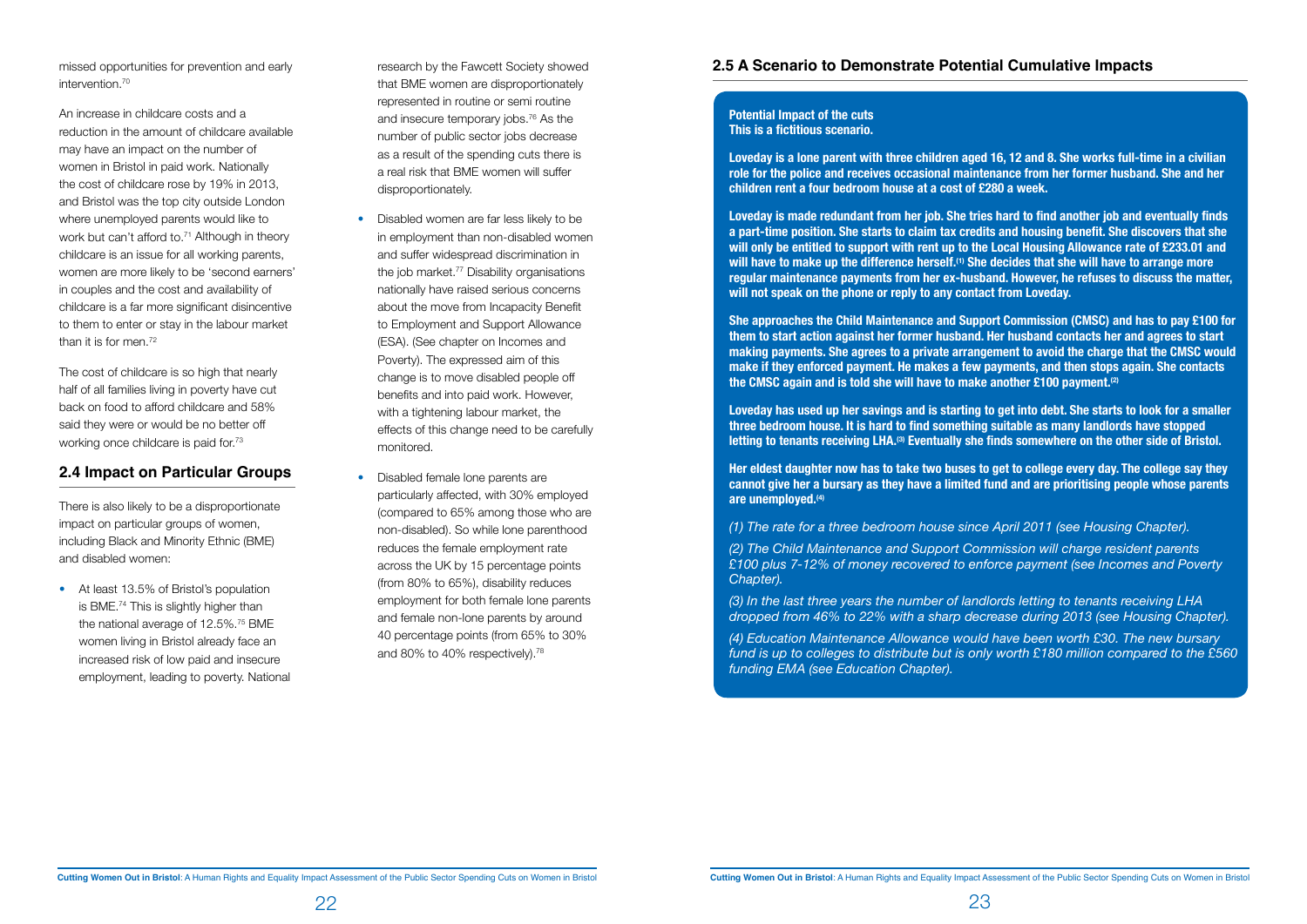38 Fawcett Society, 2014 'The Changing Labour Market 2' [online] Available at *http://www.fawcettsociety. org.uk/wp-content/uploads/2013/02/The-Changing-Labour-Market-2.pdf (Accessed 1 September 2014)*

*39 (28.3% of women work unpaid overtime*  compared to 25.9% of men in the public sector. TUC 'Women workers in public sector drive increase in unpaid overtime' [online] Available at *http://www.tuc.org.uk/ workplace-issues/work-life-balance/women-workers-publicsector-drive-increase-unpaid-overtime (Accessed 29th July 2014)*

40 The Guardian 14th February 2014 'Public sector jobs are set to be cut by 40% throughout Britain' [online] *Available at http://www.theguardian.com/society/2014/ feb/14/public-sector-jobs-cuts-britain (Accessed 28th July)*

41 Bristol Evening Post [online] 'Bristol council cuts involve more than jobs' Available at: *http://www.bristolpost. co.uk/Bristol-council-cuts-involve-jobs/story-21003409-detail/ story.html (Accessed 26 Aug. 2014)*

42 BBC News, 29 January 2014 'Avon and Somerset Police to cut more than 134 police officer posts' *[online] Available at http://www.bbc.co.uk/news/uk-englandbristol-25941763 (Accessed 1 September 2014)*

43 Bristol Women's Voice, 2013, Response to *2014-2017 Budget Proposals [online] Available at: http:// www.wbg.org.uk/wp-content/uploads/2013/10/BWV-Budgetresponse-2014.pdf (Accessed 2 October 2014)*

44 Daily Mail 'No inflation-busting pay rises until *2018, public sector is warned as teachers and council*  workers strike over austerity' [online] Available at: *http://* www.dailymail.co.uk/news/article-2682329/No-inflation*busting-pay-rises-2018-public-sector-warned-teacherscouncil-workers-strike-austerity.html (Accessed 26 Aug 2014)*

45 Bristol Women's Voice, 2013, [online] Available *at* http://www.bristol.gov.uk/sites/default/files/documents/ council\_and\_democracy/lord\_mayor\_of\_bristol/mayoral *information/BWC%20Comments%20on%20WoE%20* Strategic%20Economic%20Plan%20Final\_0.pdf *(Accessed 4 October 2014)*

56 Office for National Statistics. Annual survey *of hours and earnings 2009. [online] Available at: [http://](http://www.ons.gov.uk/ons/rel/ashe/annual-survey-of-hours-and-earnings/2009-revised/index.html) [www.ons.gov.uk/ons/rel/ashe/annual-survey-of-hours-and](http://www.ons.gov.uk/ons/rel/ashe/annual-survey-of-hours-and-earnings/2009-revised/index.html)[earnings/2009-revised/index.html](http://www.ons.gov.uk/ons/rel/ashe/annual-survey-of-hours-and-earnings/2009-revised/index.html) [Accessed 1 September 2014]* 

46 For example Hartcliffe's Children's Centre can no *longer offer day care places to those who cannot afford it. BBC Newsnight website 16 August 2010 [online] Available at http://news.bbc.co.uk/1/hi/programmes/newsnight/8912594. stm*

57 Office for National Statistics., Annual survey *of hours and earnings 2013. [online] Available at: http:// www.ons.gov.uk/ons/publications/re-reference-tables. html?edition=tcm%3A77-328216 [Accessed 21 Feb 2014]*  We have used the mean average. Men's part-time gross *hourly pay for part-time working has risen by 3.6%, whilst*  the same figure for women has risen by 2.9%.

**Office for National Statistics, Focus on Gender:** *Work & Family, [online] Available at: http://www.statistics. gov.uk/cci/nugget.asp?id=1655 [Accessed 5 July 2011]* 

*47 Bristol City Council - Corporate Priorities and Medium Term Financial Plan 2012/13 – 2014/15 http://* www.bristol.gov.uk/sites/default/files/documents/council\_ and\_democracy/council\_budgets\_and\_spending/FINAL%20 Corporate%20Priorities%20and%20%20MTFP%20v8.6\_.pdf

*48 (4508 out of 7,280 - 61.92%) BCC Workforce Diversity Statistics, HR Management information report 31 March 2014, p31 [online] Available at: http://www.bristol.gov.* uk/sites/default/files/documents/council\_and\_democracy/ data protection and foi/freedom of information/ *Workforce%20Diversity%20Report%2031%20March%20 2014.pdf (Accessed 12 September 2014)*

*49 (162 out of 234 – 69.23%) BCC Workforce Diversity Statistics, HR Management information report 31 March 2013, p31 [online] Available at: http://www.bristol.gov.* uk/sites/default/files/documents/council\_and\_democracy/ data protection and foi/freedom of information/ HRMI\_BCC\_WDS\_310313%20%28web%20ver%29.pdf *(Accessed 12 September 2014)*

Gingerbread. Gingerbread fact file: myths and *labels abound about single parents. [online] Available at:*  http://www.gingerbread.org.uk/content/365/Gingerbread-Factfile *[Accessed 21 April 2011]* 

50 Trade Union Congress. 2011. The gender *impact of the cut revisited. at p.9 [online] Available at:* http://www.tuc.org.uk/sites/default/files/tucfiles/ *genderimpactofcutsrevisited.pdf*

51 (% are for those aged 16-64 ) ONS – 'Official Labour Market Statistics Bristol (Apr 2013-Mar 2014 )' *[online] Available at: http://www.nomisweb.co.uk/reports/lmp/ la/1946157348/report.aspx#tabempunemp (Accessed 29th July 2014)*

*52 Ibid*

*53 Ibid*

54 Based on % difference of £12.18 per hour for women and £13.14 for men in Bristol (92%), and £12.26 for women and £13.68 for men nationally (89%)

> 72 Women's Budget Group., 2010. 'White paper on universal credit'. [online] Available at: *http://www. publications.parliament.uk/pa/cm201011/cmselect/ cmworpen/writev/whitepap/uc40.htm [Accessed 21 April 2011]*

55 The Telegraph 12 December 2013 Gender pay gap widens with women earning an average of £5,000 less, *reports ONS [online] Available at: [http://www.telegraph.](http://www.telegraph.co.uk/women/womens-business/10513636/Gender-pay-gap-widens-with-women-earning-an-average-of-5000-less-reports-ONS.html)* [co.uk/women/womens-business/10513636/Gender-pay](http://www.telegraph.co.uk/women/womens-business/10513636/Gender-pay-gap-widens-with-women-earning-an-average-of-5000-less-reports-ONS.html)*[gap-widens-with-women-earning-an-average-of-5000-less](http://www.telegraph.co.uk/women/womens-business/10513636/Gender-pay-gap-widens-with-women-earning-an-average-of-5000-less-reports-ONS.html)[reports-ONS.html](http://www.telegraph.co.uk/women/womens-business/10513636/Gender-pay-gap-widens-with-women-earning-an-average-of-5000-less-reports-ONS.html) [Accessed 11 Feb 2014]* 

59 ONS, 2013 'Women in the labour market' [online] *Available at; http://www.ons.gov.uk/ons/rel/lmac/women-inthe-labour-market/2013/rpt---women-in-the-labour-market. html?format=print (Accessed 15 September 2014)*

60 Fawcett Society, 2014 'The Changing Labour Market -2', [online] Available at *http://www.fawcettsociety. org.uk/wp-content/uploads/2013/02/The-Changing-Labour-Market-2.pdf (Accessed 15 September 2014)*

*61 ONS, Labour Market Statistics June 2014, EMP13, June 2014, [online] Available at: http://www.ons.gov. uk/ons/search/index.html?newquery=EMP13 (Accessed 16 September 2014)*

62 North Bristol NHS Trust, 2013 'Annual Equality Statistics' [online] Available at *http://www.nbt.nhs.uk/* sites/default/files/attachments/Annual%20Equality%20 *Statistics%20Report%202013.pdf (Accessed 16 September 2014)*

63 Ibid Fawcett Society 'The Changing Labour Market -2'

64 West of England LEP, 2013, 'West of England *Strategic Economic Plan 2015-2030), [online] Available at: http://www.westofenglandlep.co.uk/about-us/strategicplan (Accessed 5 October 2014)*

65 Women's Budget Group, 2012,'The impact on women of the Autumn Financial Statement 2011', [online] *Available at: http://wbg.org.uk/pdfs/The-Impact-on-Womenof-the-AFS-2011.pdf (Accessed 4 October 2014)* 

66 Women's Budget Group, 2012,'The impact on women of the Autumn Financial Statement 2011',[online] *Available at: http://wbg.org.uk/pdfs/The-Impact-on-Womenof-the-AFS-2011.pdf (Accessed 4 October 2014)*

*67 The Daycare Trust and the Family and*  Parenting Institute's Childcare Costs Survey 2013 [online] *Available at: http://www.daycaretrust.org.uk/news.* php?id=77#sthash.3rUxBkMU.dpuf *[Accessed 11 Feb. 14]*

*69 Bristol City Council Equality Impact Assessment*  18/11/13 'Increased Targeting and Integration of Early Years Services to achieve savings identified in the Budget Planning process 2014-2017' [online] Available at: *http://* www.bristol.gov.uk/sites/default/files/documents/children\_ and young people/about bristol child and young people\_service/information\_about\_cyps/cyps\_services/R-PP-003%20Children's%20Centres%20and%20Early%20 Years.pdf *[Accessed 14 May 2014]*

*70 Bristol City Council Equality Impact Assessment*  18/11/13 'Increased Targeting and Integration of Early Years Services to achieve savings identified in the Budget Planning process 2014-2017' [online] Available at: *http://* www.bristol.gov.uk/sites/default/files/documents/children and young people/about bristol child and young people\_service/information\_about\_cyps/cyps\_services/R-PP-003%20Children's%20Centres%20and%20Early%20 Years.pdf *[Accessed 14 May 2014]*

*71 Annual Childcare Report 2013 [online] Available at:* http://www.findababysitter.com/assets/resources/fab\_ annual\_report.pdf *[Accessed 13 March 2014]*

*73 Daycare Trust Making Work Pay - The Childcare Trap [online] Available at http://www.daycaretrust.org.uk/* data/files/Research/making\_work\_pay.pdf *Accessed 20 September 2011]*

*74 There are 10,600 women in Bristol of Asian or Asian British origin, 7,100 Black or Black British women, 5,200 mixed parentage, 12,800 White non British and 2,300*  Chinese or other ethnic group. See Office for National *Statistics, June 2009. Neighbourhood statistics Bristol: resident population estimates by ethnic group. [Online] Available at: http://www.neighbourhood.statistics.gov.uk/ dissemination/LeadTableView.do?a=3&b=276834&c=bristol &d=13&e=13&g=398712&i=1001x1003x1004&m=0&r=1&s= 1310046794740&enc=1&dsFamilyId=1811 [Accessed 5 July 2011]*

*75 Bristol City Council Statistics [online] Available at http://www.bristol.gov.uk/ccm/content/Council-Democracy/ Statistics-Census-Information/key-facts-about-bristol.en [Accessed 9 August]*

*76 Employment rates among BME women vary – 25.4% of women of Pakistani origin and 28.1% women of Bangladeshi origin are employed nationally compared to 66.9% of Black Caribbean women and 50.2% of Black African women. According to the Fawcett Society Muslim women are one of two groups that face the highest employment penalties in the country. Evidence of discrimination can be seen at the interview stage with a quarter of BME women being asked (illegal) questions about what their families think about them working, or their childcare arrangements compared to 14% of white women. BME women are also four times more likely than white*  women to be working in jobs for which they are overqualified *and disproportionately represented in routine or semi routine and insecure temporary jobs. See Fawcett Society, 2009.*  Poverty pathways: ethnic minority women's livelihoods. *[online] June 2009. Available at: http://www.womens.cusu.* cam.ac.uk/campaigns/bem/fawcett\_ethnicminoritywomen. *pdf [Accessed 5 July 2011]*

*77 In the South West the employment rate for disabled people was 55% (higher than the national average of 50%). See: EHRC. 2010. How fair is Britain?*  Equality, human rights and good relations in 2010. The first *triennial review. [online] at p.397, Available at: http://www. equalityhumanrights.com/key-projects/how-fair-is-britain/* full-report-and-evidence-downloads/#How\_fair\_is\_Britain\_ Equality\_Human\_Rights\_and\_Good\_Relations\_in\_2010\_ The\_First\_Triennial\_Review *[Accessed 5 July 2011]* 

*Disability has a greater impact on employment than gender or lone parenthood. Among female lone parents 65% of those who are non-disabled are in work compared to 30%*  of those who are disabled. See The Poverty Site., United Kingdom, work and disability. [online] Available at: *http:// www.poverty.org.uk/45/index.shtml?2 .* 

*A 2007 survey of 700 employers carried out by Personnel Today with Leonard Cheshire found that 86% agreed that employers would pick a non-disabled candidate over a disabled candidate, while 92% said there was still discrimination against disabled people in employment and recruitment. See Personnel Today. 2007. Discrimination against disabled still rife. [online] Available at: http:// www.personneltoday.com/articles/2007/12/03/43501/ discrimination-against-disabled-still-rife-says-report.html*

78 Poverty Site [online] 'Work and Disability' *Available at: http://www.poverty.org.uk/45/index.shtml (Accessed 26 Aug 2014)*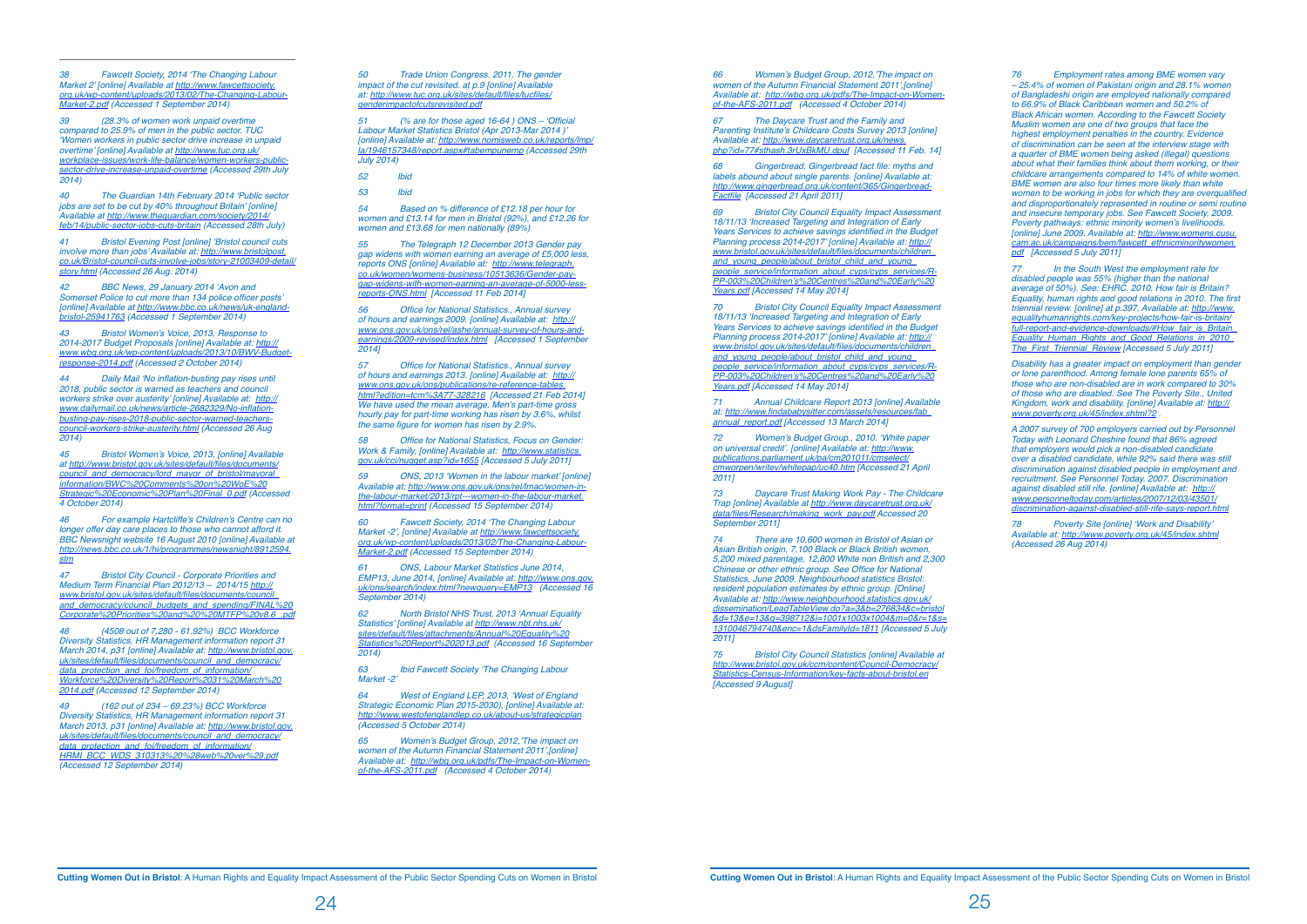There are plans to build 2,500 new houses in Bristol by 2018, with 465 of these to be affordable homes for people who are unable to afford to rent or buy on the open market.<sup>89</sup>

# **3.2.1 Homelessness Services in Bristol**

Over the last three years a number of changes to Local Housing Allowance (LHA) have been implemented. These changes reduced the amount of LHA that tenants can claim on average by  $£14$  a week.<sup>79</sup> The cost of accommodation in Bristol is high at £909 per month $80$  and buying a house is unaffordable for many people. The cost of the average house in Bristol has risen by 39%<sup>81</sup> in the last 10 years, far outstripping the rise in wages.<sup>82</sup>

> A research project from Bristol University found homeless women were struggling to survive the impact of a large number of traumatic, and often gendered, life events. This research recognises that the experience of being 'homeless' may well be different for women than for homeless men. This is partly due to the 'invisibility' of women who may not sleep rough but end up in precarious, and often dangerous, places instead, and because the notion of 'home' has different gendered connotations for men and women. "Homeless women are used to making themselves invisible in order to survive."90

# <span id="page-13-0"></span>*3. Housing*

# **3.1 Overview**

Women will bear a disproportionate burden of these changes since women are the main recipients of housing benefit. Some groups of women such as lone parents and BME women will be hardest hit.<sup>83</sup> Careful monitoring and provision of support is required to mitigate impacts incompatible with equality and human rights.

- Non-dependent deductions will increase. This is the amount deducted from housing benefit because it is assumed that a non-dependent family member such as an adult son or daughter or an elderly relative is contributing to the rent.
- Previously if a tenant paid rent that was below the maximum LHA they were allowed to keep up to £15 excess – this was abolished in April 2011.
- Due to the high cost of accommodation in Bristol LHA will only cover 33% of what is available. The previous rates covered 55% of available accommodation.
- Since April 2012 single people under 35 years old can only claim housing benefit to pay for a room to rent in a shared property (Shared Accommodation Rate, SAR)
- LHA rates are now up-rated in line with the Consumer Prices Index of September 2012, rather than on the basis of local rents. Rates increase either by CPI inflation or to the 30th percentile of market rents, whichever is the lower.<sup>85</sup>
- Limits introduced to the amount of rent housing association tenants can claim for (Bedroom tax). Housing benefits reduced by 14% for one spare bedroom, or 25% for two or more spare bedrooms.

# **3.2 What Has Changed?**

In April 2011 a number of changes to Local Housing Allowance (LHA) were introduced. The key changes that affect women in Bristol are as follows:

• From April 2014 LHA is set at the following rates in Bristol:<sup>84</sup>

| <b>Bedrooms</b> | Weekly Rate | <b>Monthly Rate</b> |
|-----------------|-------------|---------------------|
| Shared room     | £66.70      | £289.04             |
| 1 bedroom       | £116.53     | £504.98             |
| 2 bedrooms      | £145.67     | £631.25             |
| 3 bedrooms      | £168.98     | £732.26             |
| 4 bedrooms      | £233.01     | £1,009.72           |

In 2013 there were 14,360 households on the waiting list for a home, a large rise from 2011 before the changes were introduced when there were 11,167.<sup>86</sup> Data from the government also shows in Bristol there are 2,170 people occupying insanitary or overcrowded housing or otherwise living in unsatisfactory housing conditions whilst waiting for a new home.<sup>87</sup> Rehousing people temporarily cost Bristol City Council £431,584 between March 2013 and Feb 2014.88

**"Housing changes mean it is becoming much harder for our service users to access affordable housing. For example, a current service user is trying to move into shared accommodation, but finding this very difficult as demand exceeds supply. More and more people with mental health needs are forced into shared housing due to general affordability.**

**Quotas introduced by Bristol City Council reduce women's opportunities to move on into affordable secure housing – for some this means they move into the private sector with reduced security which can often exacerbate & lead to a deterioration in their mental well-being"**

*Nextlink*

**A Bristol Fawcett volunteer spoke to five women in a Shelter Service User Group in June 2014 to listen to recent experiences of women who have used Shelter's services for the homeless. All of the women attending the service user group had some experience of homelessness or being required to move house in the last 2-3 years, and more than one woman had experienced multiple moves. These were due to the impact of the bedroom tax, compulsory moves for demolition and fleeing domestic violence. They talked about:**

**• The stress and health impacts resulting from feelings of constant instability and lack of control over their family situation:** 

*"my eldest child will move out and I guess we will have to move across town, again. The youngsters will have to move school, again."*

*"we had to move for a compulsory demolition notice. Then we had to move because of the bedroom tax. It's very unstable."*

*"I check the HomeChoice (Bristol's Housing Register site for finding properties) but there's no smaller houses on there, or they go really quickly." "It's take it or lose your banding, whatever the impact…….on schools, travel to work, family support, friendships…."*

**• The negative impact on family life and children:**

*"there's no right to our own privacy"*

*"I won't make my two teenage girls share a room - it would be awful. Those MPs don't have teenagers sharing rooms." [This woman loses £14 a week for 'under-occupying'].*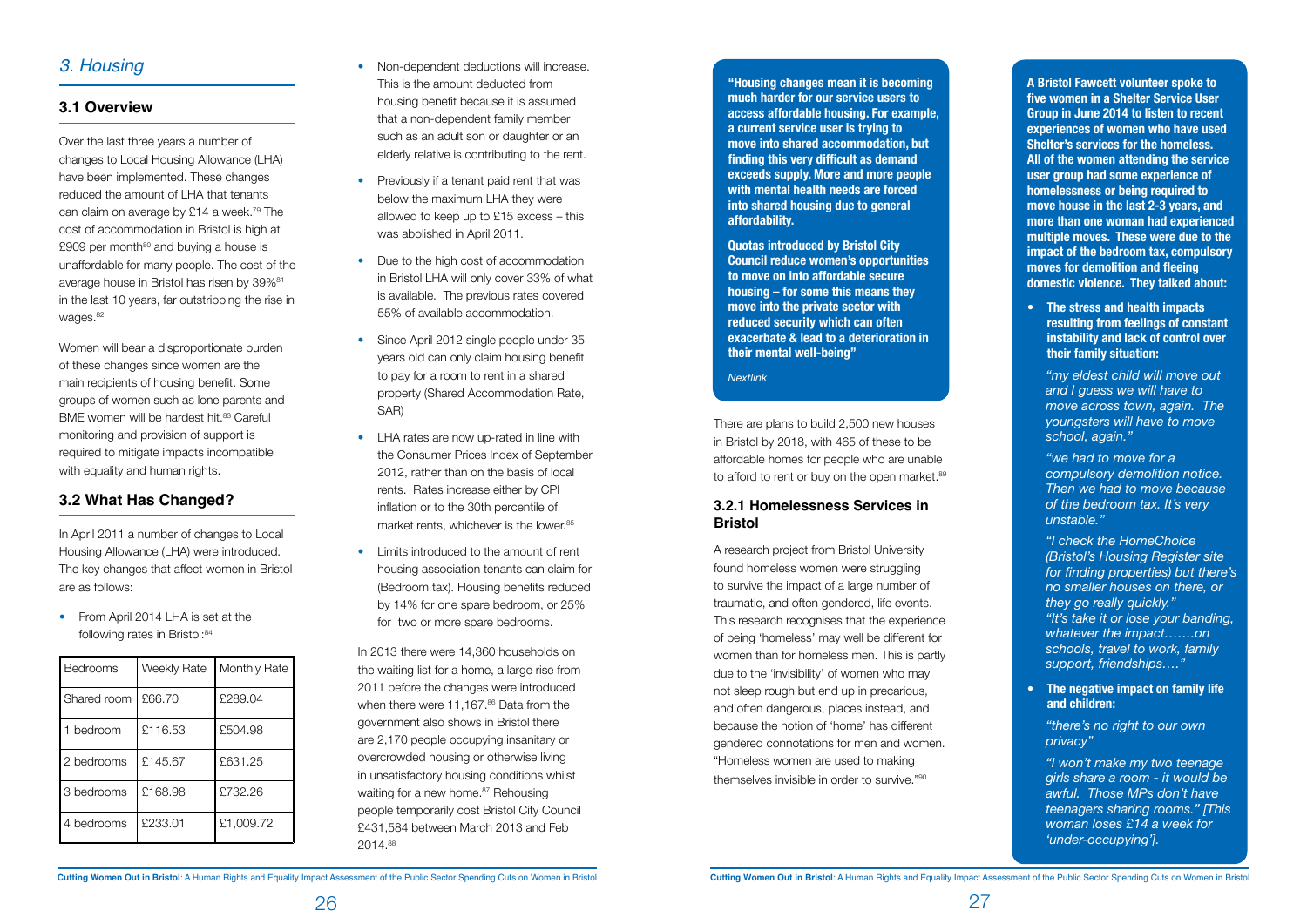### <span id="page-14-0"></span>**3.2.2 Bedroom Tax**

Two thirds of households affected by the bedroom tax cannot find the money to pay their rents, according to the National Housing Federation.91 An Ipsos MORI survey of 183 housing associations found that 66% of their residents affected by the bedroom tax are in rent arrears, with more than a third (38%) reported to be in debt because they were unable to pay the bedroom tax. $92$  57% of claimants spent less on household essentials since the reduction in housing benefit. Just over a quarter (26%) of single parents interviewed said they have looked for work to deal with the reduction in housing benefit.

In Bristol, 2,682 households are affected by the bedroom tax (figures from December 2013).93

### **Shared Accommodation Rate (SAR)**

In Bristol there are 43,120 households claiming housing benefit. This has increased by 4,490 since our last report in 2011. The increase is broken down into 3,350 claimants in the private rented sector and 1,560 in the social rented sector.<sup>96</sup>

Restricting Housing Benefit for individuals under 35 to fund shared accommodation presents issues for some women. Crisis report that for SAR claimants 'the prospect of sharing with strangers was a source of considerable anxiety……especially for female claimants.'94 The Women's Safety Commission quotes a concern raised in Bristol about SAR and the impact on women fleeing domestic violence:

Data from 2014 shows 50.5% of housing benefit claimants are single women. 21.7% of claimants are couples and 27.2% are men.<sup>98</sup>

"In Bristol we heard a further concern that when women flee domestic violence, their children sometimes have to be taken into care. If a mother has children in care, she will only be allowed to have her children back when she can accommodate them. Yet, she will only be able to claim the SAR until she does so and this means she may be presented with serious difficulties in re-assembling her family and resettling. At the very least, the local authority should be challenged to overcome this dilemma, although, as we have reported above,

women's organisations are finding that financial pressures are making councils unwilling to give support even where they have a statutory obligation to do so."95

- Increased pressure on finances, rent arrears and numbers of evictions being caused by the recession. The number of families which became homeless after being evicted by private sector landlords jumped 34 per cent in England in 2011.<sup>102</sup>
- In Bristol 1229 eviction notices were served in 2012, a rise of 39% since 2012, and above the national average of 26% increase.103
- Bristol has 1.8 Homeless acceptances per 1000 population (considered statutorily homeless and accepted by Local Authority for assistance programme).104
- Bristol's particular shortage of 2, 3 and 4+ bed affordable homes.105
- The danger of women who are joint tenants (who may have little control over household finances) becoming liable for rent arrears if the man leaves the household.

# **3.3 Who is Affected by these Changes?**

This will mean that the number of properties available to people dependant on Local Housing Allowance will reduce. The Chartered Institute of Housing have calculated that in less than 17 years the LHA for two, three or four bedroom properties in Bristol will be less than the lowest rent available.107 In the last three years the number of landlords letting to tenants receiving LHA dropped from 46% to 22% with a sharp decrease during 2013.<sup>108</sup>

In 2014 there are 13,392 households in the private rented sector who have been affected by the changes.97 **These changes have a disproportionate effect on women** since single women are still the main recipients of housing benefit. This includes elderly women, women with caring responsibilities and single mothers.

In Bristol this equates to 20,270 single women and 7,222 women in couples receiving housing benefit, compared to 13,407 men.<sup>99</sup> Of these single women 47% (9,457) have dependent children.

- $\bullet$  19% will be disabled.<sup>109</sup>
- 63% of those impacted by the bedroom tax are disabled.<sup>110</sup>
- $\bullet$  8% will be pensioners:<sup>111</sup>
- 13% will be from BME groups who will also be disproportionately affected by the 4 bedroom cap as they often live

Rents in Bristol are high compared to other parts of the country and there is already concern that the housing market in Bristol is unaffordable. Fewer young people (under 35 years old) can afford to buy or rent in Bristol compared to the national average so the impact of these changes is more severe than elsewhere.100 Housing in Bristol will become 'very unaffordable' to those on LHA by 2021.101

In addition this situation also needs to be seen in light of:

The longer term impacts are likely to be more severe. The change from basing LHA rates on actual rents to up-rating them in line with the Consumer Prices Index (CPI) is likely to have a major long term impact. The CPI has increased at a far slower rate than rents in recent years. In the ten years from 1997/98 to 2007/08 the consumer prices index rose

by 20%. During the same ten year period median rents increased by almost 70%.106 Over time it is highly likely that the actual rate of increase in local rents will greatly outstrip the increase in LHA.

The DWP Equality Impact Assessment for limiting the LHA uprating to 1% notes that families with school age children are experiencing difficulties meeting a shortfall in rent because of restrictions to LHA, and may find it difficult to relocate to a cheaper property as they are potentially less mobile. However, no solutions are provided for how to address this impact on significant numbers of families. Some children may be required to change schools if a family moves a significant distance away.

# **3.4 Impact on Particular Groups**

There are a number of particular groups who are likely to be vulnerable to the changes made. It is estimated:

**"Many of our service users are experiencing debt & financial difficulties which exacerbates their poor mental health – they often come with rent arrears which impacts on their ability to move on as both social landlords and the private rented sector are less tolerant about housing individuals with a history of rent arrears."**

*Nextlink*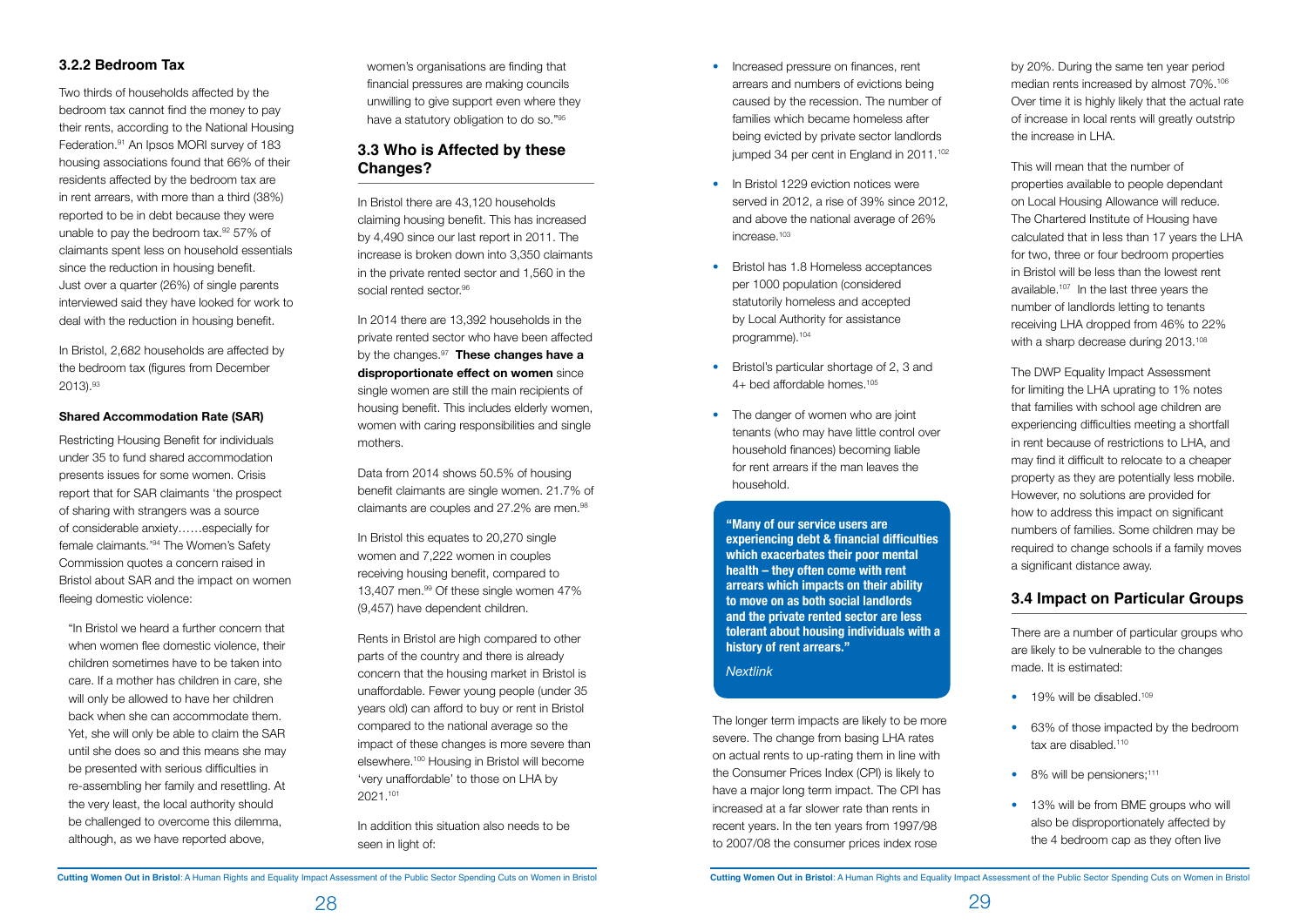<span id="page-15-0"></span>with extended family.<sup>112</sup> In Bristol this equates to estimated average loss per LHA recipient in a 4 bed house of £67 per week.<sup>113</sup>

• People with non-dependents (like elderly relatives) living in the same households will also incur extra charges.<sup>114</sup>

Taken together therefore all these changes **disproportionately impact on women, particularly lone parents and those with larger families, including many BME women**.

Any forced moves or homelessness as a result of these changes will have a disproportionate impact on women since, as already shown, there are far more women than men claiming LHA, thus far more women than men at risk. Further:

- The supply of social housing in Bristol is limited and there are only between 2300- 2600 vacancies each year. In June 2014, there were already 13,590 households on the Bristol Housing Register. There are limited options for good rehousing for those made homeless or forced to move.<sup>115</sup>
- Women are usually the parent responsible for organising children's schooling and access to any local services they may need. Women also rely heavily on informal networks of support to combine work and family life - moving to a new area can disrupt these and make it difficult to continue in paid work.
- The human rights of children in families forced to move or made homeless will be negatively affected.

Increased pressure on budgets has a disproportionate impact on women because women often act as the 'shock absorbers' of poverty, cutting back on their own consumption (including of food) in order to balance family budgets.116 (See chapter on Incomes and Poverty for more detail on this)

Increased pressures on family budgets as a result of benefit reductions can also lead to human rights abuses for women, such as increases in domestic violence or inability to access adequate food (see quote below).

79 BBC News. Impact of housing benefit changes 'worse than feared'. [online] Available at *http://www.bbc. co.uk/news/uk-23122369 [Accessed 28 March 2014]*

**"In a typical Chinese family, children usually live with their parents before they get married. The increase in non-dependant deductions of Housing Benefit is most likely to increase their financial burdens. Many of our clients could not afford to pay higher rents so they have to reduce housing costs by living in small and overcrowded accommodation. For example, two adults and two children living in one room."**

> 82 Evening Post 7 January 2014, 'Bristol sees house prices go up by 39% in the last decade' [online] *http:// www.bristolpost.co.uk/BoomHouse-prices-39-decade/story-20408006-detail/story.html [Accessed 5th March 2014]*

*Bristol & Avon Chinese Women's Group*

> 84 Bristol city Council, 2013, Housing benefit (Local Housing Allowance)' [online] Available at: *http://www.bristol.* gov.uk/page/financial-help-and-benefits/housing-benefit*local-housing-allowance (Accessed 30 September 2014)*

**"A Chinese woman, who is a victim of domestic violence, has been desperately hoping to move to a safe private-rented place. The incredibly high rent put her off as she only works part-time and she is always worried that she will lose her job because of the gloomy economic situation. Due to the cuts to domestic violence services, the support she receives is also limited. She therefore made an application for social housing. She has still not been able to get re-housed, even though she has been bidding for properties for nearly a year. In the meantime she and her daughter have to stay with the bad-tempered husband and therefore suffer from anxiety and mental distress."** 

*Rosa Hui, Chief Executive, Bristol & Avon Chinese Women's Group*

# **3.5 A Scenario to Demonstrate Potential Cumulative Impacts**

### **Potential Impact of the Cuts This is a fictitious scenario.**

**Janet is a single parent and has two daughters aged 5 and 13. The children are required to share a room under the new legislation as same sex children under 16. She has applied for a smaller house, but there are no suitable properties available and so she is now charged £16 per week as a reduction in her Housing Benefit.(1)**

**She wants to stay close to the children's schools and near her job, but is unsure where a new property would be if it came available. She cares part-time for her mother who is disabled and lives close by.**

**She doesn't want to move house because her bus fares may increase, cancelling out any saving in the bedroom tax.**

**In four years' time her daughter will qualify for her own room, when she's 16. It's a long time to wait but she feels it would be expensive to move.** 

**The removal costs, and decorating, could be expensive, and in four years' time they would be able to have three rooms and they would have to move again.** 

*1) Bedroom tax means Janet must pay 14% of the eligible rent (£114.15 per week for a 3 bedroom in Horfield)*

*80 Home.co.uk [ online] http://www.home.co.uk/* for\_rent/bristol/current\_rents?location=bristol *[Accessed 5th March 2014]*

*81 Nationwide [online] http://www.nationwide.* co.uk/~/media/nationwide.co.uk/pdf/hpi/Q4\_2013.pdf *[Accessed 5th March 2014]*

*83 Department of Work and Pensions. 2010.*  Equality impact assessment housing benefit. [online] *Available at: http://www.dwp.gov.uk/docs/lha-eia-nov10.pdf [Accessed 21 April 2011]*

*85 Department for Work and Pensions, 2013,*  'Equality Analysis for restricting increases in Local Housing Allowance to 1 per cent in 2014-15 and 2015-16', [online] *Available at: https://www.gov.uk/government/uploads/* system/uploads/attachment\_data/file/262034/lha-uprating*equality-analysis.pdf (Accessed 18 September 2014)*

*86 Department of Communities and Local*  Governments Table 600 numbers of households on local authorities' housing waiting lists, by district: England 1997 *to 2013[online] Available at https://www.gov.uk/government/ statistical-data-sets/live-tables-on-rents-lettings-andtenancies [Accessed 28 March 2014]*

| Households requiring 1 bedroom                                                                    | 8,221 |
|---------------------------------------------------------------------------------------------------|-------|
| Households requiring 2 bedrooms                                                                   | 3,882 |
| Households requiring 3 bedrooms                                                                   | 1.447 |
| Households requiring more than 3 bedrooms                                                         | 395   |
| Households requiring an unspecified number of<br>bedrooms or those on the register more than once | 415   |

*87 Department for Communities and Local*  Government [online] Local authority housing statistics *dataset, England 2012 to 2013 Available at https://www.gov. uk/government/statistical-data-sets/local-authority-housingstatistics-data-returns-for-2012-to-2013 [Accessed 28 March 2014]*

*88 Bristol Evening Post [online] City council facing housing crisis as homeless numbers increase Available at http://www.bristolpost.co.uk/City-council-facing-housingcrisis-homeless/story-20619558-detail/story.html Accessed 28 March 2014]*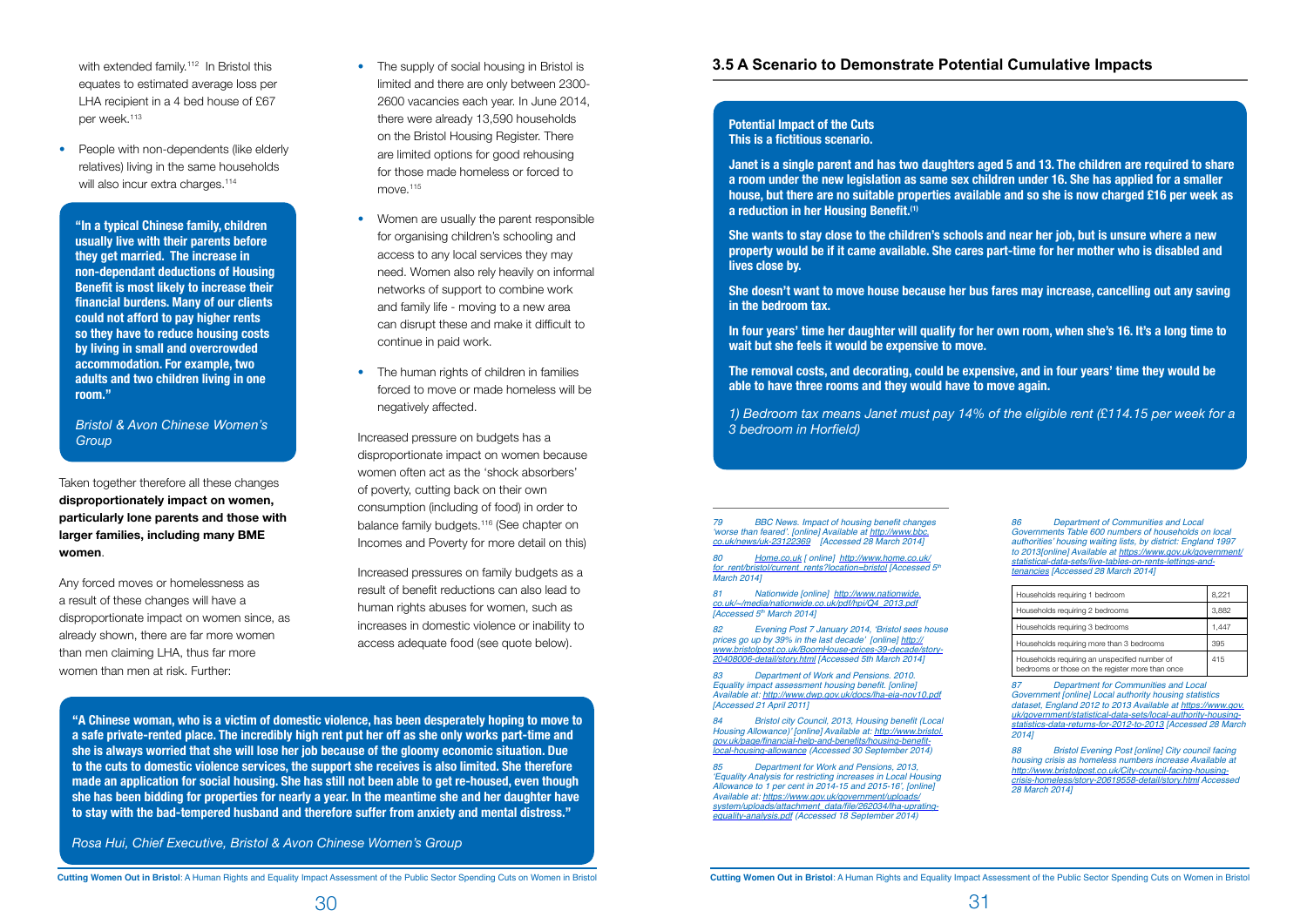<span id="page-16-0"></span>89 Bristol City Council website, 2013, 'Mayor *of Bristol and city MP launch new plans to build 2,500*  affordable new homes by April 2018' Available at *http:// www.bristol.gov.uk/press/mayor-bristol-and-city-mp-launchnew-plans-build-2500-affordable-new-homes-april-2018 (Accessed 12 September 2014)*

92 DWP, 2014 – 'Evaluation of the Removal of the Spare Room Subsidy'[online] Available at *https://www.gov.* uk/government/uploads/system/uploads/attachment\_data/ file/329948/rr882-evaluation-of-removal-of-the-spare-room*subsidy.pdf (Accessed 24 September 2014)*

*90 NIHR School for Social Care Research, 2013*  'The TARA Project: A longitudinal study of the service needs of homeless women' [online] Available at: *http://sscr.nihr.* ac.uk/PDF/Findings/SSCRResearchFindings\_13\_.pdf *(Accessed 12 September 2014)*

93 Bristol 247, February 2014, 'Hundreds of Bristol families wrongly targeted by bedroom tax' [online] Available *at: http://www.bristol247.com/2014/02/27/hundreds-bristolfamilies-wrongly-targeted-bedroom-tax-96101/ (Accessed 22 September 2014)*

94 Crisis, 2011, 'Crisis Policy Briefing Changes to the Shared Accommodation Rate in Housing Benefit' *[online] Available at* http://www.crisis.org.uk/data/files/ publications/Crisis%20briefing%20on%20the%20 *Shared%20Accommodation%20Rate.pdf (Accessed 28 September 2014)*

*91 National Housing Federation [online] Two thirds of households hit by bedroom tax are in debt as anniversary approaches Available at: http://www.housing.org.uk/media/ press-releases/two-thirds-of-households-hit-by-bedroom-taxare-in-debt-as-anniversary-appr [Accessed 28 March 2014]*

Office for National Statistics. 2014. Neighbourhood statistics: housing benefit/council tax benefit *claimants. [online] Available at: http://www.neighbourhood. statistics.gov.uk/dissemination/LeadTableView.do?a=3&b=2 76834&c=bristol&d=13&e=4&g=398712&i=1001x1003x100 4&m=0&r=1&s=1395352174760&enc=1&dsFamilyId=1037& nsjs=true&nsck=false&nssvg=false&nswid=1366 (Accessed 5 September 2014)*

99 Department for Work and Pensions 'Gender *(single claimants only), Family Type and National - Regional*  - LA - OAs by Month and Private or Social Rented' [online] *Available at https://sw.stat-xplore.dwp.gov.uk/webapi/jsf/ dataCatalogueExplorer.xhtml (Accessed 12 September 2014)*

95 Vera Baird QC, 2012, 'Everywoman Safe Everywhere - Labour's Commission on Women's Safety'Available at: *http://www.yourbritain.org.uk/uploads/* editor/files/Everywoman\_Safe\_Everywhere\_FINAL.pdf *(Accessed 28 September 2014)*

107 Chartered Institute of Housing., 2010. Briefing paper on the impact of changes to housing benefit and *local housing allowance in the budget. [Online] Available at:* http://housing.cih.co.uk/memberbriefing/housingbenefit-*July-2010.htm [Accessed 5 July 2011]*

### *97 Ibid.*

*98 Department for Work and Pensions, 2014,*  'Housing Benefit Claimants' [online] Available at: *https:// sw.stat-xplore.dwp.gov.uk/webapi/jsf/dataCatalogueExplorer. xhtml (Accessed 12 September 2014)*

*100 Draft Child Poverty Strategy [online] p14. 34.2% can afford in Bristol compared to 43.1% nationally. Available at:* http://bristolchildren.files.wordpress.com/2011/08/ *consultationdraftchildpovertystrategy02081.pdf*

*101 Shelter research March 2011 The Impact of Welfare Reform Bill measures on affordability for low income private renting families [online] Available at: http://england.* shelter.org.uk/ data/assets/pdf\_file/0007/334726/Impact of\_Welfare\_Reform\_Bill\_measures\_on\_affordability\_for\_ low\_income\_private\_renting\_families.pdf *Accessed 23 August 2011*

116 Women's Budget Group., 2005. Women's and children's poverty: making the links. [Online] at *p.5. Available at: http://www.wbg.org.uk/documents/* WBGWomensandchildrenspoverty.pdf *[Accessed 24 September 2014]*

*102 Hilditch, M., 2011. Homelessness grows as private tenants get kicked out. Inside Housing. [Online] 18 March. Available at: http://www.insidehousing.co.uk/ihstory. aspx?storycode=6514124 [Accessed 21 April 2011]*

*103 Inside Housing [online] Eviction notices surge by 26% 13th December. Available at: http://www.insidehousing. co.uk/eviction-notices-surge-by-26/6529938.article [Accessed 28 March 2014]*

*104 National Housing Federation Home Truths 2013/14 The housing market in the south west [online] Available at: http://s3-eu-west-1.amazonaws.com/pub.* housing.org.uk/Home\_Truths\_South\_West\_2013-14.pdf *[Accessed 28 March 2014]*

*105 Bristol Partnership. 2011. Bristol: State of the city 2010. [Online]. Available at: http://www.bristol.gov.uk/ccm/* cms-service/stream/asset/?asset\_id=36498092 *[Accessed 5 July 2011]*

*106 Cambridge Centre for Housing and Planning Research. 2010. How will changes to Local Housing Allowance affect low-income tenants in private rented housing? [Online] Available at: http://england.shelter.org.* uk/ data/assets/pdf\_file/0016/290041/CCHPR\_final\_for web\_2.pdf *at p.30*

*108 The Telegraph 11th Jan 2014, Why Landlords*  are shunning profitable benefit tenants [online] Available *at:* [http://www.telegraph.co.uk/finance/personalfinance/](http://www.telegraph.co.uk/finance/personalfinance/investing/buy-to-let/10563064/Why-buy-to-let-landlords-are-shunning-profitable-benefit-tenants.html) *[investing/buy-to-let/10563064/Why-buy-to-let-landlords](http://www.telegraph.co.uk/finance/personalfinance/investing/buy-to-let/10563064/Why-buy-to-let-landlords-are-shunning-profitable-benefit-tenants.html)*[are-shunning-profitable-benefit-tenants.html](http://www.telegraph.co.uk/finance/personalfinance/investing/buy-to-let/10563064/Why-buy-to-let-landlords-are-shunning-profitable-benefit-tenants.html) *[Accessed 28 March]*

*109 Department of Work and Pensions, 2010*  Above (n.5) 26% of people receiving housing benefit are *disabled, but a smaller proportion are in private rented accommodation* 

*110 National Housing Federation [online] Two thirds of households hit by bedroom tax are in debt as anniversary approaches Available at: http://www.housing.org.uk/media/ press-releases/two-thirds-of-households-hit-by-bedroom-taxare-in-debt-as-anniversary-appr [Accessed 28 March 2014]*

*111 Department of Work and Pensions, 2010.*  Above (n.1). (34% of people receiving housing benefit *are pensioners, but only 8% of those in private rented accommodation)* 

*112 Chartered Institute of Housing. 2010. Inquiry into*  the impact of the changes to Housing Benefit announced in *the June 2010 Budget. [online] at p.14 Available at: http:// www.cih.org/policy/Resp-SelectCommiteeBudget-Oct10.pdf [Accessed 21 April 2011]* 

*113 Department of Work and Pensions. 2010.*  Equality impact assessment housing benefit. [online] *Available at: http://www.dwp.gov.uk/docs/lha-eia-nov10.pdf [Accessed 21 April 2011]*

*114 Department of Work and Pensions. 2010.*  Equality impact assessment housing benefit. [online] *Available at: http://www.dwp.gov.uk/docs/lha-eia-nov10.pdf [Accessed 21 April 2011]*

*115 Homechoice Bristol, 2014 [online] Available at: https://www.homechoicebristol.co.uk/Data/ASPPages/1/30. aspx (Accessed 24 September 2014)*

# *4. Incomes and Poverty*

### **4.1 Overview**

There are 42,020 working-age people in Bristol who claim out-of-work benefits, which at 14.3% of the resident population aged 16- 64 is 1% higher than the average for Great Britain.117

Despite reports of a recovery, the poorest families continue to suffer, with real household incomes still around 7% below peak levels prior to the financial crisis in 2008. Poorer households have suffered higher effective inflation rates on average due to the rise in food and energy prices which represent a relatively high percentage of their budgets.118

The government's welfare reform proposals are intended to save £18 billion by 2014/15, and based on Bristol's population as a percentage of the UK this could mean a loss of around £125 million by the end of this period.119

### **4.2 Benefits and Tax Changes**

Austerity under the Coalition has been imposed through a balance of 90% spending cuts versus 10% tax increases. This has had a disproportionately high effect on women, with the tax and welfare changes raising a net £3.047 billion (21 per cent) from men and £11.628 billion (79 per cent) from women. £12 billion additional cuts to social security benefits per annum are planned over the first two years of the next parliament.

Most working age social security benefits and tax credits have been restricted to an increase of 1% from April 2013, and in 2013 the Government 'welfare spending cap' was announced, placing a limit on spending on social security and tax credits. This also has a

disproportionately high impact on women as a higher percentage of their individual income is made up of benefits (often being claimed on behalf of others such as children).120

Women's Budget Group estimate that around 80% of the revenue raised and expenditure saved through changes to personal taxes and social security since 2010 will come from women.121

Deprivation in Bristol's poorest areas is entrenched. Over half of the children in poverty here live in households where the youngest child is under age<five.Average> life expectancy for women in Bristol has improved with women living 3.3 years longer

**Personal Tax Allowance Increase The personal tax allowance increased in April 2014 by £560 from £9,440 to £10,000, with a policy objective of supporting those on low and middle incomes and 'rewarding work'. The government estimates that 25.4 million individuals will gain, 57% of whom are men. Those on means-tested benefits will also lose out because part of the increased income will be withdrawn, and this situation will be exacerbated by an increase to £10,500 planned for April 2015.** 

**Auto-enrolment, whereby workers are enrolled into employer-supported pension schemes, was introduced in October 2012 to tackle growing concerns about poverty in old age. However, the threshold for those who qualify rises with the tax threshold. The increase in April 2014 means that around 120,000 fewer women will no longer qualify, losing out on valuable employer contributions (typically 3% of salary) and tax relief which cancels out the tax gain altogether.**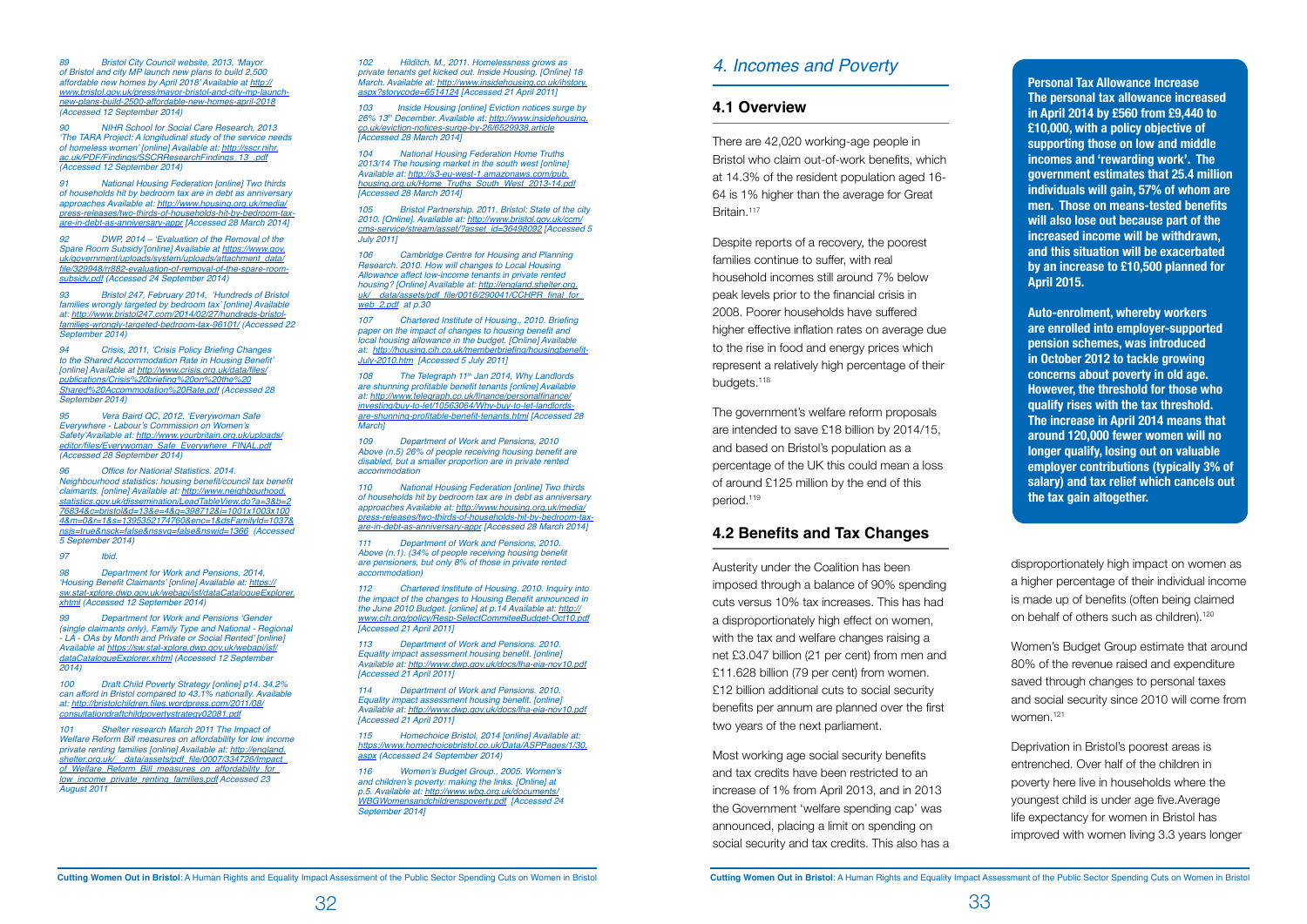<span id="page-17-0"></span>than 20 years ago. The life expectancy in the 10% most deprived areas (compared with the 10% least deprived areas) is 5.8 years lower for women.<sup>122</sup>

# **4.3 Benefits to Families**

Free school meals (FSM), often used as a proxy indicator for deprivation, have increased from 21.5% in 2008 to 24% in 2012 with nearly half (47%) of all schoolchildren in Lawrence Hill being eligible.<sup>126</sup>

In Bristol 16,900 children and young people live in families receiving either Income Support or Job Seekers Allowance (77% of all 0-19 year-olds living in poverty).<sup>127</sup>

More children in Bristol live in poverty – 25% - than anywhere else in the South West.<sup>123</sup> This is defined as a child living in a household where the income is below 60 per cent of the average household income. This is not evenly distributed across the city – some wards have low incidences and others, such as Lawrence Hill, have almost 2,300 children (60%) living in poverty meaning it is in the bottom percentile of all wards nationally.<sup>124</sup> This is set against a rising child population, with the numbers of children under 5 rising by 34% between 2002-12 (almost double the rise nationally), with a birth rate 22% higher in 2012 than 2005.125

**Pregnancy** – Pregnant women, those with a child under 4 and/or those who are breastfeeding and claiming certain benefits are eligible for vouchers under the Healthy Start Scheme.130 The maximum is £6.20 per week to spend on milk, fruit and vegetables and formula, with some eligibility also for free vitamins.

**Child Benefit** – the freezing of child benefit in 2010 for three years, with inflation and a steep cost of living increase, has meant that a family with three children will be £285 worse off per annum by 2014. The benefit was increased by just 1% in April 2014. This restriction hits low-income families hardest (particularly lone parents, most of whom are women) for whom this represents a larger proportion of overall income.<sup>131</sup>

**Tax credits** – following a reduction in the childcare element of the Working Tax Credit from 80% to 70%, a survey by <Workingmums.co.uk>(2011) found that 24% of mothers had stopped working as they are unable to cover childcare costs.<sup>132</sup>

**Abolition of Council Tax Benefit** – from April 2013, Council Tax Benefit (CTB) was abolished and replaced by Council Tax Support, but with 10% less funding.<sup>133</sup> This development brought a change from a nationally devised system to different schemes for each local authority. Bristol City Council fully funded a means-tested Council Tax Reduction scheme during 2013/14 and 2014/15, protecting the poorest families from an increased Council Tax Bill. This is not, however, quaranteed for future years.<sup>134</sup>

A report by Action for Children, The Children's Society and the NSPCC claims that the changes to the tax and benefits systems and resulting negative impact on family income will, on average, have a negative impact on every type of vulnerable child analysed.128

**Childcare** - Tax-free childcare for children under the age of 12 will be introduced from September 2015, worth 20% of eligible childcare costs up to £10,000 and replacing the current system of Employer Supported childcare.129

> Approximately 92% of lone parents are women, and a number of cuts, for example, to Working Tax Credit, have particularly affected women in lone parent households, as they are more likely to be recipients of these benefits. They are likely to be more vulnerable than other groups - in a DWP survey (2013), 28% reported a long-standing illness or disability (LSI) and 30% had a child with an LSI.<sup>137</sup> Lone parents make up 1.5%

Lone parents are underrepresented among owner occupiers (29% compared to an average of 65.3%) and overrepresented among social renters (41% compared to an average of 17.3%). They are also overrepresented among those in receipt of housing benefit, which is subject to the social security spending cap.<sup>139</sup> A high proportion (75.5%) of Bristol's children who live in poverty live are in lone parent families (compared with 67.4% in England as a whole).<sup>140</sup>

**Allowance** – from May 2012, only those lone parents whose youngest child is under five years old (instead of 7 as previously) are able to claim Income Support. Those with children aged five or over moved to Jobseekers Allowance if they are able to work).<sup>141</sup> This amounts to £72.40 per week (£57.35 for those aged under 25; these rates apply from age 18 for lone parents).<sup>142</sup>

**The Benefits Cap** limits the benefits which single parents whose children live with them may claim to £500 per week regardless of how many children they have (or £350 for those whose children do not live with them). $143$ 

**Benefit Cap** – This was applied from 2013, and introduced in Bristol on 12th August 2013. Limits the total of benefit that most

working age people can get, with the benefits counting towards the capped total including key out-of-work benefits (eg, Jobseeker's Allowance), Carer's Allowance, Child Benefit, Child Tax Credit, and Housing Benefit. The cap is currently administered through Housing Benefit, with a household's Housing Benefit reduced to adjust the total amount of benefit. There are some exemptions, for example, households with a current award of Disability Living Allowance. Since its implementation, 298 households in Bristol have had their housing benefit capped on amounts ranging from £50 per week to £250 per week. All of these households had three or more children, with 172 of them being lone parents.135

**Housing** – As well as being subject to the benefits cap, Housing Benefit is subject to the 'bedroom tax' from 1st April 2013 which cuts the amount of benefit entitlement for those deemed to have a spare bedroom in their council or housing association home. Bristol was the hardest hit in the South West with 3,939 families affected losing an average of £768.95 per annum. This affects more women than men, both because a higher proportion of these claimants are female, and they often remain in housing which has 'spare' rooms when children have moved on.136

# **4.4 Lone Parents**

of total out-of-work benefits claimants in Bristol, slightly above the national average of 1.2%.138

### **Income Support to Jobseekers**

Despite CPAG bringing a case for two lone mothers escaping domestic abuse and the Court of Appeal finding that the cap discriminates against women it was found to be lawful.144

**Charges for the Use of the Child Support Scheme** – over the next three years there are plans to move most claimants to a new, 'gross income scheme' which requires the payment of an application fee of £20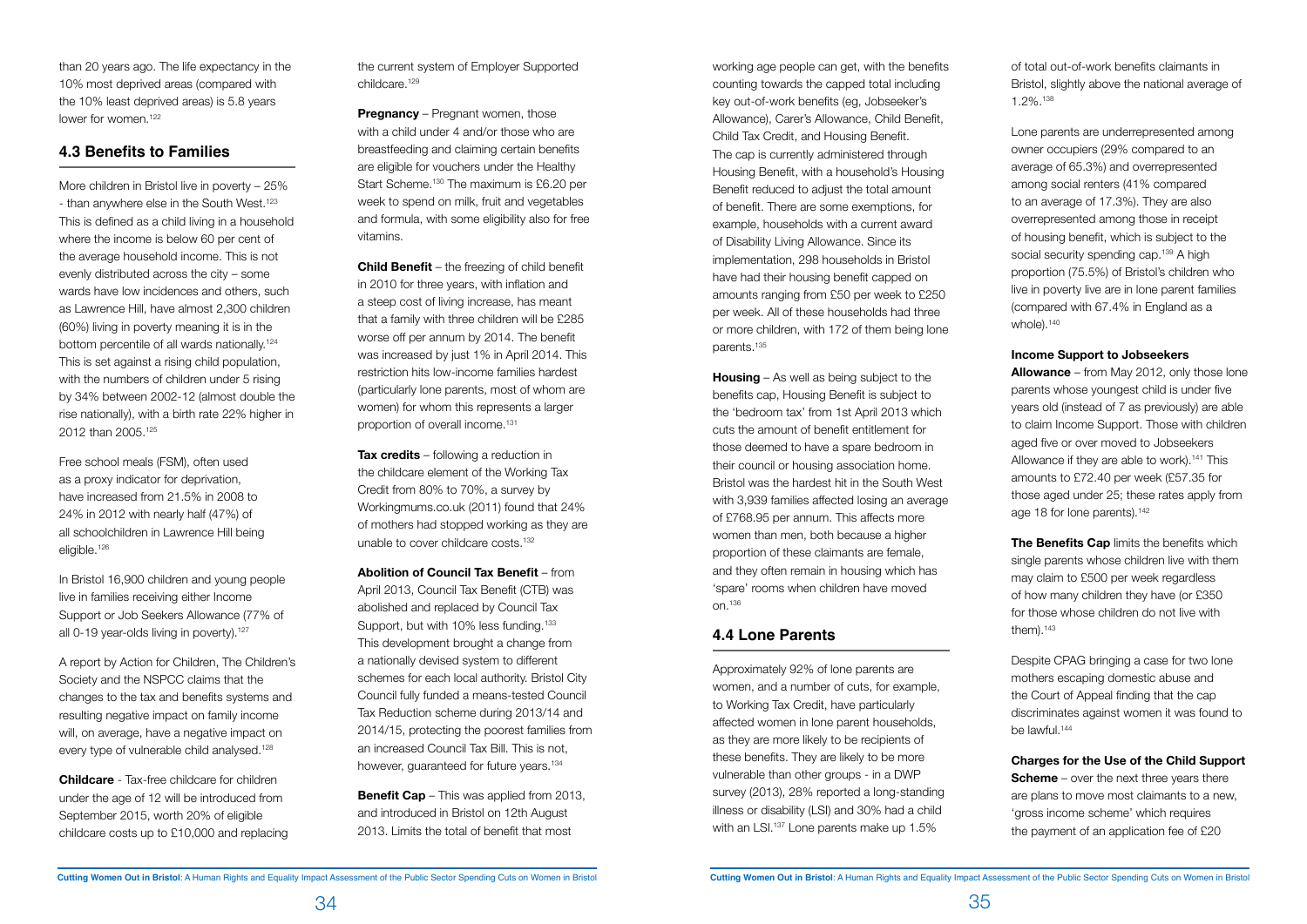<span id="page-18-0"></span>to obtain a calculation of the maintenance payable and collection charges, and a 'collection fee' of 4% on any maintenance paid via the CSA.145

# **4.5 Disabled People and their Carers**

Campaigners have expressed concern at the inclusion of disability and carers' benefits in the 'welfare spending cap' which could be imposed on Severe Disablement Allowance, Carer's Allowance and Disability Allowance amongst others.<sup>149</sup>

In 2012/13, 21% of females (6.6 million) and 18% (5.5 million) males were disabled in the UK.146 Benefits for disabled people and carers (or elements relating to these situations), are eligible for increases in line with inflation (unlike other working age social security benefits). However, these increase by the Consumer Price Index and is lower than the Retail Prices Index by which they were previously uprated.<sup>147</sup> Disabled people make up 1.1% of total out-of work benefit claimants in Bristol, slightly less than the average for Great Britain of 1.2%.148

**(ESA)** – This replaced incapacity benefit. There are concerns about the demands being made on lone parents as a condition of being paid their ESA, which requires that they undertake work-related activity and attend work-focused interviews or face a cut to their benefits, and gives greater discretionary powers to DWP employment advisers to set conditions.153 Recent reports have shown a 'shocking' increase' in the number of individuals sanctioned and losing their ESA,154 and about the unfairness of assessment practices.155 Recent statistics show 7,000 women in Bristol as ESA claimants,<sup>156</sup> with 1,930 still claiming Incapacity Benefit.<sup>157</sup>

# **4.5.1 Disabled People**

**Disability Living Allowance (DLA)** – from April 2013 the abolition of DLA started to be replaced by Personal Independence Payments (PIP). These have tighter criteria for eligibility and assessment, with potential losses to disabled people of between £20.55 and £131.50 per week, and 600,000 disabled people losing £2.62 billion of support as a result of the changes.<sup>150</sup>

Many people provide informal care to others, with 5.6 million people reported as being carers, 59% of whom were women.158 Cuts to benefits for carers will result in them losing over £1bn in support by 2018.<sup>159</sup>

Campaigning organisations have expressed concern at the delays in PIP payments. For example only a quarter of all new registered claimants had a decision made about their claim between April 2013 and March 2014.

This can cause great hardship, particularly as everyday items can cost more for those with disabilities as well as often having higher energy bills. There are also concerns about the assessment process, conducted by private companies, and inclusion of PIP in the welfare spending cap.<sup>151</sup> PIP is being piloted for new claimants in some areas such as Merseyside and North East England, to be rolled out in 2015.

In February 2014, there were 22,660 DLA claimants in Bristol, 11,020 of whom were women.152

### **Employment and Support Allowance**

- State Pension Age for women, which was due to rise gradually from 60 to 65 by 2020 is being raised more rapidly, reaching 65 by December 2018 and 66 by April 2020 bringing it in line with men. A group of women in their 50s were given a very short period of time to adapt to the change and face losing a significant amount of income. Following a campaign the second rise will now come into force in October 2020; giving a slight improvement to the worst-hit who will now wait 18 months instead of two years.163
- A significant number of women therefore still face up to an 18 month delay in their state pension.<sup>164</sup>
- Female pensioners are still poorer, on average, than men with an average original income 20% lower than their male counterparts.
- The Winter Fuel Allowance has been frozen under the 2014 budget and included in the cap on social security benefits. This is "a savage cut given soaring fuel prices, [which] will hit women pensioners harder than men, due to their lower income, higher average age and greater prevalence of disability". Single

female pensioners, also, are slightly more likely than their male counterparts to have low levels of savings.<sup>165</sup>

### **4.5.2 Carers**

- From 2015, women of 55 or over may take any pension 'pots' without being forced to buy annuities at potentially poor rates. However, many women will have small amounts, with women more likely than men to have restricted earnings due to caring responsibilities. This, combined with higher State Pension Ages and low levels of state pension available will leave many future women pensioners either reliant on means-testing or at risk of poverty.166
- Introduction of a single tier state pension from 2016 will generally help low-paid women, but excludes existing women pensioners and those approaching retirement. Moreover, the qualification period required of 35 years means some women will receive a reduced amount if they have taken time out for caring responsibilities.167
- The TUC report on a rise in the number of 50+ women in the labour market, some of whom are past retirement age and may need to work because of falling living standards and a decline in workplace pensions.168
- Women who are 50+ make up 11.7% of Bristol's workplace population.169

Carers make up 1.1% of all out-of-work benefits claimants in Bristol, slightly lower than the national average of 1.4%.<sup>160</sup> Available data show that 44,930 individuals in the South West were in receipt of Carer's Allowance in 2012.151

**Carers Allowance** – The Carer's Allowance earnings limit was increased from May 2014 to allow carers to work 16 hours per week on minimum wage whilst claiming Working Tax Credit and their Carer's Allowance (currently £59.75 per week). Prior to the increase, a 'cliff edge' existed, where those working over 16 hours faced losing their tax credits and benefits. Carers UK is calling for the introduction of an 'earnings taper' so that benefit is gradually reduced with earnings.<sup>152</sup>

# **4.6 Older People**

# **4.7 Other Changes that May Affect Incomes**

# **4.7.1 Conditionality and Sanctions**

Single Parents Action Network in Bristol, in their studies on the effect of sanctions on lone parents, found that sanctions do little to motivate them into work with a lack of support and some being sanctioned because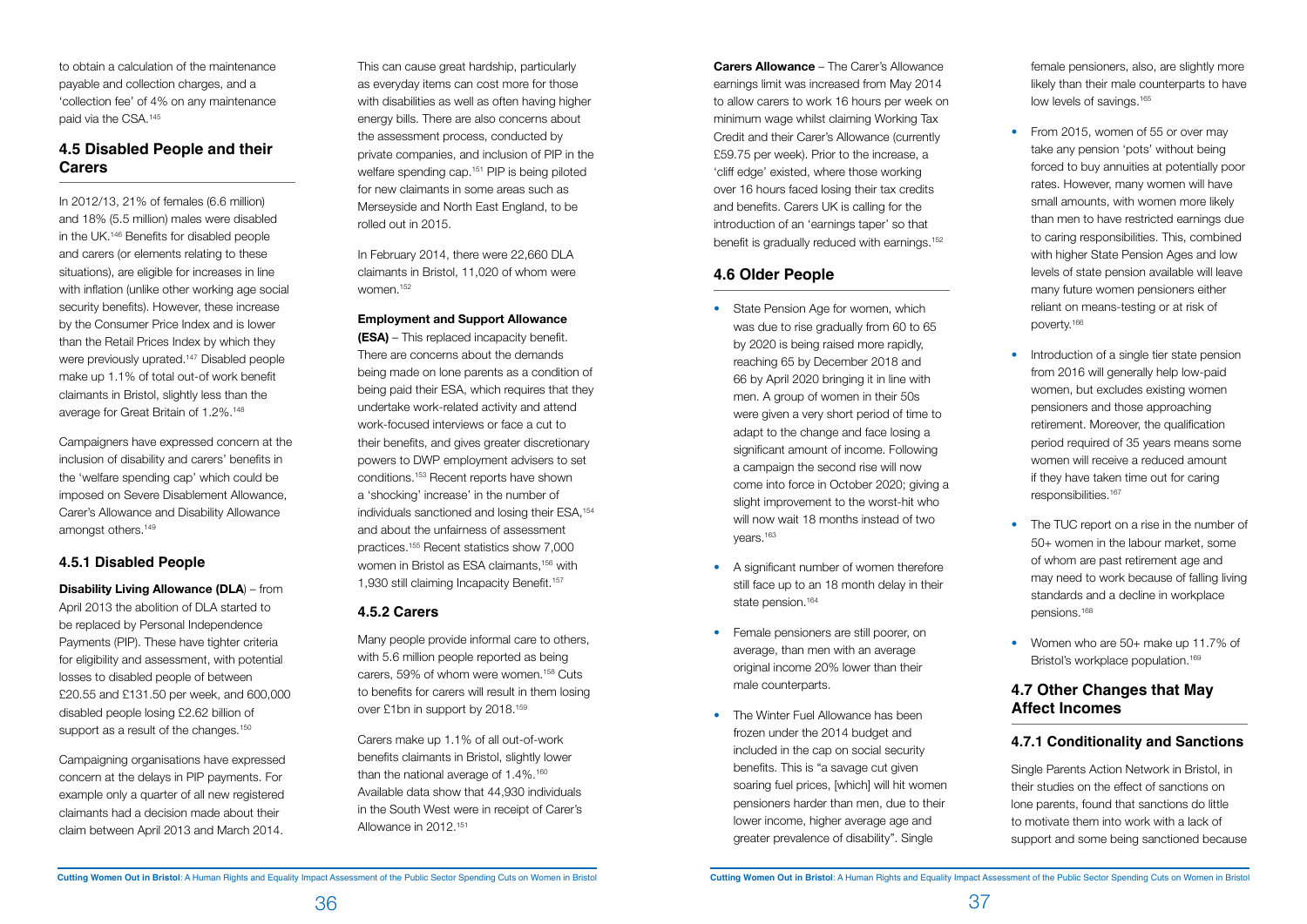<span id="page-19-0"></span>they were unable to fulfil work programme criteria due to childcare issues.<sup>170</sup>

Under the current regime, the welfare state is shown to preside over a 'culture of fear', which is "systematically failing single parent jobseekers" by withholding benefits.<sup>171</sup>

# **4.8 Universal Credit**

Universal Credit is a new benefit payment which brings together the main meanstested benefits such as income support and child and working tax credits in an attempt to simplify the benefits system and provide greater incentive for those on benefits to move into work. It will be paid monthly, into a single household bank or building society.

There are concerns, however, that: the proposals will affect women's financial autonomy if theirs is not the designated account for payment; the withdrawal of benefits as incomes increase will be a disincentive to work for women who are often the 'second' wage-earners in a household; and monthly payments do not fit well with the way many low-income families manage their money which often has a greater effect on women as the 'shock absorbers' in a family.172 Furthermore, the proposed changes will have a highly detrimental effect, through cuts to benefits, for lone parents who are under 25 or who have a disabled child.173 Some have questioned the basis of its design. As Universal Credit is based on net income, any tax cuts intended to help those in low-income households would have no effect as any gains would be taken away immediately.174

117 Office for National Statistics (2014), Workingage client group – key benefit claimants (November 2013), *Available at: https://www.nomisweb.co.uk/reports/lmp/ la/1946157348/report.aspx?#wab (Accessed 2nd August 2014)*

It is being trialled in different areas of the country (for example, Bath, Harrogate and North West England) as part of a process to roll out nationally, and Bristol is unlikely to be affected until 2016.175 As a result of the

trial so far, there are concerns that landlords are increasingly rejecting tenants on housing benefit as the move to universal credit will mean they are no longer paid directly.176 In addition, universal credit rules were recently adjusted to remove adverse effects for residents in refuges.177

> 120 The Independent, (2014), Exclusive: George Osborne's tax and benefits changes hit women almost four *times harder than men. Available at: http://www.independent. co.uk/news/uk/politics/exclusive-george-osbornes-tax-and*benefits-changes-hit-women-almost-four-times-harder-than*men-9177533.html, (Accessed 7th* May 2014); Women's

# **4.9 A Scenario to Demonstrate Potential Cumulative Impacts**

### **Potential Impact of the Cuts This is a fictitious scenario.**

121 Women's Budget Group, (2014) The impact on *women of Budget 2014: No recovery for women, Available at: http://www.wbg.org.uk/wp-content/uploads/2014/03/* FINAL-WBG-2014-budget-response.pdf *(Accessed 17th April 2014)*

**Debbie lives with her husband Sean and their two children. They own their own house. Sean has been seriously injured at work and claims contributory Employment Support Allowance. Debbie works 25 hours a week earning the minimum wage and the couple receive tax credits. Debbie's employer reduces her hours to 20 per week.(1) Debbie contacts the tax credits office to inform them of her change of situation and is shocked to be told that she is no longer entitled to tax credits, losing £58 per week.(2)**

**Debbie looks for another job with longer hours, but it is hard to find one that fits around her children and Sean's care needs. Debbie looks into afterschool clubs for her children but discovers that the afterschool club at her school is not running every day.(3)**

*(1) In order to avoid making staff redundant some employers are reducing hours*

*(2) Couples must work at least 24 hours a week between them in order to be entitled to tax credits (up from 16 hours)*

*(3) With cuts to school budgets after school clubs are under threat* 129 Women's Budget Group, (2014) The impact on *women of Budget 2014: No recovery for women, Available at: http://www.wbg.org.uk/wp-content/uploads/2014/03/* FINAL-WBG-2014-budget-response.pdf *(Accessed 17th April 2014)*

130 [GOV.UK,](GOV.UK) (2014), Healthy Start, Available at: *https://www.gov.uk/healthy-start/overview (Accessed 1st August 2014)*

*118 PricewaterhouseCoopers, (2014), Living*  Standards – is the 'big squeeze' nearly over? Available *at: http://www.pwc.co.uk/the-economy/publications/ uk-economic-outlook/living-standards-is-the-big-squeezenearly-over-ukeo-march14.jhtml (Accessed 24 September 2014)*

*119 Bristol City Council (2012). Bristol Child Poverty Strategy, Available at:* http://bristolchildren.files.wordpress. *com/2012/04/child-povery-strategy-2011-20.pdf (Accessed 1st June 2014)*

> 135 Department for Work & Pensions (2014), Benefit Cap: GB households capped to March 2014, Available at: *https://www.gov.uk/government/uploads/system/uploads/* attachment\_data/file/308526/benefit-cap-march-2014.pdf *[Accessed 1st June 2014]; Bristol City Council, (undated),*  Benefit changes: welfare reform, *http://www.bristol.gov.uk/* page/financial-help-and-benefits/benefit-changes-welfare*reform (Accessed 1st August 2014)*

> 136 Women's Budget Group, (2014) The impact on *women of Budget 2014: No recovery for women, Available at: http://www.wbg.org.uk/wp-content/uploads/2014/03/* FINAL-WBG-2014-budget-response.pdf *(Accessed 17th April 2014); National Housing Federation (2014), Bedroom Tax, Available at: http://www.housing.org.uk/policy/welfarereform/bedroom-tax/ (Accessed 1st June 2014); National Housing Federation (2013), New data shows how many South West families are really being hit by the bedroom tax, http://www.housing.org.uk/media/press-releases/new-datashows-how-many-south-west-families-are-really-being-hitby-the-bed/ (Accessed 2nd June 2014)*

Budget Group, (2014) The impact on women of Budget *2014: No recovery for women, Available at: http://www.* wbg.org.uk/wp-content/uploads/2014/03/FINAL-WBG-2014 *budget-response.pdf (Accessed 17th April 2014); Rhodes, C and McInnes, R (2014), The welfare cap, House of Commons Library - Standard Note: SN06852, Available at:*  www.parliament.uk/briefing-papers/sn06852.pdf *(Accessed 2nd August 2014)*

> 138 Office for National Statistics (2014), Workingage client group – key benefit claimants (November 2013), *Available at: https://www.nomisweb.co.uk/reports/lmp/ la/1946157348/report.aspx?#wab (Accessed 2nd August 2014)*

> 139 Women's Budget Group, (2014) The impact on *women of Budget 2014: No recovery for women, Available at: http://www.wbg.org.uk/wp-content/uploads/2014/03/* FINAL-WBG-2014-budget-response.pdf *(Accessed 17th April 2014)*

*122 Bristol City Council (2013), Bristol: State of the City 2013. Mayoral Priorities, http://www.bristol.gov.uk/sites/* default/files/documents/council\_and\_democracy/statistics and census information/State%20of%20the%20City%20 *2013-%20Mayoral%20vision%20v8.pdf (Accessed 20th April 2014)*

*123 End Child Poverty (2013), Child Poverty Map*  of the UK *http://www.endchildpoverty.org.uk/images/* ecp/130212%20ECP%20local%20report%20final(1).pdf *(Accessed 1st June 2014).*

*124 Bristol City Council (2012). Bristol Child Poverty Strategy,* http://bristolchildren.files.wordpress.com/2012/04/ *child-povery-strategy-2011-20.pdf (Accessed 1st June 2014)*

*125 Bristol City Council, (2013), Joint Strategic*  Needs Assessment 2013 Update, *https://www.bristol.gov.uk/* committee/2013/ot/ot049/1128\_9.pdf *(Accessed 2nd August 2014)*

*126 Bristol City Council (2013), Bristol: State of the City 2013. Mayoral Priorities, Available at: http://www.* bristol.gov.uk/sites/default/files/documents/council\_and democracy/statistics\_and\_census\_information/State%20 *of%20the%20City%202013-%20Mayoral%20vision%20v8. pdf (Accessed 20th April 2014)*

*127 Bristol City Council (2013), Bristol: State of the City 2013. Mayoral Priorities, Available at: http://www.* bristol.gov.uk/sites/default/files/documents/council\_and\_ democracy/statistics\_and\_census\_information/State%20 *of%20the%20City%202013-%20Mayoral%20vision%20v8. pdf (Accessed 20th April 2014)*

*128 Bristol City Council (2013), Bristol: State of the City 2013. Mayoral Priorities, Available at: http://www.* bristol.gov.uk/sites/default/files/documents/council\_and democracy/statistics\_and\_census\_information/State%20 *of%20the%20City%202013-%20Mayoral%20vision%20v8. pdf (Accessed 20th April 2014)*

*131 The Fawcett Society, (2013). The triple jeopardy:*  the impact of benefit cuts on women. Available at: *http://* www.fawcettsociety.org.uk/benefits/#sthash.S23w284d. *dpbs (Accessed 7th* May 2014); Women's Budget Group, *(2014) The impact on women of Budget 2014: No recovery for women, Available at: http://www.wbg.org.uk/wp-content/* uploads/2014/03/FINAL-WBG-2014-budget-response.pdf *(Accessed 17th April 2014)*

*132 WM Magazine, (2011), Mums forced to quit work due to tax credit cuts – survey. Available at: http:// www.workingmums.co.uk/working-mums-magazine/ news/2574511/mums-forced-to-quit-work-due-to-tax-creditcuts-survey.thtml (Accessed 7th May, 2014)*

*133 Joseph Rowntree Foundation (2013), The impact*  of localising Council Tax Benefit, Available at: *http://www.jrf.* org.uk/sites/files/jrf/council-tax-benefit-localisation-summary. *pdf [Accessed 4th August 2014]*

*134 Bristol City Council (2014), New local council tax reduction scheme, Available at: http://www.bristol.gov.uk/ page/council-tax/new-local-council-tax-reduction-scheme (Accessed 4th August 2014)*

*137 Department for Work & Pensions, (2013), Lone Parent Obligations: an impact assessment. Available at: https://www.gov.uk/government/uploads/system/uploads/* attachment\_data/file/211688/rrep845.pdf *(Accessed 13th May 2014).*

*140 Bristol City Council (2012). Bristol Child Poverty Strategy, Available at:* http://bristolchildren.files.wordpress. *com/2012/04/child-povery-strategy-2011-20.pdf (Accessed 1st June 2014)*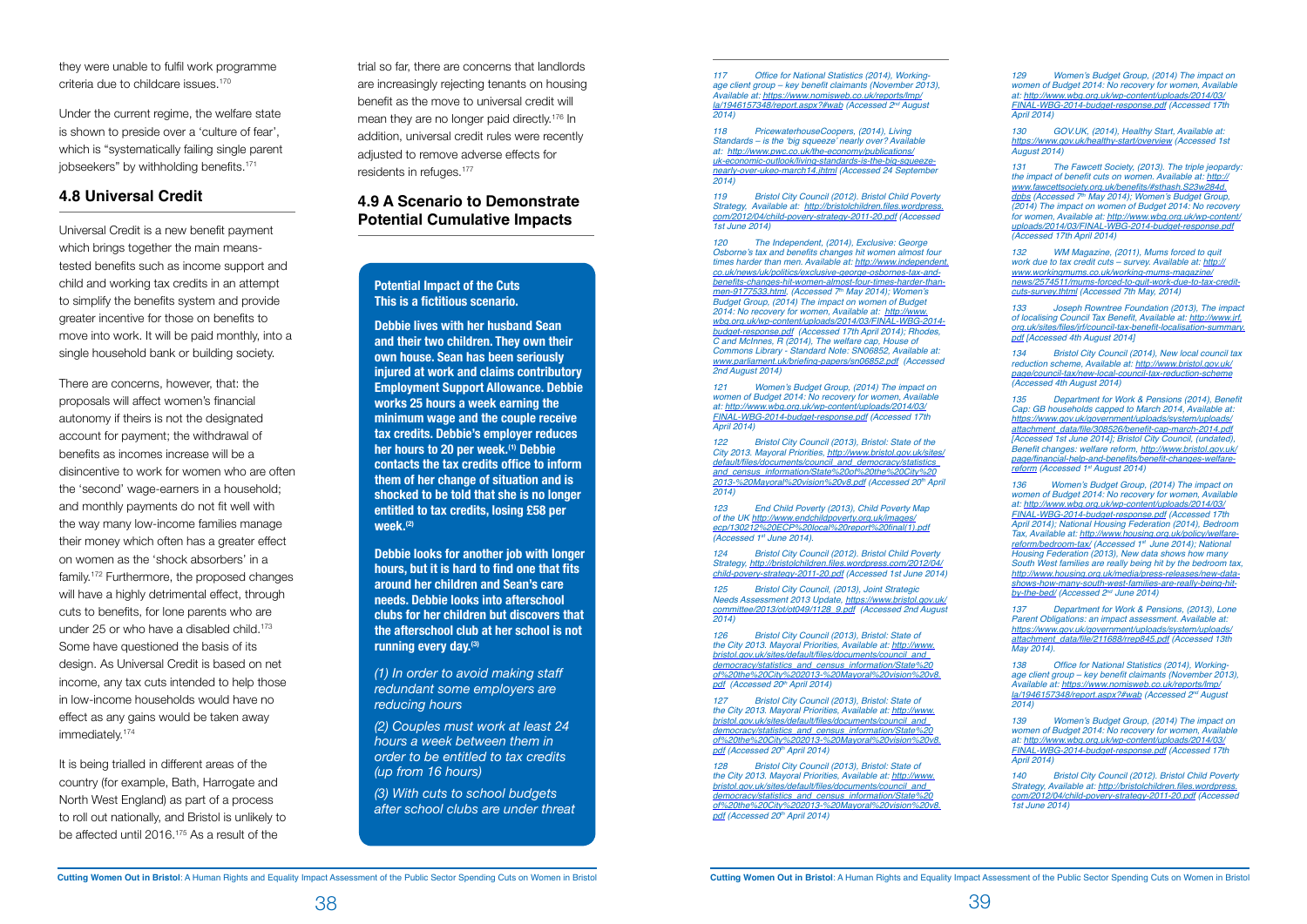*Department for Work and Pensions (2014),* Family Resources Survey United Kingdom, 2012/13. *Available at: https://www.gov.uk/government/uploads/* system/uploads/attachment\_data/file/325491/family*resources-survey-statistics-2012-2013.pdf (Accessed 1st August 2014)*

144 Child Poverty Action Group (2014), Benefit cap – CPAG intervention – R(JS and others) v SSWP, 21*st February, Available at: http://www.cpag.org.uk/content/* benefit-cap-cpag-intervention *(Accessed 6th April 2014)*

*142 Department for Work and Pensions (2014),*  Benefit and Pension Rates, Available at: *https://www.gov.* uk/government/uploads/system/uploads/attachment\_data/ file/302150/dwp035-apr-14.pdf *(Accessed 12th June 2014)*

*143 Department for Work and Pensions, (2014),*  Proposed Pension and Benefit Rates 2014 – 2015, *https://www.gov.uk/government/uploads/system/uploads/* attachment\_data/file/275291/Benefit\_and\_Pension rates\_2014-15.pdf *(Accessed 29th April 2014)*

147 Women's Budget Group, (2014) The impact on *women of Budget 2014: No recovery for women, Available at: http://www.wbg.org.uk/wp-content/uploads/2014/03/* FINAL-WBG-2014-budget-response.pdf *(Accessed 17th April 2014)*

148 Office for National Statistics (2014), Workingage client group – key benefit claimants (November 2013), *Available at: https://www.nomisweb.co.uk/reports/lmp/ la/1946157348/report.aspx?#wab (Accessed 2nd August 2014)*

*145 Atkinson, J, (2014), Child Support – What is going on? Family Law Week, 12/3/14, Available at: http://www. familylawweek.co.uk/site.aspx?i=ed128189, (Accessed 29th April 2014)*

*146 Department for Work and Pensions (2014),*  Family Resources Survey United Kingdom, 2012/13. *Available at: https://www.gov.uk/government/uploads/* system/uploads/attachment\_data/file/325491/family*resources-survey-statistics-2012-2013.pdf (Accessed 1st August 2014)*

151 Scope (2014), Scope responds to Government *statistics on its PIP assessments, Available at: http://www.* scope.org.uk/About-Us/Media/Press-releases/June-2014/ Scope-responds-to-Government-statistics-on-its-PIP *(Accessed 2nd August 2014); Shaw, J (2014), PIP: process,*  problems and pragmatism, CPAG Issue 240 (June 240), *Available at: http://www.cpag.org.uk/content/pip-processproblems-and-pragmatism (Accessed 14th August 2014)*

154 <BBC.co.uk> (2014), 'Shocking increase' in ESA sickness benefit sanctions, 13/8/2014, Available at: *http:// www.bbc.co.uk/news/uk-28776102 (Accessed 14th August 2014)*

156 Office for National Statistics (2014), DWP *Work and Pensions Longitudinal Study (100%) Datasets – February 2014, Employment and Support Allowance , Available at: https://www.nomisweb.co.uk/query/construct/ submit.asp?forward=yes&menuopt=201&subcomp= (Accessed 2nd August 2014)*

157 Office for National Statistics (2014), DWP Work *and Pensions Longitudinal Study (100%) Datasets –*  February 2014, Incapacity Benefit / Severe Disablement, *https://www.nomisweb.co.uk/query/construct/submit. asp?menuopt=201&subcomp= (Accessed 2nd August 2014)*

*149 Rhodes, C and McInnes, R (2014), The welfare cap, House of Commons Library - Standard Note: SN06852, Available at:* www.parliament.uk/briefing-papers/sn06852.pdf [Accessed 2nd August 2014]; Carers UK (2014), Briefing – *Budget 2014, What it means for Carers, Available at: http:// www.carersuk.org/for-professionals/policy/policy-library/ budget-2014-what-it-means-for-carers (Accessed 4th August 2014)*

159 Carers UK (2014), Caring & Family Finances Inquiry UK Report, *http://www.carersuk.org/36-for*professionals/report/138-caring-family-finances-inquiry *[Accessed 30th June 2014]*

160 Office for National Statistics (2014), Workingage client group – key benefit claimants (November 2013), *Available at: https://www.nomisweb.co.uk/reports/lmp/ la/1946157348/report.aspx?#wab (Accessed 2nd August 2014)*

*150 Scope (2014), Over half a million disabled people to lose DLA lifeline, Available at: http://www.scope.org.uk/* About-Us/Media/Press-releases/April-2013/Over-half-a*million-disabled-people-to-lose-DLA-li (Accessed 2nd August 2014)*

161 <GOV.UK> (2013), FOI release – Carer's Allowance claimants also getting other benefits by region: November *2003 to November 2012 (2569), Available at: https://www.* gov.uk/government/uploads/system/uploads/attachment\_ data/file/210401/foi-2569-table.pdf *(Accessed 2nd August 2014)*

*152 Department for Work & Pensions – Statistics (2014), Tabulation Tool: Disability Living Allowance – cases in payment, Available at: http://tabulation-tool.dwp.gov.* uk/100pc/dla/ccla/ccsex/a\_carate\_r\_ccla\_c\_ccsex\_feb14. *html [Accessed 4th August 2014]*

169 Office for National Statistics (2014) - nomis official labour market statistics, 2011 Census Data, Sex by *single year of age (City of Bristol), Available at: http://www. nomisweb.co.uk/census/2011/wp1101ew (Accessed 5th August 2014)*

*153 Norris, D (2014) Work-related activity for lone*  parents. CPAG Issue 240 (June 2014), Available at: *http:// www.cpag.org.uk/content/work-related-activity-lone-parents [Accessed 4th August 2014)*

> 171 Welfare state presides over 'culture of fear', *charities say. Available at: http://www.theguardian.com/ politics/2014/feb/18/welfare-state-jobs-inquiry-culture-fear, (Accessed 7th May 2014)*

> 172 Bennett, F (2011), Universal credit: the gender impact. CPAG Issue 140, Available at: *http://* www.cpag.org.uk/sites/default/files/CPAG\_Poverty140 UniversalCreditGender\_0.pdf *(Accessed 1st August 2014)*

> 173 Gingerbread and the Children's Society (2013), *Single parents and universal credit: singled out? Available at:* http://www.childrenssociety.org.uk/sites/default/files/tcs/ u56/single\_parents\_and\_universal\_credit\_singled\_out final\_0.pdf *(Accessed 1st August 2014)*

*155<Theguardian.com> (2014), Disable charities attach*  fit-to-work tests after 1m people denied benefits, Available *at: http://www.theguardian.com/society/2014/jan/25/* disabled-charities-fit-to-work-tests-benefit*, [Accessed 14th August 2014]*

> 175 Bristol City Council (2013), Benefit changes: *welfare reform, Available at: http://www.bristol.gov.uk/page/* financial-help-and-benefits/benefit-changes-welfare-reform [Accessed 1st August 2014]; Mumsnet (2014), Universal *credit, Available at: http://www.mumsnet.com/family-money/* universal-credit#When\_is\_all\_this\_happening\_ *(Accessed*  1st August 2014); <GOV.UK> (2014), Universal credit, *Available at: https://www.gov.uk/universal-credit (Accessed 1st August 2014)*

176 Walker, P, and Osborne, H (2014), 'Landlords may turn away people on benefits when universal credit comes in', Available at: *http://www.theguardian.com/* society/2014/jan/10/landlords-benefits-universal-credit*tenants (Accessed 1st August 2014)*

177 Women's Aid, (2014), Changes to housing benefit *and universal credit Available at: http://www.womensaid.org. uk/domestic-violence-articles.asp?section=00010001002200 210002&itemid=2864 (Accessed 1st August 2014)*

*158 Department for Work and Pensions (2014),*  Family Resources Survey United Kingdom , 2012/13. *https://www.gov.uk/government/uploads/system/uploads/* attachment\_data/file/325491/family-resources-survey*statistics-2012-2013.pdf (Accessed 1st August 2014)*

162 Carers UK (2014), Briefing – Budget 2014, What *it means for Carers, Available at: http://www.carersuk.org/ for-professionals/policy/policy-library/budget-2014-what-itmeans-for-carers [Accessed 4th August 2014]*

163 Women's Budget Group (2014) The impact on *women of Budget 2014. No recovery for women, Available at: http://www.wbg.org.uk/wp-content/uploads/2014/03/* FINAL-WBG-2014-budget-response.pdf *(Accessed 17th April 2014)*

| 164 | <b>Ibid</b> |
|-----|-------------|
|     |             |

| 165 | Ibia |
|-----|------|
|     |      |

- *166 Ibid*
- *167 Ibid*

*168 Helm, T (2014), Cash-strapped older women are forced back to work, 23/2/14, Available at: http://www. theguardian.com/lifeandstyle/2014/feb/23/surge-womenworkers-over-50s*; TUC (2014), Age Immaterial. Women *over 50 in the Workplace, Available at: https://www.tuc.org.* uk/sites/default/files/Age\_Immaterial\_Women\_Over\_50\_ Report\_2014\_LR\_0.pdf *(Accessed 5th August 2014)*

*170 www.parliament.uk (2013), Work and Pensions Committee – Written evidence submitted by Single Parent Action Network, Available at: http://www. publications.parliament.uk/pa/cm201314/cmselect/ cmworpen/479/479vw30.htm [Accessed 2nd August 2014]*

*174 Hirsch, D (2013), Will future tax cuts reach*  struggling working households? Briefing, The Resolution *Foundation, Available at: http://www.resolutionfoundation.* org/media/media/downloads/Will\_future\_tax\_cuts\_reach struggling\_working\_households.pdf *(Accessed 1st August 2014)*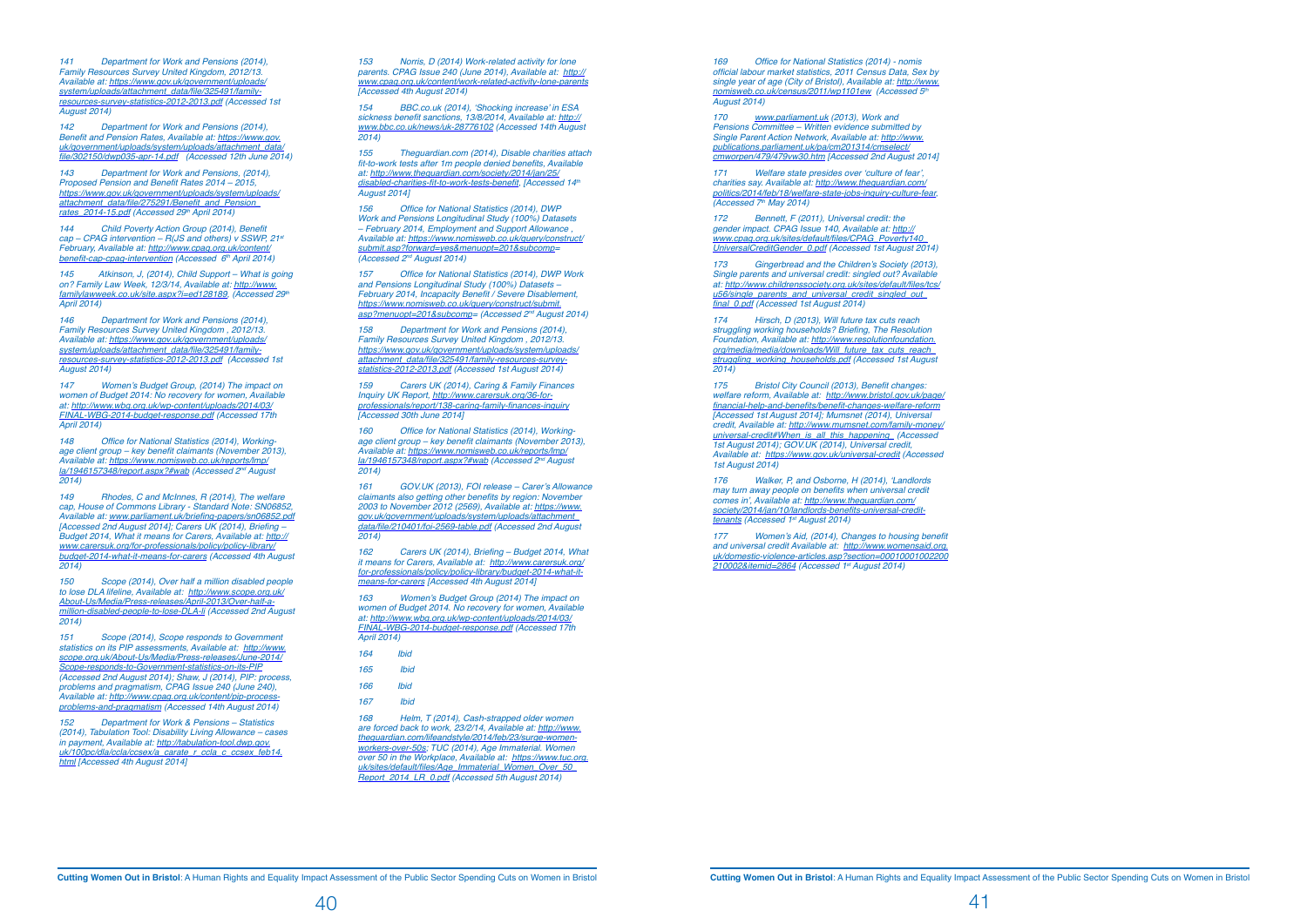

Budget reductions agreed by Bristol City Council will impact on school-age children, for example, the cessation of non-statutory library services that includes the School Library Service at a total saving of £30k during 2014/15.

Further funding cuts will be imposed on the FE sector nationally, with 40% cuts to the adult skills budget in the next four years and 17.5% cuts to the funding for 18-year-olds. The expectation that this shortfall will be met by learners has raised concerns that this will be a barrier to education for some students.<sup>191</sup>

A review of the Home-to-School transport service is expected to save £1.28 million between 2014-17. However, Bristol has 10,000 children with Special Educational Needs, almost a fifth of the school population, and reductions in services such as home-to-school transport will likely have a significant effect.<sup>189</sup> The proposed changes will have a knock on effect for parent/carers working and life arrangements, especially single parents, who are predominately women.

# **5.2 Further Education and Training**

# **5.2.1 Access to Higher Education (HE)**

Department for Business, Innovation and Skills (BIS) research used the Labour Force Survey and the British Household Panel Survey to simulate predicted earnings and employment status, showing that a university degree means there is a higher probability of a person being in employment. A degree can also have a significant effect on a woman's lifetime earnings, increasing these by up to 53% (approximately £252,000).194 The social benefit is also demonstrated as £318,000 - far in excess of the likely cost to the exchequer.<sup>195</sup>

43,155 people were studying in England and Wales in 2012-13, 73% of whom were women. This is a popular route into HE for vocational students, with 50% of the UCAS applications for Access students being for nursing courses.<sup>190</sup> This is lower than those for 2010/11 prior to the introduction of loans, which totalled 45,000 applications, 72% of whom were women.

The impact on women of the cuts remains disproportionate because their lifetime earnings continue to be lower than men's: analysis shows an annual gap in salary from £5,000 to £16,000 in 2012.178 In Bristol, 7.1% of the working age population has no qualifications, compared to an average of 9.3% across all of Great Britain.179 A DWP survey that interviewed a group of lone mothers also found that 31% of the group had no formal qualifications.<sup>180</sup>

Since 2010/11, more apprenticeships in England have been started by women than men, with 55% of those starting in 2012/13 being women. The number of these increased by 2,780 between 2011/12 and 2012/13. In the South West, the number of apprenticeships started has steadily increased, although by a smaller amount than all other regions in England.192

The BookTrust scheme, which funds free books, received cuts to its funding in 2011/12 and will be maintained at the reduced level until 2015. In addition, BookTrust has been tasked with targeting disadvantaged two-year-olds.<sup>181</sup>

In Bristol, cuts have led to redundancies in colleges, including City of Bristol College.193

# **5.2.2 Higher Education**

A significant increase is expected in the number of children with Special Educational Needs (SEN), including increases in those with a medical diagnosis of autism and severe language and communication needs.186 The budget for speech and language therapy has been reduced across the country due to cuts to council services and the NHS, leaving many parents struggling to help their children.<sup>187</sup> In Bristol the way in which speech and language therapy is commissioned is under review with the aim of saving money. It is not yet clear what headline savings are anticipated by reviewing it or how the unit rate cut in this commissioned service is going to avoid impacting on the quality of the service and the number able to access it.<sup>188</sup>

Higher Education Statistics Agency (HESA) data for 2012/13 shows that 60.5% of 658,130 part-time students who are likely to be studying for qualifications other than a first degree, are female.196 This is similar to the 2010/11 rate of 61.1%, although the number of part-time HE students - 823,955 - was considerably higher,<sup>197</sup> providing evidence for widespread concern about the availability of higher education to support social mobility.

A Higher Education Funding Council for England (HEFCE) briefing on the impact of the 2012 reforms shows that mature students have been much more affected than younger people, with acceptances

# <span id="page-21-0"></span>*5. Education and Training*

# **5.1 Overview**

# **5.1.1 Early Years and Family Support**

Nationally, Children's Centres have been undergoing reform with movement from universal to targeted services and the introduction of charging for services. The Children's Centre Census<sup>182</sup> found that although circumstances are difficult for local authorities and those operating Children's Centres, the Centres have not suffered to the degree that overall cuts to funding and budget might suggest. This is despite cuts of a third since the start of the decade. This reflects local protection and the resilience and creativity of the Centres themselves.

The Children's Centres Census also found increasing demand for Children's Centre services, with a suggestion that more than one million families are being supported. This includes the most vulnerable families with

children of 0-5 years. This increased demand is set against cuts of 15% that are expected during 2014-15, leaving many Centres vulnerable. There are fears of an acceleration in closures, with the potential loss of around 60 Centres across England.

In Bristol, a review of Children's Centres and Early Years support is planned, with proposed savings of £1.52m between 2014 and 2017.183

# **5.1.2 Schools**

There is currently a shortfall in the number of primary school places in Bristol, with 631 places required by 2017 (plus an additional 841 to meet the needs of planned housing developments).184

In addition, from 2013 two-year-olds who meet the Free School Meal criteria or are looked after by the Local Authority will be eligible for free early years education, with a need to create an additional 370 places for 2014/15.185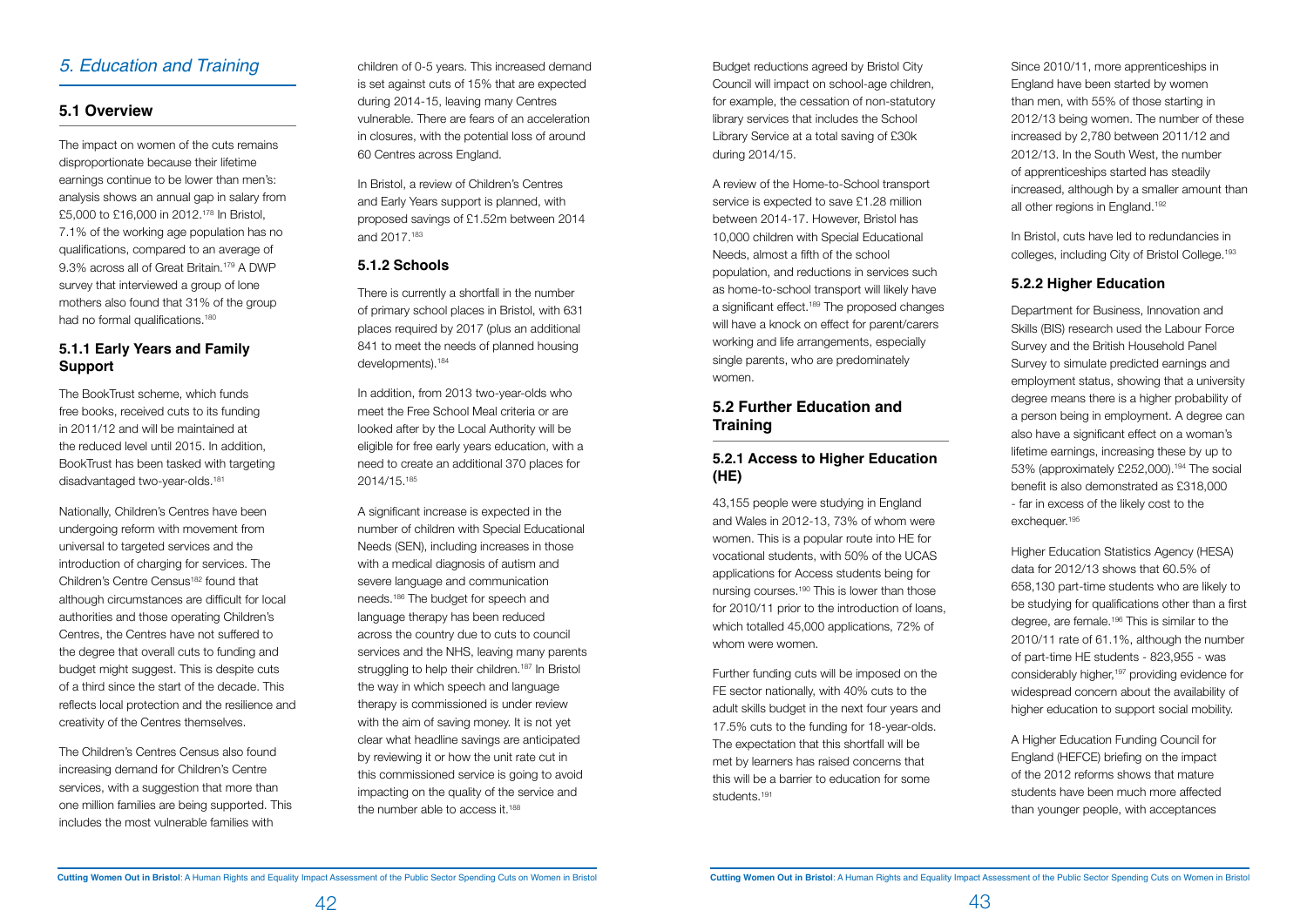<span id="page-22-0"></span>of applicants for those aged 20 and over dropping by 7.1% between 2011-12 and 2012-13. Returning to university as a mature student has traditionally been important for social mobility, with mature students more likely to be female and/or hold nontraditional qualifications or come from lower socio-economic backgrounds. For younger students, however, although there is a decline in overall numbers of applicants, figures suggest that, within this group, women are a third more likely to apply for university than men.<sup>198</sup>

The latest available data show that, whilst participation in Higher Education has risen by 2.5 percentage points since 98-99, the South West had the smallest increase of 0.8 percentage points across that period: participant rates in Bristol South amongst the lowest in the country at 18%.<sup>202</sup>

In April 2014, a new policy introduced a requirement for claimants with a low level of spoken English to be identified at the beginning of their claim, and referred to the most appropriate English language training. Those who fail to start, participate in, or complete their training face benefit sanctions.<sup>203</sup>

In 2012/13 sat the University of the West of England (UWE), mature students made up 26% of full time degree entrants; in Bristol University mature students were 4/7%.<sup>199</sup> UWE offer a bursary with priority to particular groups, including Access students (often mature).200

The University of Bristol offers a small number of fee waivers and a bursary giving priority to individuals from the 'Low Participation Areas' in Bristol. These are for those low-income

families whose children are state educated and part of the first generation of their family to go to university.201

stopped.<sup>205</sup> Single parents and mothers with young children are particularly hard hit. The only venue in Bristol to offer ESOL classes with childcare is SPAN, and all funding for crèches in other colleges has been cut.

# **5.3 English as a Second Language (ESOL)**

Yet, the funding for ESOL classes has been reduced over the last few years. The

spending on ESOL trebled between 2001 and 2008 to £300m,204 and enrolments trebled as well, providing more people with access to English support. In 2011 the government cut back, developing a policy that only people on 'active' benefits would be eligible for free ESOL classes. This means any woman coming to Bristol without English skills with her family would not have access to the means to integrate herself into the community, find and obtain employment or support her children with schooling.

For people who are not flexible enough to attend classes at any hours, the benefits are When a woman does get a job, one that she can manage with very basic English skills, the ability to learn English is stopped. This creates a barrier to career development, and with low paid, manual jobs there is lack of job security and high turnover. Women who are mothers need help to support their children with school work, and navigating the school administrative forms.

**"It is difficult to find places like SPAN, where there is childcare and ESOL classes are provided. As a result, once they have to look for work, they are not prepared. At SPAN, we do initial assessments with all our ESOL learners. We find out about their education background, their previous ESOL learning and their literacy skills. When a single parent has not been able to go to school in their country of origin, due to war or poverty, it will be impossible for them to learn English quickly. They will need a lot of input and a lot of support to gain skills which will prepare them for work in the UK. However, the current employability agenda and back to work initiatives fail this client group miserably as their needs are so poorly understood.**

**The threats of sanctions are hanging over these parents as a dark cloud. They are set up to fail the agreements in their claimant's commitments. If they are sanctioned, other benefits are also affected and parents are left wondering how they are going to feed the children. The short- and long-term impact on the children of this group of single parents, and others facing sanctions, are rarely discussed or reflected upon. What kind of message are they given when their families are punished, not due to lack of effort, but due to lack of opportunities and a system that looks at people as numbers rather than as human beings?"**

*Tove Samelius, Director of Services, Single Parent Action Network UK*

### **Potential Impact of the Cuts This is a fictitious scenario.**

**Leila is a lone parent in her forties and lives with her son. She came to Bristol 6 years ago with her ex-husband from Sudan. She was planning to start ESOL classes when they arrived but her classes were not prioritised within the family budget and with no income of her own she was not able to attend. She does not have strong literacy skills in Arabic and needs basic skills in writing and reading.** 

**She separated from her son's father last year and they do not currently get any support from him. Her English is poor and she has struggled to understand the process to access the Child Support and Maintenance. She cannot afford the fee of £100 to get the process started.** 

**Her son is five and has just started school so she is moved onto Job Seekers Allowance.(1) Her son is having problems settling in at school. He has speech and language problems and Leila tries unsuccessfully to get additional support through the school.(2) His speech problems make him frustrated and he starts misbehaving. Leila frequently has to go to the school at short notice to talk to teachers about her son's behaviour. She does not know how she can find a job that fits around her care needs, and she struggles to get to the ESOL classes as they do not fit with school hours and are in a different part of Bristol.** 

**Leila doesn't have a strong support network of family close by to help with childcare. She is worried about what will happen if she misses an ESOL class, the impact on her ability to support her son whilst also meeting the criteria for Job Seekers' Allowance.**

*(1) Lone parents with children over five have been moved to Job Seekers Allowance and therefore be actively seeking work (see Incomes and Poverty Chapter)*

*(2) Funding for speech and language support in schools has been cut*

# **5.4 A Scenario to Demonstrate Potential Cumulative Impacts**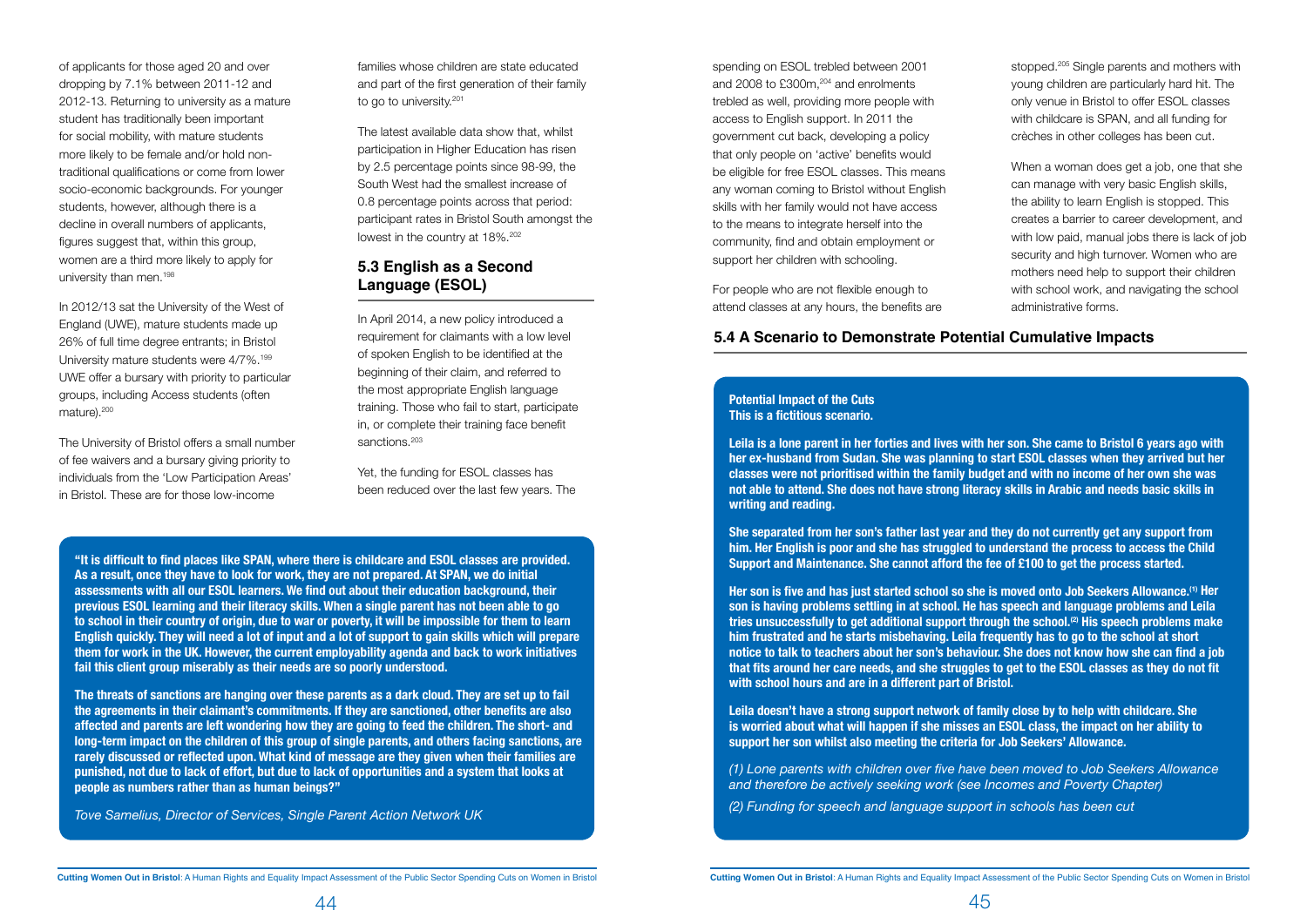# *6. Violence Against Women*

# **6.1 Overview**

Violence and/or abuse against women is a widespread, but often hidden, abuse of women's human rights. Services for women in Bristol are already over-stretched. National research has shown that statutory agencies (in particular the health service, police, Crown Prosecution Service (CPS) and courts) often fail to meet women's needs in a way which many women feel amounts to a repeat form of abuse.206

This chapter demonstrates how the cumulative impacts of cuts - cuts to advice, housing and counselling services to women, cuts to the budget of the police, CPS and National Health Service combined with cuts to legal aid and cuts to welfare benefits - will all have an impact on the human rights of women victims and survivors of violence in Bristol.

179 Office for National Statistics (2014), Qualifications *(Jan 2013-Dec 2013), Available at: https://www.nomisweb. co.uk/reports/lmp/la/1946157348/report.aspx?#tabquals [Accessed 2nd August 2014]*

> We have focussed on violence against women rather than crime more generally because of the scale of the problem and because violence against women was identified as a priority issue among women's organisations and individual women when researching this report. However, many of the issues raised, particularly the cuts to police and Crown Prosecution Service budgets, are also relevant to other types of crime.

# **6.2 What Has Changed?**

Women experiencing violence and/or abuse in Bristol are affected by a number of cuts including funding for service provision, legal advice, criminal justice agencies, welfare benefits, and housing. Here we provide an overview of the main changes before exploring each in depth in the sections below.

184 Bristol City Council, Children and Young People's *Services (2014), School Organisation Strategy 2013-2017, Available at:* http://www.bristol.gov.uk/sites/default/files/ documents/children\_and\_young\_people/schools/school\_ *admissions/School%20Organisation%20Strategy%20* 2013%20-%202017%20Final%20%282%29\_0\_0.pdf*, [Accessed 4th August 2014]*

185 Bristol City Council, Children and Young People's *Services (2014), School Organisation Strategy 2013-2017, Available at:* http://www.bristol.gov.uk/sites/default/files/ documents/children\_and\_young\_people/schools/school *admissions/School%20Organisation%20Strategy%20* 2013%20-%202017%20Final%20%282%29\_0\_0.pdf*, [Accessed 4th August 2014]*

<span id="page-23-0"></span>178 TUC (2013), Women still earn £5,000 a year less *than men. Available at: http://www.tuc.org.uk/equality-issues/ gender-equality/equal-pay/women-still-earn-%C2%A35000 year-less-men [Accessed 5th June 2014]*

186 Bristol City Council, Children and Young People's *Services (2014), School Organisation Strategy 2013-2017, Available at:* http://www.bristol.gov.uk/sites/default/files/ documents/children\_and\_young\_people/schools/school\_ *admissions/School%20Organisation%20Strategy%20* 2013%20-%202017%20Final%20%282%29\_0\_0.pdf*, [Accessed 4th August 2014]*

187 28% of parents found it hard to find support. BBC News, 2012, 'Speech services cuts 'leave children struggling' 16 January 2012 , [online], Available at: *http:// www.bbc.co.uk/news/education-16548559 (Accessed 27 September 2014)*

188 Bristol City Council, 2014 'Budget Consultation 2014/17' feedback report, [online] Available at: *https://www.* bristol.gov.uk/committee/2014/ua/ua000/0116\_5\_App2b.pdf *(Accessed 27 September 2014)*

*180 Department for Work & Pensions, (2013), Lone Parent Obligations: an impact assessment. Available at: https://www.gov.uk/government/uploads/system/uploads/* attachment\_data/file/211688/rrep845.pdf *[Accessed 13th May 2014]*

*181 BookTrust (2012), Funding for BookTrust Secured*  Until 2015, Available at: *http://www.booktrust.org.uk/newsand-blogs/news/171*

190 Quality Assurance Agency for Higher Education -*Access to Higher Education (2014), http://www.accesstohe. ac.uk/HowCourses/Statistics/Documents/The%20 Access%20to%20Higher%20Education%20Diploma%20 infographic%20text%20only%20version.pdf [Accessed 4th* August 2014]; Quality Assurance Agency for Higher Education, The Access to Higher Education Diploma. KEY *STATISTICS 2014, Available at: http://www.accesstohe.* ac.uk/AboutUs/Publications/Documents/AHE-Key-*Statistics-14.pdf [Accessed 4th August 2014]*

182 4Children (2013), Children's Centres *Census 2013, Available at: http://www.4children.org.uk/* Files/8dd559e9-acc8-4030-a787-a28800f72e3d/Children\_ Centre\_Census\_2013\_FINAL\_AM.pdf *[Accessed 20th July 2014]*

*183 Bristol City Council (2014), 2014/15 Budget and 2014/15 to 2016/17 Medium Term Financial Strategy,*  Appendix 3 – Focusing on the Mayor's priorities, Available *at:* https://bristol.gov.uk/committee/2014/ta/ta000/0218\_6.pdf *[Accessed 1st August 2014]*

> 200 University of the West of England (2014), What is the UWE Bursary? Available at: *http://www1.uwe. ac.uk/students/feesandfunding/fundingandscholarships/ uwebursary/whatistheuwebursary.aspx [Accessed 4th August 2014]*

201 University of Bristol (2014), What is the UWE *Bursary?, Available at: http://www.bristol.ac.uk/study/ teachers/post-16/access/ [Accessed 4th August 2014]*

*189 Bristol City Council (2014), 2014/15 Budget and 2014/15 to 2016/17 Medium Term Financial Strategy,*  Appendix 3 – Focusing on the Mayor's Priorities, *https://* bristol.gov.uk/committee/2014/ta/ta000/0218\_6.pdf *[Accessed 1st August 2014]*

*191 Welham, H (2014), The Future of Further Education: Funding, Reform and Reinvention. The*  Guardian 13/3/2014, Available at: *http://www.theguardian. com/education/2014/mar/13/further-education-collegeapprenticeship-future-roundtable*

*192 Mirza-Davies, J (2014), Apprenticeship statistics – House of Commons Library Standard Note: sn06113, Available at: http://www.parliament.uk/business/publications/* research/briefing-papers/SN06113/apprenticeship-statistics *[Accessed 4th August 2014]*

*193<BBC.co.uk> (2014), Bristol college announces dozens of redundancies to cut costs, 5/2/2014 Available at: http://www.bbc.co.uk/news/uk-england-bristol-26046086 [Accessed 4th August 2014]*

*194 Department for Business, Innovation and Skills,*  (2013), The Impact of University Degrees on the Lifecycle of *Earnings: Some Further Analysis. Available at: https://www.* gov.uk/government/uploads/system/uploads/attachment\_ data/file/229498/bis-13-899-the-impact-of-university*degrees-on-the-lifecycle-of-earnings-further-analysis.pdf [Accessed 30th June 2014]*

195 **£264k for men** 

*196 HESA (2014), Student Introduction 2012/13, Available at: https://www.hesa.ac.uk/intros/stuintro1213 [Accessed 4th August 2014]*

*197 HESA (2012), Student Introduction 2010/11, <https://www.hesa.ac.uk/intros/stuintro1011>*

*198 HEFCE (Higher Education Funding Council*  for England (2013), A briefing on: Impact of the 2012 *reforms, Available at: http://www.hefce.ac.uk/about/intro/ abouthighereducationinengland/impact/students/ [Accessed 3rd August 2014]; The Sutton Trust (2013), 18,000 fewer mature students apply to university since fees increase, Available at: http://www.suttontrust.com/news/news/18000 fewer-mature-students-apply-to-university-since-fees/ [Accessed August 3rd* 2014]; Million+ and NUS (2012), Never *too Late to Learn. Mature students in higher education, Available at: (*http://www.nus.org.uk/PageFiles/12238/2012\_ NUS\_millionplus\_Never\_Too\_Late\_To\_Learn.pdf *[Accessed 3rd August 2014]*

*199 Higher Education Statistics Agency (undated),*  UKPIs: Widening participation of under-represented groups *(tables T1, T2), Available at: https://www.hesa.ac.uk/pis/urg [Accessed 4th August 2014]*

*202 HEFCE (2012), POLAR3, Available at: http:// www.hefce.ac.uk/media/hefce/content/pubs/2012/201226/ POLAR3.pdf [Accessed 4th August 2014]; HEFCE (2013), Trends in young participation in higher education, Available at: http://www.hefce.ac.uk/media/hefce/content/* pubs/2013/201328/HEFCE\_2013\_28.pdf *[Accessed 4th August 2014], HEFCE (2013), Trends in young participation in higher education, Annex A , Available at: http://www. hefce.ac.uk/media/hefce/content/pubs/2013/201328/* HEFCE\_2013\_28a.pdf *[Accessed 4th August 2014]*

*203* Skills Funding Agency, 2014, [online] 'ESOL: *English language requirements - update from the SFA*  and DWP' Available at: *https://www.gov.uk/government/ publications/esol-english-language-requirements-updatefrom-the-sfa-and-dwp (Accessed 25 September 2014)* 

204 Fact Check, 2013 'Osborne's English lessons are no threat' [online] Available at *http://blogs.channel4. com/factcheck/factcheck-osbornes-english-lessons-are-nothreat/13776 (Accessed 4 October 2014)*

*205 Ibid*

### **The scale of the problem**

- **• 43,340 women in Bristol are likely to have been raped or sexually abused at some point in their lifetime.207**
- **• The Avon & Somerset Constabulary recorded crime rate for rape is 22.9 per 100,000. This number is in line with the average across England and Wales.208**
- **• Only 15% of victims said they had reported offences to the police.209**
- **• 14,273 women and girls aged 16-59 in Bristol are estimated to have been a victim of domestic abuse in 2013. An additional 2,905 older women could have been victims of domestic violence and abuse in the**  last vear.<sup>210</sup>
- **• 68,800 women in Bristol are likely to experience domestic violence in their lifetime.211**
- **• If sexual assault and stalking are included, then 99,000 women in Bristol (45% of the female population) have experienced at least one incident of inter-personal abuse in their lifetimes.212**
- **• 4,758 women and girls aged 16- 59 in Bristol have been a victim of sexual assault in the past year.213**
- **• Repeat victimisation is common. 44% of victims of domestic violence report more than one incident. No other type of crime has such a high rate of repeat victimisation.214**
- **• Attacks on women have risen by more than 2,000 a week nationally since the start of the recession.215**
- **• The cost of domestic abuse to the health service is £1.7 billion per year with the major costs being to GPs and hospitals. This does not include mental health costs, estimated at an additional £176 million.216**

Cutting Women Out in Bristol: A Human Rights and Equality Impact Assessment of the Public Sector Spending Cuts on Women in Bristol Cutting Women Out in Bristol: A Human Rights and Equality Impact Assessment of the Public S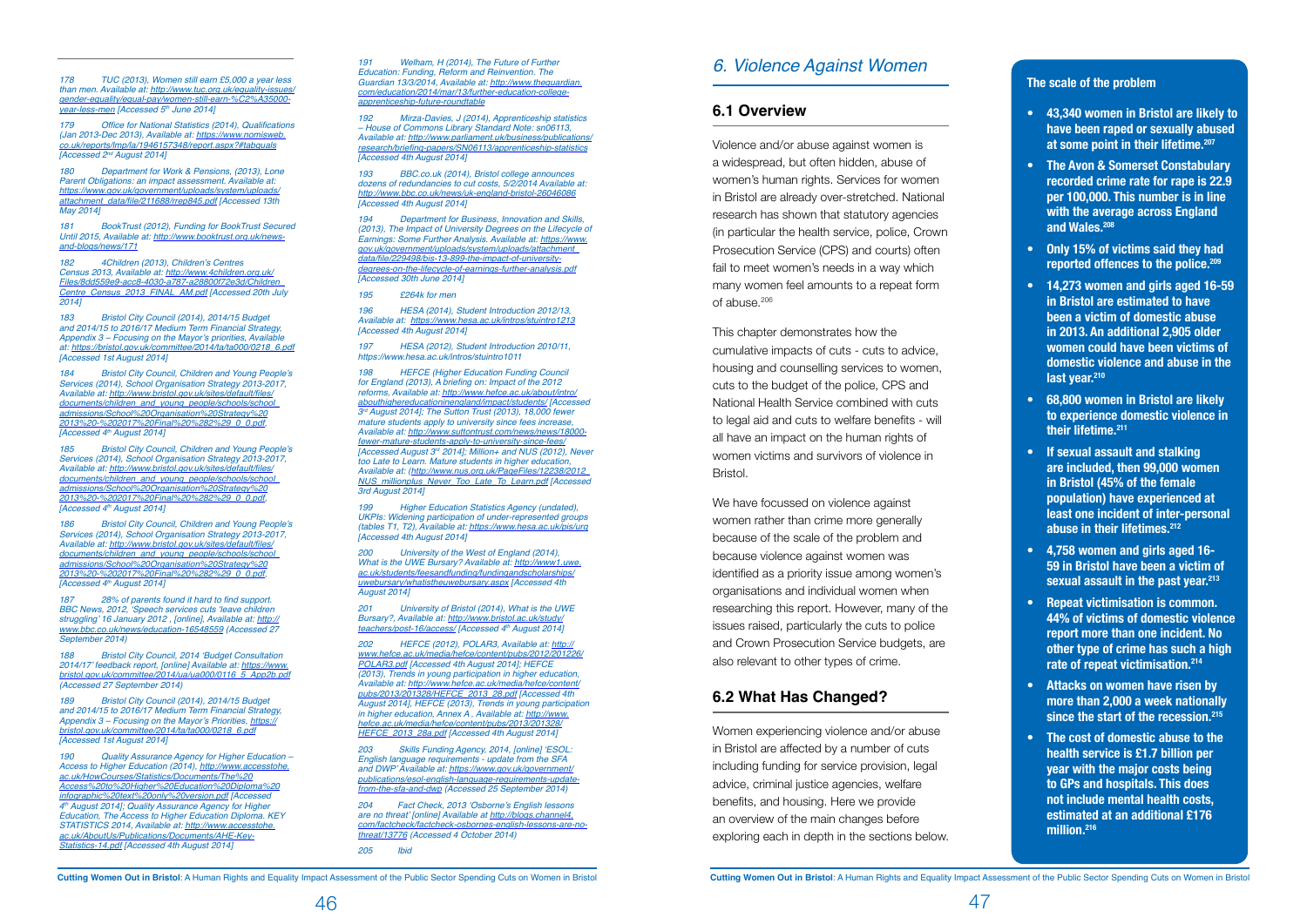- <span id="page-24-0"></span>• **Services for women** experiencing violence in Bristol are under threat. Some agencies have already lost significant funding. Funding for other services is currently under review leaving organisations uncertain about their future.
- **The Police and Crown Prosecution Service** are both facing further budget cuts which agencies fear may reduce the support available to victims and survivors of violence.
- **Cuts and other changes to welfare benefits** risk increasing women's financial dependency on men, making it harder for women to leave violent relationships.
- • **Increased conditionality of benefits** may impact women who are unable to seek work because of trauma or ongoing mental health problems resulting from their abuse.
- **Current and forthcoming restrictions on housing benefit** and on the availability of affordable rental housing may make it harder for women to move out of a shared home, (including moving to a different area to get away from their attacker).
- **The National Health Service** is facing a budget cut which may reduce the level of support available to victims of violence.

• Nextlink provides a full range of specialist domestic abuse services for women and

- St Mungo's runs the Freedom Programme, a group work programme for women who have experienced domestic abuse.
- Womankind provides women in the Bristol area with free or affordable professional counselling, psychotherapy and on-going support including a Helpline for women in distress (which may include suffering domestic abuse).
- Victim Support provides support to all victims of crime – which again includes domestic and sexual assault when it has been reported to the police and treated as a crime, but is not a specialist women's or domestic violence agency.
- Safer Bristol Partnership co-ordinates Bristol's response to Violence and Abuse Against Women and Girls. The Domestic and Sexual Abuse Commissioning Board is commissioning services for domestic violence, sexual violence and street sex worker support to the value of £1.2m from 2015-2020.217

Stopping Violence is a voluntary perpetrator programme in Bristol offering group work sessions for male perpetrators as well as a women's safety service for their partners or ex-partners. In 2012-13, 28 men attended the programme and 19 completed the programme successfully. 20 partners/expartners accepted support from the women's safety worker.<sup>218</sup>

# **6.3 Services for Women Experiencing Violence**

# **6.3.1 Domestic Violence services**

There are a range of services in Bristol supporting people who have experienced domestic violence and abuse.

children in Bristol including dedicated BME, South Asian and Somali services and a GP referral service.

# **6.3.2 Sexual Violence Services**

The main agency providing services to victims and survivors of sexual violence is Somerset and Avon Rape and Sexual Abuse Support (SARSAS, formerly Bristol

Rape Crisis). The organisation was awarded £60,000 for 2014 and 2015 to deliver services in Bristol and the surrounding areas for women and girls who have experienced any form of sexual violence, at any point in their lives.<sup>219</sup> They provide free services which include a helpline, one to one support, e-support, and complex needs support. SARSAS report an increase in self and professional referral over the last year, and have recently had to recruit a complex needs worker with no additional funding due to the increase in referrals of women with complex needs. This seems to be an effect of the cuts to mental health services. This service is currently being recommissioned in Bristol.

Statutory services in Bristol for women who experience sexual violence are provided through Avon and Somerset's Sexual Assault Referral Centre (SARC), The Bridge, which has been in operation since 2008. The SARC provides a sexual assault support service for men, women and children in the Avon and Somerset area. This includes information and referral services, forensic medical facilities, counselling for people who have experienced sexual violence within the last year, and support through the criminal justice system.

Numbers of people accessing the SARC are growing year on year with significant increases around self-referrals<sup>220</sup> attributed to funding for communications and outreach work. The SARC ("The Bridge") is jointly funded by the Avon and Somerset PCC and NHS England.

The Independent Sexual Violence Advisor (ISVA) service is funded by the Avon and Somerset Police and Crime Commissioner. In 2014/15 the PCC secured additional funding from the Ministry of Justice for this service to increase capacity. This service is currently being recommissioned to be on a more

Cutting Women Out in Bristol: A Human Rights and Equality Impact Assessment of the Public Sector Spending Cuts on Women in Bristol Cutting Women Out in Bristol: A Human Rights and Equality Impact Assessment of the Public S

stable contractual footing, with additional funding being made available to meet need. The new service will commence on the 1st April 2015.

### **Female Genital Mutilation (FGM)**

Bristol Safeguarding Children board estimates about 2,000 girls in the city are at risk of FGM.221 In 2013, North Bristol NHS Trust asked midwives to check all their patients for the procedure and 117 cases were found. Integrate Bristol is a local

**"I want to ensure that victims of domestic and sexual violence get the help they need when they need it. I will do this by encouraging and enabling reporting, supporting early intervention and improving access to support and services, particularly amongst those most vulnerable to harm".** 

**I want the people and agencies across Avon and Somerset to understand and play their part in tackling this priority which includes crimes such as and Female Genital Mutilation (FGM), human trafficking, child abuse and Child Sexual Explotation (CSE).**

**My approach will be to:-**

- **• Encourage victims of domestic and sexual abuse to report their victimisation, and access the support services available to them**
- **• Improve the way agencies work together to prevent domestic and sexual abuse, particularly through early intervention, and work with children and young people**
- **• Support, monitor and oversee improvements in the consistency, quality and stability of the critical services being provided to victims of domestic and sexual abuse. "**

*Sue Mountstevens, Avon and Somerset Police and Crime Commissioner*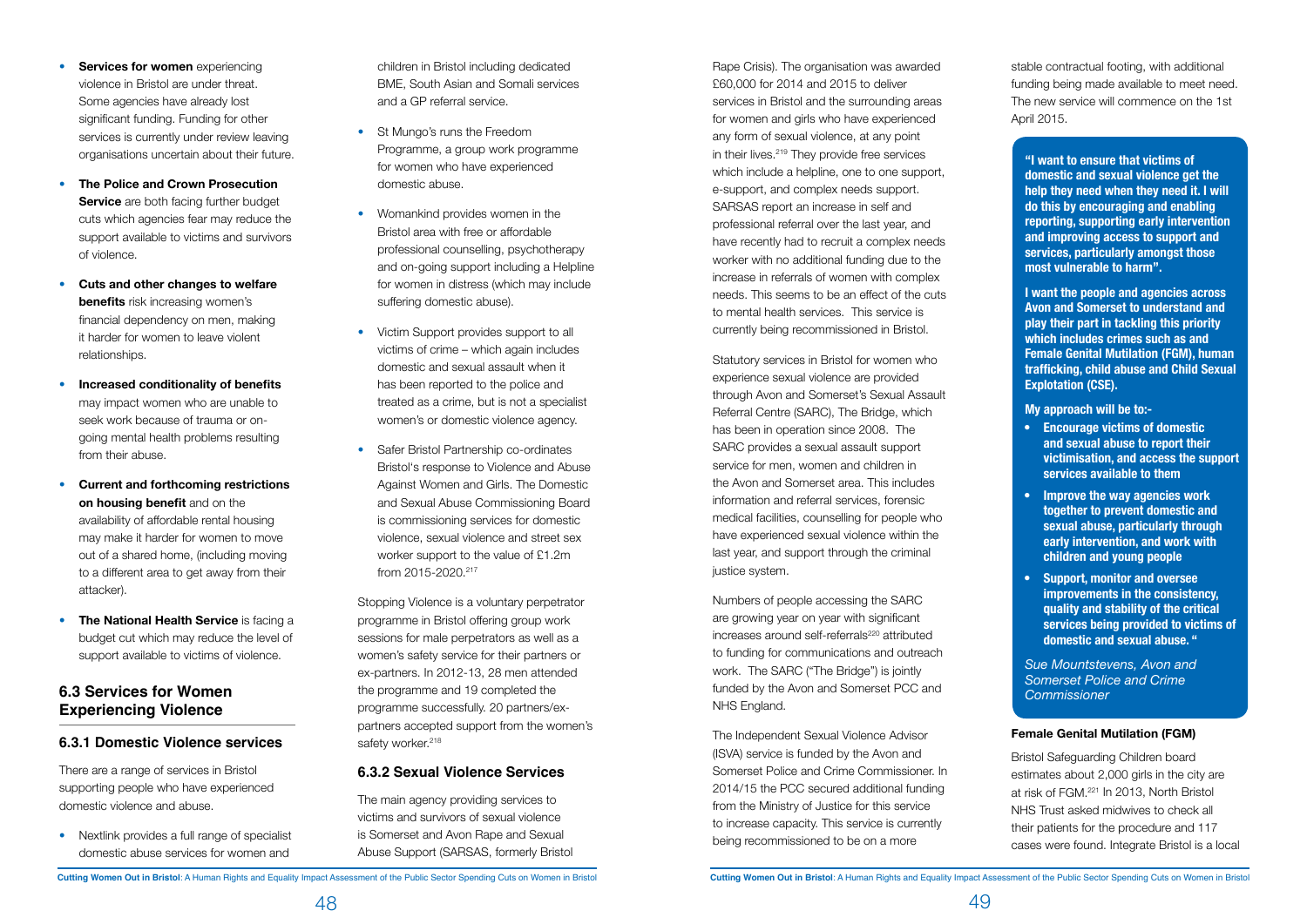<span id="page-25-0"></span>charity which campaigns against all forms of Violence and Abuse Against Women and Girls, and promotes gender equality. They aim to raise awareness and education around these issues through creative projects and had a large publicity campaign around FGM in 2014.

Since 2000 Bristol has been working with a multi-agency approach to educate young people, train professionals such as nurses and police officers and empower communities to stop FGM.222 The Bristol Clinical Commissioning Group funded the Rose Clinic - a community-based service that provides specialist care and support for Bristol women who are experiencing problems because of FGM. It is staffed by female doctors and nurses who understand the sensitive and complex issues surrounding FGM, and the helpline and appointments are confidential.

children were accommodated. During the first six months of 2013-14, 30 women were accommodated, but 21 women were unable to be accommodated as the Safe House was full  $225$ 

### **6.3.3 Impact of increased demand for services**

Without women's refuges or supported accommodation, women in violent relationships may have nowhere else to go where they (and their children) can be safe. A woman may have no family or friends with whom she can stay, or may not be safe staying somewhere where her partner or ex-partner can find them. She may be forced to continue staying with her violent partner, putting both herself and her children at further risk.

Bristol needs 43 safe house places for women fleeing domestic violence and abuse, but currently has only 33.223 This will be increased to 40 as part of new commissioning arrangements from April 2015.224 During 2012-13, 119 women and 88 children were accommodated in the Safe Houses. This is a slight increase from 2011-12 when 114 women and 94

Research into women's experiences of the criminal justice system shows that large numbers of women who have suffered domestic or sexual violence already felt disillusioned about the level of protection and response received from the police and felt they had unequal access to the criminal justice system.<sup>227</sup>

Women who have experienced violence and/or abuse may face a huge range of financial, legal, employment related or housing problems. These problems may be exacerbated by statutory services which fail to meet their needs. Without specialist outreach and advocacy services such as those provided by Nextlink and Victim Support IDVAs and other specialist services such as those for BME women, women

may find it impossible to get the advice and support they need to protect them and their children, and escape from the perpetrators.

> President of the Law Society, Linda Lee, supports the view that those who will be hardest hit are those in need of most help with housing, mental health and domestic violence, the majority of whom are women.<sup>233</sup>

Violence against women is linked to long term mental illness and with physical and sexual health problems.226 Specialist counselling services such as those provided by Womankind are vital in helping women deal with the long term impact of violence.

Bristol City Council has increased funding for organisations working in this field since last year. Work is being commissioned from April 2015. Agreements will be in place for 3 years, with the option of extending for a further 2 years to March 31st 2020, providing the successful organisations with stability. This funding has been designed as a mixture of contracts and competitive grants in order to allow organisations of different sizes to engage in the process.

### **6.4 Cuts to Policing**

Avon and Somerset Constabulary have to make a saving of £46 million which could include closing police stations. To find £8 million in savings over the next year, the force is proposing to lose 134 police officer posts, of which 61 will be police constables (see Employment chapter)

For every 100 domestic abuse crimes recorded, there were 70 arrests in Avon & Somerset. For most forces the number is between 45 and 90.<sup>228</sup> Tackling domestic abuse is a clear priority for the Avon &

Somerset PCC and the police. It is one of the four top priorities in the PCC's police and crime plan, and the constabulary's control strategy also reflects this priority. The constabulary has developed a 'violence against women and children' delivery plan which sets out how they plan to respond to domestic abuse.229

However, in the same report, HMIC found that there is a tendency to prioritise other offences, such as burglary, over domestic abuse when sending officers in response to a call out. This may contribute to the low arrest rate of domestic abuse offenders in Bristol, which is well below the constabulary average, and where the time taken to respond to priority incidents is at its lowest.230

Agencies dealing with violence against women are concerned that cuts in police resources will make the situation worse.

# **6.5 Cuts to the Crown Prosecution Service**

The Crown Prosecution Service (CPS has been subject to a national cut of 25% (£118 million) between 2010/11 and 2014/15, with an estimated loss of 1,800 staff.231 Nationally the Crown Prosecution Service legal teams have been cut by 31% since 2010. Higher court advocate numbers have been reduced by 44%, and the number of barristers reduced by 27% since 2010.232

In Bristol the system to prosecute perpetrators of violence and abuse of women and girls is well structured. Nationally the picture is not so good. It is clear that, if the police cannot afford an officer in place who is

**Over the last few years and for the foreseeable future BCC have chosen to re-commission services via competitive tendering process – rather than renegotiate or remodel through discussion. As this process is time consuming and expensive for all parties it is often excluding of smaller providers. The budget/spend is reducing, they want more or the same for less money.**

**Each year on existing contracts providers have been expected to make savings of between 5-15%.**

**Length of support time that we are able to offer women has been cut and is often limited to 6 months. This limits the work and support that can be given which in turn can affect the ability of some service users to make or sustain changes necessary to be able to move on safely or manage in the community without sufficient support – their health or circumstances deteriorates and they end up coming back through services. The drive to increase throughput of women through services via time limited support rather than needs led support is a false economy.** 

*Nextlink*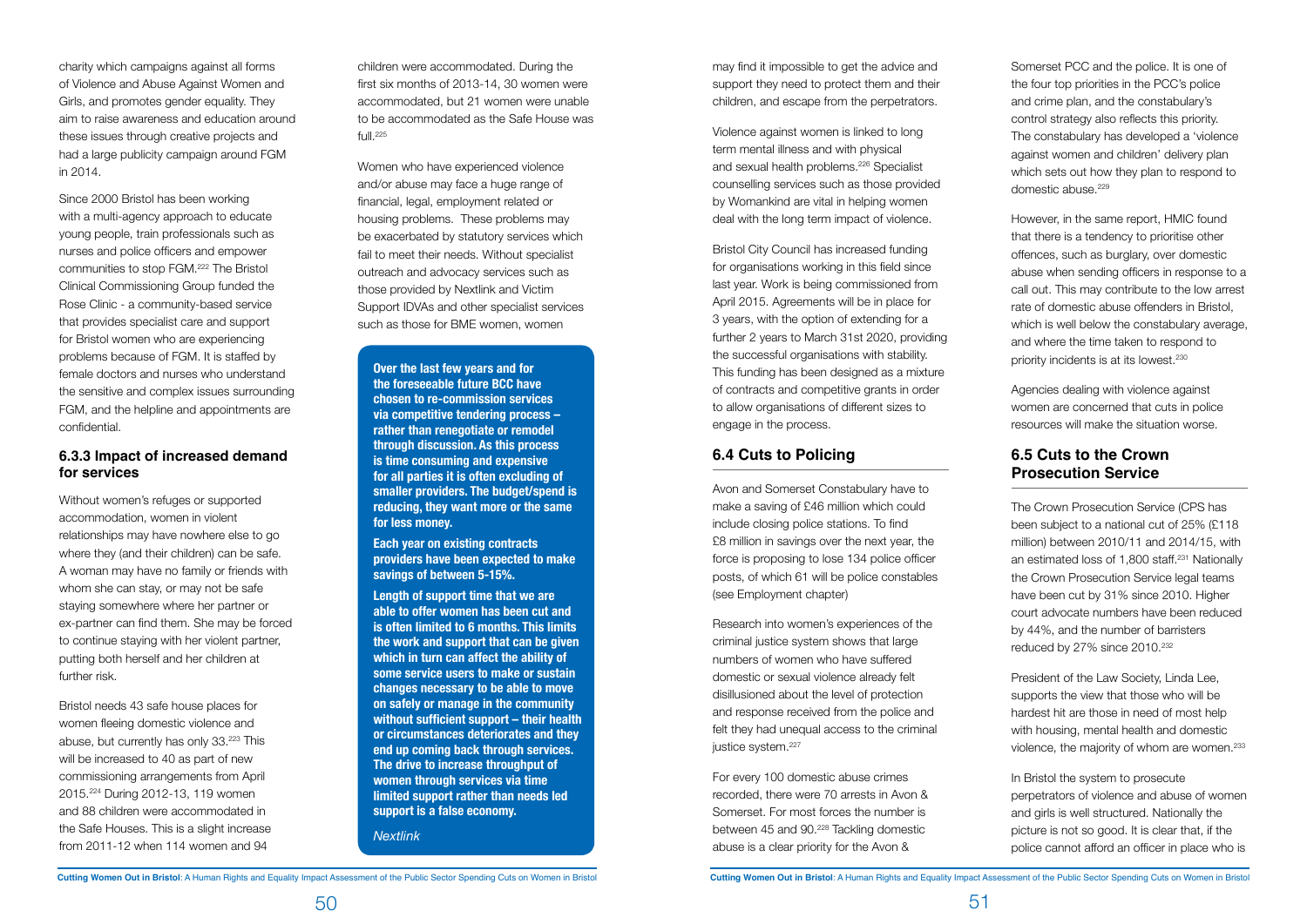<span id="page-26-0"></span>trained to identify cases as domestic abuse, if the CPS have fewer specially trained lawyers still in post, if court staff do not know that these cases should be listed separately from others and there is no IDVA, or only one who is over-stretched, then this highly successful system will fracture.<sup>234</sup>

Violence against women has long term impacts on the physical and mental health of women. The impact of rape and sexual abuse includes anxiety and panic attacks, depression, substance misuse, eating disorders, self-harm and suicide.<sup>236</sup> Women who experience domestic violence require twice the level of general medical services and three to eight times the level of mental health services.<sup>237</sup> Half of the women of Asian origin who have attempted suicide or selfharm are domestic violence survivors.<sup>238</sup>

Director of Public Prosecutions Alison Saunders highlights a picture of improving statistics on violence against women: "referrals from police are up, prosecutions are up, and convictions are up. This is in no small part due to the leadership shown by dedicated specialist coordinators in every CPS area and the determination of our prosecutors and case workers to see justice done for victims of crime."235

# **6.6 Health Service Cuts**

The trial found the prevalence of domestic abuse is substantially higher in a GP population than that found in the wider population. 80% of women in a violent relationship seek help from health services so the role of the GP is critical in identifying and referring people to specialist providers.<sup>239</sup>

Health professionals have a vital role to play in identifying women who are experiencing abuse, and signposting them to appropriate services. A pilot project in Bristol, providing specialist domestic abuse advocates in GP surgeries, demonstrated how important such links are. IRIS (Identification and Referral to Improve Safety) was the first European randomised controlled trial of an intervention to improve the health care response to domestic violence and abuse. It aimed to

determine the cost-effectiveness of a general practice based domestic violence training and support programme.

Bristol also has domestic violence specialists located within both A&E departments in the Bristol Royal Infirmary and Southmead Hospital.

Research by the Women's National Commission (WNC) for the Department of Health demonstrated the ways in which health services fail to meet the needs of women experiencing violence.<sup>240</sup> Any cuts to NHS funding may reduce the ability of health services to meet these women's needs still further. In particular, Womankind has expressed concerns about the increased pressure on mental health services available for women in Bristol, which are particularly important for women who have suffered violence:

# **6.7 Cuts in Legal Aid**

Legal Aid is being reduced or eliminated for a wide range of cases. There are significant potential impacts on women who have suffered domestic violence:

- • **The narrow definition of domestic violence -** Legal aid will still be available in domestic violence cases for family law issues (such as divorce, child contact and so on). But the definition of violence used by the Ministry of Justice is limited to cases where an injunction is in place or where there is a recent or ongoing prosecution or other evidence of risk of physical harm. This would exclude most cases where the abuse was primarily financial or psychological, or cases where women have not reported violence to the police, nor applied for a civil injunction under domestic violence legislation.
- **Cuts to other forms of legal advice**

- Women who are in or who have left violent relationships may need legal advice for a number of other issues including debt, housing and welfare benefits and most immigration advice. Cuts in legal aid means that many women who have experienced violence will not get the legal advice or support they need for these associated issues, and which may therefore make them vulnerable to repeat victimisation.

The Legal Advice chapter of this report explores these issues in much greater detail and demonstrates how they are affecting women in Bristol.

# **6.8 Impact of Welfare Reform**

There are also worries about a number of the changes to welfare benefits including:

• **Universal Credit -** The Government is planning to replace out of work and in work benefits with a new 'Universal Credit'. In couples this will be paid as a single payment to one partner. The Women's Budget Group has expressed concerns that this will increase women's financial dependency on their male partners.241

• **Benefits for disabled people -** Disabled women are twice as likely to experience domestic violence as nondisabled women.<sup>242</sup> Changes to benefits for disabled people (see Incomes and Poverty chapter) may increase disabled women's financial dependence on their partner. This will increase these women's vulnerability to financial abuse and may make it harder for women to leave violent relationships.

The Incomes and Poverty chapter of this report explores these issues in much greater detail and demonstrates how they are affecting women in Bristol.

# **6.9 Benefits Conditionality**

The Government's welfare reform proposals include tougher sanctions, including the loss of benefits, for people judged not to be 'actively seeking work'.

In focus groups run by the Women's National Commission for the Department of Health some women complained that GPs who worked as medical examiners for Jobcentre Plus had no understanding of rape and sexual violence and how this might prevent women from working. Women reported having their benefits cut because Jobcentre Plus staff failed to recognise the on-going problems they were suffering as a result of the violence they had experienced:

**"What is becoming clear from the increased numbers of contacts that we are receiving is that the cuts and general economic situation are having an increasingly detrimental effect on women's mental health and general wellbeing. Many of the women we work with are on low incomes and/or benefits and they already have to contend with the difficulties and inequalities associated with poverty. Reductions in benefits and other cuts will of course have the biggest impact on those already in or on the edge of poverty."**

*Kyra Bond, Womankind*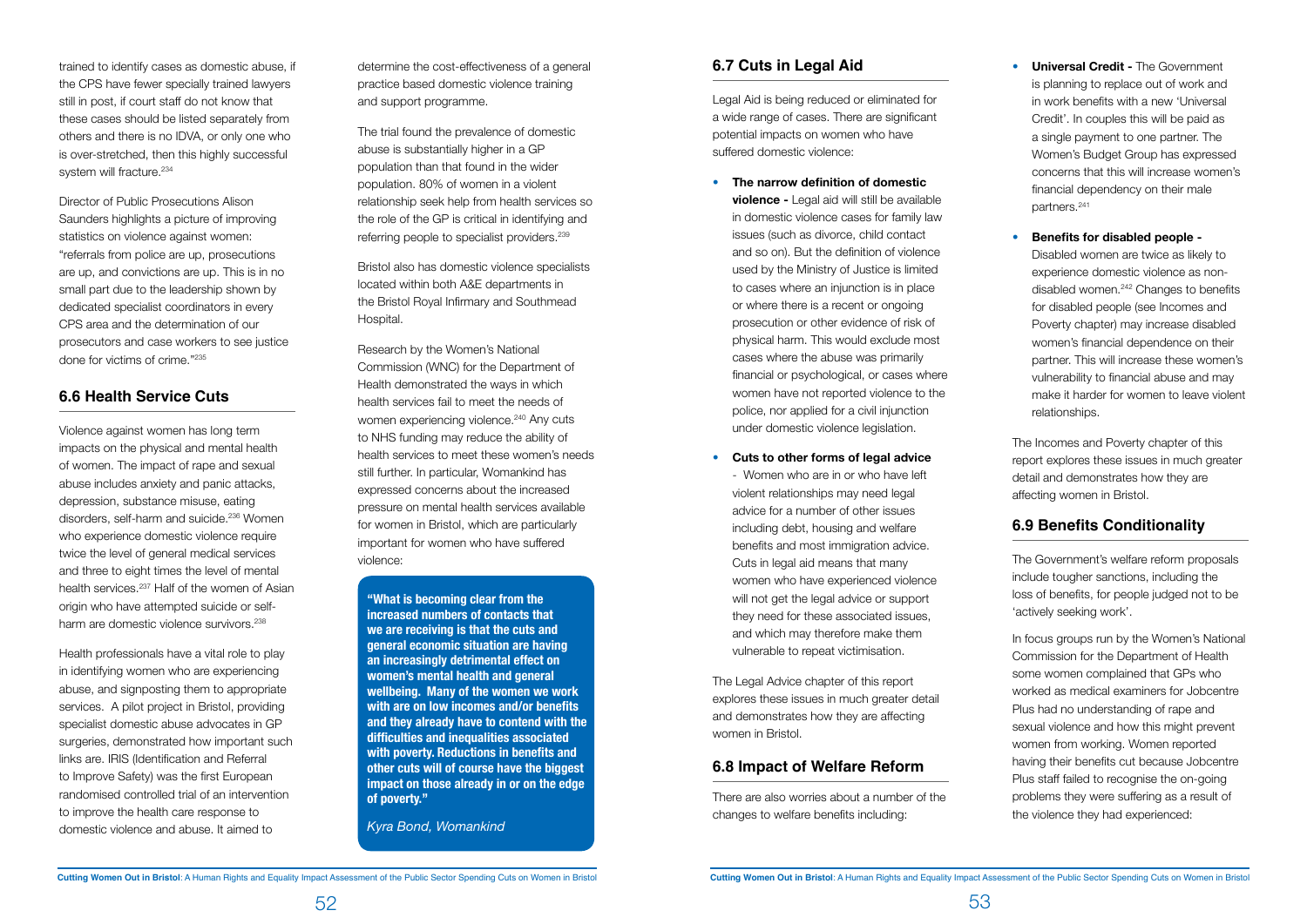In a study by Shelter, 40% of all homeless women stated that domestic violence was a contributor to their homelessness. Domestic violence was found to be "the single most quoted reason for becoming homeless".<sup>244</sup>

In 2012-13, the Crisis Response Service at Nextlink supported 295 women at risk of homelessness. Homelessness was prevented in 96% of cases – 270 victims and their children were made safe in their own homes with safety measures in place, and 14 were found a refuge space or alternative accommodation<sup>246</sup>

We could find no specific research on whether this has been a problem in Bristol. However, there is national evidence that women who have experienced violence have been sanctioned unfairly; it is therefore important to monitor the impact that increased conditionality has on women in this situation in Bristol. This is particularly serious as the removal of legal aid for welfare benefit cases will leave women in this situation with no access to legal advice or help to challenge these decisions.

# **6.10 Housing**

# **6.11 What is the Cumulative Impact of These Cuts?**

The cumulative impact of all these cuts is that there is a high likelihood of significantly worse outcomes for women in terms of the violence they suffer and its impact upon them. The most obvious impacts include:

- **Less successful investigation and prosecution of offenders –** due to cuts in the budgets of the police and CPS and cuts in services to women experiencing violence – which are vital in supporting them through the process of prosecutions.
- **More women trapped in violent relationships –** due to increased financial dependence and changes to housing benefit and less availability of refuges and other accommodation and
- The degree to which services are able to provide support to victims of violence and the proportion of women asking for support who are in fact supported by those services.
- The extent to which changes to benefits, legal aid and other forms of support are impacting on women leaving violent relationships, or are otherwise negatively impacting upon them.

### **Impact of other cuts on women experiencing violence - A case study**

 **"A woman called our helpline to talk about the increased domestic abuse she was suffering. Her husband had recently lost his job in the public sector and the abuse she was suffering from him had escalated. She believed that this escalation of abuse was due to him drinking more because of the loss of his employment and the subsequent financial hardship and stress on family life. She said that the abuse was mainly emotional and psychological. However, she was very concerned about whether he would become physically abusive in the future."** 

### *Womankind client* **<sup>245</sup>**

specialist domestic violence support services.

• **More ongoing mental, physical and sexual health problems for women –** due to cuts in National Health Service funding and potential future cuts to counselling services provided by organisations such as Womankind.

### **6.12 Monitoring Required**

The main mechanisms through which action can and should be taken to deal with all the equality and human rights described in this report are set out in Chapter 11. Here we focus on setting out the specific monitoring required with regard to violence against women.

The impact of the cuts on women's safety should be monitored on an ongoing basis including:

- Levels of reported violence against women, including through the British Crime Survey and to local agencies as well as reports to the police.
- The number of successful prosecutions for domestic and sexual assault (including rape), and the proportion of these in

relation both to a) those assaults reported to the police; and b) those charged with the offences.

<span id="page-27-0"></span>**"I got raped by my manager…in the workplace, so for me to get back to work at the moment is an impossibility. The response I got from the medical response team was that it happened over a year ago and I should just get over it. They have now stopped the money…I couldn't even leave the house to see the doctor. I get panic attacks."243** **"The demand on our services has increased as other services are cut. We are working with women with an increasing range of complex needs; due to the budget cuts we increasingly have to advertise posts at a lower salary level which means we are unable to attract and secure experienced support staff to manage and respond to these needs."**

*Clare Perriton, Nextlink*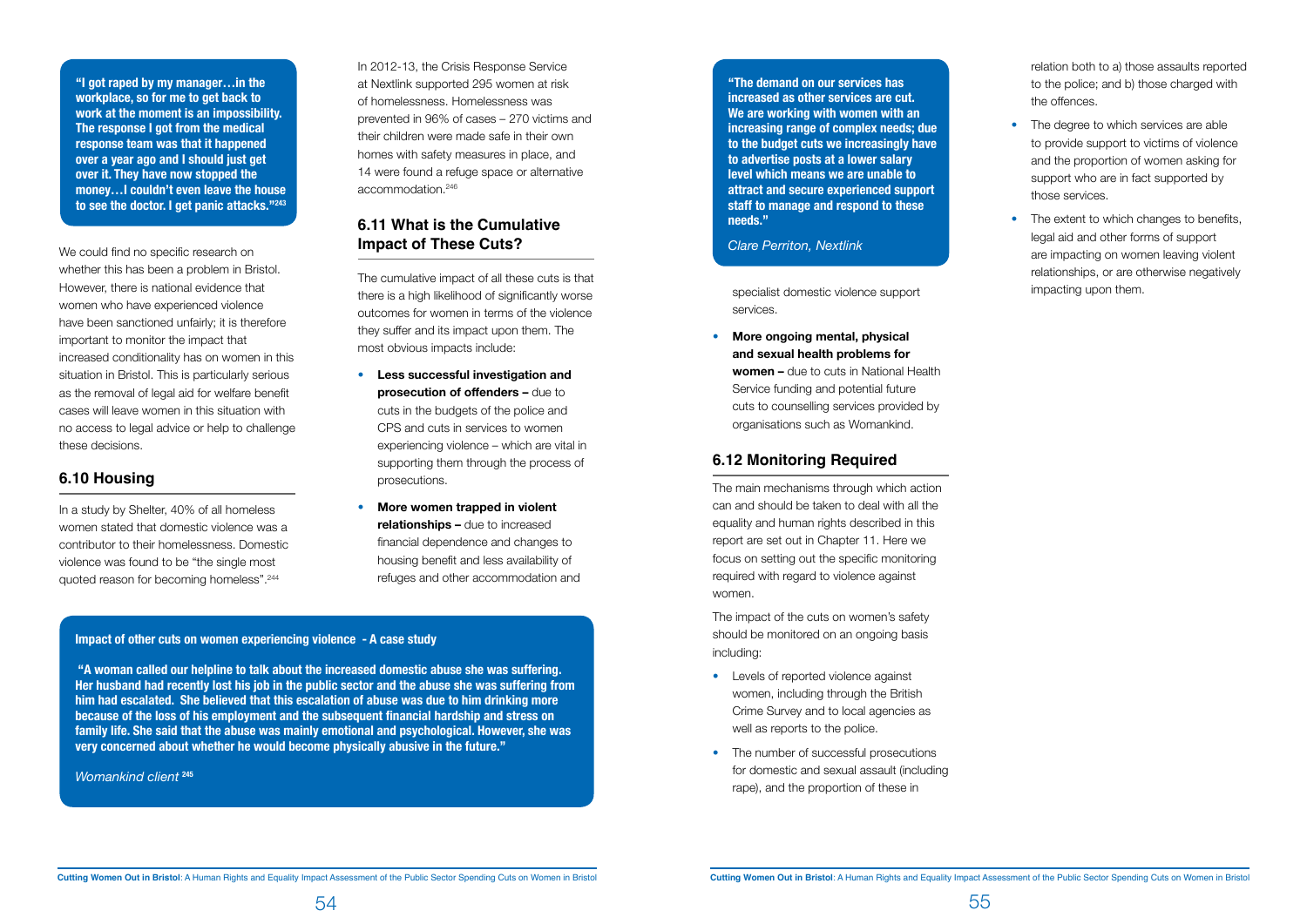

### **Potential Impact of the Cuts This is a fictitious scenario.**

**Maria is 30 years old and works in the public sector. She rents a one bedroom flat paying £95 a week. Following a night out with friends a male friend offers to walk her home 'to keep her safe.' He rapes her.** 

**She is referred to Nextlink via her GP but has to wait for one to one counselling.(1) There is no Independent Sexual Violence Advocate service to support her making a report to the police.(2) Budget cuts in the police mean that police training in dealing with victims of sexual violence is not up to date.(3) There are redundancies at work and she is made redundant.(4) She suspects that it may be because of the time she has had off work but cannot prove anything.(5)** 

**She starts to claim job seekers allowance and housing benefit. Housing benefit will only cover the cost of a room in a shared house.(6) Because of the rape she finds it difficult to trust strangers. She hasn't told any of her friends about the rape because she is not sure if they will believe her or her attacker (whom most of them are also friends with). She has to make up the shortfall in rent to stay in her one bedroom flat. This costs her £28.30 a week which she is not sure how she will afford.(7)**

**She suffers a panic attack on a way to an interview at the Jobcentre and has to return home. She calls the Job Centre but is told that as she is not actively seeking work her benefits will be suspended.(8) There is no Independent Sexual Violence Advisor (ISVA) to advocate on her behalf. She cannot get legal aid so she is not able to access any legal advice or help to challenge the job centre's decision.(9)**

*(1) If funding is cut their waiting list may increase*

*(2) Funding has been reduced for Nexlink's ISVAs*

*(3) Police funding has been cut which may lead to a cut in the training budget*

*(4) Public sector jobs are being cut (see Employment Chapter)*

*(5) An ISVA might advocate on her behalf or refer her to services for legal advice to challenge the decision*

*(6) A single person under 35 will only be entitled to housing benefit to cover the costs of a room in a shared house (see Housing chapter)*

*(7) The Local Housing Allowance maximum rate for a room in a shared house in Bristol is £66.70 (see Housing Chapter)* 

*(8) Sanctions for nonattendance at interview are getting tougher and there is national evidence of women who have been raped being treated unsympathetically by Job Centre staff*

*(9) Legal Aid is being cut for benefit cases*

206 See for example Women's National Commission.. *2010. A Bitter Pill to Swallow: report from WNC focus groups to inform the Department of health taskforce on the Health Aspects of Violence Against women. [online] Available at: http://wnc.equalities.gov.uk/work-of-the-wnc/ violence-against-women/news-and-updates/309-a-bitterpill-to-swallow-report-from-the-wnc-focus-groups.html and*  Women's National Commission., 2009. Still we rise: Report *from WNC focus groups to inform the cross government*  consultation 'together we can end violence against *women and girls. [online] Available at: http://webarchive. nationalarchives.gov.uk/20100418065544/http:/www.* homeoffice.gov.uk/documents/vawg-womens-commissi

### *wnc-report-strategy-focus-groups?view=Binary (Accessed 5 September 2014)*

*207 British Crime Survey shows a lifetime rate of*  sexual abuse or rape of 19.7%: Home Office., 2010. Crime in England and Wales 2009/10 findings from the *British crime survey and police recorded crime*

> 221 BBC News, 13 March 2013, 'Female genital mutilation: Bristol study finds 117 cases' [online] Available *at http://www.bbc.co.uk/news/uk-england-bristol-21766729 (Accessed 4 October 2014)*

*(Third Edition) at p.72 [online] Based on Female population of 220000. Available at:* 

http://www.homeoffice.gov.uk/publications/science-research*statistics/research-statistics/crime-research/hosb1210/ hosb1210?view=Binary*

*208 (England and Wales average is 22 per 100,000 population. Number includes all adult rapes including*  men) Her Majesty"s Inspectorate of Constabulary, 'Rape Monitoring Group, Adult and child rape for 2012/13' *[online] Available at: http://www.hmic.gov.uk/wp-content/ uploads/2014/01/avon-and-somerset-rmg-adult-and-childrape-data-2012-13.pdf (Accessed 23 Aug 2014)*

> 224 Comment from Crime Reduction Project Officer (Violence and Abuse Against Women and Girls) Bristol City *Council, Oct 2014*

*209 Ibid*

*210 Based on a population of 432,500 (ONS 2012*  Mid-Year Population Estimate). This model does not account *for the victims who are male and/or aged over 59 years old. There are 41,500 women aged 60 years or older are living in Bristol which would result in an additional 2,905 women.* 

*Safer Bristol Partnership Bristol Domestic & Sexual Abuse Needs Assessment [online] https://www.citizenspace. com/bristol/neighbourhoods/domestic-abuse-and-sexual*violence-services/consult\_view *[Accessed 28 April 2014]*

*211 31% of women have experienced domestic*  violence since the age of 16. Women's aid, 2014, 'Statistics on Domestic Violence' [online] Available at: *http://www.* womensaid.org.uk/domestic\_violence\_topic.asp?section= *0001000100220036sionTitle=statistics (Accessed 23 Aug 2014)* 

*212 Walby, Sylvia and Allen, Jonathan (2004) Domestic violence, sexual assault and stalking: Findings*  from the British Crime Survey (London: Home Office *Research, Development and Statistics Directorate)*

*213 Safer Bristol Partnership Bristol Domestic & Sexual Abuse Needs Assessment [online] https://www. citizenspace.com/bristol/neighbourhoods/domestic-abuse*and-sexual-violence-services/consult\_view *[Accessed 28 April 2014]*

*214 Dodd, Tricia et al., (2004) Crime in England and*  Wales 2003-2004 (London: Home Office).

*215 Daily Mirror Online 28 July 2011 Recession blamed for domestic violence increase Available at: http:// www.mirror.co.uk/news/politics/2011/07/28/recessionblamed-for-domestic-violence-increase-115875-23301704/*

*216 Walby S. The cost of domestic violence: update*  2009, Lancaster University

### *217*

| Service |                           | Value        | <b>Funding</b> |
|---------|---------------------------|--------------|----------------|
|         |                           | £pa          | method         |
|         | Domestic Violence &       | 790,000      | Contract       |
|         | Abuse Support Service     |              |                |
| 2       | <b>Complex Needs Safe</b> | 100,000      | Contract       |
|         | House*                    |              |                |
| З       | Adult and children        | 85,000       | Competitive    |
|         | survivor groupwork        |              | Grant          |
| 4       | Men's Domestic Violence   | 80.000       | Competitive    |
|         | and abuse Support         |              | Grant          |
|         | Service                   |              |                |
| 5       | Sexual Violence Support   | 115,000      | Competitive    |
|         | Service                   |              | Grant          |
| 6       | <b>Street Sex Workers</b> | 38,000       | Direct Award   |
|         | <b>Support Service</b>    |              |                |
| Total:  |                           | £1,208,000pa |                |

Safer Bristol, 2014, 'Commissioning support services *for victims and survivors of Domestic and Sexual Abuse*  in Bristol'[online] Available at: *http://www.bava.org.uk/ wp-content/uploads/Bristol-Domestic-Sexual-Abuse-Commissioning-Plan-June-2014-1.pdf (Accessed 29 September 2014)*

*218 Safer Bristol Partnership Bristol Domestic & Sexual Abuse Needs Assessment [online] https://www. citizenspace.com/bristol/neighbourhoods/domestic-abuse*and-sexual-violence-services/consult\_view *[Accessed 28 April 2014]*

*219 Ministry of Justice Organisations awarded funding from the Rape Support Fund 2014–16 Published 7[online] Available at: https://www.gov.uk/government/uploads/* system/uploads/attachment\_data/file/301701/organisations*awarded-funding-from-the-rape-support-fund-2014-16.pdf [Accessed 28 April 2014]*

*220 In 2009-10 there were 50 self-referrals to the SARC and in 2010-11 there were 65 [interview with Eithne Burt: Annual Report for the SARC]*

222 Bristol City Council, 2014 [online] 'Bristol *highlights change in attitudes towards female genital*  mutilation' Available at: *http://www.bristol.gov.uk/press/ bristol-highlights-change-attitudes-towards-female-genitalmutilation (Accessed 5 October 2014)*

*223 The recommended number of refuge spaces by*  population is 1 unit per 10,000 population (Government *Select Committee 1997 on domestic violence). There are currently 33 bed spaces in Bristol, 10 short of this recommendation. Safer Bristol Partnership Bristol Domestic & Sexual Abuse Needs Assessment [online] https://www. citizenspace.com/bristol/neighbourhoods/domestic-abuse*and-sexual-violence-services/consult\_view *[Accessed 28 April 2014]*

*225 Safer Bristol Partnership Bristol Domestic & Sexual Abuse Needs Assessment [online] https://www. citizenspace.com/bristol/neighbourhoods/domestic-abuse*and-sexual-violence-services/consult\_view *[Accessed 28 April 2014]*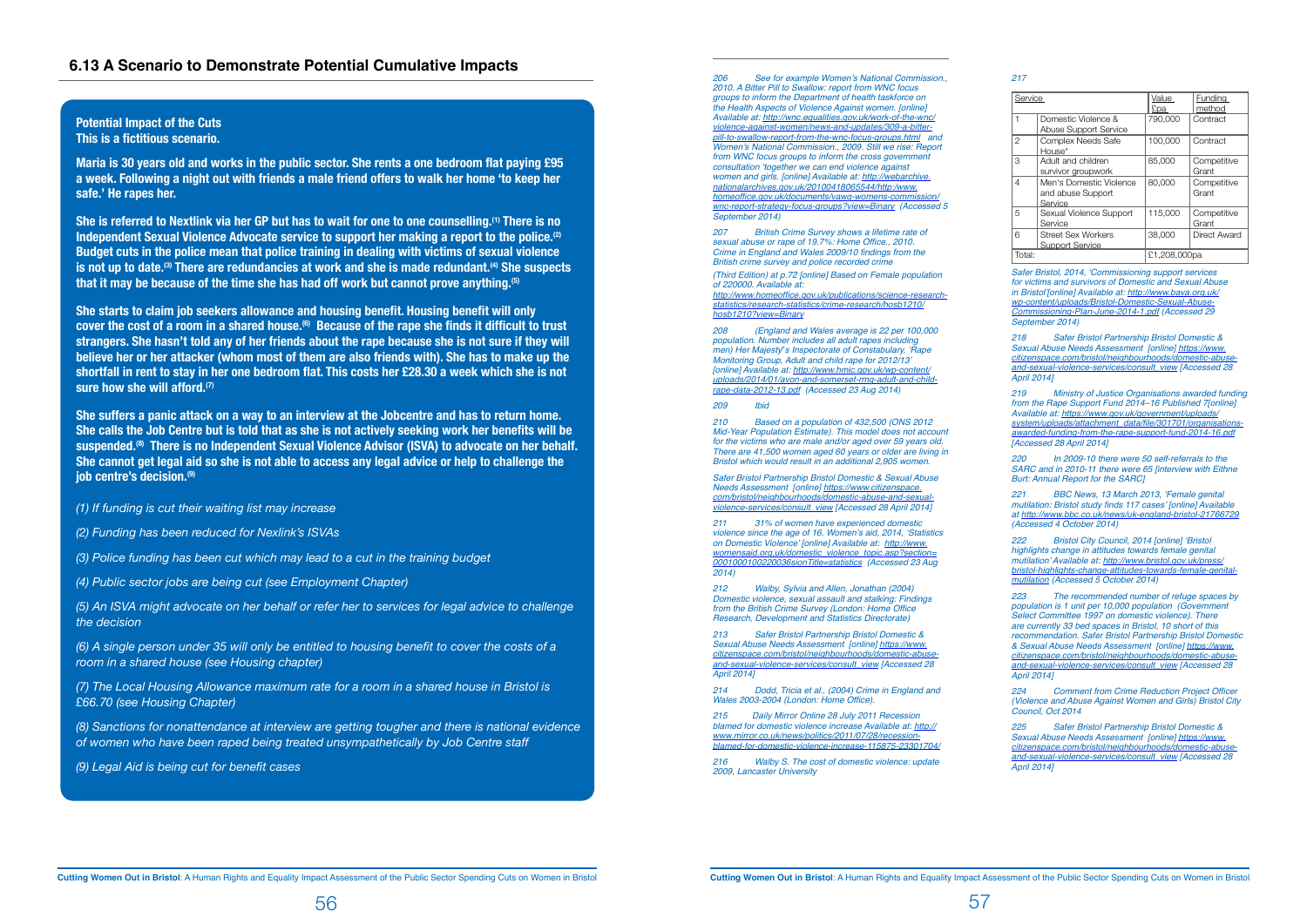<span id="page-29-0"></span>*226 Department of Health, 2006. Tackling the health and mental health effects of domestic and sexual violence and abuse at p.17 [online] Available at: http:// www.dh.gov.uk/en/Publicationsandstatistics/Publications/* PublicationsPolicyAndGuidance/DH\_4136610

227 Women's National Commission., 2009. Still we *rise: Report from WNC focus groups to inform the cross*  government consultation 'together we can end violence *against women and girls. [online] Available at: http://www.* wrc.org.uk/includes/documents/cm\_docs/2010/s/still\_we rise\_wnc\_focus\_groups\_report\_nov09.pdf

231 Vera Baird QC, 2012, 'Everywoman Safe Everywhere - Labour's Commission on Women's Safety'Available at: *http://www.yourbritain.org.uk/uploads/* editor/files/Everywoman\_Safe\_Everywhere\_FINAL.pdf *(Accessed 28 September 2014)*

233 **Quality Solicitors News July 2010 [online]** *Available at http://www.qualitysolicitors.com/news/cps-cuts. html [Accessed 2 August 2011]*

228 HMIC, 2014 ' Avon and Somerset Constabulary's approach to tackling domestic abuse' [online] Available at *http://www.justiceinspectorates.gov.uk/hmic/wp-content/ uploads/2014/03/avon-and-somerset-approach-to-tacklingdomestic-abuse.pdf (Accessed 28 September 2014)*

235 The Guardian, 2014, 'Domestic violence convictions at record high' [online] Available at: *http://www. theguardian.com/society/2014/jul/02/domestic-violenceconvictions-record-high*

### *229 Ibid*

*230 Ibid* 

241 Women's Budget Group, 2011, 'Universal credit: the gender impact' [online] Available at: *http://* www.cpag.org.uk/sites/default/files/CPAG\_Poverty140\_ UniversalCreditGender\_0.pdf *(Accessed 30 September 2014)*

*232 The Bureau of Investigative Journalism,*  2014, 'CPS under fire from judges as its ranks are cut by a third since 2010' [online] Available at: *http://www.* thebureauinvestigates.com/2014/04/15/cps-under-fire-from*judges-as-its-ranks-are-cut-by-a-third-since-2010/ (Accessed 28 September 2014)*

243 Women's National Commission., 2010. Above *(n.1)*

234 Vera Baird QC, 2012, 'Everywoman Safe Everywhere - Labour's Commission on Women's Safety'Available at: *http://www.yourbritain.org.uk/uploads/* editor/files/Everywoman\_Safe\_Everywhere\_FINAL.pdf *(Accessed 28 September 2014)*

Bristol City Council's budget cut will leave less money to pay for people with high-cost care packages and to admit people to care homes.248 Bristol City Council argues that efficiency savings can meet any shortfall in funding; some voluntary agencies are concerned that some people may receive less care. Therefore there is a need to monitor what actually happens in practice. The Council is spending over £10m every year on the cost of providing support to around 100 people.<sup>249</sup>

236 Home Office. 2007. Cross government action *plan on sexual violence and abuse. Available online at http://webarchive.nationalarchives.gov.uk/+/http://www.* homeoffice.gov.uk/documents/Sexual-violence-action*plan2835.pdf?view=Binary*

237 Women's National Commission., 2010. Above *(at 206)*

*238 Ibid.* 

*239 IRIS [online] Available at: http://www. irisdomesticviolence.org.uk/iris/ (Accessed 1 October 2014)*

240 Women's National Commission., 2010. Above *(n.1)* 

- Social Care services have been cut across the UK. In 2011 the Kings Fund estimated that nationally there could be a £1.2billion gap in adult social care by 2014/15.250
- In 2014 a survey by the Association of Directors of Adult Social Services (ADASS) found "cash invested in Adult Social Care will reduce by a further 1.9% (£266m) in 2014-15 to £13.68bn". This is the third year of continuing cash reductions and the fifth year of real terms reductions in spending.251
- Other Funding for Carers' Organisations – Carers' Organisations like The Care

242 1995 British Crime Survey quoted in Women's Aid. The survivor's handbook. [online] Available at: *http:// www.womensaid.org.uk/domestic-violence-survivorshandbook.asp?section=000100010008000100350003 [Accessed 7 April 2011]*

*244 Against Violence and Abuse, 2011, Independent*  Domestic Violence Advocates: information briefing March 2011, Domestic violence and housing' [online] Available *at: http://www.avaproject.org.uk/media/62315/idva%20* policy%20briefing%20march.pdf *(Accessed 23 Aug 2014)* 

*245 correspondence with Womankind*

246 Bristol City Council, 2014, 'Bristol Domestic & Sexual Abuse Needs Assessment 2014' [online] Available *at https://bristol.citizenspace.com/neighbourhoods/ domestic-abuse-and-sexual-violence-services (Accessed 28 September 2014)*

# *7. Health, Social Care and Other Support Services*

# **7.1 Adult Social Care**

# **7.1.1 Overview**

Any reductions in adult care, or support for carers affects more women than men in Bristol because women are the majority of those receiving care and the majority of those providing care (both paid and unpaid).

Cuts to welfare benefits, legal aid and reductions in support for domestic violence services also impact on those receiving care and/or carers. The cumulative impacts of these cuts may lead to a range of human rights and equality issues.

# **7.1.2 What Has Changed?**

### **The Context**

**There are a wide range of health, social care and other support services currently available to people in Bristol. Most of these services are provided or commissioned by Bristol City Council and local NHS Trusts.** 

**On 31 March 2013, NHS Bristol - like all Primary Care Trusts across the country – ceased to exist. In its place the Clinical Commissioning Groups, Commissioning Support Units, and the National Commissioning Board were created. These groups take on the responsibility of commissioning and providing healthcare services for the population of Bristol, North Somerset and South Gloucestershire. The combined cluster budget of almost £1.5 billion provides healthcare needs for a combined population of almost 1 million people.247**

**As a result of this, both the Council and the NHS are making cuts in many of their services – including a range of care and support services.**

**We have not been able to catalogue all of the health, social care and other support services provided in Bristol here for reasons of space. We are concentrating on those areas that were highlighted as most significant for women through our consultation with women's organisations, other voluntary groups and individual women when compiling this report. There are therefore three categories of services we analyse below:** 

- **• Adult Social Care**
- **• Health Services**
- **• Services for Children and Young People.**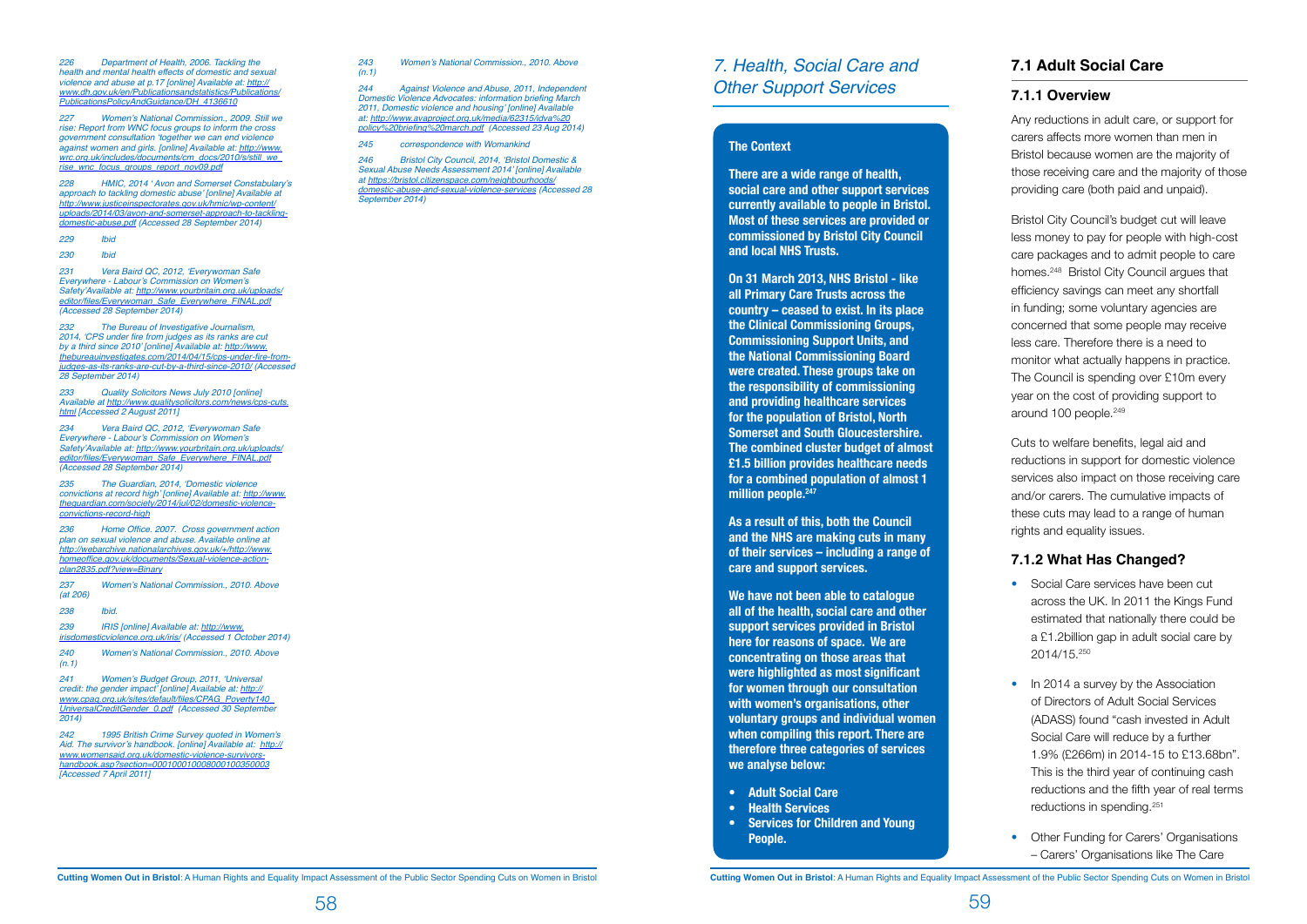- the majority of those receiving care;
- the majority of those providing care (both paid and unpaid).

<span id="page-30-0"></span>Forum in Bristol are finding that funding from other sources such as charitable trusts is harder to obtain and this is also putting support services at risk.

There are more older women in Bristol than older men (31,300 women in Bristol over seventy compared to 24,600 men).<sup>252</sup> Older people are more likely to have social care needs and the number of older people in Bristol is expected to rise by 3,200 or 6 % in the next  $5$  years.<sup>253</sup>

### **7.1.3 Who is Affected by these Changes?**

Bristol City Council argues that its priority is ensuring the protection of the most vulnerable and that savings will be met through increased efficiency and through personalisation of budgets. The Council is not changing eligibility criteria, but they are asking organisations providing care to be more efficient and they are not funding all they would have done in the past.<sup>254</sup>

Any reductions in care or support for carers affects more women than men because women are:

### **Those needing care**

fewer carers by 2015 entitled to the carer's allowance because of this change.<sup>255</sup>

However some voluntary organisations working with carers and disabled or elderly people in Bristol have reported that although the criteria for assessing need have not formally changed, informally it is getting harder to get a package of care and support agreed.

Voluntary organisations argue that in some cases people with quite severe physical or mental impairments are getting far less help than they need.

Bristol is a multi-cultural city and some minority groups experience a higher prevalence of specific illnesses but are less likely to access services, and services may not always meet their specific needs.

People who require adult social care may also be affected by other cuts detailed elsewhere in this report including:

- **• Cuts to welfare benefits** (see chapter on Incomes and Poverty for more detail) including:
	- Changes to Employment and Support Allowance/Incapacity Benefit and the way in which eligibility is assessed;
	- From April 2013 Disability Living Allowance changed to Personal Independence Payment which includes planned cut of 20% overall in funding for those receiving the benefit. Nationally there will be almost 10,000
- At the last census 23,078 female carers in Bristol were providing unpaid care to another adult compared to 16,891 male carers.<sup>260.</sup>
- 5,473 female carers were providing care for more than 50 hours a week and 2,986 were providing care for between 20 and 49 hours a week. 459 of the 20,316 female unpaid carers were aged between 5-17 years.261
- In August 2010 there were 2,740 women in Bristol receiving Carers Allowance compared to 900 men.<sup>262</sup> By 2014 this number increased to 3,320 women and 1,100 men receiving Carers Allowance (increase of 21% and 22% respectively).263

- Half of working age carers live in a household where no-one is in paid work.
- Almost 1 in 3 (30%) carers had seen a drop of £20,000 or more a year in their household income as a result of caring.
- 70% of carers were over £10,000 worse off as a result of reduced earnings.
- 54% are in debt as a result of caring and 74% struggle to pay essential bills.
- 53% of carers believed that worrying about finances had affected their health. This increases to 71% if the carer is disabled themselves.
- People caring for 50 hours a week or more are twice as likely to be in poor health as those not caring.
- **• Cuts to Legal Aid** In 2013 the Ministry of Justice introduced major changes to Legal Aid for England and Wales.<sup>256</sup> All Legal Aid for welfare benefits will be cut. This will include issues like appealing against decisions to deny Employment Support Allowance or to reduce or suspend benefit payments or tax credits. 30% of debt advice clients and 63% of people needing legal help with welfare benefit cases are sick or disabled so this will have a particular impact on those receiving care. (See chapter on Legal Advice for more detail).
- **• Reductions in support for Domestic Violence Services -** Disabled women are twice as likely as non-disabled women to experience domestic violence,<sup>257</sup> so any reductions in services to tackle domestic violence services will particularly affect them (See chapter on violence against women for more detail).

### **Unpaid Carers**

Where social care support is not available it is unpaid carers who have to fill in the gaps. So if there is a decrease in services for those needing care, this will lead to more work for unpaid carers. This has a disproportionate effect on women as there are more female than male carers.

The most recent figure for the number of carers in Bristol is from the 2011 census.

- 58% of carers are female and 42% are male. The ratio of female to male carers is higher in carers of working age; that ratio levels out after retirement age.<sup>258</sup>
- 11% of women in Bristol provide unpaid  $c$ are. $^{259}$

Carers are already experiencing poverty and physical and mental health problems as a result of their caring responsibilities. A national study by Carers UK264 has shown that:

**"A woman (who receives a 1:1 service at Womankind) has two disabled children and until recently had a vehicle provided in order to get her children to two different specialist (and therefore not the most local) schools. As her husband is working – although on minimum wage, and in receipt of the maximum tax credits – the local authority is withdrawing the service as part of the cuts in public services. At present she is not sure how she will get the children to school as she cannot afford to use a taxi. This problem is adding to the stress and having a detrimental effect on her already fragile mental health. This may be the factor that tips this woman 'over the edge' and this could result in her children needing to go into residential care – this will have both a human and financial cost."** 

### *Womankind*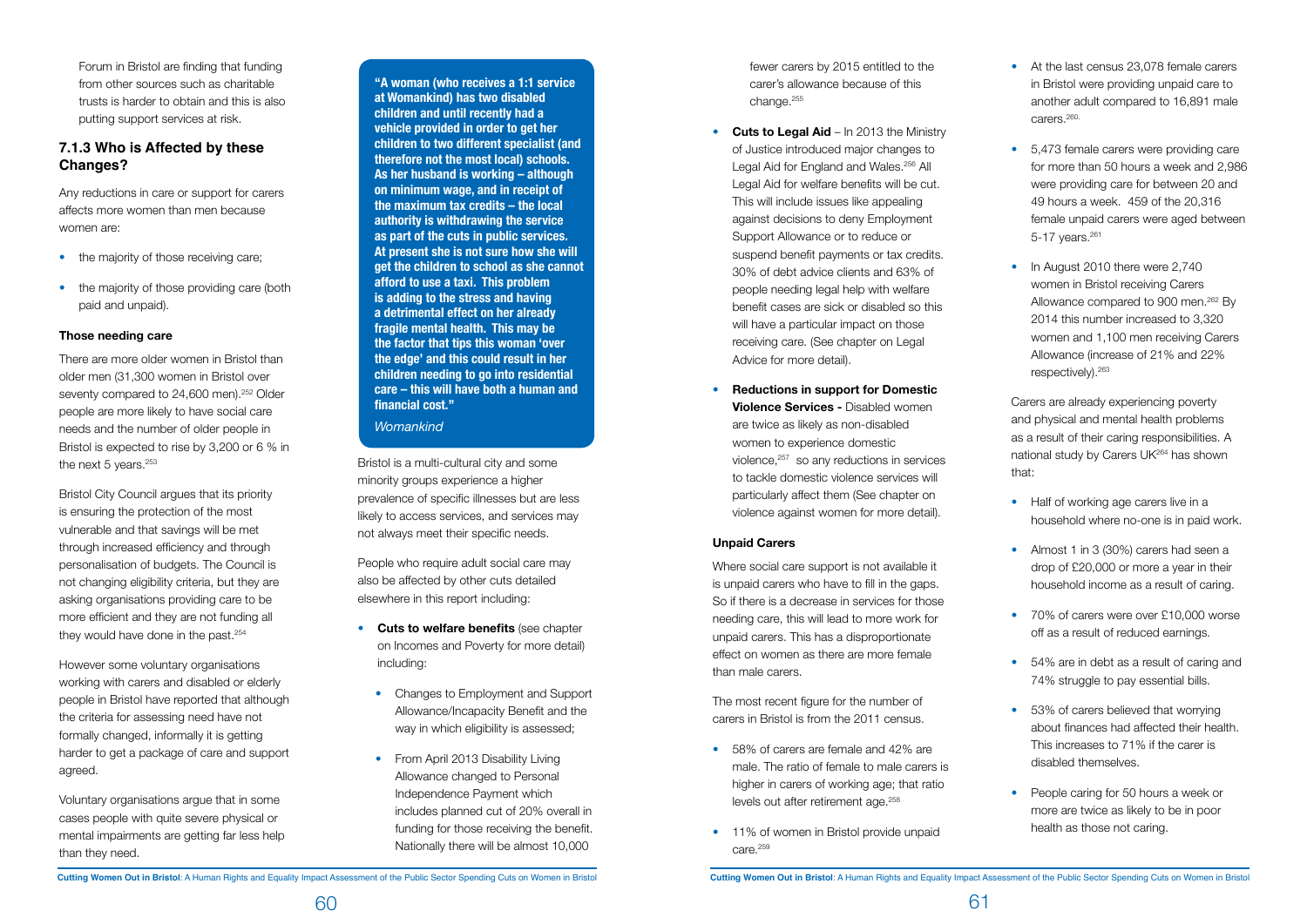

<span id="page-31-0"></span>• 92% said that caring has had a negative impact on their mental health, including stress and depression.

> Healthwatch Special Inquiry into Hospital discharge found participants in their survey would like post-discharge support to be well-connected and more thorough. There were concerns raised about arrangements around medication post-discharge, as well as a sense that once someone has been discharged, support tails off too quickly.265

Carers UK found that many carers felt forced to ignore their own health because of a lack of alternative care for the person they cared for. Cases included people discharging themselves from hospital because there was no one else who could care for their friend or relative.266

If there is an increase in the level of unpaid care as a result of budget constraints these problems are likely to be exacerbated, particularly with increasing numbers of people needing care in the future.

There is also a need to assess how the personalisation of care programmes impacts on carers in Bristol. Some have argued that those receiving care could now employ people with fewer formal qualifications for fewer hours than was previously possible. This may allow poor and marginalised women to earn money through caring who would previously have been unable to do so. But these changes may also have negative impacts – e.g. less organisational support for carers and less knowledge about how to perform their roles.

• Bristol Clinical Commissioning Group (CCG) is responsible for commissioning services. The CCG is responsible for commissioning a range of local health

### **7.1.4 Monitoring required**

- Public Health became the responsibility of Local Authorities in 2013.
- *•* Bristol Community Health Services became a Social Enterprise in 2011. In addition to a 4.5% efficiency requirement, it now needs to make additional savings because, as a Social Enterprise, it is not able to recover VAT.
- Personal Health Budget introduced. Since April 2014 anyone eligible for NHS Continuing Healthcare has the right to ask, from October anyone has the right to obtain one.267

The main mechanisms through which action can and should be taken to deal with all the equality and human rights described in this report are set out in Chapter 11. Here we focus on setting out the specific monitoring required with regard to adult social care.

In order to assess the actual human rights and equalities impact, the following areas should be monitored:

- Cuts in mental health services may particularly impact on women. Depression is more common in women and women are twice as likely to experience anxiety as men.<sup>269</sup>
- The total number of people accessing NHS specialist mental health services has decreased from 9,026 to 7,630 since 2009.270
- Any changes in actual levels of care provided to adults in Bristol.
- The impact of any reduced care on those receiving care and carers.
- The level of support provided to carers and the impact of any reductions in support.

### **7.2 Health**

### **7.2.1 Overview**

Significant savings are required in the costs of healthcare services in Bristol that will affect patients, staff and any voluntary organisations which currently rely on healthcare funding. There are also fundamental changes to the way health services are delivered.

### **7.2.2 What Has Changed?**

Overall each year Bristol spends over £200.9m on Health and Social Care, of which £47.3million is funding from income (government grants, fees and charges). The balance of £153.6million is funded by Bristol City Council.

services, and are required to deliver the savings set out in the NHS Operating Framework 2011.

# **7.2.3 Who is Affected by these Changes?**

### **Staffing**

• The majority of staff working in the health service nationally and in Bristol are women. For example, 77% of staff at North Bristol NHS Trust are women.<sup>268</sup>

### **Mental Health**

Both women and men need health services and use the NHS. Any cuts to services will therefore affect both men and women. However, there are certain health issues which are more likely to affect women than men, for example mental health.

### **Case Study**

**Rossana from (Horfield, Bristol) is the carer for her brother with mental health issues (Cotham, Bristol). About three years ago he was discharged from the mental health services to be looked after by his GP, and into her care. She felt the discharge was due to the desire to save money. Last summer, several attempts were made by Rossana to contact the mental health services and the GP to let them know his condition had deteriorated. The system was slow to respond due to the fact Bristol has only one psychiatrist for the whole of the primary care and her brother was not considered an urgent case. As a result of this combined with the slack response from the crisis team, Rossana's brother jumped out of a window and although -miraculously- he did not severely injure himself, he could have potentially died. He was in a police cell for 10 hours and in a psychiatric ward for 4 months, where he was sectioned for most of this time.**

**She was unable to work during this time as she was his main carer and needed to visit and support him, and she was treated for depression aggravated by the stress. Her return to work was very difficult and she has been struggling with concentration and focus due to worry about her brother and his future health.**

**Rossana attends siblings Rethink meetings for carers of people with mental health issues -which is extremely helpful- and the participants of the group are almost all women. This highlights that the caring responsibilities are mainly carried out by women who save the government a lot of money but who are not often listened to.**

### **Carers Allowance**

**Carers who do not qualify for means tested benefits and who care for someone for more than 35 hours a week (and do not earn over £102) can currently claim carers' allowance of £61.35 a week.**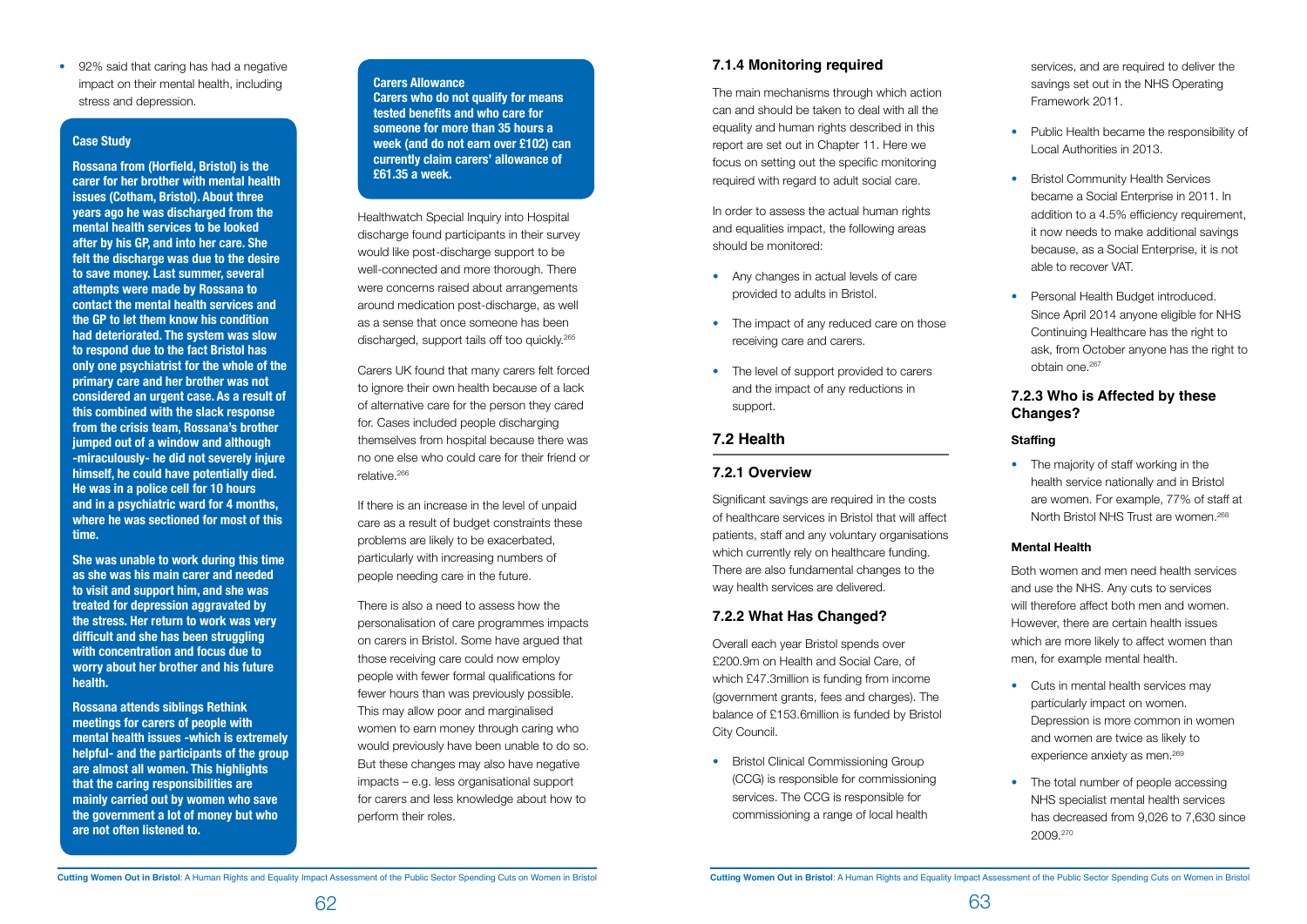

- <span id="page-32-0"></span>• In 2010 in Bristol 4,927 women were in contact with NHS specialist mental health services compared to 4,648 men. The latest figures show 3,699 women compared to 3,623 men accessed mental health support from the NHS. It is unclear whether there are less people needing support or less people accessing the support available.
- 1,704 women aged 65 and over used the services compared to 952 men aged 65 and over.271
- Health visitors are trained to identify vulnerable women, detect mental health issues including post natal depression, and early intervention in issues with new babies. Depression is thought to affect about one in 10 women following childbirth.272 Without the support they need due to limited numbers of health visitors women in Bristol may be more susceptible to mental health issues.
- which healthcare services are reduced/ removed as a result of budget cuts and changes to the delivery of services
- the number of staff who lose their jobs
- cuts to organisations who currently rely on healthcare funding
- the disproportionate impact of all of the above on women.

A range of services for children and young people are also being cut or at risk in the future. Bristol has a high prevalence of child poverty with around 21,835 (26.7% of children and young people) living in poverty. Bristol City Council expect this number to rise due to the current economic climate.<sup>273</sup>

### **7.2.4 Monitoring Required**

The main mechanisms through which action can and should be taken to deal with all the equality and human rights described in this report are set out in Chapter 11. Here we focus on setting out the specific monitoring required with regard to health services.

In order to assess the actual human rights and equalities impact, the following areas should be monitored:

# **7.3 Services for Children and Young People**

### **7.3.1 Overview**

In 2011 the Bristol Partnership selected tackling child poverty as one of its two key priorities. However, in 2013 when the 20:20 plan was developed the issue of child poverty had been altered into 'reducing health and wealth inequality' (not specific to children) and 'higher aspirations of young people and families'.274

Women tend to be the primary carers for children, and who use and benefit from pregnancy support services. Any cuts to services in these areas will therefore disproportionately affect women. However, so far services for children and young people in Bristol have fared better than other parts of the country.

• Reduction in services for children and the impact on women who care for those children.

### **Teenage Parents**

In 2001 in Bristol around 52.5 girls were getting pregnant before their 18th birthday out of every 1,000 girls in Bristol, which placed Bristol 65 out of 346 Local Authority areas. In 2012 the numbers significantly dropped to 28.5 pregnancies for every 1,000 girls aged 15-17 and Bristol now ranks 143 out of 346.275

Nationally the rates have reduced by 10% so Bristol has done more to reduce rates of teenage pregnancy. The reduction has been driven by co-ordinated work funded by Bristol City Council and NHS Bristol including initiatives to support the delivery of sex and relationship education in schools. Services such as Brook 4YP sexual health clinics in secondary schools and programmes are thought to have improved teenage resilience to pressure, raising aspirations, recognising unhealthy relationships and giving young people confidence to access health services.

### **Children's Services**

Bristol City Council has protected its early years funding with a commitment to save the Children's Centres, although some cuts have been made around the city. This has resulted in a reduction in the services offered by Children's Centres in Bristol. Hartcliffe Children's Centre, for example has had to take a decision to stop providing free nursery care for working parents in order to protect family support services. This has a disproportionate impact on women, who are normally the primary carers for children.

Cuts to childcare services in Bristol also impact disproportionately on women, as will other cuts to Children's Centres' services. It may affect their ability to find and keep employment, particularly for lone parents.

Children's Centres are funded by the DfE through the Council, formerly through the Sure Start Grant, but from April 2013 this funding stream was consolidated into the Council's general grant. Bristol was allocated £3.5m for eligible 2 year olds (£5.03 per child per hour) in 2013/14. Bristol has also been awarded £1.5m in 'development funding' to create the additional 1500 places needed when the offer increases to 40% of disadvantaged 2 year olds from September 2014.276

# **7.3.2 Monitoring Required**

The main mechanisms through which action can and should be taken to deal with all the equality and human rights described in this report are set out in Chapter 11. Here we focus on setting out the specific monitoring required with regard to Services to children and young people.

In order to assess the actual human rights and equalities impact, the following areas should be monitored:

 **"On occasion some of our service users are admitted into psychiatric hospital. Because of the pressure on beds they are often discharged when they are still unwell. We then have to support these women as well as managing how their poor mental health impacts on the other women they are sharing with."**  *Nextlink*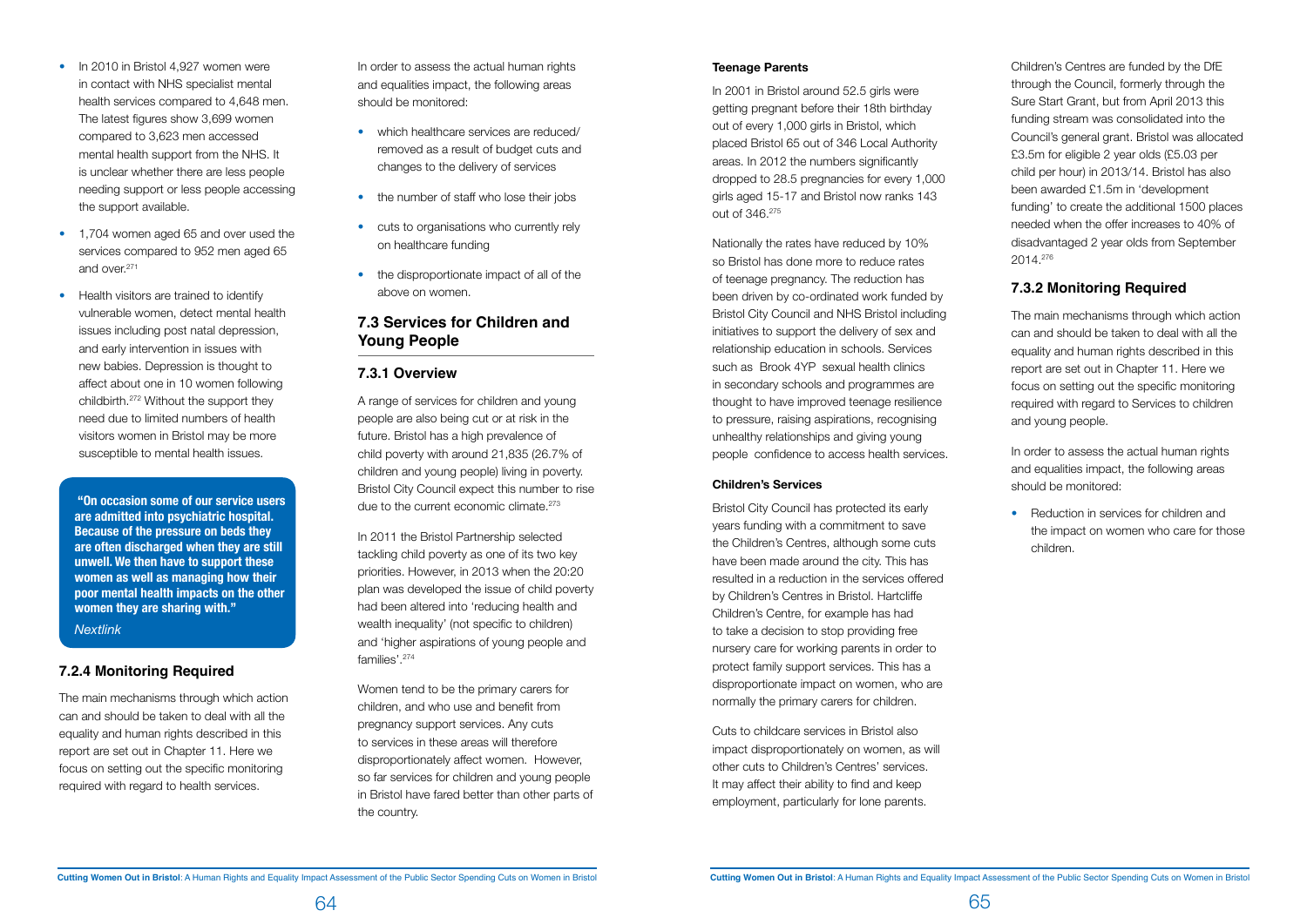### <span id="page-33-0"></span>**Potential Impact of the Cuts This is a fictitious scenario.**

**Aamina is in her late fifties. After her parents died she retired early to look after her sister Hibah who has Downs Syndrome. Aamina has an occupational pension of £120 a week and claims carers allowance of £53 a week. Hibah receives the middle rate care component of Disability Living Allowance.**

**Hibah's needs are re-assessed in order to move her onto Personal Independence Payment. She is assessed as only being eligible for the lower rate care component which means she loses £28.85. Aamina also loses her carers allowance of £53.90 a week leaving the sisters £331 a month worse off. Their weekly income is now £138.95 a week.(1)**

**The stress of caring for her sister and dealing with a significantly reduced income makes Aamina ill. She was receiving advice and support from a local voluntary group but the funding for this project has ended.(2) She contacts the council for help with caring for her sister. Hibah is assessed but the sisters are told she does not meet the criteria for adult social care support.(3) Aamina is worried that her mental health is seriously deteriorating as a result of the stress.(4)**

*(1) The income projections in this case study are based on a case study by Carers UK briefing on the impact of DLA reforms. See [\(http://www.carersuk.org/](http://www.carersuk.org/Professionals/ResourcesandBriefings/Policybriefings) [Professionals/ResourcesandBriefings/Policybriefings](http://www.carersuk.org/Professionals/ResourcesandBriefings/Policybriefings))*

*(2) Dhek Bhal had their work supporting BME carers cut (see Health, Social Care and other Support Services Chapter)*

251 ADASS 'ADASS Budget Survey Report 2014: Final' [online] Available at *http://www.adass.org.uk/* uploadedFiles/adass\_content/policy\_networks/resources/ Key\_documents/ADASS%20Budget%20Survey%20 *Report%202014%20Final.pdf (Accessed 4 July 2014)*

252 The Guardian Data Blog [online] '2011 census results: how many people live in your local authority?' *Available at: http://www.theguardian.com/uk/datablog/2012/ jul/16/2011-census-results-data (Accessed 4 July 2014)*

*(3) The budget for adult social care is being cut. Bristol City Council have argued that savings will be made through greater efficiencies but carers and disability organisations have reported that people who might have received help in the past are less likely to do so now. (See Health, Social Care and other Support Services Chapter)*

*(4) Concerns have been expressed about the future funding of mental health services with cuts to health budgets and the potential for funding via GP consortia (see Health, Social Care and other Support Services Chapter)*

255 The Guardian, 2013, 'Take care you don't miss out on helper's allowances' [online] Available at: *http://www. theguardian.com/money/2013/oct/26/care-allowances-illdisabled-help (Accessed 1 October 2014)*

Report and Accounts' [online] Available at: *https://www.* gov.uk/government/uploads/system/uploads/attachment\_ data/file/253946/Bristol\_PCT\_Annual\_Report\_and Accounts\_2012-13.pdf *(Accessed 15 September)*

*248 This is Bristol 3 February 2011, Senior councillor pledges to protect services for vulnerable people [online] http://www.thisisbristol.co.uk/Senior-councillor-pledgesprotect-services-vulnerable-people/story-11255836-detail/ story.html [Accessed 9 August 2011]*

262 Office for National Statistics, 2011. DWP work and pensions longitudinal study (100%) dataset: benefit payments - carer's allowance. August 2010 [online] Available *at:* https://nmweb.dur.ac.uk/articles/553.aspx?Session\_ GUID={c1f57be1-bf11-4a7e-a0a1-57f79636160d} *[Accessed 14 August 2011]*

249 Bristol City Council, 2014, 'Bristol's Budget Conversation – Focus on Health and Social Care Services' *[online] Available at http://askbristoldebates.com/results/ budget-conversation/budget-conversation/bristols-budgetconversation-focus-on-health-social-care-spending/ (Accessed 1 October 2014)*

Carers UK. 2014. Facts about carers. June *2014. [online] Available at: v http://www.carersuk.org/forprofessionals/policy/policy-library/facts-about-carers-2014 [Accessed 1 September 2014]*

250 King's Fund, Social care funding and the NHS, *An impending crisis?(March, 2011) available at http://www.* kingsfund.org.uk/press/press\_releases/1\_billion\_social.html *[Accessed 9 August 2011]*

> 268 North Bristol NHS Trust 'Annual Equality Statistics' [online] Available at *http://www.nbt.nhs.uk/* sites/default/files/attachments/Annual%20Equality%20 *Statistics%20Report%202012.pdf [Accessed 2 September 2014]*

253 Bristol City Council Website 'Bristol's Budget Conversation – Focus on Health and Social Care Services' *[online] Available at: http://askbristoldebates.com/results/ budget-conversation/budget-conversation/bristols-budgetconversation-focus-on-health-social-care-spending/ (Accessed 4 July 2014)* 

*254 BBC News 23 February 2011 [online] Available at http://www.bbc.co.uk/news/uk-england-bristol-12549410 [Accessed on 14 August 2011]*

> 276 Bristol City Council, 2013 'Bristol Overview and Scrutiny, Report of Early Years/Early Help Review', [online] *Available at* http://www.bristol.gov.uk/sites/default/files/ documents/council\_and\_democracy/Early%20Years%20 *Early%20Help%20Review.pdf (Accessed 2 September 2014)*

*256 BBC News 18th* June 2013 'Legal aid cuts: What has changed?' [online] Available at *http://www.bbc.co.uk/ news/uk-politics-22936684 (Accessed 1 September 2014)*

257 1995 British Crime Survey quoted in Women's Aid, The Survivor's Handbook. [online] Available at: *http:// www.womensaid.org.uk/domestic-violence-survivorshandbook.asp?section=000100010008000100350003 [Accessed 7 April 2011]*

*258 The Carers Support Centre 2012, Carers in Bristol Factsheet, [online] Available at http://www. carerssupportcentre.org.uk/?wpdmact=process&did=MTIua* G90bGluaw==. *[Accessed 5 May 2014]*

259 Bristol Women's Commission 2013, Women in *Bristol : Results from the 2011 Census[online] Available at:*  http://www.bristol.gov.uk/sites/default/files/documents/ council\_and\_democracy/lord\_mayor\_of\_bristol/mayoral *information/BWC%2014%2011%2013%20-%20Minutes%20* plus%202%20x%20appendices\_0\_0.pdf *[Accessed 5 May 2014]*

*260 Ibid*

*261 Ibid*

263 Office for National Statistics, Nov 2013. DWP *work and pensions longitudinal study (100%) dataset:*  benefit payments - carer's allowance. August 2010 [online] *Available at https://www.nomisweb.co.uk/articles/820.aspx (Accessed 5th Aug 2014)*

265 Healthwatch, 2014, 'Healthwatch Discharge Report: July and August 2014'

*266 Ibid.* 

*267 Bristol Health and Wellbeing Board, 2014,*  'Personal Health Budgets Bristol Health and Wellbeing Board Presentation, 4 September 2014' [online] Available at: https://www.bristol.gov.uk/committee/2014/ot/ot049/0904\_9\_ *presentation.pdf (Accessed 4 October 2014)*

*269 1 in 4 women experience depression compared*  to 1 in 10 men. Mental Health Foundation, 2014 'Mental health Statistics – Men and Women' [online] Available at *http://www.mentalhealth.org.uk/help-information/mentalhealth-statistics/men-women/ (Accessed 2 September 2014)* 

*270 ONS, 2012, Neighbourhood Statistics. [online] Available at http://www.neighbourhood.statistics.gov.uk/ dissemination/LeadTrendView.do?a=7&b=276834&c=bristo l&d=13&e=6&f=27461&g=398716&i=1001x1003x1004x10 05&l=2207&o=326&m=0&r=1&s=1409690386600&enc=1& adminCompId=27461&variableFamilyIds=8152&xW=1104 (Accessed 2 September 2014)*

*271 Ibid. Limited change since our last report when 1,804 women over 65 and 981 men used the NHS specialist mental health services in Bristol.* 

*272 Nursing Times 18 August 2010 [online] Health visitors reduce post-natal depression Available at http:// www.nursingtimes.net/health-visitors-reduce-post-nataldepression/5018385.article [Accessed 14 September 2011]*

273 'Bristol Child Poverty Strategy 2011-2020' *[online] Available at: http://bristolchildren.wordpress. com/2012/04/05/bristol-child-poverty-strategy-2011-2020 published/ [Accessed 1 October 2014]*

*274 Bristol Partnership [online] Available at: http:// bristolpartnership.org/partnership/reduce-inequality/ [Accessed 14 May 2014]*

*275 ONS [online] Available at http://www. ons.gov.uk/ons/publications/re-reference-tables. html?edition=tcm%3A77-345049 [Accessed 12 September 2014]*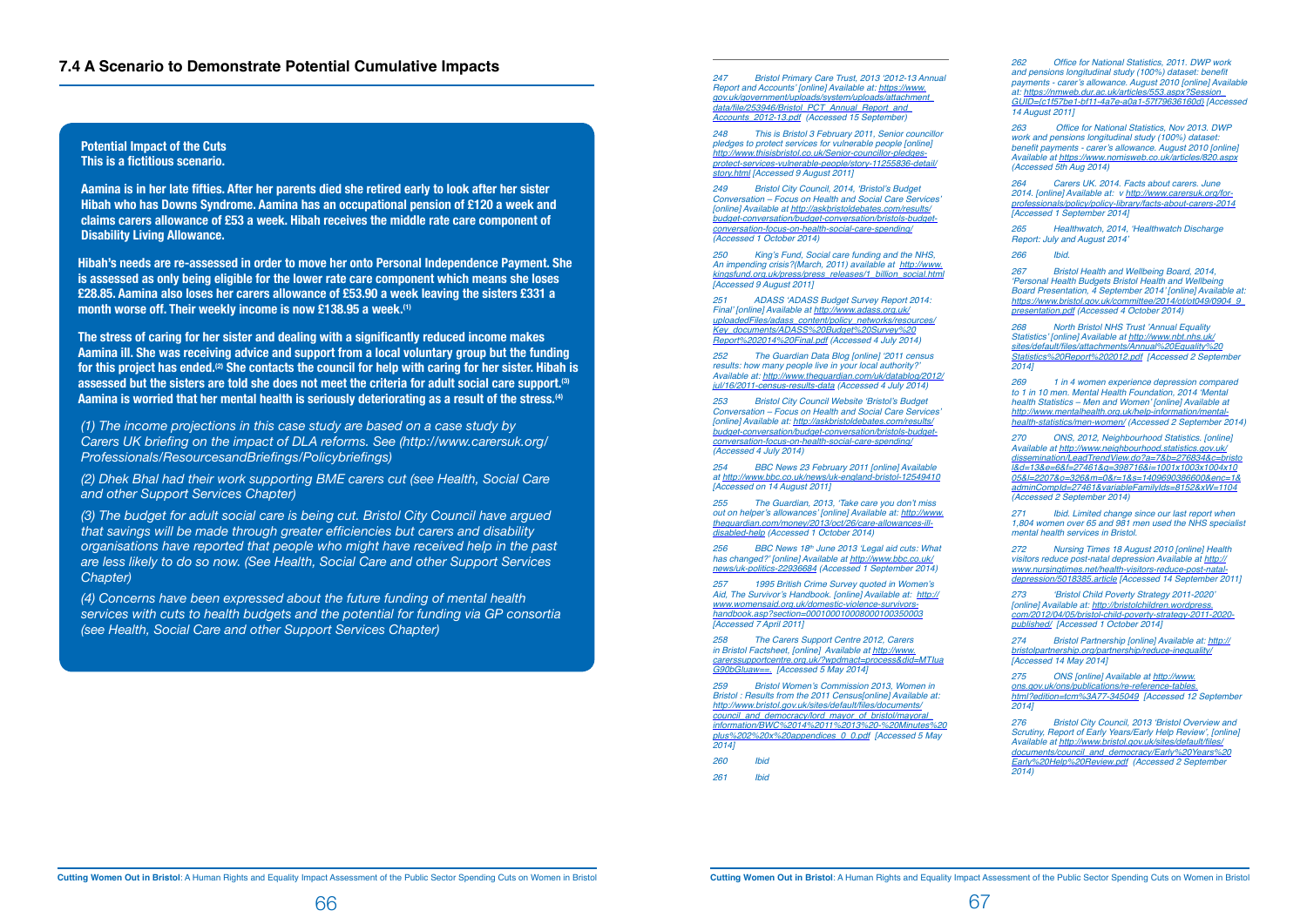

### **What legal advice services are currently available in Bristol?**

**There are a variety of law firms and other independent agencies offering legal advice in Bristol. But legal advice is very expensive unless it is publicly funded through legal aid or other public funding. Agencies such as Avon & Bristol Law Centre, Neighbourhood Advice centres and the CAB are particularly important for vulnerable and otherwise disadvantaged people in Bristol. Between them, they offer free legal and related advice in many areas including housing, immigration, debt, employment, discrimination, community care and welfare benefits.**

- People on benefits and pensioners will no longer be automatically entitled to legal aid. Everyone will have savings and assets assessed.
- People with a disposable income of more than £315 a month will be required to pay more towards legal costs.
- People with assets over £1000 will be required to pay at least £100 towards legal costs.

• Rather than being able to approach solicitors or advisors directly, it is proposed that people needing legal aid will have to call a telephone advice line for a referral.

• In addition the proposals will reduce the amount paid to lawyers and agencies for giving advice by 10%. Rates will then be frozen until 2015.

- **Housing**  Legal aid is no longer available for issues such as protection against harassment by landlords. It only funds advice on homelessness or serious disrepair threatening health, or for people facing eviction.
- **Immigration** Legal aid only covers cases where someone is detained or seeking asylum. It will no longer cover issues such as applying for citizenship or extending visas. However, Legal aid remains available for partners fleeing violent relationships where they are reliant on their partner's status.
- **Medical negligence**  Legal aid was cut.

• The Home Office cut advice for newly arrived asylum seekers by over 60% from March 2011. This advice covers applying for asylum, support and housing. It also helps people suffering from harassment or domestic violence.

- Prove that their claim belongs in a category of law that is eligible for funding.
- pass a "merits" test by demonstrating that their case is serious.
- Pass a "means" test assessing their income and capital (less than £2,657 gross monthly income).

### **Eligibility**

### **Access**

### **Rates of Pay**

### **Other cuts to funding which impact legal advice services in Bristol**

- the scope of legal aid (what can be covered by legal aid)
- eligibility criteria (who will be able to receive legal aid)
- access to legal aid (how you get legal advice).

There are three stages for legal aid applications, each applicant must:

Bristol City Council provided a grant to Avon and Bristol Law Centre to open a one-stop service in March to help local people who are victims of discrimination. Other local authorities have cut back funding for advice services and the move has been welcomed by advice agencies in Bristol.<sup>278</sup> However, since all the changes have been made to Legal Aid it will cost an individual around £1200 to make a discrimination claim and a further £1800 to make an appeal. Many of those who win their case may not actually receive the money in full, and will then have to take the case to court to gain payment.279

# **8.3 The Impact in Bristol**

# **8.3.1 Less Capacity to Provide Legal Advice**

Many advice services in Bristol fear they will be affected by cuts in legal aid, even if the work they do themselves is not covered by legal aid. Womankind for example raised

# <span id="page-34-0"></span>*8. Legal Advice Services*

# **8.1 Overview**

Legal advice services in Bristol have been affected by cuts to civil legal aid funding and changes to the way in which advice is provided.277 East Bristol Advice Services, Immigration Advisory Services and the Central Eastern European Advice Services were closed in 2010-11. Key services such as Refugee Action have also been cut by other funders. The cumulative effect is a great decrease in the level of expert advice available. These cuts disproportionately affect women, particularly those who are poor and otherwise disadvantaged. There are also a range of human rights concerns raised by lack of availability of legal advice in complex and difficult cases.

# **8.2 What Has Changed?**

### **Legal Aid**

In April 2013 changes to legal aid came into force under the Legal Aid, Sentencing and

Punishment of Offenders (LASPO) Act 2012 which altered:

In addition the MoJ has issued a reduction of 10% for fixed fee legal aid cases.

### **Changes to scope of legal aid**

The main proposals for changes to the scope of civil legal aid which will have a significant effect on women in Bristol are:

- **Debt** Legal aid will not fund debt advice except where a person's home is at 'immediate risk'.
- • **Welfare benefits** All legal aid was cut. This will include issues like appealing against decisions to deny Employment Support Allowance or to reduce or suspend benefit payments or tax credits.
- **Education** All legal aid was cut. This will cover issues like appeals against exclusions or admissions, bullying, special educational needs or disability discrimination.
- **Employment**  All legal aid funding was cut except for cases of discrimination or a contravention of the Equality Act 2010.
- **Family law** All legal aid was cut except in cases of domestic violence - but with a narrow definition of domestic violence (see below). Changes will cover issues such as divorce, child contact and/or maintenance.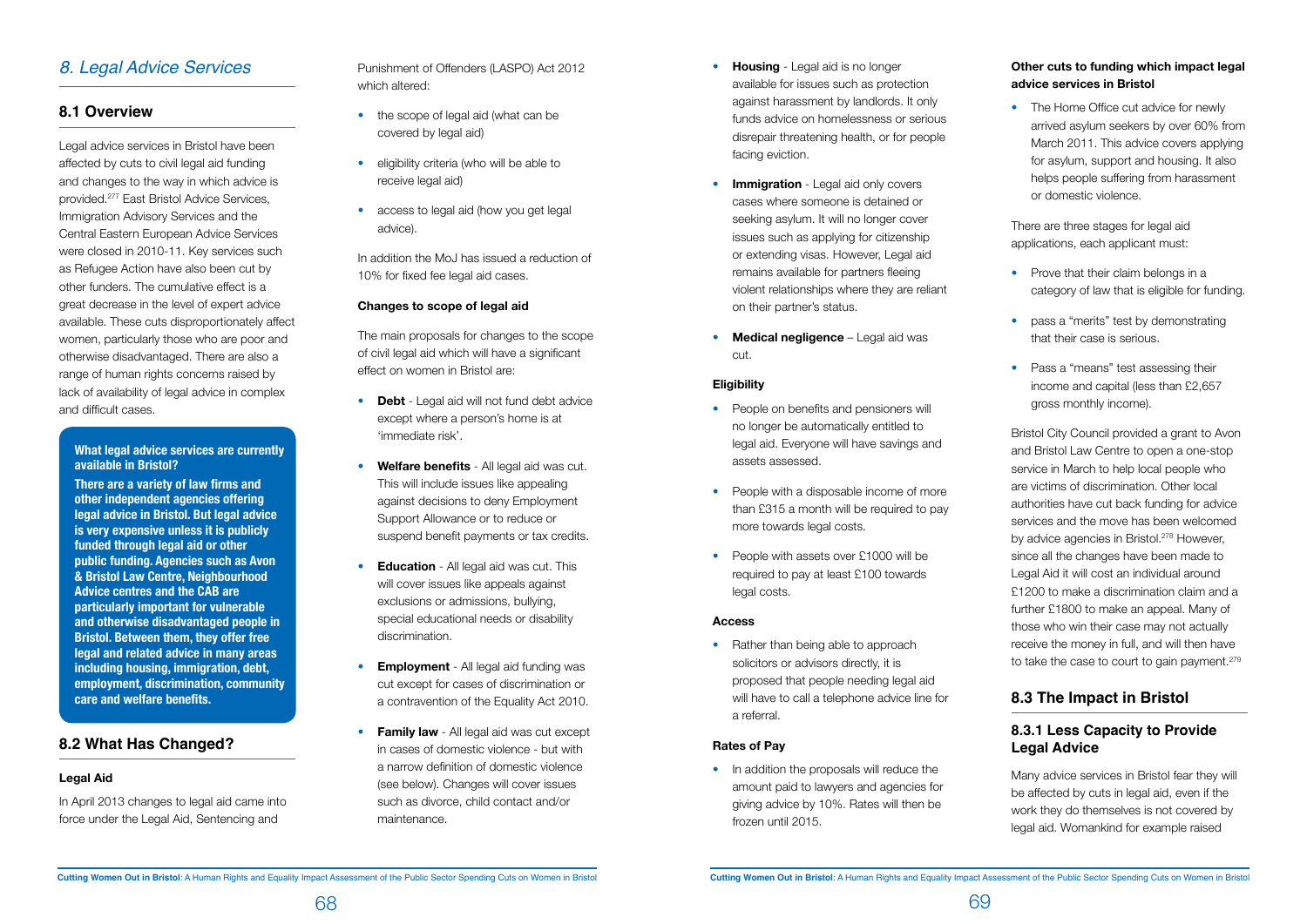Most advice in Bristol is funded by a ring-fenced programme worth £752,678 annually.280 The reduction in support for Legal Aid has been estimated to impact at a minimum £540,000 in lost funding to advice services annually in Bristol from April 2013.<sup>281</sup>

Funding advice agencies are now finding it impossible to meet demand in welfare benefits, housing, employment and immigration and are at capacity for debt.<sup>282</sup>

<span id="page-35-0"></span>concerns about what would happen to the people they refer to Refugee Action for advice:

# **8.3.2 The Extra Burden of Cuts and Other Changes to the System**

A number of organisations in Bristol suggested that changes to benefits, cuts to services and harsher sanctions regimes imposed (described throughout this report) were all likely to lead to an increased need for exactly the kind of legal services that are now being cut.

Overall women are more likely than men to be affected by the changes to civil legal aid. 57% of those affected by the changes will be women, compared to 43% of men.<sup>284</sup>

For instance, according to WRAMSA the changes to welfare benefits are likely to lead to an increase in demand for legal advice in welfare cases. During 2011/12 there was a substantive increase in the demand for advice services, up by 100% in some instances.283 The numbers of people asking for support with managing debt, welfare changes and employment issues are not expected to decrease as the situation has only become more complicated and impacts of multiple austerity cuts become apparent.

All agencies in Bristol are also concerned that they already see large numbers of people who have been given incomplete or incorrect advice by local authority or DWP staff, or wrongly sanctioned for failure to actively seek work (see the case study in the Incomes and Poverty chapter for an example). Many of these people are vulnerable and can suffer from a range of physical and mental

- The vast majority of women (and men) who receive legal aid in Bristol are the poorest and most disadvantaged.287
- The cuts will also disproportionately impact BME communities. BME women and men are disproportionately likely to claim legal aid. Of all civil legal aid clients, 64% are white, 26% are BME (the ethnicity of the rest was not known).<sup>288</sup> 31% of those receiving legal advice on education matters are BME.
- People suffering from illness or disability will be particularly badly hit by cuts to advice on debt or welfare. 30% of debt advice clients and 63% of people needing legal help with welfare benefit cases are sick or disabled.<sup>289</sup>
- The proposal to withdraw legal aid from clinical negligence cases will also disproportionately impact on sick and disabled clients with 30 per cent of cases currently being brought by people from this group.290

health problems so the impacts can be can be devastating – raising serious human rights concerns. With the move to a harsher sanctions regime more people are likely to face sanctions, but will not be able to get legal advice to challenge them.

# **8.4 Who is Affected by these Changes?**

### **The Impact on Women**

More women than men apply for civil legal aid – for example 62.2% of applications for civil legal aid were made by women.285 In some areas of law it is even higher:

- 65% of those who will no longer receive legal aid for family law cases are women.
- 60% of those in housing cases.
- 73% of those in education cases (often bringing a case on behalf of a child).<sup>286</sup>

### **Impact on Particular Groups**

Cuts to legal aid and other funding for legal advice are likely to have disproportionate effects on a range of vulnerable, poor and otherwise disadvantaged groups:

**"Our advisers have been successful in overturning almost all of the ESA refusals. We have come across some shocking examples of people being refused ESA when they are completely unable to work. My concern is that people with mental health problems seem to be particularly affected by the current problems with the way ESA is assessed as well as those people who don't get advice. It is particularly worrying for those people who will fall through the safety net who are unable to meet the requirements for job seekers allowance and ESA".** 

*Ruth Frost, Manager of Bristol City Council Welfare Rights and Money Advice Service*

**"Refugee Action who have had an 80% cut in their budget, also the local Immigration Advisory Service, who provide free legal advice and support in asylum claims etc. This organisation has had a complete cut and no longer exists. We would very often sign post the clients we see in our women's refugee and asylum seeking counselling service to the above organisations. This is no longer possible resulting in clients missing out on vital help, support and information."** 

### *Kyra Bond, Womankind*

**The Ministry of Justice's Equality Impact Assessment claims that there is no disproportionate gender impact of the changes because the figures for those affected (57% women, 43% men) are in line with the figures for the numbers of women and men claiming civil legal aid. This completely ignores the reasons why more women might be seeking legal aid – e.g. because their legal rights are more often violated and/or they have less ability to pay for assistance.**

**"Due to the recent legal aid cuts, we have found it difficult to help our clients who face problems involving any legal matters especially immigration, family law and employment. There are no longer any agencies offering free immigration advice so it has been hard to identify suitable sources of help."** 

*Bristol and Avon Chinese Women's Group.*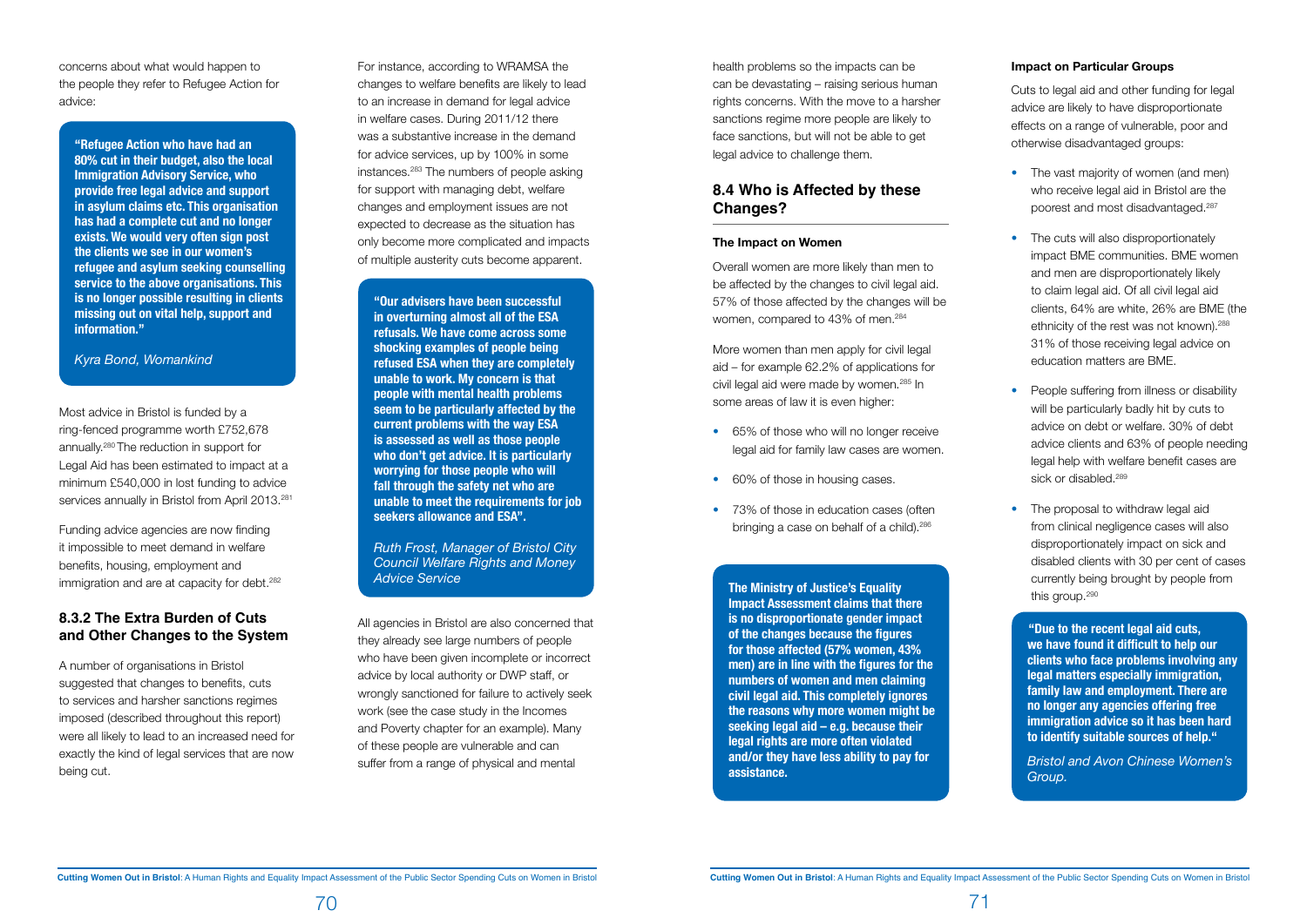# **8.5 Monitoring Required**

• Any decrease (in type and number) of cases in areas where legal aid is no longer available

The main mechanisms through which action can and should be taken to deal with all the equality and human rights described in this report are set out in Chapter 11. Here we focus on setting out the specific monitoring required with regard to legal advice services.

- The impact of changes to access and eligibility requirements on the cases that are brought through the legal aid system
- Lack of availability of advice for women seeking legal help
- The impact of any of the above on the rights of women
- How other cuts to funding of legal advice services (e.g. City Council or EHRC funding) may impact upon the situation.

In order to assess the actual human rights and equalities impact, the following areas should be monitored:

### <span id="page-36-0"></span>**Legal Aid and Domestic Violence**

**Women in violent relationships are particularly vulnerable to the removal of legal aid. Although legal aid will still be available for domestic violence and related family law cases, the individual has to provide 'trigger evidence' proving that they are a victim of abuse. The Law Society has raised an issue with this approach: "we have major concerns as to whether clients will be practically able to get this evidence for themselves (even if it exists in their case) and as to how quickly the bodies processing these requests will turn them around."291**

**This will exclude a great number of women including women in violent relationships who have not reported violence to the police or where no further action has been taken. The CEO of Women's Aid said "We believe there are still further reforms that need to be made – including accepting evidence from any domestic violence support service. We know that the regulations are being kept under review and we will continue working with the Ministry of Justice to make sure they ensure all women survivors of domestic violence are able to access legal aid if they need this."292**

**Even if a woman is able to obtain legal aid, or pay for her own representation she may face further victimisation in court by being cross examined by her former partner if he has to represent himself because he cannot claim legal aid.293**

**Women who are in, or who have recently left violent relationships may also need legal advice on a range of other problems including housing, debt and welfare benefits. Women living in poverty may find it harder to leave violent relationships. Amnesty International has found that 'poverty and marginalisation are both causes and consequences of violence against women'.294**

**Potential Impact of the Cuts This is a fictitious scenario.(1)** 

**Sylvia is a refugee and has a physical disability that inhibits her from leaving the house very often. She is a single parent with a son aged 8.** 

**Sylvia finds it hard to get around, and struggles with public transport. She cannot work or receive benefits because she has no immigration status. She came to the UK legally and used legal aid to apply for status but her application was refused. She is unable to appeal because legal aid is no longer available for immigration cases not involving detention or asylum.(2)**

**Her son was born in this country so she should be able to reside here permanently. Although the court accepted the man she says is the father is British, they asked her to prove his paternity. The court told her she can do this in three ways: by providing a DNA test, which costs £252 or if the father agrees to pay child maintenance – but he is not responding to her requests. She could also obtain an order for a declaration of paternity from the family courts; but there is no legal aid available for family law either.** 

**Her solicitor has very limited availability and Sylvia cannot easily get to the office to see her. She has a distressed child at school who needs lots of support which is impacting her mental health.**

**Since the children were born in the UK he is entitled to child maintenance and local authority housing but Sylvia cannot get any additional money and is unsure of her family's future.** 

*1) This scenario is adapted from a case study in The Guardian [http://www.](http://www.theguardian.com/law/2014/sep/25) [theguardian.com/law/2014/sep/25](http://www.theguardian.com/law/2014/sep/25)/-sp-legal-aid-forgotten-pillar-welfare-statespecial-report-impact-cuts* 

*2) Legal Aid only covers cases where someone is detained or seeking asylum. It will no longer cover issues such as applying for citizenship or extending visas.*

### **8.6 A Scenario to Demonstrate Potential Cumulative Impacts**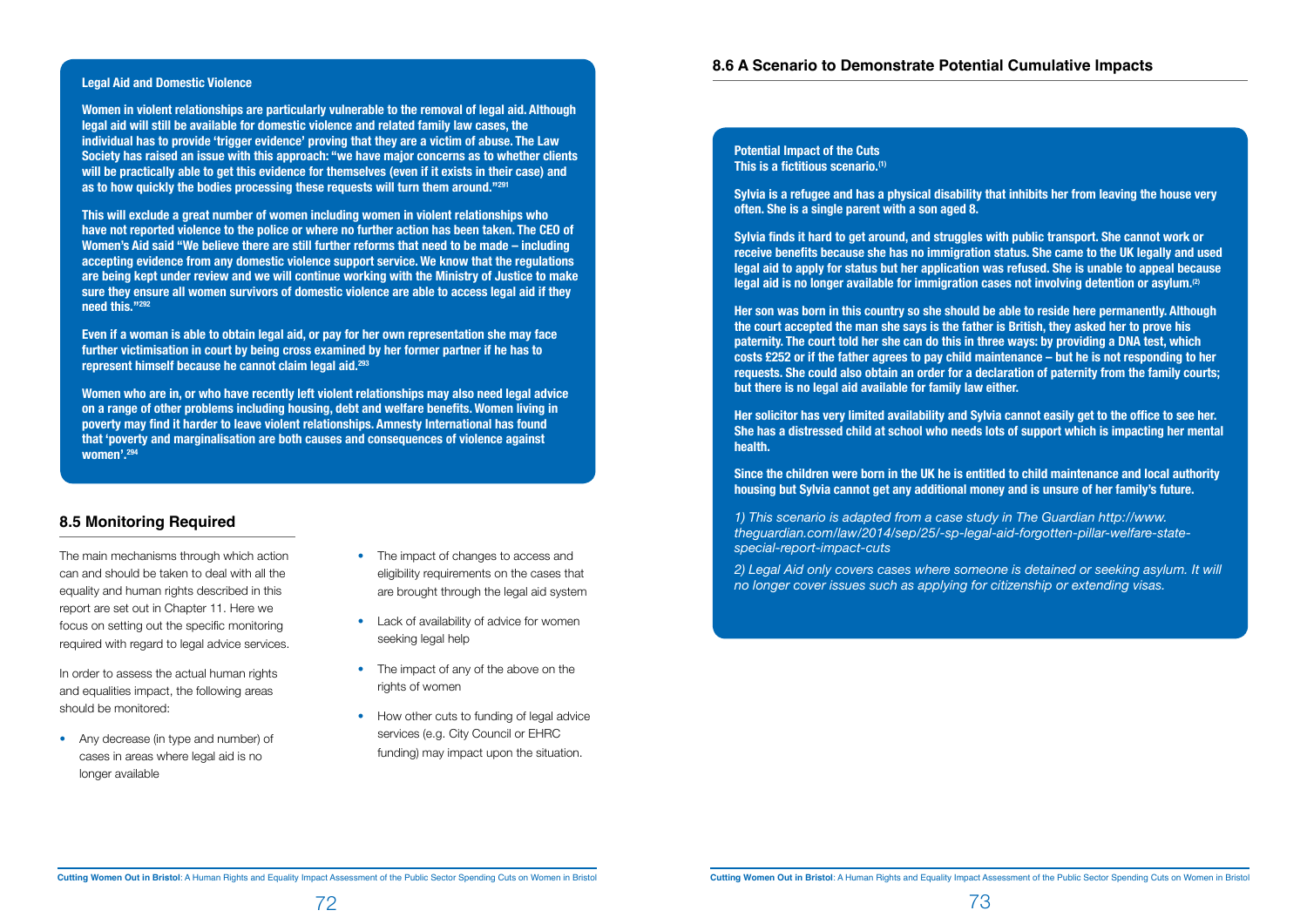278 Law Gazette, 2013, 'Law centres: living on the edge' [online] Available at: *http://www.lawgazette.co.uk/ analysis/features/law-centres-living-on-the-edge/71033. fullarticle (Accessed 2 October 2014)*

<span id="page-37-0"></span>*277 In this chapter, we concentrate on legal advice services* 

279 Bristol Women's Voice, 2014,' Tackling Discrimination – Women's Rights in the Workplace' *[online] Available at http://www.bristolwomensvoice.org. uk/2014/09/24/tackling-discrimination-womens-rights-in-theworkplace/ (Accessed 2 October 2014)* 

*284 Ministry of Justice, November 2010 [online] at p.11 Legal Aid Reform : Scope Changes Available at: http://* www.justice.gov.uk/consultations/docs

285 Rights of Women, 2010 [online] at p.1 Briefing *on the Ministry of Justice proposed changes to legal aid available at* http://www.row.org.uk/pdfs/Policy/Rights\_ of Women briefing on Ministry of Justice proposed changes to legal aid.pdf

*280 Avon and Bristol Law Centre, Bristol Citizens Advice Bureau, Bristol Debt Advice Centre, North Bristol Advice Centre, South Bristol Advice Services, St Pauls Advice Centre are commissioned by Bristol City Council and NHS Bristol under the ring-fenced programme.* 

Bristol City Council, 2012, 'The State and Future of Advice in Bristol' [online] Available at: *http://www.bristol.gov.uk/sites/* default/files/documents/community\_and\_safety/community\_ *development/Bristol%20Advice%20Agencies%20The%20* State%20and%20Futu\_0.pdf *(Accessed 2 October 2014)*

| 281 | <b>Ibid</b>     |
|-----|-----------------|
| 282 | <b>Ibid</b>     |
| 283 | <b>Ibid</b>     |
| 001 | $Ministri \sim$ |

*286 Ministry of Justice, November 2010 [online] at p.46 Above (n.4)* 

*287 "The vast majority (97%) of community legal aid recipients in 2008-09 were in the bottom two income quintiles, with almost 80% in the bottom quintile and a further 17% in the second bottom quintile for Legal Help" See Ministry of Justice, November 2010 [online] at p.11 Legal Aid Reform in England and Wales, Cumulative Legal Aid Reform Proposals available at http://www.justice.gov.uk/ consultations/docs/legalaidiacumulative.pdf* 

*288 Ministry of Justice, November 2010. Legal Aid Reform: Scope Changes. Above (n.9) at p.11 Ministry of Justice, November 2010 [online] at p.11 Legal Aid Reform : Scope Changes Available at: http://www.justice.gov.uk/ consultations/docs/eia-scope.pdf*

*289 Ministry of Justice, November 2010 [online] Legal Aid Reform : Scope Changes Available at: http://www.justice. gov.uk/consultations/docs/eia-scope.pdf*

*290 Ministry of Justice, November 2010 [online] Legal Aid Reform : Scope Changes Available at: http://www.justice. gov.uk/consultations/docs/eia-scope.pdf*

*291 The Law Society March 2013 Legal aid changes: key information and advice [online] Available at http://www. lawsociety.org.uk/advice/articles/legal-aid-changes-keyinformation-and-advice/ [Accessed 21 May 2014]*

292 Family Law Week 'Women's charities welcome *new legal aid evidence criteria for domestic violence*  survivors' [online] Available at *http://www.familylawweek. co.uk/site.aspx?i=ed128677 (Accessed 29 Aug 2014)*

*293 Two-thirds of cases in the family court now*  feature somebody representing themselves. The Guardian, 2014, ''Women will die' as legal aid becomes more difficult for victims of domestic abuse to get' [online] Available at: *http://www.theguardian.com/society/2014/sep/10/womendie-legal-aid-rules-domestic-violence-victims (Accessed 2 October 2014)*

294 Amnesty International, 2004. [online] at p.15 It's in *our hands. Stop violence against women. Available at http:// www.amnesty.org/en/library/info/ACT77/001/2004 (Accessed 2 October 2014)*

# 9. Women's Voluntary and *Community Organisations*

# **9.1 Overview**

Many voluntary and community sector organisations in Bristol have seen cuts in funding in the last three years. Women's organisations appear to be particularly vulnerable to cuts.

This section examines the impact of the spending cuts on voluntary sector and community organisations providing services to women in Bristol. We do not examine the women's organisations that do not provide direct services to women. Bristol has a number of such women's organisations including Bristol Fawcett, Bristol Women's Voice and Bristol Women's Commission. The Women's Resource Centre found women's organisations are particularly vulnerable in

times of austerity, due to the limited number of available income sources for women's organisations. Research in 2011 found that 95% of women's organisations faced funding cuts or a funding crisis in 2011/12 and 25% said that further cuts would result in closure.295

# **9.2 What Has Changed?**

There are a number of ways in which funding for women's organisations in Bristol are being placed under major strain:

- A number of funding streams from central Government for voluntary organisations have ended or are due to end. Acevo estimated in 2011 that charities would lose up to £4.5bn due to public spending cuts.<sup>296</sup>
- Charities already lost £1.3 billion in income between 2010/11 and 2011/2012, revealing that the government cut spending to charities faster than in any other sector.<sup>297</sup>
- VAT has also been raised considerably increasing the voluntary sector's cost base – and transitional relief on Gift Aid has been ended.<sup>298</sup>
- Funding to the voluntary and community sector services (VCS) was planned to reduce by £60,000 for financial year 2014-15, and 10% of the VCS budget within Health and Social Care was to be deferred to years 2015/2016. Following consultation, it was decided to review each service to ensure resources are targeted appropriately. Savings as a result of this review were deferred to 2015/2016 in order to carry out this review in a realistic timescale.299
- There is a drop in charitable donations from individuals.<sup>300</sup>

### **Women's Services in Bristol**

**Women's organisations provide a great variety of services that support women, their families and wider community, from internet training for women returning to work to refuge accommodation for women fleeing a violent partner.**

**The services provided by women's voluntary and community organisations in Bristol include: rape counselling and support (SARSAS), housing, counselling and support services for vulnerable women and their children, including teenage mothers and women leaving violent relationships (Nextlink), services for women experiencing domestic violence (Wish, Nextlink), support groups for BME women (Awaz Utoah, Dhek Bhal, Bristol & Avon Chinese Women's Group), Refugee Women of Bristol, and care and support to women who are involved in street-based sex work (One25).**

Cutting Women Out in Bristol: A Human Rights and Equality Impact Assessment of the Public Sector Spending Cuts on Women in Bristol Cutting Women Out in Bristol: A Human Rights and Equality Impact Assessment of the Public S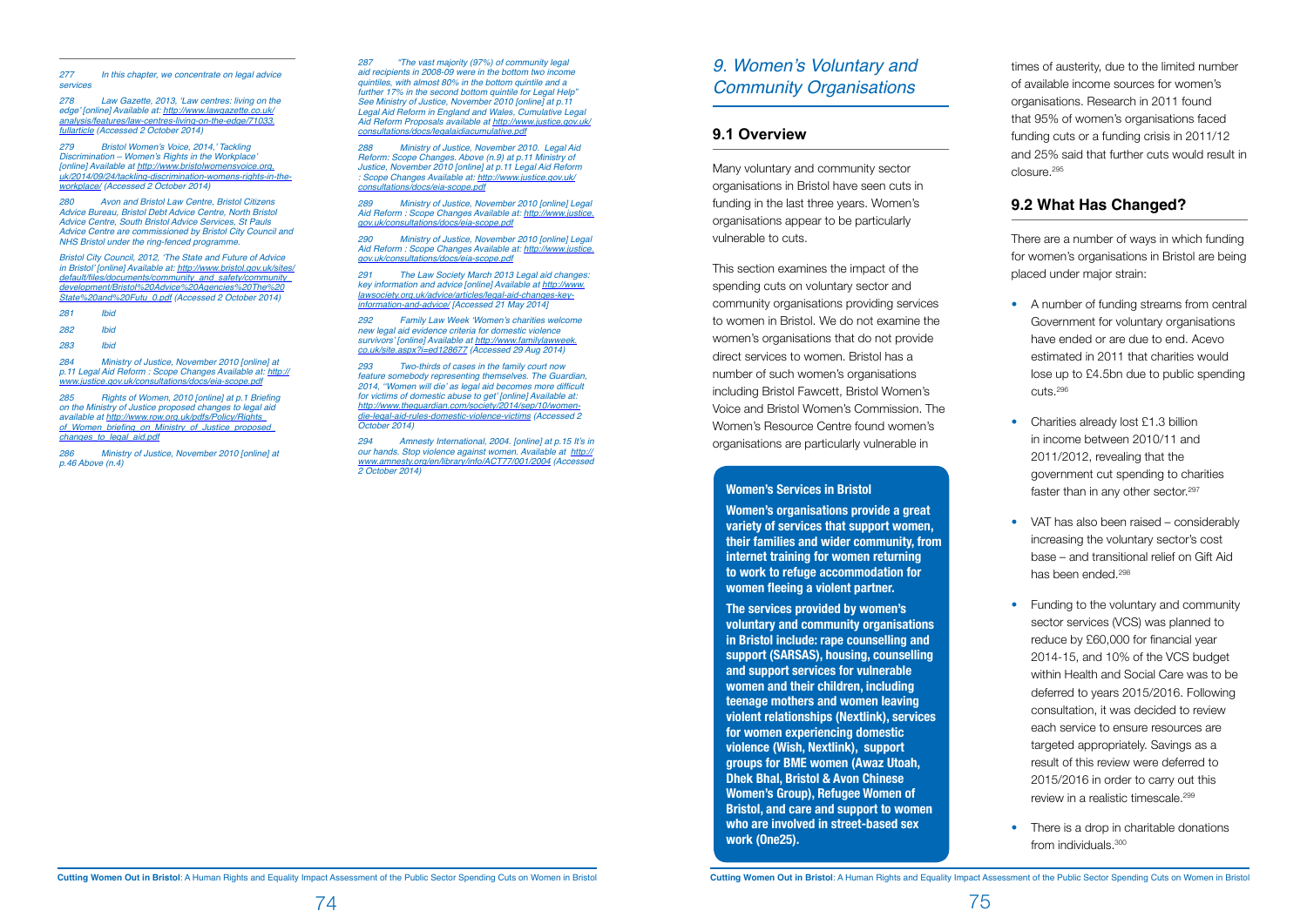- 
- 
- 
- 
- 
- 
- 
- 
- 
- 
- <span id="page-38-0"></span>• Many charitable and non-charitable trusts are receiving an increasing level of grant applications. At the same time a falling return on investments means the success rate for applications is falling.
- Many voluntary organisations are facing increased demand from the communities they serve as a result of the recession and the impact of other public spending cuts.

Some voluntary organisations have praised the Council for avoiding the 'slash and burn' approach of Councils in other parts of the country. However, the majority of voluntary organisations in Bristol are concerned about their future funding and are doubtful whether smaller organisations will be able to survive this model.

# **9.3 The Impact on Women's Organisations in Bristol**

Women's organisations do not only face problems with funding from public bodies. A number of organisations commented upon how much more difficult it is becoming to secure funds from charitable and noncharitable trusts. The cuts to statutory finding have meant more and more organisations are chasing the same money. Research has shown that 70% of women's organisations felt that being women-only is a barrier to accessing funding, despite the documented benefits of women-only services in the

community and voluntary sector.302 Women's charitable organisations are more financially vulnerable and less likely to survive than other, similar service charities.303 Equality and Human Rights Commission research has shown concern from women's organisations that continued applications to commission funding is limiting the services that are on offer. Rather than defining the services for their service users, women's organisations are required to respond to the commissioner's view of what the service should be.

Not surprisingly the funding cuts are expected to lead to a similar decrease in the organisations' capacity to deliver services to women. Women's voluntary organisations argue that there is little or no spare capacity to make savings without cutting services. Nextlink said,

"The demand on our services has increased as other services are cut. We are working with women with an increasing range of complex needs; due to the budget cuts we increasingly have to advertise posts at a lower salary level which means we are unable to attract and secure experienced support staff to manage and respond to these needs.

A number of our services are being tendered so forward planning is virtually impossible."

Refugee Women of Bristol support women with challenges around language, childcare and transport. They often have low levels of education or low skill levels, and have issues with unemployment and health inequalities. The charity has struggled with a shift from 3 year funding to a shorter one year basis, and the move from grant to commissioning. RWOB also cite increased competition for funds, managing sustainable funds as issues, as well as negative stereotypes.304

**"Cuts [by] both local and national government are impacting on Voluntary and Community Sector groups providing front line support; those working with the most vulnerable are particularly affected."**

*Wendy Stephenson, Chief Executive, VOSCUR301*

### **Case Study 1: One25**

**One25 reaches out to women trapped in street sex work in Bristol, supporting them to break free and build new lives away from violence, poverty and addiction. They provide four main services:**

**Night Outreach sends a van out 5 nights per week and provides nutritious food, hot drinks and a chance to talk and get advice in a safe space. They give access to a mobile phone to contact emergency hostels, information on 'ugly mugs' (perpetrators of street violence), warm clothes, personal alarms, first aid, condoms and more.**

**A drop-in service where women can gain expert advice and help from visiting professionals including doctors, addiction workers, basic skills tutors, etc.**

**Casework which supports women on a one to one basis to establish themselves in the basic aspects of life such as accommodation, health, benefits, family support and education.**

**One25 is funded through a mix of government and voluntary grants, local council funding, and donations. In 2009/10, Government grants made up over a third of the funding for One25 but in 2010/11 no new government grants were made available due to the spending cuts. In 2013/14 their funding was made up of 69% voluntary grants and commissioned income, 22% voluntary donations and 8% fundraising events. They expect commissioned income to increase during 2014/15 either through direct contracts or sub-contracting arrangements. They hope that by 2016 One25 will receive grant funding though Bristol City Council. Currently they are reliant on voluntary grants.** 

**One25 currently receives funding from Bristol City Council for 2 posts. They have been informed that Bristol City Council will provide a direct award for one of these posts as part of the Bristol domestic and sexual abuse commissioning from 2015 - 2020. This role is currently exceeding all targets set by the council. CEO Gill Nowland said "Getting women into rehabilitation and off the streets saves money in health care, social work, the prison system and policing. We are currently receiving funding to trial an Independent Domestic and Sexual Violence Adviser. The funding is for one year only. In addition we have a sub contract arrangement with St Mungo's to provide specific support to women residing in high support women's hostels in Bristol. We will be sub-contracting with St Mungo's from April 2015 - 2020 to deliver the Assertive Engagement Service for the new Bristol Community Mental Health Services."**

**Between May'13 and April'14 One25 worked with 285 different women. 169 of these women were street sex working. Numbers of women street sex working have remained consistent (171 women in 2012/13) over the last two years. They supported 45 women to exit street sex work for a minimum of 6 months however they continually engage new women on the streets or women returning to street sex work after a period of time off the streets. Women find themselves trapped in street sex work mostly through life controlling addictions, poor mental health, homelessness, and relationship breakdown which may involve domestic and or sexual abuse.** 

**Providing a 'women only' space in Bristol for these women is essential due to their issues. The women need a space to discuss their concerns, which are often related to attacks by men, childhood traumas or health issues and they state that they would not feel comfortable being seen by a male support worker.** 

**One25 is reliant on volunteers to continue the service. The Outreach and Drop In service work has around 100 volunteers, and in addition there are around 8 office staff who deal with the charity management, admin and fundraising.**

**One25 continue to feel uncertain about future funding but are committed to continuing the service for women on the streets in Bristol. "We have to continue to support women on the streets in Bristol; we have no choice, so we have to do more with less."** 

Cutting Women Out in Bristol: A Human Rights and Equality Impact Assessment of the Public Sector Spending Cuts on Women in Bristol Cutting Women Out in Bristol: A Human Rights and Equality Impact Assessment of the Public S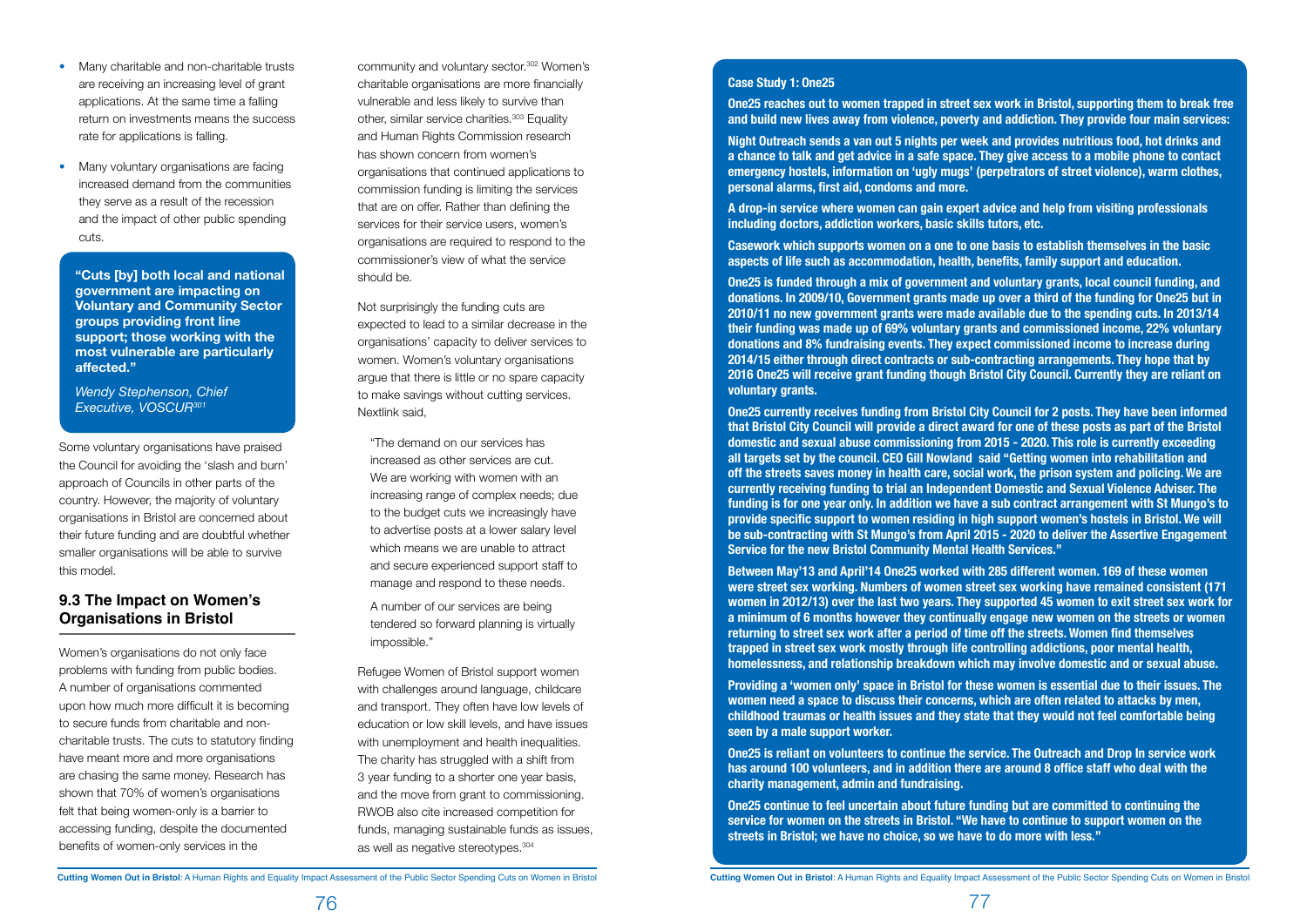### <span id="page-39-0"></span>**Case Study 2: BACWG**

**The local council and NHS decided not to renew funding for our art projects – Oriental Pearl and Golden Canary – which helped to break down isolation, improve the quality of life, self-esteem and confidence of the most vulnerable in the Chinese community – especially the elderly, those with memory loss and dementia and their carers – by providing a daytime opportunity to participate in creative art sessions and gentle exercises.**

**Since the introduction of the Personalisation agenda, there has been a significant impact on the provision of our services, especially our care support service. As a result of the change from block funding to spot purchase, some of our existing clients were deemed as not eligible for support from us. As this was one of the major sources of income for the group, this has been a cause of great concern for everyone associated with it.**

**Due to cuts in funding, we have had to prioritise our services to members in geographical areas where we have been specifically funded. Whilst we have tried to accommodate those who do not live in our specified areas, there will be certain circumstances where members of the Chinese community have been left isolated and hidden from the remaining VCS services in their area, either due to language or cultural barriers.**

- provision of women-only space.
- focus on empowerment and independence.
- service user involvement and high levels of peer support.
- integrated 'one-stop-shop' service.
- a needs-based approach.
- reaching 'hard to reach' women. 305

*Bristol and Avon Chinese Women's Group305*

Women only space is particularly important to some women in Bristol. An Equality and Human Rights research document noted the reasons women attend such areas include feelings of safety and security, building confidence and trust, peer support and the ability to talk more openly.<sup>307</sup>

Bristol Women's Voice commissioned research into women's organisations in Bristol in autumn 2014. They found:

### • **Smaller organisations struggled with the commissioning process**

"Reduced funding means hours have been cut; very difficult to get core funding to support admin/management/ training costs. Changes in funding requirements mean we have to rethink how we collate information and this is very time consuming – we don't have the infrastructure to do this to the satisfaction of commissioners and therefore get edged out by bigger organisations with more capacity."

- **Commissioning new services sometimes meant expanding scope of services** – "they have increased the value but added a lot more service delivery expectations."
- **The demand for services is greater** now due to reductions and higher thresholds for public services (especially mental health), and expanding areas of geographical coverage. **SARSAS said "Demand for our services has increased by 400% from 2 years ago for the helpline, and by 200% for the 1-1 specialist support services".**

# **9.4 The Impact on Women in Bristol**

Women's voluntary organisations play a unique role in supporting and empowering women. Research by the Women's Resource Centre has shown that women's voluntary organisations provide a particular benefit to women through:

### **9.4.1 The Importance of Women-Only Space**

Platform 51 in Bristol focussed on delivering women only spaces which "meet individual women's needs in a non-judgmental, supportive environment. Whether they come to us for accredited training, counselling, art therapy, or sports activities women appreciate the safe space they can have to themselves."308

Platform 51 had to close many of their face to face services across the country in April 2014, including the Bristol centre. Some centres, such as Doncaster, or Wolverhampton were transferred to a new charity, but Bristol, London and West Kent have now closed.

Without this women only space some women in Bristol may become even more isolated and marginalised.

# **9.4.2 Tackling Violence Against Women**

Women's organisations are particularly important for women who have experienced violence. The reduction or loss of these services could have a potentially devastating effect on the women who need them.

See the Violence Against Women section (chapter 6) for more information about cuts to services dealing with violence against women.

# **9.4.3 Increasing Women's Skills and Confidence**

Women's organisations also run projects to give women new skills and help them find work.

### **"I tried to approach other**

**organisations asking for funding but it was a slow process and we could not get an agreement in time to rescue the centre. I also approached other nonprofits in Bristol offering a merger, but because of lack of funding for the other organisations they couldn't agree to such long term investment"**

*Cezara Nanu*

**"The cases we address cover incidents such as assaults, ill health, as well as domestic violence which is often a taboo subject within the community. If this project was to cease the impact in the local community would be highly destructive. South Asian women would not have culturally appropriate service provision that caters for their specific needs and relieve them from victimisation. This would cause victimisation within the South Asian communities to increase which would directly influence mental health and unemployment to increase within the South Asian community."**

*Simi Chowdhry, Awaz Utaoh*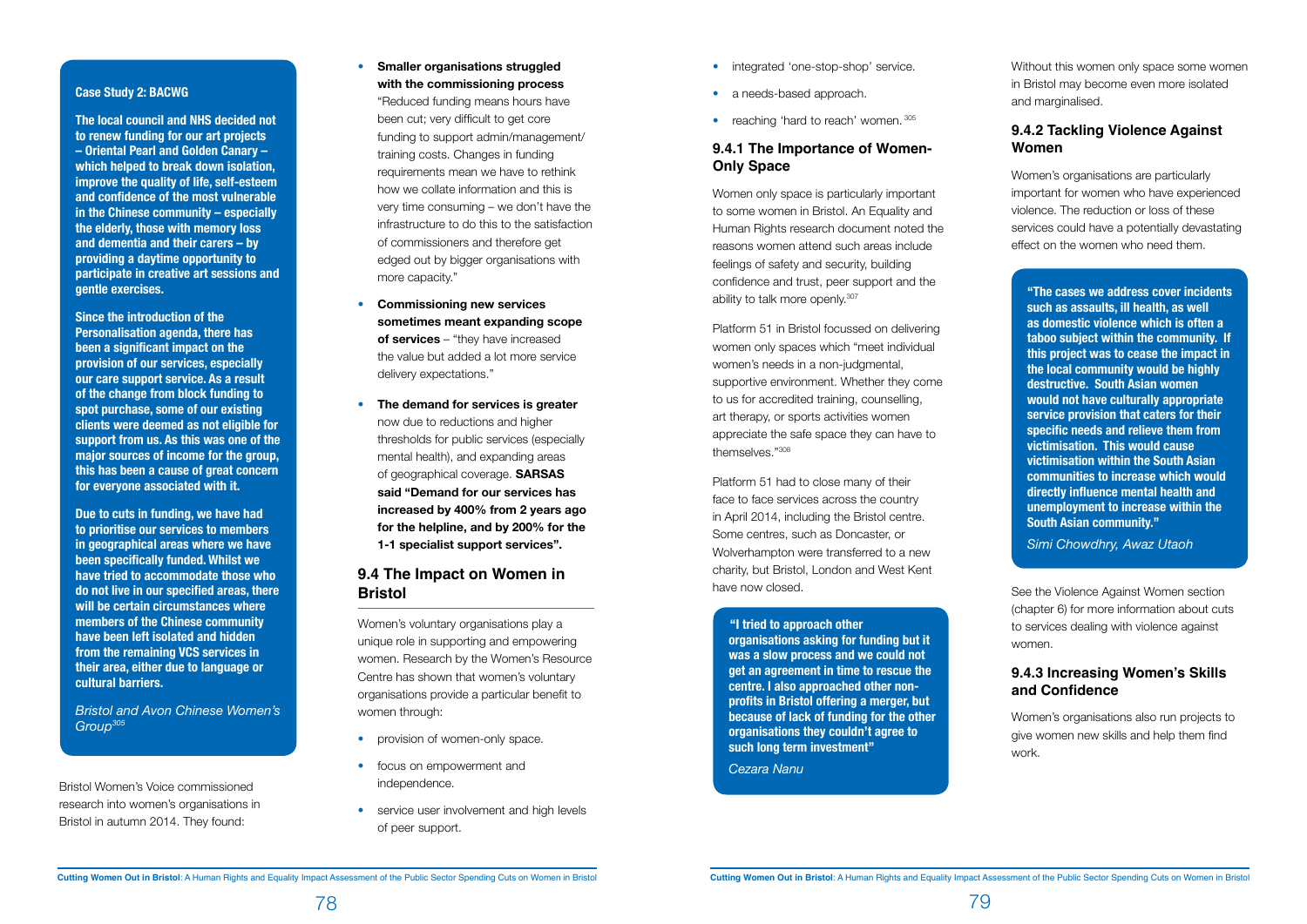**"Miss X came to us fleeing domestic abuse from her husband and extended family members from another city. She has no English skills and was very lonely, isolated, vulnerable and living on the streets. By supporting and working in partnership with her she has managed to build a new life for herself. Through our project she felt empowered to turn her life around. She has not only remarried, but is a mother of four children, owns her own home and runs a successful catering business. We have many more service users like Miss X which without our service may become forgotten by mainstream services".** 

*An Awaz Utaoh team member*

Projects of this type can have a big impact on women's confidence and self-esteem.

**"Most of our clients are new migrants who are originally from mainland China with low language skills. They have to work extra hard as they fear they would lose their jobs. A lot of them have young children in their family and the mothers are forced to stay at home looking after their children. As the only source of income is from the husband's jobs, they need help with claiming benefits to top up their income and relieve their financial hardship. They are financially dependent on the husbands and are more likely to suffer from social isolation and to tolerate any form of domestic abuse/violence. In order to save housing costs, they live in overcrowded accommodation (e.g. two adults and two children living in a small bedroom) and there is no quality of life."** 

*Bristol and Avon Chinese Women's Group*

<span id="page-40-0"></span>**"If we can't secure funding, there will be a direct impact on the women we support. We are already feeling the impact as an organisation regarding our capacity and resources to deliver. For example we used to deliver an employment project covering CV writing, confidence building and so on, to empower women in gaining employment. The funding stopped, so we can't offer this invaluable support at the moment. Our drop-in, signposting and advice service is mainly accessed by South Asian women.** 

**Our volunteers are made up of isolated and vulnerable South Asian women. Awaz Utaoh would have to decrease its volunteering opportunities if we experience a reduction in funding. This would result in many South Asian women being isolated in their homes unable to take part in civic life due to language and cultural barriers."** 

*Simi Chowdhry, Awaz Utaoh*

This in turn can lead to improvements in mental health outcomes for women.

### **9.4.4 Services to BME Women**

- The level of (reduction in) funding for women's organisations and voluntary organisations providing services to women as compared to other voluntary organisations in Bristol.
- The impact of any reduction in funding on these organisations and their provision of services to women.
- The impact on women who have lost access to services or had services reduced.

Bristol is a diverse city. BME women's organisations in Bristol work to ensure that the specific needs of BME women are recognised and addressed by statutory and voluntary organisations delivering services.

Nationally, 40% of ethnic minority women live in poverty, twice the proportion of white women, and current government policy looks set to exacerbate ethnic minority women's poverty.310 Ethnic minority women are more likely to report ill-health than other groups in the population, and mental health is an area of particular inequality.311

Research by Oxfam has highlighted the vital role of ethnic minority women's organisations:

- They know and understand their communities and the women they work with.
- They work with women in need who have little or no other support and tackle the deep disadvantage at the intersection of race and gender.
- They act as advocates for, and can guarantee policy-makers access to, one of the most marginalised and underrepresented groups in the UK.
- Crucially, because these organisations belong to the communities they work with, they can legitimately raise issues particular to their ethnic community, and lobby for improved policies and services that respond to the reality of ethnic minority women's lives.<sup>312</sup>

Ethnic minority women's organisations were already an under-funded sector before the introduction of austerity measures.<sup>313</sup> In some ways, small and grassroots women's organisations will have been less hard hit by the cuts because they were already reliant on unpaid volunteers and had less infrastructure. However the cuts to public funding are likely to mean that the streamlining of services will see more specialist provision being offered by a limited number of larger organisations, especially where it may not be possible to fund targeted support to BME VCS organisations to assist with competing for contracts and monitoring outcomes.314 While it can be important for support around culturally sensitive subjects to be available 'outside' communities it is vital that the work of small community organisations is also sustainable.

# **9.5 Monitoring Required**

The main mechanisms through which action can and should be taken to deal with all the equality and human rights described in this report are set out in Chapter 11. Here we focus on setting out the specific monitoring required with regard to women's organisations and voluntary organisations providing services to women.

The impact of the cuts should be monitored on an ongoing basis including: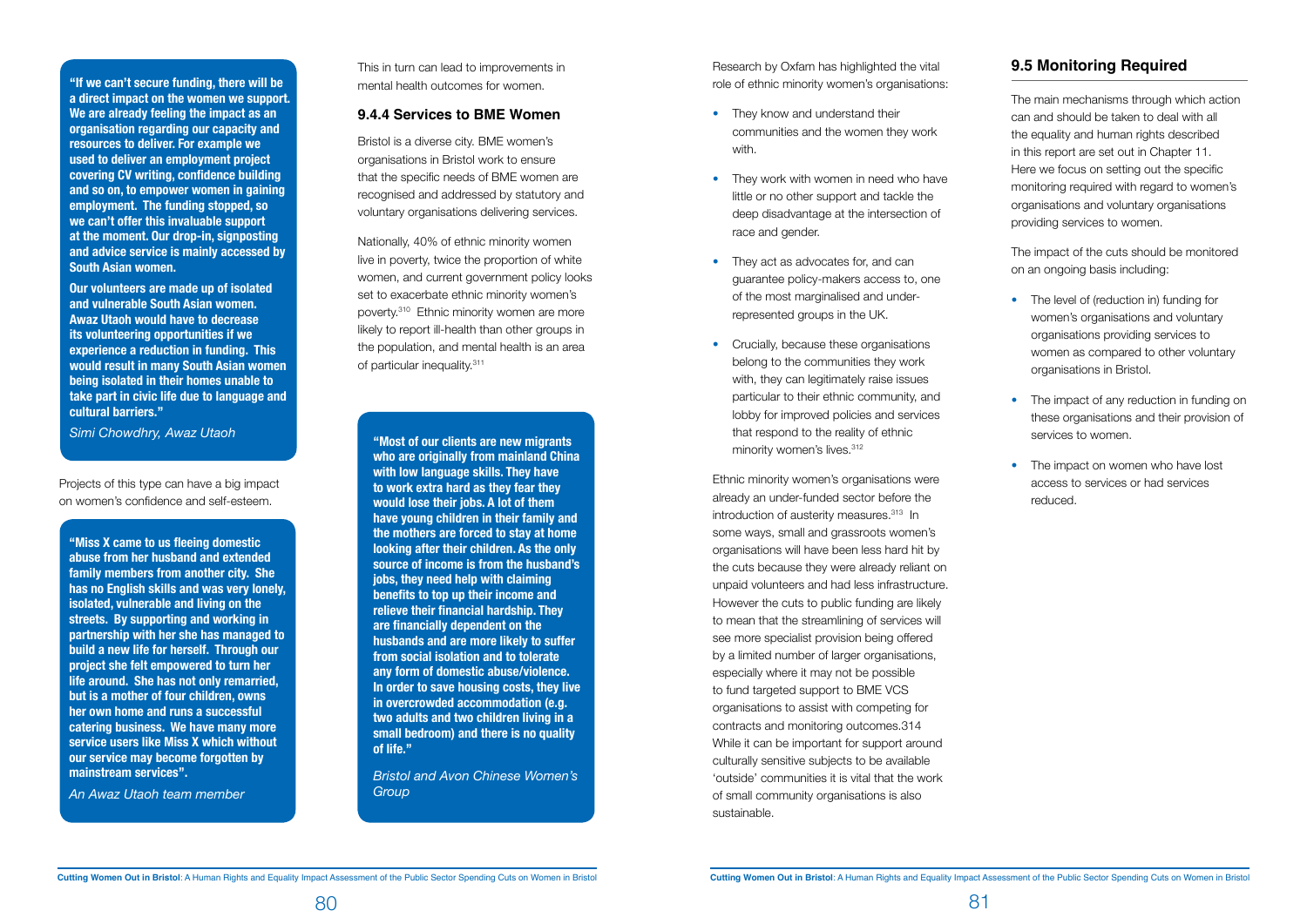

<span id="page-41-0"></span>295 Women's Resource Centre *Ionline* Lavailable at *http://thewomensresourcecentre.org.uk/wp-content/uploads/ Surviving-the-Crisis-pdf-3-for-website.pdf (Accessed 1 July 2014)* 

296 Guardian, 20 October 2010, Spending review: questions over charities and the 'big society' *http://tinyurl.com/66b7p4j [Accessed 2 October 2011]*

299 Bristol City Council, 2013, 'Equality Impact *Assessment Form R-PP-015 Savings from Voluntary and*  Community Sector budget' – [online] Available at: *http://www.* bristol.gov.uk/sites/default/files/documents/council\_and\_ *democracy/R-PP-015%20VCS%20Savings.pdf (Accessed 1 July 2014)*

*297 The Information<Daily.com>[online] Available at: http://www.theinformationdaily.com/2014/04/04/charitieslose-13-billion-in-one-year-of-government-spending-cuts (Accessed 1 July 2014)* 

*298 NCVO – [online] Available at: http://www.ncvo. org.uk/policy-and-research/funding (Accessed 1 July 2014)*

*300 In addition the proportion of people donating to charitable causes in a typical month has decreased over*  the last year, from 58% to 55%. NCVO, 2012. 'UK Giving 2012' [online] Available at *http://www.ncvo.org.uk/policy-andresearch/giving-and-philantropy/what-research-tells-us?highl* ight=WyJjaGFyaXRhYmxlIiwiZ2l2aW5nIiwiY2hhcml0YWJsZ SBnaXZpbmciXQ*== [Accessed 1 July 2014]* 

301 Quote from Voscur magazine Thrive! April 2011, *Editorial p4. Available online at http://issuu.com/voscur/ docs/thriveapril2011 [Accessed 2 October 2011]*

302 Women's Resource Centre, 2007. The impact of public spending cuts on women's voluntary *and community organisations in London [online] http:// thewomensresourcecentre.org.uk/wp-content/uploads/ whywomenonly.pdf* 

*[Accessed 2 October 2014]*

*303 WRC, 2010. Assessing the Financial Vulnerability of Charities Serving Women. Available online at http:// thewomensresourcecentre.org.uk/wp-content/uploads/ London-report-FINAL-for-website.pdf [Accessed 3 October 2014]*

*304 Refugee Council, [online] Available at: http://* refugeecouncil.typepad.com/files/ref-women-of-bristol-- *overview.pdf (Accessed 4 October 2014)*

*305 Information through interview with Bristol and*  Avon Chinese Women's Group.

306 Women's Resource Centre, 2007. Why womenonly?: The value and benefit of by women, for women *services. [online] http://thewomensresourcecentre.org. uk/wp-content/uploads/whywomenonly.pdf [Accessed 5 September 2014]*

> Women have less access to private cars. 315 and often need access to work, childcare, schools and health as women are often in a caring role, juggling work and family commitments.

The Joint Local Transport Plan for the West of England 2011-2026 notes it will be important to 'recognise the needs of women in planning transport infrastructure and services', but the document fails to highlight what these might be, or how they will be addressed.<sup>317</sup>

*307 Equality and Human Rights Commission,*  2012, Research Report 86, 'The impact of changes in commissioning and funding women-only services' [online] *Available at: http://www.equalityhumanrights.com/sites/* default/files/documents/research/rr86\_final.pdf *(Accessed 5 September 2014)*

> Bristol has marginally improved its car dependency ratings. In 2011 the city was ranked 13th out of 19 cities for car dependency<sup>318</sup> which improved to 16 out of 26 cities in 2012. However, Bristol was rated 18th of 19 for quality and uptake of local transport which was still very low at 23 out of 26 cities.<sup>319</sup>

*308 Cezara Nanu, Platform 51 in an interview in 2011.* 

*309 Interview with Cezara Nanu, former director of Platform 51, 2014*

*310 Fawcett Society, 2009. Poverty Pathways: Ethnic*  Minority Women's Livelihoods. Available online at *http://* www.womens.cusu.cam.ac.uk/campaigns/bem/fawcett\_ *ethnicminoritywomen.pdf [Accessed 5 September 2014]*

*311 Ibid.*

*312 Oxfam, 2011. Hidden Voices: Including Ethnic Minority Women in Policy-Making. Available at http://policypractice.oxfam.org.uk/publications/hidden-voices-includingethnic-minority-women-in-policy-making-127935 [Accessed 3 October 2014]*

*313 see for example Birmingham Race Action*  Partnership, Black Women's Network, 2001. Still on the margins:mainstreaming Black women' issues.

*314 Commons Select Committee Session 2010-11. Parliamentary Select Committee on Communities and Local*  Government: Localism: Memorandum from One North *West (LOCO 075). Available at http://www.publications. parliament.uk/pa/cm201011/cmselect/cmcomloc/writev/ localism/loco075.htm [Accessed 3 October 2014]*

**"The commercial bus system is too expensive and fails to go to the places women need to go, particularly directly; multiple journeys to access facilities for those they care for as well as work in variable local settings make public transport access to reasonable quality work unviable for many women."**

*Bristol Women's Voice (part of the consultation on Community Transport in 2013)316*

# *10. Transport*

### **10.1 Overview**

In deciding whether and where to make future cuts in transport spending, Bristol's Mayor and Council is starting from a position where there are already inequalities between women and men in the provision of services. Careful monitoring and provision of support is therefore required to mitigate equality and human rights impacts of any cuts. However, there is no evidence that the different transport needs of women and men in Bristol are being investigated or influencing budget decisions.

Because transport connects women to the workplace and to their support network (support services, family and friends) transport has an impact on their life chances and social mobility. Key issues for women are the cost of public transport, the poor

availability of local buses on non-radial routes and poorly-linked timetables for multi-leg journeys.

# **10.2 What has Changed?**

The report notes only 13% of residents use public transport for commuting, but it's possible bus usage will increase due to reduced fares.<sup>320</sup> Bus fares have been reduced to £1.50 per trip within central Bristol, and £2.50 for the outer zone which has greatly reduced the cost for some travellers.

The accessibility of Bristol was rated top of the dashboard based on primary schools being better accessed by walking than public transport across the city. This is perhaps because the transport is not frequent, accessible or linked up across the city. Patchy bus routes can leave women isolated and unable to get to work, education centres or support organisations (e.g. Citizens Advice Bureau, women's drop in centres).

Bristol City Council has protected a constant level of spending on supported bus services over the last two years, and did not reduce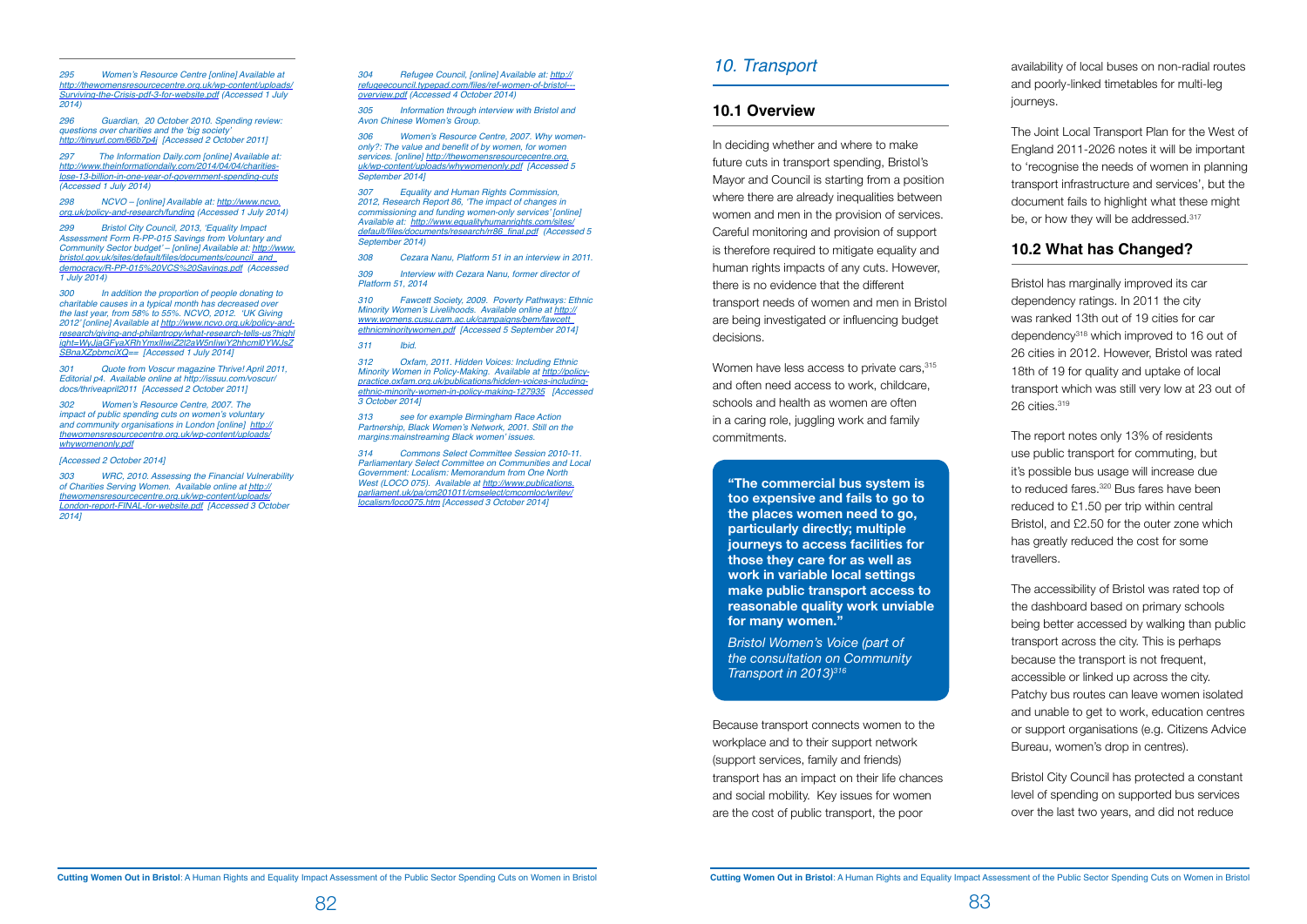<span id="page-42-0"></span>services in 2013. Since 2011 there were 4% overall cuts to supported bus budgets.321 The Department for Transport awarded Bristol £7.9m for 2014/15.322

Most of the bus services in Bristol are run commercially. However, Bristol City Council subsidise 81 routes that are socially necessary but not commercially viable.<sup>324</sup> After the Budget consultation the council decided to go ahead with a £350k saving against local bus subsidies in 2015/16 as it was felt this would not pose any substantial risk to bus services. This means funding for the supported bus services would reduce by 33% by withdrawing contracts for 'commercial add-ons', predominantly evening and Sunday journeys that supplement the commercial network.<sup>325</sup>

A recent proposal to cut the number 20 bus from Westbury-on-Trym was reversed due to public protests. Bus users protested that without the service they had no access at the weekend to important destinations such as the Bristol Royal Infirmary, the Oncology Centre and other key destinations in the city centre.323

Nationally local authority bus cuts amounted to £34 million. In addition some city councils are planning to cut all their supported services, and 14 councils are cutting support by more than £1 million each.<sup>326</sup>

# **10.2.1 Public Transport**

local transport. In a survey, only 48% said they felt the buses were value for money. Personal safety at the bus stop, safety on the bus, and length of time to wait for a bus were among some of the key areas where Bristol scored lower than the national average.<sup>327</sup>

Furthermore, the spending cuts make it less likely that the Council will consider further subsidies to mitigate the gender inequalities in the current commercial services. These inequalities would emerge and could be addressed if there were an adequate gender impact assessment.

There has been growing dissatisfaction with the reliability, quality and frequency of the

# **10.2.2 Community Transport**

Community transport provides a vital link for people at risk of social isolation and a preventative service to reduce the risk of people moving towards a critical or substantial need for health and social care services. It enables access to other preventative services (like lunch clubs), helps to maintain support networks, helps people to stay physically active and improve their physical and mental well-being. In 2012 76% of Community Transport users were women.

As part of the budget consultation in Bristol suggestions were made to remove activities such as group vehicle hire, trips to medical appointments and transport for clients of day care services from the council's community transport budget. This cut to the budget was postponed following the consultation.

Bristol Community Transport is used by more women (79%) than men (21%) so any changes to this service will affect women more. This may be in part because men are less willing to make use of community transport for some of its most significant uses (shopping and social activities) and may also indicate that older women are less likely to have access to a car.<sup>336</sup>

The availability of free or cheap transport on a "demand" system would make a big difference to women's access to work, education, childcare, care for other dependents and healthcare.

Women are more likely to work part-time.<sup>337</sup> Cuts in public transport outside peak hours may be particularly difficult for women working shift patterns who may not be able to get to or from work.

# **10.2.3 Fuel Prices**

Bristol residents have a reliance on cars, but not everyone has access to a car. In 2012 82% of men lived in a household with a car nationally, compared with 78% of women.328 Data from Bristol suggests 29.8% of households (men and women) do not have a car.329

For those women who can afford a car the cost of fuel has risen dramatically in the last two years meaning that 61% of people who **High transport/fuel costs has meant that women are finding it extremely difficult to use public transport because of increased costs and we as an organisation have had to reduce the use of Community Transport. All this makes it impossible for vulnerable and isolated women to access the much needed support services available for them.**

*Simi Chouhdry, Awaz Utoah*

drive or use a car are definitely or probably considering using public transport following the recent increase in petrol and diesel prices.330

Single women gain the least from the changes to fuel escalator and reduction in fuel duty announced last year. Single women parents and female lone pensioners received the smallest benefit under these changes. 331 When added to the cumulative impact of the other changes (e.g. cuts to benefits, unemployment) this has a disproportionate effect on women.

# **10.2.4 Cycling**

In addition to the Cycling city award, in 2013 Bristol won £7.7 million of government funding to improve cycle routes across the city and surrounding area. The city will also benefit from an additional £3.3 million of funding from West of England Local Enterprise Partnership members, creating an £11 million fund for projects around the region.332

Whilst improvements have been made to cycling in Bristol as part of the Cycling England award, cycling is most prevalent among men.<sup>333</sup> There are large groups of women for whom cycling is not possible (for example women with a baby or more than one child, disabled women) or times when cycling would not work (e.g. shopping).

# **10.3 Who is Affected by these Changes?**

Women use buses more than men so changes in these areas will have a disproportionate effect on women.334 Shift workers, people going on a night out, and elderly and disabled people wanting to go out at the weekends are all at risk from these changes to services. The frequency and reliability of public transport is particularly important for women, who often have to combine journeys to work, school, childcare and shopping, thus punctuality and speed is at a premium.335

# **10.3.1 Women living in Isolated Areas**

Bristol bus services cut across the borders of South Gloucestershire and Bristol councils and there is currently no organisation that oversees the end to end passenger services for Bristol. The Joint Transport Plan 3 found, "There is a strong link between poor access (to areas of employment) and deprivation."338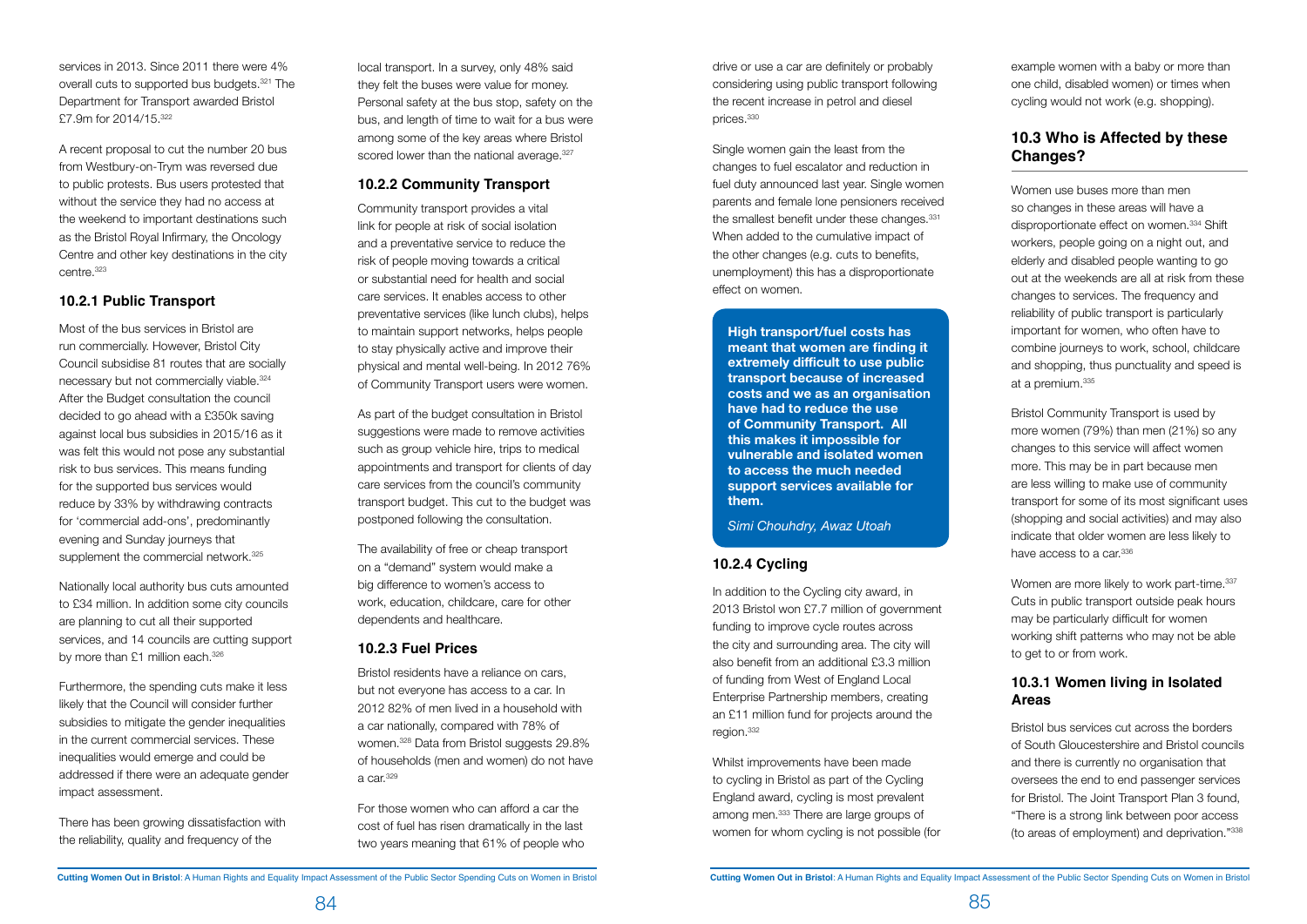Social isolation has been linked to mental health issues. Women are more vulnerable to social isolation because of higher levels of poverty, lone parenthood, lack of mobility (being unable to drive or to own a car), longer life expectancy, and fear of going out alone.339

Bus timetable incompatibility and reduction in frequency of night bus services means more women will spend longer waiting at bus stops, especially during the evenings. Reflecting their lower access to cars, 340 women are more likely to rely on walking and public transport in travelling to local services.

In general less money for transport will make women more vulnerable to isolation and to street intimidation/violence.

### **10.3.2 Disabled Women**

Disabled people use buses more frequently than any other equalities group, and women use buses more than men, so disabled women will be more disadvantaged from the cuts to services or price increases. Disabled people use Community Transport the most and so cuts to these services would affect this group more than others.

Coupled with the reduction in benefits for some disabled women this could create a disproportionate cumulative impact.

### **10.3.3. Women Accessing Services**

Since women use public transport more than men in Bristol there are a number of issues facing female passengers:

- Two out of five jobseekers say lack of transport is a barrier to getting a job.<sup>341</sup>
- Nationally 31% of people without a car have difficulties travelling to their local hospital, compared to 17% of people with a car.<sup>342</sup>
- On-going research by the University of East London, which is focusing on women's experiences of antenatal care, suggests a link between transport problems and failure to attend appointments.343
- In addition, motoring costs account for 24% of the weekly expenditure of households in the lowest income quintile who have cars, compared with 15% for all households in the UK.344
- Low levels of English language and literacy skills can prevent people from being able to access transport. This can be a particular problem for people from BME communities.

Women use public transport more than men and this is set to increase as more women will be adversely affected by the changes to benefits and a reduction in employment opportunities. This may impact women's safety and vulnerability to violence whilst travelling or waiting for buses. This is not only from strangers, but also from people women

<span id="page-43-0"></span>**"Many more bad landlords are appearing on the scene leading to unsafe insecure housing being the only option for many of the poorer families in society. They will often be isolated from the rest of Bristol and reduction in public transport and travel subsidies will make certain poorer communities even more isolated and provide a barrier to the inhabitants trying to seek work/training in other parts of the City."**

### *Shelter*

**"We've got no shopping facilities so you've either got to have your own transport or use public transport. It's easy going with empty bags – it's coming back that's the problem never mind if you've got kids with you"**

*Lone mother quote (National)345*

**Potential Impact of the Cuts This is a fictitious scenario.**

**Rachel lives in Brislington and is a mature student training to be a nurse. She is the single parent of a 2 year old son. She uses a mix of family support and a nursery to enable her to attend university.** 

**She travels by a series of two buses on the outward and return journeys to classes at UWE which takes an hour each way. She cannot afford the outlay for an annual pass and so has to pay higher fares on a monthly basis of £56 a month.** 

**After class the bus does not arrive on time so she is late returning to pick up her son. Her childcare costs increase and she feels very stressed knowing that she will be late. With a reduction in Local Housing Allowance the cost of transport and childcare become untenable and she has to withdraw from university.** 

**Consequently Rachel is unable to improve her career prospects and feels more isolated.**

know. Women might be more likely to accept lifts or offers to walk home if public transport is restricted; making them vulnerable to attack from people they know.

# **10.4 Monitoring Required**

The main mechanisms through which action can and should be taken to deal with all the equality and human rights described in this report are set out in Chapter 11. Here we focus on setting out the specific monitoring required with regard to transport.

To assess the actual human rights and equalities impact of changes to transport in Bristol the following areas should be carried out:

- Undertake a gender budget analysis of proposed spending cuts so that cuts balance out rather than exacerbate existing inequalities.
- Undertake a needs analysis to find out whether people can get to work, learning, health care or other activities in a reasonable time and cost, and whether the differing needs of women and men are being equally met in order to decrease social exclusion and gender inequality in transport provision.
- Undertake a gender budget analysis of proposed spending cuts.

The following metrics should also be monitored:

- Price of public transport in Bristol relative to other core UK cities.
- Public transport take up.

# **10.5 A Scenario to Demonstrate Potential Cumulative Impacts**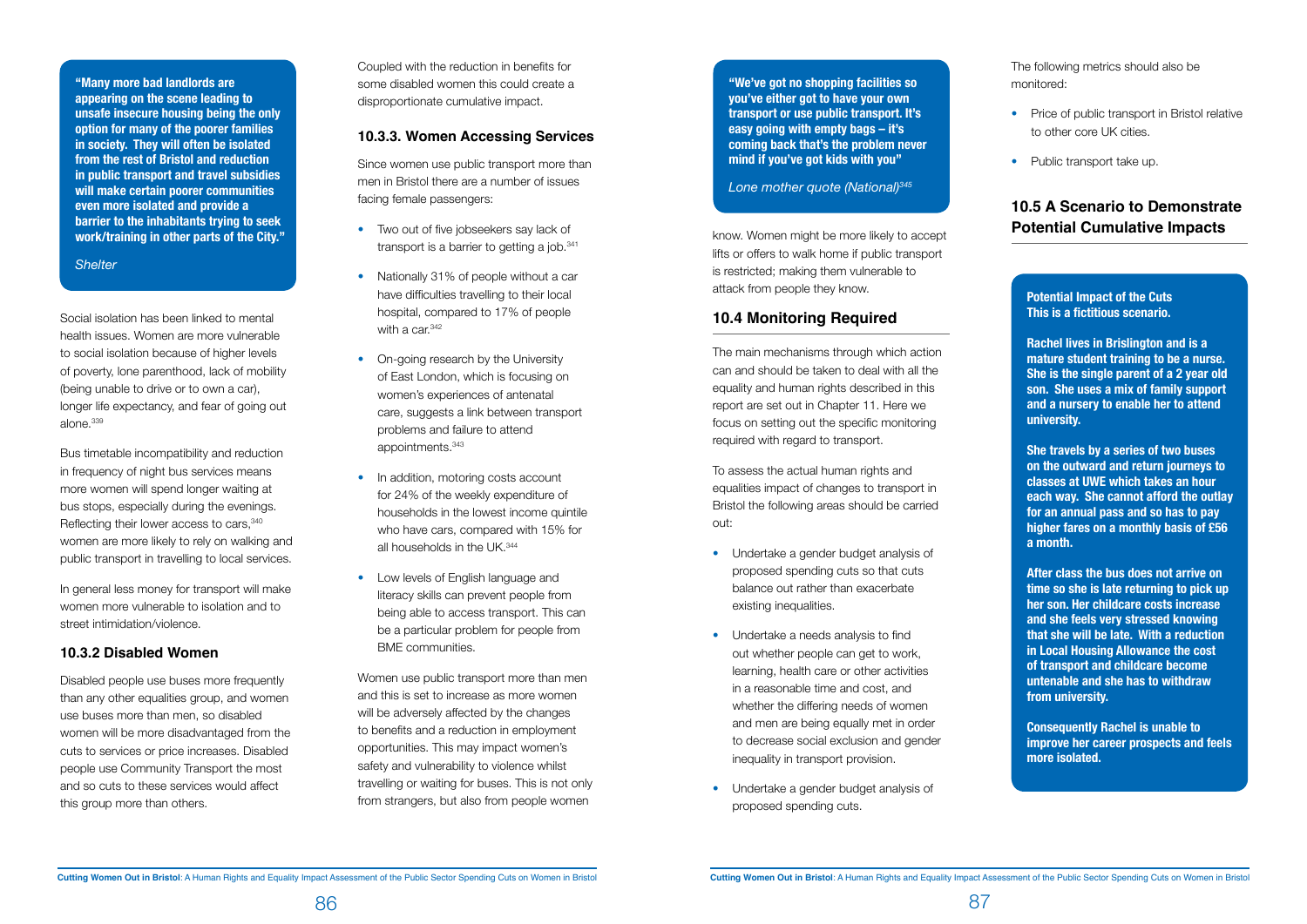

*315 Department for Transport inclusion checklist [online] Available at: http://www2.dft.gov.uk/pgr/inclusion/ women/public-transport-and-women/checklist.pdf [Accessed 5 September 2011]*

316 Bristol City Council, 2013 'Community Transport *Commissioning Strategy – Consultation Report – Appendix*  3' [online] Available at: *http://www.bristol.gov.uk/sites/* default/files/documents/transport\_and\_streets/public transport/community\_transport/CTC%20Consultation%20 *Summary%20Report%20APPENDICES.PDF (Accessed 3 October 2014)*

317 West of England Partnership, 2011, 'West of England Joint Local Transport Plan 3 2O11 — 2O26', *Available at: http://www.travelplus.org.uk/media/205985/ jltp3%20march%202011.pdf (Accessed 4 October 2014)*

*318 2010 Car Dependency Scorecard [online] Available at:* http://www.bettertransport.org.uk/system/files/ car-dependency-scorecard\_1.pdf *[Accessed 31 August 2011]* 

*319 Campaign for Better Transport [online] Available at:* http://www.bettertransport.org.uk/sites/default/files/ research-files/car\_dependency\_scorecard\_2.pdf *[Accessed 28 March 2014]*

Bristol city council, 2013, 'Bristol City Council *Equality Impact Assessment Form R-PL- 028 - Reduce*  Local Bus Service (Subsidy)' [online] Available at *http://www.* bristol.gov.uk/sites/default/files/documents/council\_and\_ *democracy/R-PL-028%20-%20BusServices700k.pw%20* v3\_0.pdf *(Accessed 4 October 2014)* 

*320 Bristol Evening Post, 2013 [online] Available at: http://www.bristolpost.co.uk/Bus-introduces-lower-fares-Bristol/story-20029704-detail/story.html (Accessed 3 October 2014)*

*321 Campaign for Better Transport [online] Available at http://www.bettertransport.org.uk/campaigns/save-ourbuses/bus-cuts [Accessed 28 March 2014]* 

*322 Covers integrated transport and maintenance,*  slight increase from £6.6m in 2013/14. 'West of England *Joint Local Transport Plan 3 Delivery Plan 2012/13 -*  2014/15', [online] Available at: *http://www.travelplus.org.* uk/media/245864/jltp3%20delivery%20plan%20final%20 *march%202012.pdf (Accessed 4 October 2014)*

331 WBG The Impact on Women of the Budget 2011 *Available at:* http://wbg.org.uk/RRB\_Reports\_7\_282363355. *pdf [Accessed 6 September 2011]*

332 Bristol Evening Post, £11 million promised to improve cycling routes' [online] Available at *http://www. bristolpost.co.uk/pound-11-million-promised-improve-cyclingroutes/story-19645830-detail/story.html (Accessed 4 October 2014)*

*323 Bristol Evening Post, 4 September 2014, [online]*  'Bristol City Council announce replacement for scrapped number 20 bus service' Available at: *http://www.bristolpost. co.uk/Bristol-City-Council-announce-replacement/story-*22878679-detail/story.html#1Y1f35Qg2Pua0AJ5.99 *(Accessed 3 October 2014)*

*324 BBC News 27 May 2011 [online] Available at: http://www.bbc.co.uk/news/uk-england-bristol-13568322 [Accessed 31 August 2011]*

*326 Daily Mail [online] Available at: http://www. dailymail.co.uk/news/article-1353160/Budget-cuts-leave*parts-UK-NO-public-transport.html *[Accessed August 29 2011]*

*327 Passenger focus Bus Passenger survey [online] Available at: http://www.passengerfocus.org.uk/research/ bus-and-coach/content.asp?dsid=4548 [Accessed 31 August 2011]*

*328 Department for Transport inclusion checklist [online] Available at: https://www.gov.uk/government/* uploads/system/uploads/attachment\_data/file/243957/ *nts2012-01.pdf [Accessed 4 October 2014)*

329 Bristol city council, 2013, 'Bristol City Council *Equality Impact Assessment Form R-PL- 028 - Reduce*  Local Bus Service (Subsidy)', [online] Available at *http://* www.bristol.gov.uk/sites/default/files/documents/council\_ and\_democracy/R-PL-028%20-%20BusServices700k. pw%20v3\_0.pdf *(Accessed 4 October 2014)* 

> 344 Feasibility Study of Road pricing in the UK: *a Report to the Secretary of State Available at: http:// webarchive.nationalarchives.gov.uk/+/http:/www.dft.gov. uk/pgr/roads/roadpricing/feasibilitystudy/studyreport/ annexesocialinclusion [Accessed 5 September 2011]*

330 The Guardian 31 July 2008 Available at: *http:// www.guardian.co.uk/business/2008/jul/31/petrol.diesel.* publictransport?INTCMP=ILCNETTXT3487 *[Accessed 5 September 2011]*

*333 23 trips per person per year compared with 9*  trips by women Department for Transport, 2013, 'National Travel Survey: 2012' [online] Available at *https://www.gov.* uk/government/uploads/system/uploads/attachment\_data/ file/243957/nts2012-01.pdf *(Accessed 4 October 2014)*

*334 Females made 4% more trips than males, this difference is highest in the 40-49 age group where females make 18% more trips than males. Department for Transport,*  2013, 'National Travel Survey: 2012' [online] Available at *https://www.gov.uk/government/uploads/system/uploads/* attachment\_data/file/243957/nts2012-01.pdf *(Accessed 4 October 2014)*

*335 On average, females made 17% more shopping trips each year than, and females also took children to school more times per year than males Department for*  Transport, 2013, 'National Travel Survey: 2012' [online] *Available at https://www.gov.uk/government/uploads/system/* <u>uploads/attachment\_data/file/243957/nts2012-01.pdi</u> *(Accessed 4 October 2014)*

336 Bristol City Council website, 2013,'Bristol City *Council Equality Impact Assessment Form Community Transport Commissioning Project DRAFT – FOR*  CONSULTATION v9' [online] Available at: *http://www.bristol.* gov.uk/sites/default/files/documents/transport\_and\_streets/ public\_transport/community\_transport/draft%20equality%20 impact%20assessment%20-%20community%20transport\_0. *pdf (Accessed 5 September 2014)*

337 Fawcett Society, 2014 'The Changing Labour Market 2' [online] Available at *http://www.fawcettsociety. org.uk/wp-content/uploads/2013/02/The-Changing-Labour-Market-2.pdf (Accessed 1 September 2014)*

338 West of England Partnership, 2011, 'West of England Joint Local Transport Plan 3 2O11 — 2O26', *Available at: http://www.travelplus.org.uk/media/205985/ jltp3%20march%202011.pdf (Accessed 4 October 2014)*

339 Department of Health's Women's Mental Health *Strategy (2003) [online] Available at http://webarchive. nationalarchives.gov.uk/20130107105354/http://www.dh.gov.* uk/en/Healthcare/Mentalhealth/DH\_4002408 *(Accessed 4 October 2014)*

*340 Department for Transport inclusion checklist [online] Available at: https://www.gov.uk/government/* uploads/system/uploads/attachment\_data/file/243957/ *nts2012-01.pdf [Accessed 4 October 2014)*

*341 Making the Connections: Transport and Social*  Exclusion, Interim findings from the Social Exclusion Unit Available at: *http://www.developbromley.com/public/ HomeandNeighbourhood/Evidence/Transport.and.Social. Exclusion.pdf [Accessed 5 September 2011]*

342 Greener Journeys [online]'Accessibility and Social Inclusion' Available at: *http://www.greenerjourneys.* com/benefits/accessibility-and-social-inclusion/ *[Accessed 5 September 2014]*

*343 Making the Connections: Transport and Social*  Exclusion, Interim findings from the Social Exclusion Unit Available at: *http://www.developbromley.com/public/ HomeandNeighbourhood/Evidence/Transport.and.Social. Exclusion.pdf [Accessed 5 September 2011]* 

*345 Making the Connections: Transport and Social*  Exclusion, Interim findings from the Social Exclusion Unit Available at: *http://www.developbromley.com/public/ HomeandNeighbourhood/Evidence/Transport.and.Social. Exclusion.pdf [Accessed 5 September 2011]*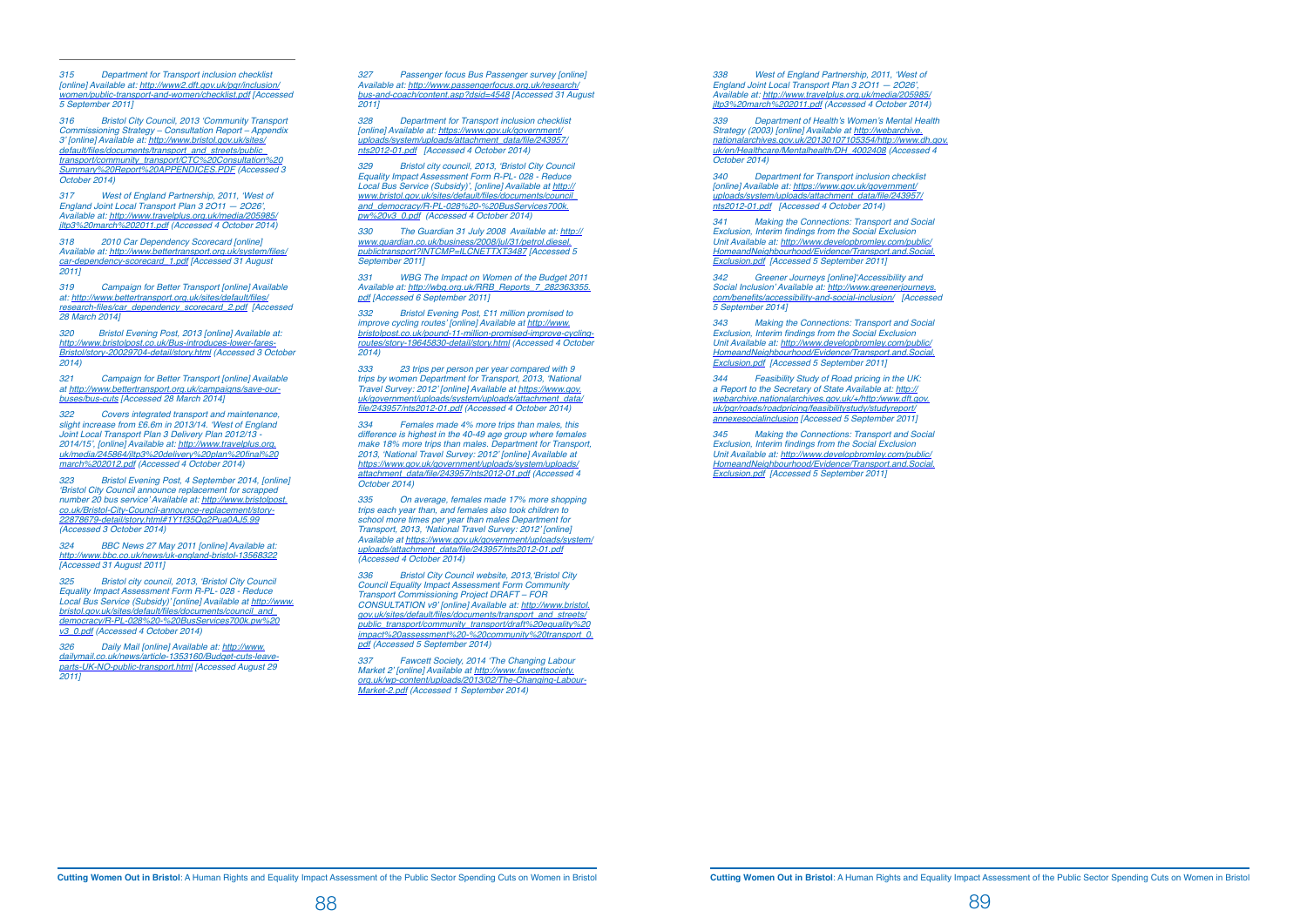90 91

# <span id="page-45-0"></span>*11. Conclusions and Action Required*

# **11.1 Overview**

The impacts of the cuts in public spending on women in Bristol have been catalogued in each of the nine chapters of this report. This chapter summarises the main impacts and sets out the key mechanisms for tackling these issues on an ongoing basis.

# **11.2 Main Equality Impacts**

The main equality impacts of the public spending cuts identified in this report are as follows:

- **Employment** Women in Bristol are more likely to be in paid work than the national average. Women in Bristol as throughout the country are paid significantly less than men. Budget cuts are predicted to lead to both lower rates of employment for women and an increased pay gap. This will exacerbate overall inequality in Bristol between men and women (see chapter on Employment).
- **Housing Women in Bristol are more** likely than men to rely on Local Housing Allowance. Caps on housing benefit rates are likely to result in women having to make up a shortfall in rent out of some other income. There are also worries about how increased pressure on family budgets will disproportionately affect women (see chapter on Housing).
- **Benefits and Tax Credits Women in** Bristol depend on benefits and tax credits for a larger proportion of their income than men do. Cuts to tax credits and benefits will increase women's poverty in

Bristol relative to men's (see chapter on Incomes and Poverty).

• **Education -** Changes to funding for further and higher education may reduce women's ability to access education and/or increase the long term costs of education to women. There are also concerns that the indirect impact of cuts to school budgets may disproportionately impact on women who tend to be the primary carers of children. Accessibility of ESOL classes are a concern, especially availability of free supporting childcare arrangements (see chapter on Education).

### • **Carers and those they care for**

**-** Women are the majority of those receiving care and the majority of those providing care to adults in Bristol (both paid and unpaid). As such they are disproportionately impacted upon by a range of cuts and changes to social care services (see chapter on Health, Social Care and Other Support Services).

- **Children and young people** A range of services for children and young people are also being cut or at risk in the future. Women tend to be the primary carers for children. They also use and benefit from pregnancy support services. Any cuts to services in these areas will therefore disproportionately affect women (see chapter on Health, Social Care and Other Support Services).
- **Legal advice** A disproportionate number of women are affected by cuts to civil legal aid and other funding of legal services (see chapter on Legal Advice services).
- • **Transport –** Women in Bristol use public transport more than men so a disproportionate number of women

are affected by changes to the public transport in Bristol (see chapter on Transport).

• **Impact on particular groups –** This report has also identified the particular disproportionate impact that the cuts are having on particular groups (e.g. lone parents, carers, BME women) as a result of a combination of different cuts. While the evidence demonstrates that women of all social classes and ages and across all communities are bearing the brunt of the cuts in loss of employment and services, those who suffer most as a result of the loss of publicly financed services will be those without resources to purchase alternatives – and the impact of this loss will be shared by women and men in disadvantaged families and communities.

# **11.3 Main Human Rights Impacts**

For some women in Bristol the public spending cuts may have a negative impact on their human rights. In particular this assessment has highlighted the following issues:

• **Women victims and survivors of violence** may be affected by cuts to voluntary sector services, cuts to the budgets of the police, Crown Prosecution Service and NHS, cuts to welfare and housing benefits and cuts to legal aid. These may mean less successful investigation and prosecution of offenders, more ongoing mental, physical and sexual health problems for women and more women trapped in violent relationships. This engages a broad range of human rights issues (see chapter on Violence against Women).

- **• Cuts to legal aid** may leave women in vulnerable situations with no legal advice or support making it difficult in practice for them to exercise their rights and potentially violating their right to a fair trial and an effective remedy (see chapter on Legal Advice Services).
- **Women's Income Cuts to welfare** benefits and housing benefit may push women into poverty, impacting on their right to health or even their right to life (see chapter on Incomes and Poverty).
- **Women needing care -**The combined impact of changes to health and social care budgets, and cuts to welfare benefits may lead to human rights issues for women needing care. Human rights that could be engaged include the right to life, the right not to be subject to torture or inhuman and degrading treatment or punishment, the right to liberty and security of person and the right to respect for private and family life (see chapters on Health, Social Care and Other Services and Incomes and Poverty).
- • **Cumulative impacts –** There is also the potential for cumulative effects of all the cuts and changes identified in this report to lead to further human rights issues arising for women in Bristol.

# **11.4 Action Required**

Throughout this report we have noted some actions that have already been taken to tackle some of the equality and human rights impacts of the cuts, at least in the short term. However, serious equality and human rights concerns remain as highlighted above.

Recommendations about specific cuts that should or should not be made or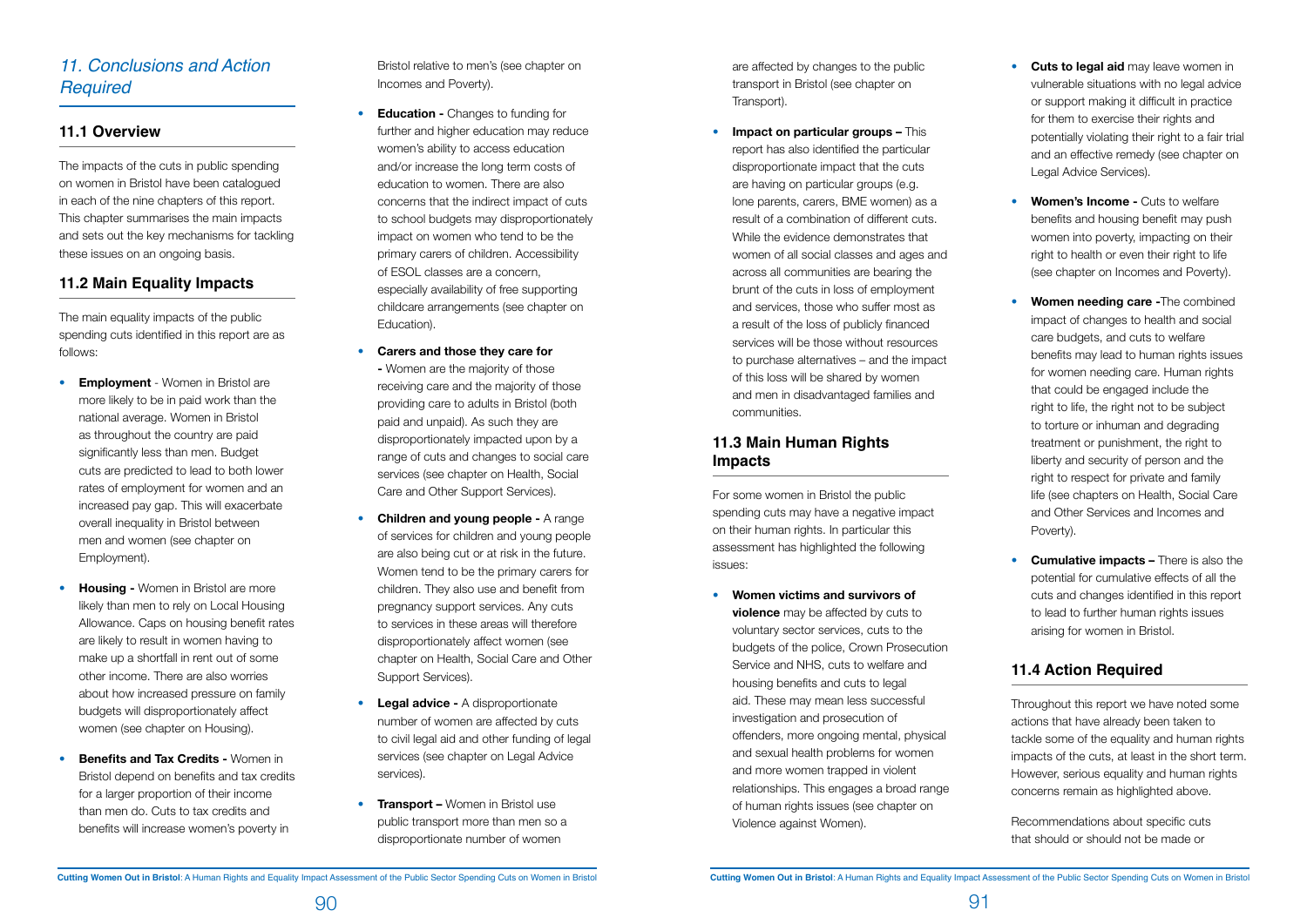

<span id="page-46-0"></span>specific policies that should or should not be undertaken are outside the scope of this report. We recognise that there are often multiple different authorities that could take action (local government, national government, Clinical Commissioning Groups etc.). In addition there are often multiple courses of action that could be taken to deal with human rights and equalities issues identified above.

Public authorities are under a legal obligation to promote equality and not to violate human rights.

We focus therefore on highlighting the obligations on public authorities to address these issues and describing the key mechanisms through which public authorities can be held to account for their actions.

# **11.4.1 Actions of Public Authorities**

### **Policy making**

- a number of areas where there are cumulative impacts that together will lead to increased inequality between men and women;
- how cuts and changes in a number of policy areas may collectively impact on particular women (e.g. lone parents, carers, victims of violence, etc.).

- **Equality Duty -** Under the Equality Act 2010, public authorities must have due regard to the need to eliminate discrimination, and advance equality (including between women and men) in the course of developing policies and delivering services.
- • **Human Rights obligations –** Under the Human Rights Act 1998, it is unlawful for a public authority to act in a way that violates the rights of individuals which are protected by the European Convention on Human Rights. The United Kingdom has also signed up to a number of other international human rights obligations including the Convention on the Elimination of All Forms of Discrimination Against Women.
- ensuring that they co-ordinate their policies and practices where multiple agencies have an impact on a particular issue (e.g. for violence against women the City Council, health services, police, CPS and voluntary services);
- ensuring that policies and practices are not seen in isolation from each other in any individual agency.

Therefore, all public authorities who are involved in budget cutting measures should be making sure they respect their human rights and equality obligations in taking these decisions. Additionally, Bristol is a signatory to the European Charter for Equality of Women and Men in Local Life.

This report has also highlighted the importance of thinking about equality and human rights impacts cumulatively. In particular, this report has identified:

Public authorities should make sure that they create coherent and collective strategies for dealing with such issues. This will include:

### **Funding for women's organisations and voluntary organisations providing services to women**

Public authorities should also recognise the important role played by women's organisations and other voluntary organisations providing services to women in tackling discrimination and in promoting women's human rights. In particular, they should make any decisions about funding for these organisations in light of the current threats to equality and women's human rights in many of the areas where these organisations work.

### **Monitoring of impacts**

In each of the individual chapters of this report, recommendations were made about the further monitoring of the equality and human rights impacts of the public sector spending cuts that is required.

The primary responsibility for undertaking this monitoring should fall on public authorities. A lot of monitoring is already done by public authorities (some of this is required by law, some of it is not).

The Government's Specific Duties under the Equality Act suggest a weakening of the obligations that previous equality legislation placed on public authorities to assess and monitor policies for their equality impact. In the words of the Equality and Diversity forum this may give 'public bodies the inaccurate impression that they do not have to do much in order to comply with the statutory equality duty'.345

However, it is difficult to see how public bodies can meet their obligations under the Equality Act without undertaking some monitoring of impacts. The Government's consultation paper on the specific duties states:

"Under the requirements of the general duty to have "due regard" to the matters set out in the Act, public bodies will need to understand the effect of their policies and practices on equality – this will involve looking

at evidence, engaging with people, staff, service users and others and considering the effect of what they do on the whole community."346

These processes are the main elements of a good Equality Impact Assessment, suggesting that EIAs should remain an important tool for public authorities to ensure they are meeting their legal obligations under the Equality Act. A similar process should also be undertaken with regard to human rights impacts.

The approach of the Courts to assessing equality duties of public authorities also supports this. A series of cases in relation to the equalities duties under previous equalities legislation made it clear that, whatever their specific duties, public bodies' general duties to pay 'due regard' to promoting equality between different groups entails undertaking a process that looks very much like a good impact assessment process when they undertake budget-cutting measures including consultation, evidence-gathering and analysis of impacts. Similar principles have now been confirmed with regard to the new s.149 duty under the Equalities Act.

We reviewed a great deal of EIA practice in our research for this report and mostly found it to be of varying quality. Public authorities generally need to improve this practice or find other ways of monitoring impacts if they are to be seen as taking their responsibilities seriously.

# **11.4.2 Actions by Other Actors**

All actors who are concerned about the human rights and equality impacts of the spending cuts on women need to continue to take action to reduce and eliminate negative impacts. Actions include: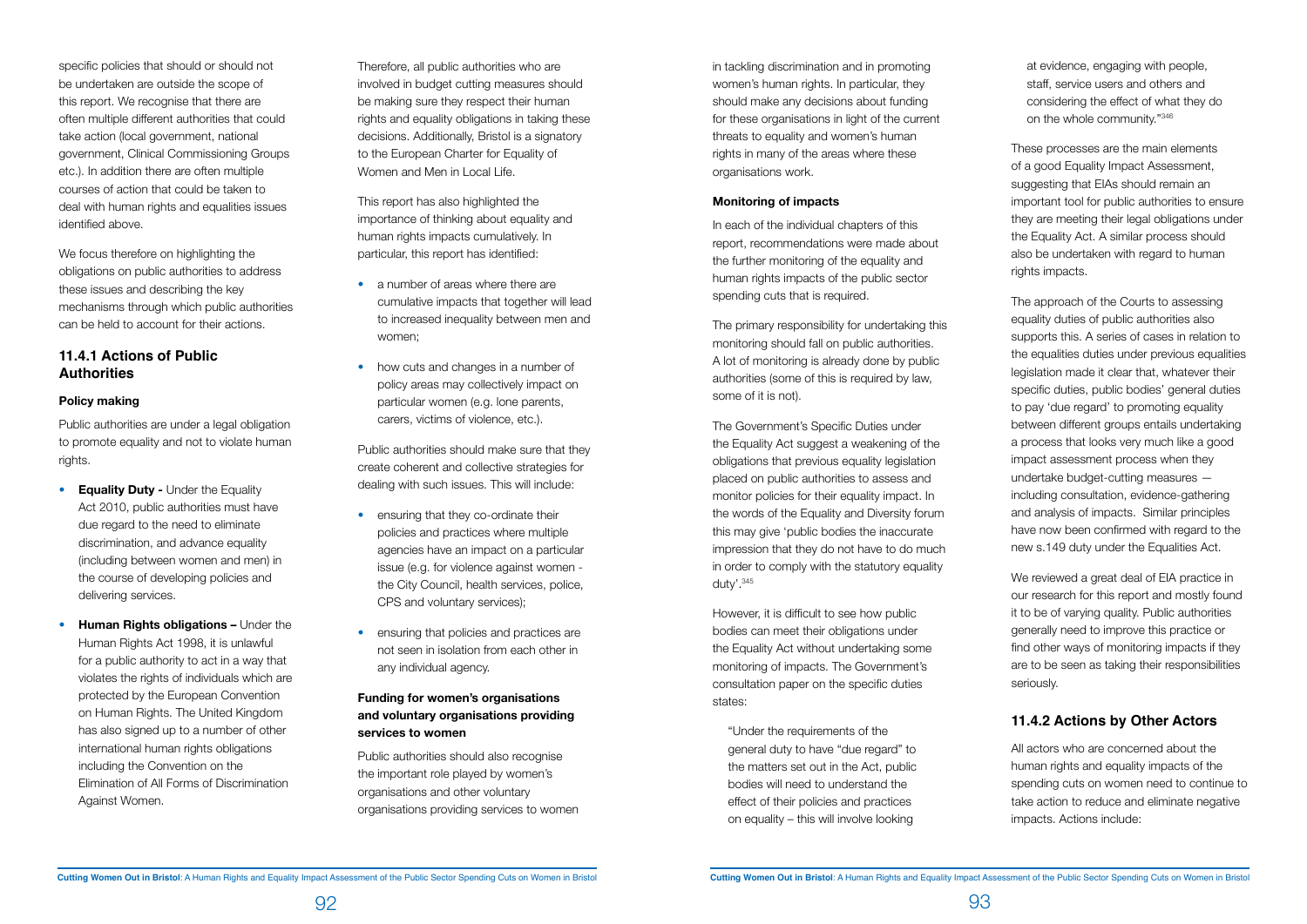

- <span id="page-47-0"></span>• **Monitoring** - central government is currently moving to a different model of equality monitoring where "challenge from the public will be the key means of holding public bodies to account for their performance on equality". 347 Voluntary sector and other bodies have an important role to play in monitoring the impact of policies on the people in their communities. This is particularly true when so many Equality Impact Assessments currently undertaken by public bodies are so weak.
- **Campaigning and advocacy** Voluntary and community groups can use the evidence of impact they gather through their work, and research projects such as this to increase public pressure for action to be taken to combat human rights and equality issues.
- **Legal Action** Where violations of equality duties and human rights obligations are identified, then cases can be brought to the courts in order to enforce obligations. There have already been successful challenges through the courts to the public sector spending cuts.348

In 2011 92% of respondents to a questionnaire were unsure, or said no, when asked whether decision makers in Bristol take full account of women's equality issues.349 Meanwhile women's representation in public life and in decision making roles is far from equal, and we have recently seen progress stall. In Bristol only 21 out of 70, or 30%, of councillors are female, and this is below the national average.350 Women's under-representation in positions of power, in politics and elsewhere, does not help to guard against the forfeiting of women's equality and human rights in the current economic climate 351

# **11.5 Concluding Comments**

This report has provided a projection of the likely impact of the spending cuts on women in Bristol.

The report demonstrates that women are suffering an unfair, disproportionate and cumulative impact as a result of the cuts that have been made, that are being made and are yet to be made in Bristol.

We publish this report with the intention that decision makers in Bristol will take full account of its findings and will take active steps to do all in their power to counter the unequal impact of the cuts on women, which are threatening to turn the clock back for women's equality in our city as they are across the country.

We commend the efforts made by many officers and decision makers since the publication of our last report in 2011. In Bristol we can be particularly proud of the city's approach to protecting Children's Centres and Violence Against Women Services in comparison to how these vital services have fared in other parts of the country. Yet there is still so far to go  $-$  and inequalities are widening.

Interviews with women in Bristol as well as with service providers and campaigners, and a number of public sector workers in the frontline as well as in senior management, have convinced us that there are few who consider this impact to be fair or reasonable. Some local decision makers are carrying out robust impact assessments, while others are not. Some are working in partnership across the public sector to address cumulative impact, while others have yet to engage in this way. Some are doing their utmost to avoid passing on the worst of the unequal impact resulting from the decisions being made at a national level.

We hope that this report will be of use to decision makers – as they prepare to take decisions, as they take decisions, and as they communicate with or lobby those who are passing down unfair policies. We hope this report will be of use to local groups and those in other geographical areas who are affected by the cuts, for the purpose of lobbying and to assist in building the case for legal action where appropriate or necessary.

Bristol Fawcett will continue to campaign at a local and national level against the unequal impact that the public sector cuts are having upon the most vulnerable and disadvantaged in our society.

*346 Equality and Diversity Forum Submission in response to the Public Sector Equality Duty: Reducing Bureaucracy consultation 20 April 2011 at [http://www.edf.](http://www.edf.org.uk/blog/?p=11010) [org.uk/blog/?p=11010](http://www.edf.org.uk/blog/?p=11010)*

*347 Equality Act 2010: The public sector Equality Duty: reducing bureaucracy at p.4 available at [http://www.](http://www.equalities.gov.uk/pdf/110317) [equalities.gov.uk/pdf/110317%](http://www.equalities.gov.uk/pdf/110317)20Public%20sector%20 Equality%20Duty%20-%20Policy%20review[%20paper.pdf](20paper.pdf)*

*348 Equality Act 2010: The public sector Equality Duty: reducing bureaucracy at p.4 available at [http://www.](http://www.equalities.gov.uk/equality_act_2010/public_sector_equality_duty.aspx)* equalities.gov.uk/equality\_act\_2010/public\_sector\_equality *[duty.aspx](http://www.equalities.gov.uk/equality_act_2010/public_sector_equality_duty.aspx)*

349 Birmingham City Council's plans to limit *social care for disabled people were ruled unlawful. See Birmingham City Post, Birmingham City Council social care cuts ruled unlawful by High Court [http://www.](http://www.birminghampost.net/news/west-midlands-news/2011/04/20/birmingham-city-council-social-care-cuts-ruled-unlawful-by-high-court-65233-28557053/#ixzz1L6tNhiPx) [birminghampost.net/news/west-midlands-news/2011/04/20/](http://www.birminghampost.net/news/west-midlands-news/2011/04/20/birmingham-city-council-social-care-cuts-ruled-unlawful-by-high-court-65233-28557053/#ixzz1L6tNhiPx) [birmingham-city-council-social-care-cuts-ruled-unlawful-by](http://www.birminghampost.net/news/west-midlands-news/2011/04/20/birmingham-city-council-social-care-cuts-ruled-unlawful-by-high-court-65233-28557053/#ixzz1L6tNhiPx)[high-court-65233-28557053/#ixzz1L6tNhiPx](http://www.birminghampost.net/news/west-midlands-news/2011/04/20/birmingham-city-council-social-care-cuts-ruled-unlawful-by-high-court-65233-28557053/#ixzz1L6tNhiPx)*

350 Bristol Fawcett (2012). 'The Right Man for Bristol? Report into gender and representation in Bristol'. *[www.bristolfawcett.org.uk/Documents/CountingWomenIn/](www.bristolfawcett.org.uk/Documents/CountingWomenIn/TheRightManForBristol.pdf) [TheRightManForBristol.pdf](www.bristolfawcett.org.uk/Documents/CountingWomenIn/TheRightManForBristol.pdf) [online] Accessed 23 October 2014.*

*351 Bristol City Council website [online] [http://](http://www.bristol.gov.uk/page/council-and-democracy/women-councillors) [www.bristol.gov.uk/page/council-and-democracy/women](http://www.bristol.gov.uk/page/council-and-democracy/women-councillors)[councillors](http://www.bristol.gov.uk/page/council-and-democracy/women-councillors)*

*352 22 % of MPs are women and the number of women MPs has increased by only 4 per cent since 1997. Counting Women In website [online] Available at; [http://www.](http://www.countingwomenin.org/index.php/counting-women-in/the-problem/) [countingwomenin.org/index.php/counting-women-in/the](http://www.countingwomenin.org/index.php/counting-women-in/the-problem/)[problem/](http://www.countingwomenin.org/index.php/counting-women-in/the-problem/)*